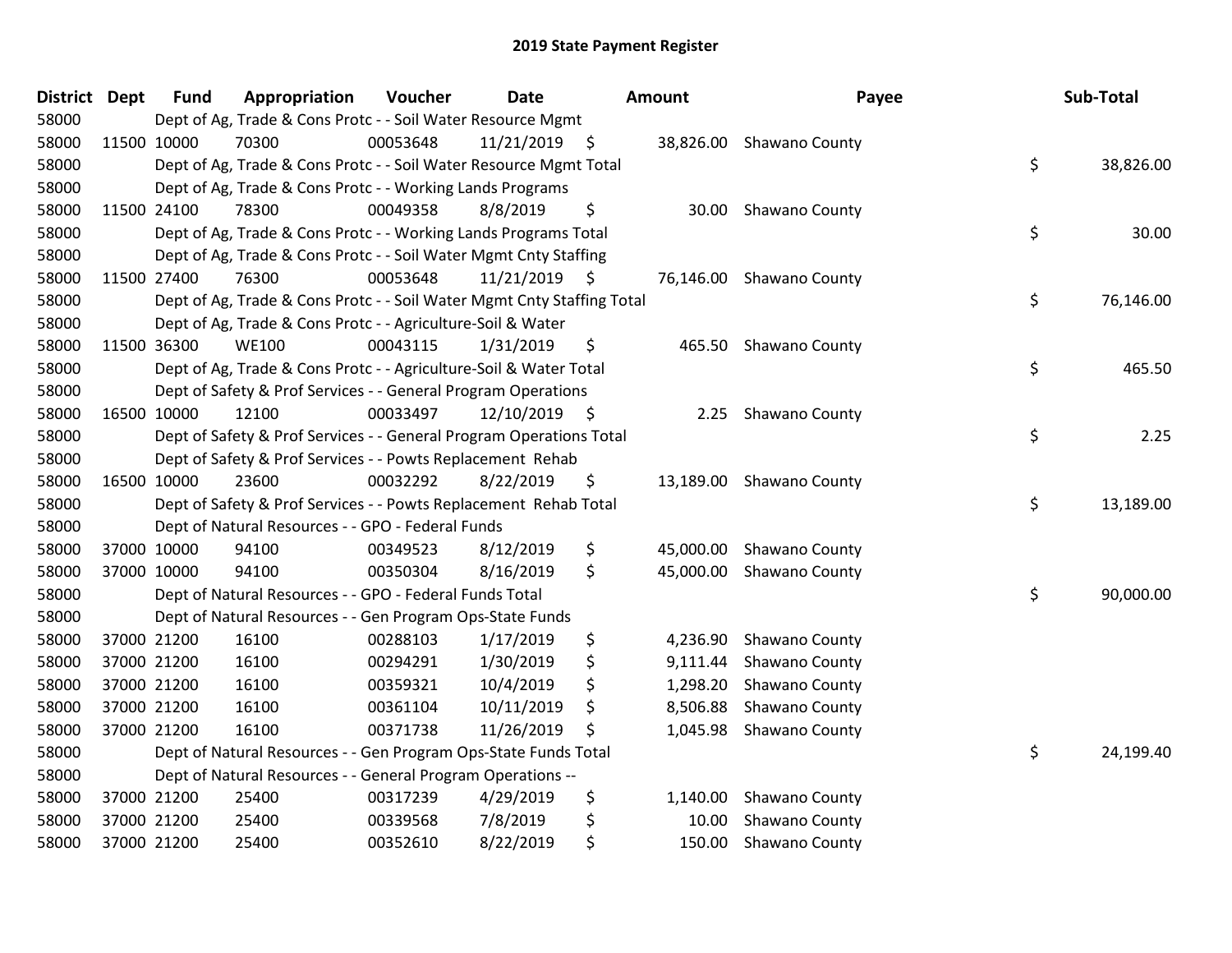| District Dept |             | <b>Fund</b> | Appropriation                                                      | Voucher  | <b>Date</b> | Amount           | Payee                    | Sub-Total        |
|---------------|-------------|-------------|--------------------------------------------------------------------|----------|-------------|------------------|--------------------------|------------------|
| 58000         | 37000 21200 |             | 25400                                                              | 00356033 | 9/11/2019   | \$<br>1,110.00   | Shawano County           |                  |
| 58000         | 37000 21200 |             | 25400                                                              | 00374781 | 12/3/2019   | \$<br>9.00       | Shawano County           |                  |
| 58000         |             |             | Dept of Natural Resources - - General Program Operations -- Total  |          |             |                  |                          | \$<br>2,419.00   |
| 58000         |             |             | Dept of Natural Resources - - GPO -Federal Funds                   |          |             |                  |                          |                  |
| 58000         | 37000 21200 |             | 38100                                                              | 00307397 | 3/27/2019   | \$<br>1,448.94   | Shawano County           |                  |
| 58000         |             |             | Dept of Natural Resources - - GPO -Federal Funds Total             |          |             |                  |                          | \$<br>1,448.94   |
| 58000         |             |             | Dept of Natural Resources - - Venison Processing                   |          |             |                  |                          |                  |
| 58000         | 37000 21200 |             | 54900                                                              | 00298878 | 3/14/2019   | \$               | 2,665.00 Shawano County  |                  |
| 58000         |             |             | Dept of Natural Resources - - Venison Processing Total             |          |             |                  |                          | \$<br>2,665.00   |
| 58000         |             |             | Dept of Natural Resources - - Enf A - Boating Enforcement          |          |             |                  |                          |                  |
| 58000         | 37000 21200 |             | 55000                                                              | 00307397 | 3/27/2019   | \$               | 2,728.56 Shawano County  |                  |
| 58000         |             |             | Dept of Natural Resources - - Enf A - Boating Enforcement Total    |          |             |                  |                          | \$<br>2,728.56   |
| 58000         |             |             | Dept of Natural Resources - - Enf A - Snow Enforcement             |          |             |                  |                          |                  |
| 58000         | 37000 21200 |             | 55200                                                              | 00359371 | 9/20/2019   | \$               | 4,479.61 Shawano County  |                  |
| 58000         |             |             | Dept of Natural Resources - - Enf A - Snow Enforcement Total       |          |             |                  |                          | \$<br>4,479.61   |
| 58000         |             |             | Dept of Natural Resources - - Wildlife Damage Claims & Abat        |          |             |                  |                          |                  |
| 58000         |             | 37000 21200 | 55300                                                              | 00298878 | 3/14/2019   | \$               | 12,209.77 Shawano County |                  |
| 58000         |             |             | Dept of Natural Resources - - Wildlife Damage Claims & Abat Total  |          |             |                  |                          | \$<br>12,209.77  |
| 58000         |             |             | Dept of Natural Resources - - Resaids - Forest Croplnd & Mfl       |          |             |                  |                          |                  |
| 58000         | 37000 21200 |             | 56600                                                              | 00359805 | 9/23/2019   | \$               | 39,833.17 Shawano County |                  |
| 58000         |             |             | Dept of Natural Resources - - Resaids - Forest CropInd & Mfl Total |          |             |                  |                          | \$<br>39,833.17  |
| 58000         |             |             | Dept of Natural Resources - - Ra- Snowmobile Trail Areas           |          |             |                  |                          |                  |
| 58000         |             | 37000 21200 | 57500                                                              | 00346065 | 8/5/2019    | \$<br>142,200.00 | Shawano County           |                  |
| 58000         | 37000 21200 |             | 57500                                                              | 00360172 | 10/7/2019   | \$<br>43,624.50  | Shawano County           |                  |
| 58000         |             |             | Dept of Natural Resources - - Ra- Snowmobile Trail Areas Total     |          |             |                  |                          | \$<br>185,824.50 |
| 58000         |             |             | Dept of Natural Resources - - Ra- Atv Project Aids                 |          |             |                  |                          |                  |
| 58000         | 37000 21200 |             | 57700                                                              | 00345488 | 8/5/2019    | \$               | 57,900.00 Shawano County |                  |
| 58000         |             |             | Dept of Natural Resources - - Ra- Atv Project Aids Total           |          |             |                  |                          | \$<br>57,900.00  |
| 58000         |             |             | Dept of Natural Resources - - GPO--State Funds                     |          |             |                  |                          |                  |
| 58000         | 37000 21200 |             | 86100                                                              | 00288303 | 1/3/2019    | \$<br>2.00       | Shawano County           |                  |
| 58000         |             |             | Dept of Natural Resources - - GPO--State Funds Total               |          |             |                  |                          | \$<br>2.00       |
| 58000         |             |             | Dept of Natural Resources - - GPO-Environmental Fund               |          |             |                  |                          |                  |
| 58000         | 37000 27400 |             | 46100                                                              | 00356359 | 9/13/2019   | \$<br>30.00      | <b>Shawano County</b>    |                  |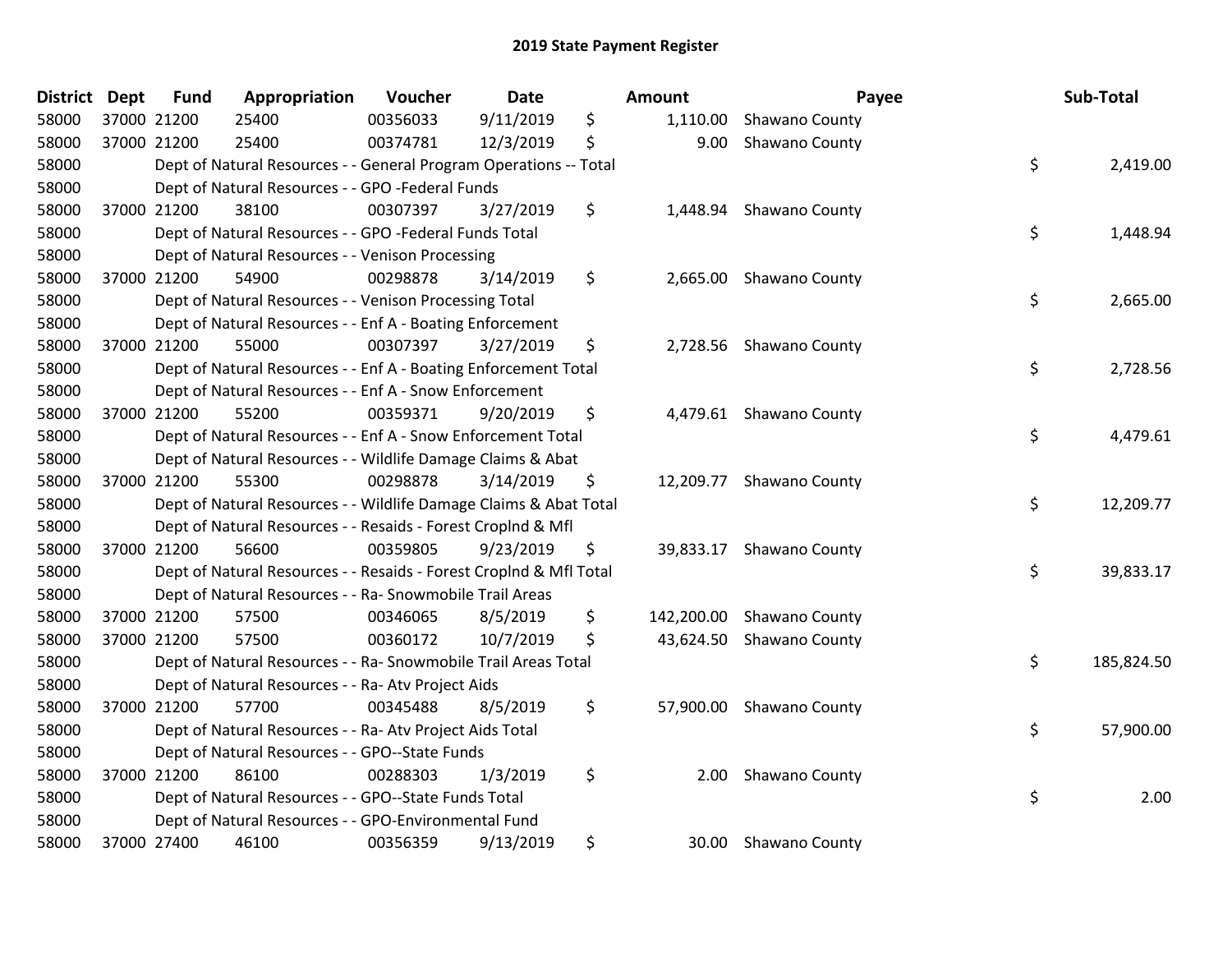| District Dept |             | <b>Fund</b> | Appropriation                                              | Voucher  | <b>Date</b> | <b>Amount</b>    | Payee                     | Sub-Total          |
|---------------|-------------|-------------|------------------------------------------------------------|----------|-------------|------------------|---------------------------|--------------------|
| 58000         |             |             | Dept of Natural Resources - - GPO-Environmental Fund Total |          |             |                  |                           | \$<br>30.00        |
| 58000         |             |             | Dept of Natural Resources - - Land Acquisition             |          |             |                  |                           |                    |
| 58000         | 37000 36300 |             | TA100                                                      | 00319237 | 5/14/2019   | \$<br>30.00      | <b>Shawano County</b>     |                    |
| 58000         | 37000 36300 |             | TA100                                                      | 00335915 | 6/28/2019   | \$<br>30.00      | Shawano County            |                    |
| 58000         |             |             | Dept of Natural Resources - - Land Acquisition Total       |          |             |                  |                           | \$<br>60.00        |
| 58000         |             |             | Dept of Natural Resources - - Dnr-Nonpoint Source          |          |             |                  |                           |                    |
| 58000         | 37000 36300 |             | <b>TF100</b>                                               | 00293764 | 1/25/2019   | \$<br>178,590.48 | Shawano County            |                    |
| 58000         |             |             | Dept of Natural Resources - - Dnr-Nonpoint Source Total    |          |             |                  |                           | \$<br>178,590.48   |
| 58000         |             |             | WI Dept of Transportation - - Eldly&Disa Co/Aid Sf         |          |             |                  |                           |                    |
| 58000         | 39500 21100 |             | 16800                                                      | 00348038 | 2/5/2019    | \$               | 117,270.00 Shawano County |                    |
| 58000         |             |             | WI Dept of Transportation - - Eldly&Disa Co/Aid Sf Total   |          |             |                  |                           | \$<br>117,270.00   |
| 58000         |             |             | WI Dept of Transportation - - Hwy Sfty Loc Aid Ffd         |          |             |                  |                           |                    |
| 58000         | 39500 21100 |             | 18500                                                      | 00368853 | 4/5/2019    | \$<br>3,998.40   | Shawano County            |                    |
| 58000         | 39500 21100 |             | 18500                                                      | 00474397 | 12/26/2019  | \$<br>999.84     | Shawano County            |                    |
| 58000         |             |             | WI Dept of Transportation - - Hwy Sfty Loc Aid Ffd Total   |          |             |                  |                           | \$<br>4,998.24     |
| 58000         |             |             | WI Dept of Transportation - - Trans Aids To Co.-Sf         |          |             |                  |                           |                    |
| 58000         | 39500 21100 |             | 19000                                                      | 00335830 | 1/7/2019    | \$<br>330,875.23 | Shawano County            |                    |
| 58000         | 39500 21100 |             | 19000                                                      | 00401155 | 7/1/2019    | \$<br>661,750.46 | Shawano County            |                    |
| 58000         | 39500 21100 |             | 19000                                                      | 00443973 | 10/7/2019   | \$               | 330,875.24 Shawano County |                    |
| 58000         |             |             | WI Dept of Transportation - - Trans Aids To Co.-Sf Total   |          |             |                  |                           | \$<br>1,323,500.93 |
| 58000         |             |             | WI Dept of Transportation - - Loc Rd Imp Prg St Fd         |          |             |                  |                           |                    |
| 58000         | 39500 21100 |             | 27800                                                      | 00465347 | 11/29/2019  | \$               | 5,776.92 Shawano County   |                    |
| 58000         |             |             | WI Dept of Transportation - - Loc Rd Imp Prg St Fd Total   |          |             |                  |                           | \$<br>5,776.92     |
| 58000         |             |             | WI Dept of Transportation - - St Hwy Rehab, Sf             |          |             |                  |                           |                    |
| 58000         | 39500 21100 |             | 36300                                                      | 00342416 | 2/1/2019    | \$<br>25.00      | Shawano County            |                    |
| 58000         | 39500 21100 |             | 36300                                                      | 00355390 | 3/1/2019    | \$<br>6.00       | Shawano County            |                    |
| 58000         | 39500 21100 |             | 36300                                                      | 00359729 | 3/12/2019   | \$<br>5.10       | Shawano County            |                    |
| 58000         | 39500 21100 |             | 36300                                                      | 00368184 | 4/10/2019   | \$<br>200.00     | Shawano County            |                    |
| 58000         | 39500 21100 |             | 36300                                                      | 00375791 | 5/3/2019    | \$<br>3.00       | Shawano County            |                    |
| 58000         | 39500 21100 |             | 36300                                                      | 00380893 | 5/31/2019   | \$<br>390.00     | Shawano County            |                    |
| 58000         | 39500 21100 |             | 36300                                                      | 00395915 | 7/5/2019    | \$<br>150.00     | Shawano County            |                    |
| 58000         | 39500 21100 |             | 36300                                                      | 00411548 | 8/2/2019    | \$<br>90.00      | Shawano County            |                    |
| 58000         | 39500 21100 |             | 36300                                                      | 00423940 | 8/30/2019   | \$<br>210.00     | Shawano County            |                    |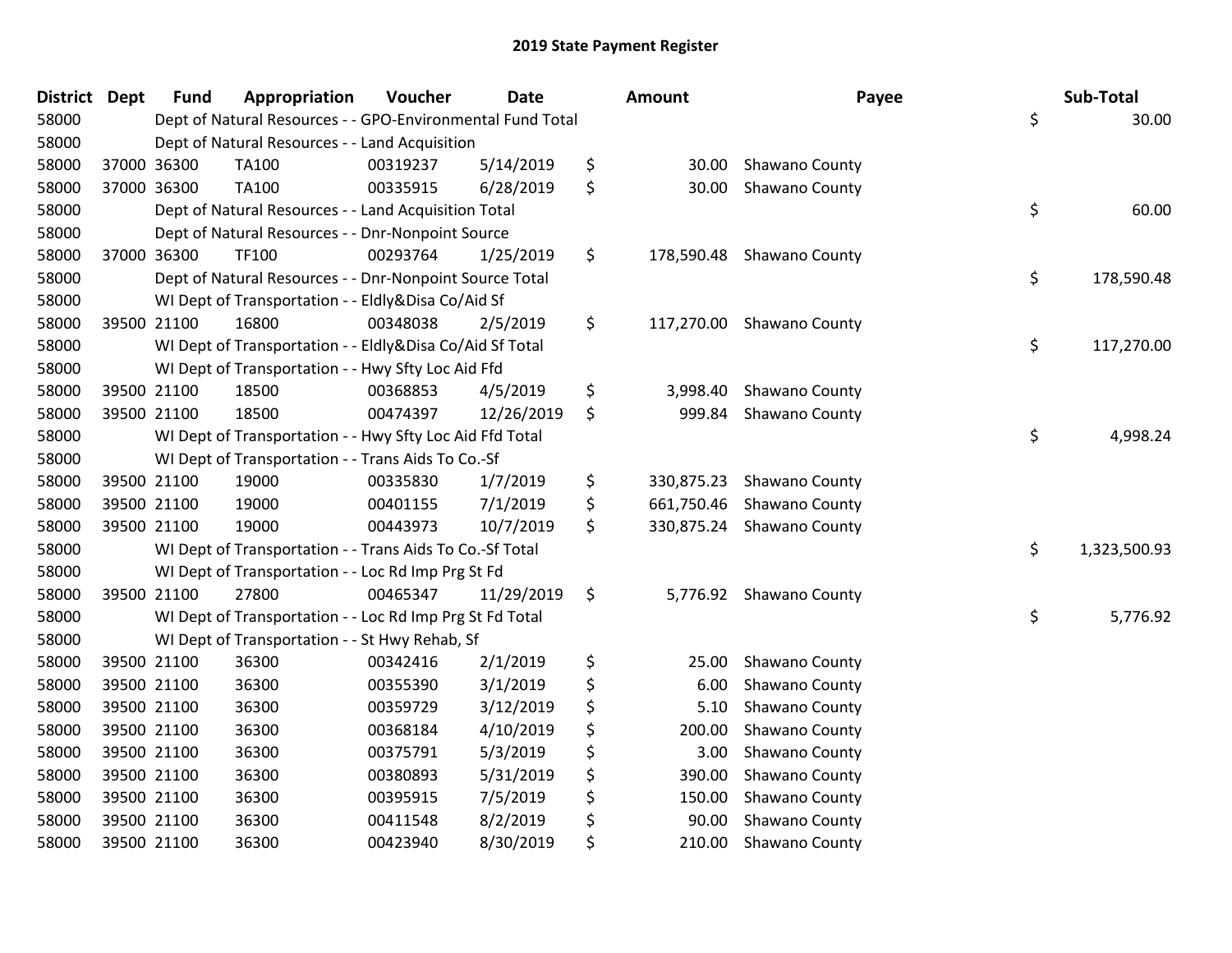| <b>District</b> | <b>Dept</b> | <b>Fund</b> | Appropriation                                           | Voucher  | <b>Date</b> | Amount           | Payee          | Sub-Total      |
|-----------------|-------------|-------------|---------------------------------------------------------|----------|-------------|------------------|----------------|----------------|
| 58000           |             | 39500 21100 | 36300                                                   | 00438330 | 10/3/2019   | \$<br>60.00      | Shawano County |                |
| 58000           |             | 39500 21100 | 36300                                                   | 00453833 | 11/1/2019   | \$<br>30.00      | Shawano County |                |
| 58000           |             | 39500 21100 | 36300                                                   | 00463622 | 11/21/2019  | \$<br>30.00      | Shawano County |                |
| 58000           |             | 39500 21100 | 36300                                                   | 00475122 | 12/30/2019  | \$<br>1,179.13   | Shawano County |                |
| 58000           |             |             | WI Dept of Transportation - - St Hwy Rehab, Sf Total    |          |             |                  |                | \$<br>2,378.23 |
| 58000           |             |             | WI Dept of Transportation - - Hwy Mgmt & Opers Sf       |          |             |                  |                |                |
| 58000           |             | 39500 21100 | 36500                                                   | 00343921 | 1/18/2019   | \$<br>702.00     | Shawano County |                |
| 58000           |             | 39500 21100 | 36500                                                   | 00349743 | 2/15/2019   | \$<br>702.00     | Shawano County |                |
| 58000           |             | 39500 21100 | 36500                                                   | 00367100 | 3/29/2019   | \$<br>783.00     | Shawano County |                |
| 58000           |             | 39500 21100 | 36500                                                   | 00371068 | 4/24/2019   | \$<br>783.00     | Shawano County |                |
| 58000           |             | 39500 21100 | 36500                                                   | 00380926 | 5/23/2019   | \$<br>783.00     | Shawano County |                |
| 58000           |             | 39500 21100 | 36500                                                   | 00390592 | 6/6/2019    | \$<br>783.00     | Shawano County |                |
| 58000           |             | 39500 21100 | 36500                                                   | 00410700 | 7/10/2019   | \$<br>783.00     | Shawano County |                |
| 58000           |             | 39500 21100 | 36500                                                   | 00419549 | 8/5/2019    | \$<br>783.00     | Shawano County |                |
| 58000           |             | 39500 21100 | 36500                                                   | 00431956 | 9/9/2019    | \$<br>783.00     | Shawano County |                |
| 58000           |             | 39500 21100 | 36500                                                   | 00449967 | 10/16/2019  | \$<br>783.00     | Shawano County |                |
| 58000           |             | 39500 21100 | 36500                                                   | 00464219 | 11/22/2019  | \$<br>783.00     | Shawano County |                |
| 58000           |             | 39500 21100 | 36500                                                   | 00475122 | 12/30/2019  | \$<br>783.00     | Shawano County |                |
| 58000           |             |             | WI Dept of Transportation - - Hwy Mgmt & Opers Sf Total |          |             |                  |                | \$<br>9,234.00 |
| 58000           |             |             | WI Dept of Transportation - - Routine Maint Sf          |          |             |                  |                |                |
| 58000           |             | 39500 21100 | 36800                                                   | 00339814 | 1/25/2019   | \$<br>1,962.00   | Shawano County |                |
| 58000           |             | 39500 21100 | 36800                                                   | 00343921 | 1/18/2019   | \$<br>132,094.98 | Shawano County |                |
| 58000           |             | 39500 21100 | 36800                                                   | 00349743 | 2/15/2019   | \$<br>177,960.92 | Shawano County |                |
| 58000           |             | 39500 21100 | 36800                                                   | 00354432 | 2/22/2019   | \$<br>1,962.00   | Shawano County |                |
| 58000           |             | 39500 21100 | 36800                                                   | 00358754 | 3/21/2019   | \$<br>1,962.00   | Shawano County |                |
| 58000           |             | 39500 21100 | 36800                                                   | 00361947 | 3/19/2019   | \$<br>123,278.81 | Shawano County |                |
| 58000           |             | 39500 21100 | 36800                                                   | 00367100 | 3/29/2019   | \$<br>304,284.28 | Shawano County |                |
| 58000           |             | 39500 21100 | 36800                                                   | 00371068 | 4/24/2019   | \$<br>455,326.85 | Shawano County |                |
| 58000           |             | 39500 21100 | 36800                                                   | 00373567 | 4/24/2019   | \$<br>1,962.00   | Shawano County |                |
| 58000           |             | 39500 21100 | 36800                                                   | 00380864 | 5/24/2019   | \$<br>1,962.00   | Shawano County |                |
| 58000           |             | 39500 21100 | 36800                                                   | 00380926 | 5/23/2019   | \$<br>182,006.40 | Shawano County |                |
| 58000           |             | 39500 21100 | 36800                                                   | 00390592 | 6/6/2019    | \$<br>166,371.33 | Shawano County |                |
| 58000           |             | 39500 21100 | 36800                                                   | 00391193 | 6/28/2019   | \$<br>1,962.00   | Shawano County |                |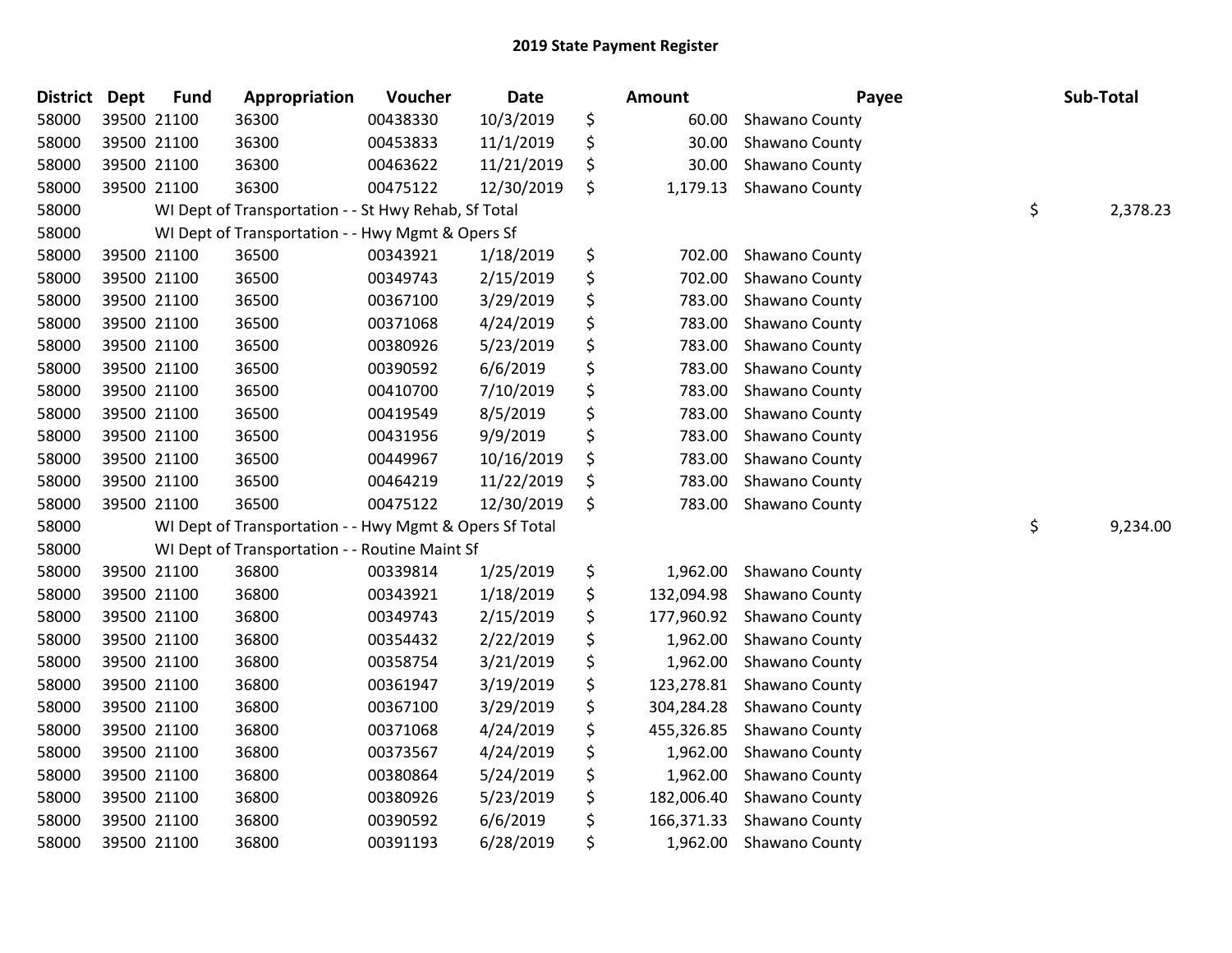| <b>District</b> | <b>Dept</b> | <b>Fund</b> | Appropriation                                                | Voucher  | <b>Date</b> | Amount           | Payee          | Sub-Total          |
|-----------------|-------------|-------------|--------------------------------------------------------------|----------|-------------|------------------|----------------|--------------------|
| 58000           |             | 39500 21100 | 36800                                                        | 00408812 | 7/23/2019   | \$<br>1,962.00   | Shawano County |                    |
| 58000           |             | 39500 21100 | 36800                                                        | 00410700 | 7/10/2019   | \$<br>114,828.99 | Shawano County |                    |
| 58000           | 39500 21100 |             | 36800                                                        | 00419549 | 8/5/2019    | \$<br>77,353.84  | Shawano County |                    |
| 58000           | 39500 21100 |             | 36800                                                        | 00424807 | 9/5/2019    | \$<br>1,962.00   | Shawano County |                    |
| 58000           |             | 39500 21100 | 36800                                                        | 00428185 | 8/26/2019   | \$<br>124,763.29 | Shawano County |                    |
| 58000           |             | 39500 21100 | 36800                                                        | 00431956 | 9/9/2019    | \$<br>69,694.15  | Shawano County |                    |
| 58000           |             | 39500 21100 | 36800                                                        | 00432605 | 10/3/2019   | \$<br>1,962.00   | Shawano County |                    |
| 58000           |             | 39500 21100 | 36800                                                        | 00435534 | 9/18/2019   | \$<br>2,584.56   | Shawano County |                    |
| 58000           |             | 39500 21100 | 36800                                                        | 00448350 | 10/11/2019  | \$<br>68,153.50  | Shawano County |                    |
| 58000           |             | 39500 21100 | 36800                                                        | 00449359 | 10/31/2019  | \$<br>1,962.00   | Shawano County |                    |
| 58000           |             | 39500 21100 | 36800                                                        | 00449967 | 10/16/2019  | \$<br>83,758.74  | Shawano County |                    |
| 58000           |             | 39500 21100 | 36800                                                        | 00460596 | 11/12/2019  | \$<br>86,916.52  | Shawano County |                    |
| 58000           |             | 39500 21100 | 36800                                                        | 00462287 | 11/29/2019  | \$<br>1,962.00   | Shawano County |                    |
| 58000           |             | 39500 21100 | 36800                                                        | 00462939 | 11/19/2019  | \$<br>1,119.74   | Shawano County |                    |
| 58000           |             | 39500 21100 | 36800                                                        | 00462941 | 11/19/2019  | \$<br>862.70     | Shawano County |                    |
| 58000           |             | 39500 21100 | 36800                                                        | 00464219 | 11/22/2019  | \$<br>34,789.76  | Shawano County |                    |
| 58000           |             | 39500 21100 | 36800                                                        | 00464809 | 11/25/2019  | \$<br>1,426.13   | Shawano County |                    |
| 58000           | 39500 21100 |             | 36800                                                        | 00475122 | 12/30/2019  | \$<br>88,161.79  | Shawano County |                    |
| 58000           |             |             | WI Dept of Transportation - - Routine Maint Sf Total         |          |             |                  |                | \$<br>2,317,319.28 |
| 58000           |             |             | WI Dept of Transportation - - Routine Maint Ff               |          |             |                  |                |                    |
| 58000           |             | 39500 21100 | 38000                                                        | 00419549 | 8/5/2019    | \$<br>724.41     | Shawano County |                    |
| 58000           |             | 39500 21100 | 38000                                                        | 00431956 | 9/9/2019    | \$<br>28,234.93  | Shawano County |                    |
| 58000           |             |             | WI Dept of Transportation - - Routine Maint Ff Total         |          |             |                  |                | \$<br>28,959.34    |
| 58000           |             |             | WI Dept of Transportation - - Veh Insp, Trf EnfSf            |          |             |                  |                |                    |
| 58000           |             | 39500 21100 | 56400                                                        | 00346762 | 2/15/2019   | \$<br>47.41      | Shawano County |                    |
| 58000           |             | 39500 21100 | 56400                                                        | 00358201 | 3/15/2019   | \$<br>227.72     | Shawano County |                    |
| 58000           |             | 39500 21100 | 56400                                                        | 00375816 | 4/25/2019   | \$<br>380.36     | Shawano County |                    |
| 58000           |             | 39500 21100 | 56400                                                        | 00380885 | 5/15/2019   | \$<br>129.84     | Shawano County |                    |
| 58000           |             |             | WI Dept of Transportation - - Veh Insp, Trf EnfSf Total      |          |             |                  |                | \$<br>785.33       |
| 58000           |             |             | Department of Corrections - - Purchased Services For Offende |          |             |                  |                |                    |
| 58000           | 41000 10000 |             | 11100                                                        | 00259898 | 1/11/2019   | \$<br>2,620.00   | Shawano County |                    |
| 58000           | 41000 10000 |             | 11100                                                        | 00267895 | 2/19/2019   | \$<br>3,525.00   | Shawano County |                    |
| 58000           | 41000 10000 |             | 11100                                                        | 00272140 | 3/12/2019   | \$<br>3,030.00   | Shawano County |                    |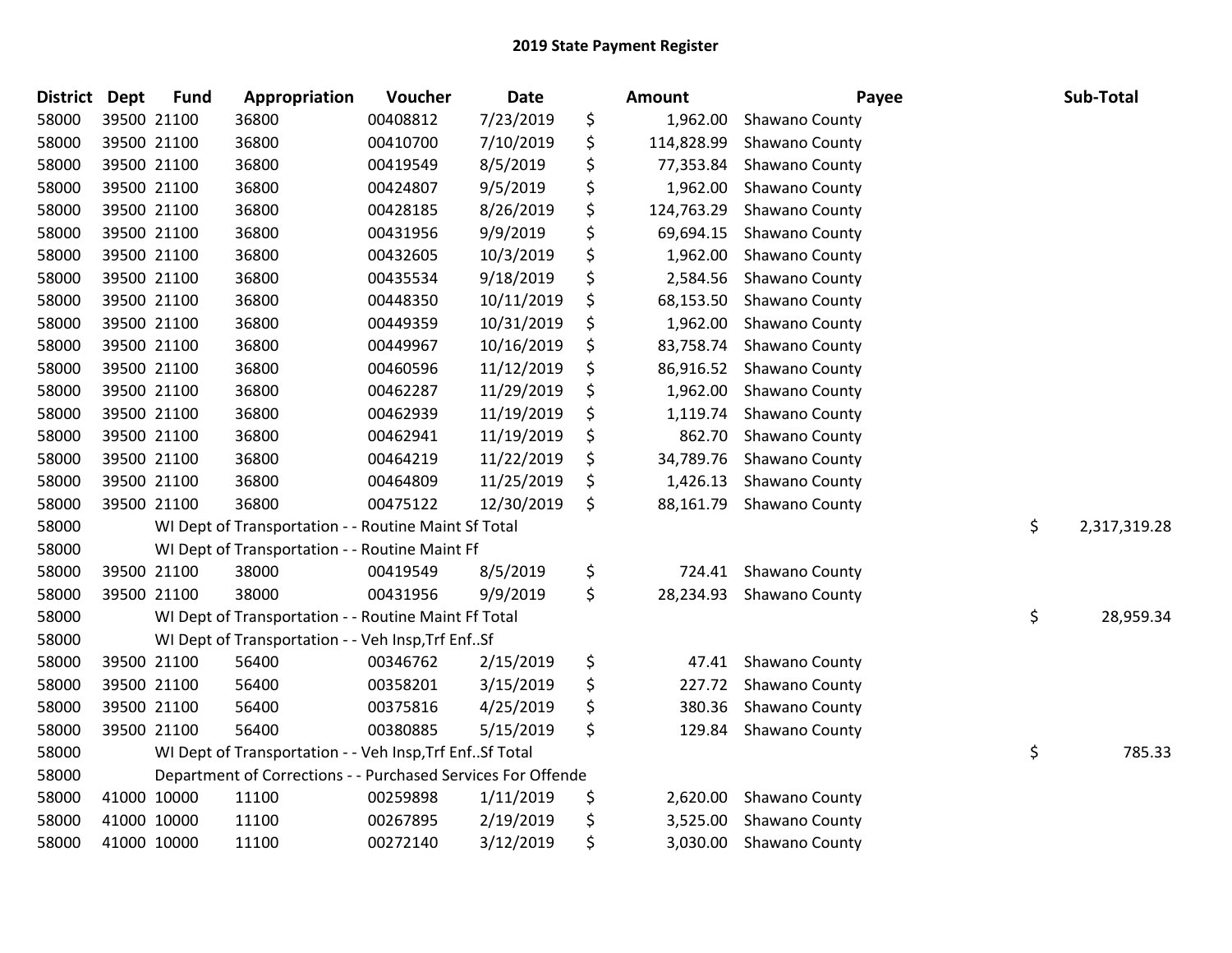| <b>District</b> | <b>Dept</b> | <b>Fund</b> | Appropriation                                                      | Voucher  | <b>Date</b> | Amount         | Payee          | Sub-Total       |
|-----------------|-------------|-------------|--------------------------------------------------------------------|----------|-------------|----------------|----------------|-----------------|
| 58000           |             | 41000 10000 | 11100                                                              | 00281829 | 4/25/2019   | \$<br>2,635.00 | Shawano County |                 |
| 58000           |             | 41000 10000 | 11100                                                              | 00285928 | 5/14/2019   | \$<br>2,810.00 | Shawano County |                 |
| 58000           |             | 41000 10000 | 11100                                                              | 00294692 | 6/25/2019   | \$<br>2,975.00 | Shawano County |                 |
| 58000           |             | 41000 10000 | 11100                                                              | 00298603 | 7/15/2019   | \$<br>2,320.00 | Shawano County |                 |
| 58000           |             | 41000 10000 | 11100                                                              | 00303397 | 8/12/2019   | \$<br>1,155.00 | Shawano County |                 |
| 58000           |             | 41000 10000 | 11100                                                              | 00304004 | 8/14/2019   | \$<br>3,935.00 | Shawano County |                 |
| 58000           |             | 41000 10000 | 11100                                                              | 00309131 | 9/9/2019    | \$<br>1,860.00 | Shawano County |                 |
| 58000           |             | 41000 10000 | 11100                                                              | 00309133 | 9/9/2019    | \$<br>3,250.00 | Shawano County |                 |
| 58000           |             | 41000 10000 | 11100                                                              | 00315733 | 10/10/2019  | \$<br>1,860.00 | Shawano County |                 |
| 58000           |             | 41000 10000 | 11100                                                              | 00315736 | 10/10/2019  | \$<br>2,830.00 | Shawano County |                 |
| 58000           |             | 41000 10000 | 11100                                                              | 00322633 | 11/12/2019  | \$<br>2,115.00 | Shawano County |                 |
| 58000           |             | 41000 10000 | 11100                                                              | 00322637 | 11/12/2019  | \$<br>2,885.00 | Shawano County |                 |
| 58000           |             | 41000 10000 | 11100                                                              | 00329076 | 12/12/2019  | \$<br>1,290.00 | Shawano County |                 |
| 58000           |             | 41000 10000 | 11100                                                              | 00329089 | 12/12/2019  | \$<br>3,375.00 | Shawano County |                 |
| 58000           |             |             | Department of Corrections - - Purchased Services For Offende Total |          |             |                |                | \$<br>44,470.00 |
| 58000           |             |             | Department of Corrections - - Becky Young Community Correcti       |          |             |                |                |                 |
| 58000           |             | 41000 10000 | 11200                                                              | 00267895 | 2/19/2019   | \$<br>210.00   | Shawano County |                 |
| 58000           |             | 41000 10000 | 11200                                                              | 00272140 | 3/12/2019   | \$<br>1,170.00 | Shawano County |                 |
| 58000           |             | 41000 10000 | 11200                                                              | 00281829 | 4/25/2019   | \$<br>1,455.00 | Shawano County |                 |
| 58000           |             | 41000 10000 | 11200                                                              | 00285928 | 5/14/2019   | \$<br>825.00   | Shawano County |                 |
| 58000           |             | 41000 10000 | 11200                                                              | 00294692 | 6/25/2019   | \$<br>1,650.00 | Shawano County |                 |
| 58000           |             | 41000 10000 | 11200                                                              | 00298603 | 7/15/2019   | \$<br>1,490.00 | Shawano County |                 |
| 58000           |             |             | Department of Corrections - - Becky Young Community Correcti Total |          |             |                |                | \$<br>6,800.00  |
| 58000           |             |             | Department of Corrections - - Corrections Contracts And Agre       |          |             |                |                |                 |
| 58000           |             | 41000 10000 | 11400                                                              | 00264700 | 2/5/2019    | \$<br>3,293.44 | Shawano County |                 |
| 58000           |             | 41000 10000 | 11400                                                              | 00269274 | 2/27/2019   | \$<br>3,859.50 | Shawano County |                 |
| 58000           |             | 41000 10000 | 11400                                                              | 00275585 | 3/29/2019   | \$<br>1,492.34 | Shawano County |                 |
| 58000           |             | 41000 10000 | 11400                                                              | 00281124 | 4/26/2019   | \$<br>617.52   | Shawano County |                 |
| 58000           |             | 41000 10000 | 11400                                                              | 00289508 | 6/4/2019    | \$<br>360.22   | Shawano County |                 |
| 58000           |             | 41000 10000 | 11400                                                              | 00295772 | 7/9/2019    | \$<br>2,212.78 | Shawano County |                 |
| 58000           |             | 41000 10000 | 11400                                                              | 00298742 | 7/17/2019   | \$<br>4,785.78 | Shawano County |                 |
| 58000           |             | 41000 10000 | 11400                                                              | 00307266 | 8/30/2019   | \$<br>4,579.94 | Shawano County |                 |
| 58000           |             | 41000 10000 | 11400                                                              | 00312836 | 9/27/2019   | \$<br>6,175.20 | Shawano County |                 |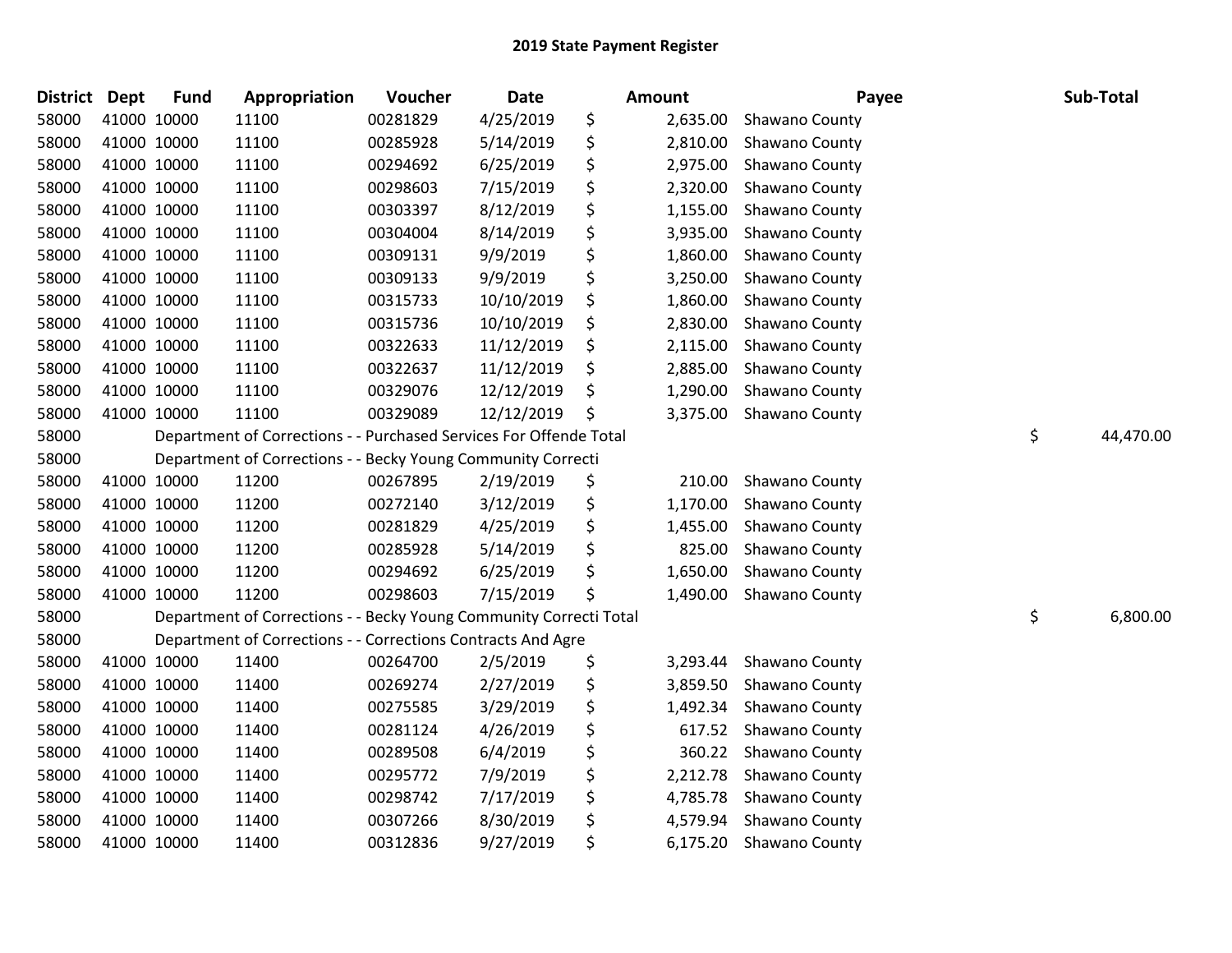| <b>District Dept</b> |             | <b>Fund</b> | Appropriation                                                      | Voucher  | <b>Date</b> | Amount           | Payee                                                                                                         | Sub-Total          |
|----------------------|-------------|-------------|--------------------------------------------------------------------|----------|-------------|------------------|---------------------------------------------------------------------------------------------------------------|--------------------|
| 58000                |             | 41000 10000 | 11400                                                              | 00320077 | 10/30/2019  | \$<br>5,917.90   | Shawano County                                                                                                |                    |
| 58000                |             | 41000 10000 | 11400                                                              | 00326265 | 11/29/2019  | \$<br>5,094.54   | Shawano County                                                                                                |                    |
| 58000                | 41000 10000 |             | 11400                                                              | 00332174 | 12/30/2019  | \$               | 1,698.18 Shawano County                                                                                       |                    |
| 58000                |             |             | Department of Corrections - - Corrections Contracts And Agre Total |          |             |                  |                                                                                                               | \$<br>40,087.34    |
| 58000                |             |             |                                                                    |          |             |                  | Department of Corrections - - Reimbursing Counties For Probation, Extended Supervision And Parole Holds       |                    |
| 58000                |             | 41000 10000 | 11600                                                              | 00320884 | 11/4/2019   | \$               | 45,088.00 Shawano County                                                                                      |                    |
| 58000                |             |             |                                                                    |          |             |                  | Department of Corrections - - Reimbursing Counties For Probation, Extended Supervision And Parole Holds Total | \$<br>45,088.00    |
| 58000                |             |             | Department of Corrections - - Sex Offender Management              |          |             |                  |                                                                                                               |                    |
| 58000                |             | 41000 10000 | 18200                                                              | 00285854 | 5/14/2019   | \$<br>18.75      | Shawano County                                                                                                |                    |
| 58000                |             |             | Department of Corrections - - Sex Offender Management Total        |          |             |                  |                                                                                                               | \$<br>18.75        |
| 58000                |             |             | Department of Corrections - - Probation, Parole And Extended       |          |             |                  |                                                                                                               |                    |
| 58000                |             | 41000 10000 | 18700                                                              | 00320884 | 11/4/2019   | \$<br>18,912.00  | Shawano County                                                                                                |                    |
| 58000                |             |             | Department of Corrections - - Probation, Parole And Extended Total |          |             |                  |                                                                                                               | \$<br>18,912.00    |
| 58000                |             |             | Department of Health Services - - State/Federal Aids               |          |             |                  |                                                                                                               |                    |
| 58000                |             | 43500 10000 | 00000                                                              | 90906    | 1/2/2019    | \$<br>169,620.00 | Shawano County                                                                                                |                    |
| 58000                |             | 43500 10000 | 00000                                                              | 90909    | 3/1/2019    | \$<br>460,610.00 | Shawano County                                                                                                |                    |
| 58000                |             | 43500 10000 | 00000                                                              | 90910    | 4/1/2019    | \$<br>6,311.00   | Shawano County                                                                                                |                    |
| 58000                |             | 43500 10000 | 00000                                                              | 90911    | 5/1/2019    | \$<br>235,474.00 | Shawano County                                                                                                |                    |
| 58000                | 43500 10000 |             | 00000                                                              | 90913    | 6/3/2019    | \$<br>113,636.00 | Shawano County                                                                                                |                    |
| 58000                | 43500 10000 |             | 00000                                                              | 90914    | 6/17/2019   | \$<br>508.00     | Shawano County                                                                                                |                    |
| 58000                |             | 43500 10000 | 00000                                                              | 92000    | 7/1/2019    | \$<br>894,804.00 | Shawano County                                                                                                |                    |
| 58000                |             | 43500 10000 | 00000                                                              | 92001    | 8/1/2019    | \$<br>815,248.00 | Shawano County                                                                                                |                    |
| 58000                |             | 43500 10000 | 00000                                                              | 92002    | 9/3/2019    | \$<br>511,155.00 | Shawano County                                                                                                |                    |
| 58000                | 43500 10000 |             | 00000                                                              | 92003    | 10/1/2019   | \$<br>53,302.00  | Shawano County                                                                                                |                    |
| 58000                |             | 43500 10000 | 00000                                                              | 92004    | 11/1/2019   | \$<br>32,983.00  | Shawano County                                                                                                |                    |
| 58000                |             | 43500 10000 | 00000                                                              | 92005    | 12/2/2019   | \$<br>434,267.00 | Shawano County                                                                                                |                    |
| 58000                |             |             | Department of Health Services - - State/Federal Aids Total         |          |             |                  |                                                                                                               | \$<br>3,727,918.00 |
| 58000                |             |             | Department of Health Services - - Public Health Dispensaries And   |          |             |                  |                                                                                                               |                    |
| 58000                |             | 43500 10000 | 10700                                                              | 00291100 | 7/3/2019    | \$<br>389.12     | Shawano County                                                                                                |                    |
| 58000                | 43500 10000 |             | 10700                                                              | 00291103 | 7/3/2019    | \$<br>549.85     | Shawano County                                                                                                |                    |
| 58000                |             | 43500 10000 | 10700                                                              | 00295397 | 7/19/2019   | \$<br>68.87      | Shawano County                                                                                                |                    |
| 58000                |             | 43500 10000 | 10700                                                              | 00295399 | 7/19/2019   | \$<br>68.87      | Shawano County                                                                                                |                    |
| 58000                |             | 43500 10000 | 10700                                                              | 00295401 | 7/19/2019   | \$<br>68.87      | Shawano County                                                                                                |                    |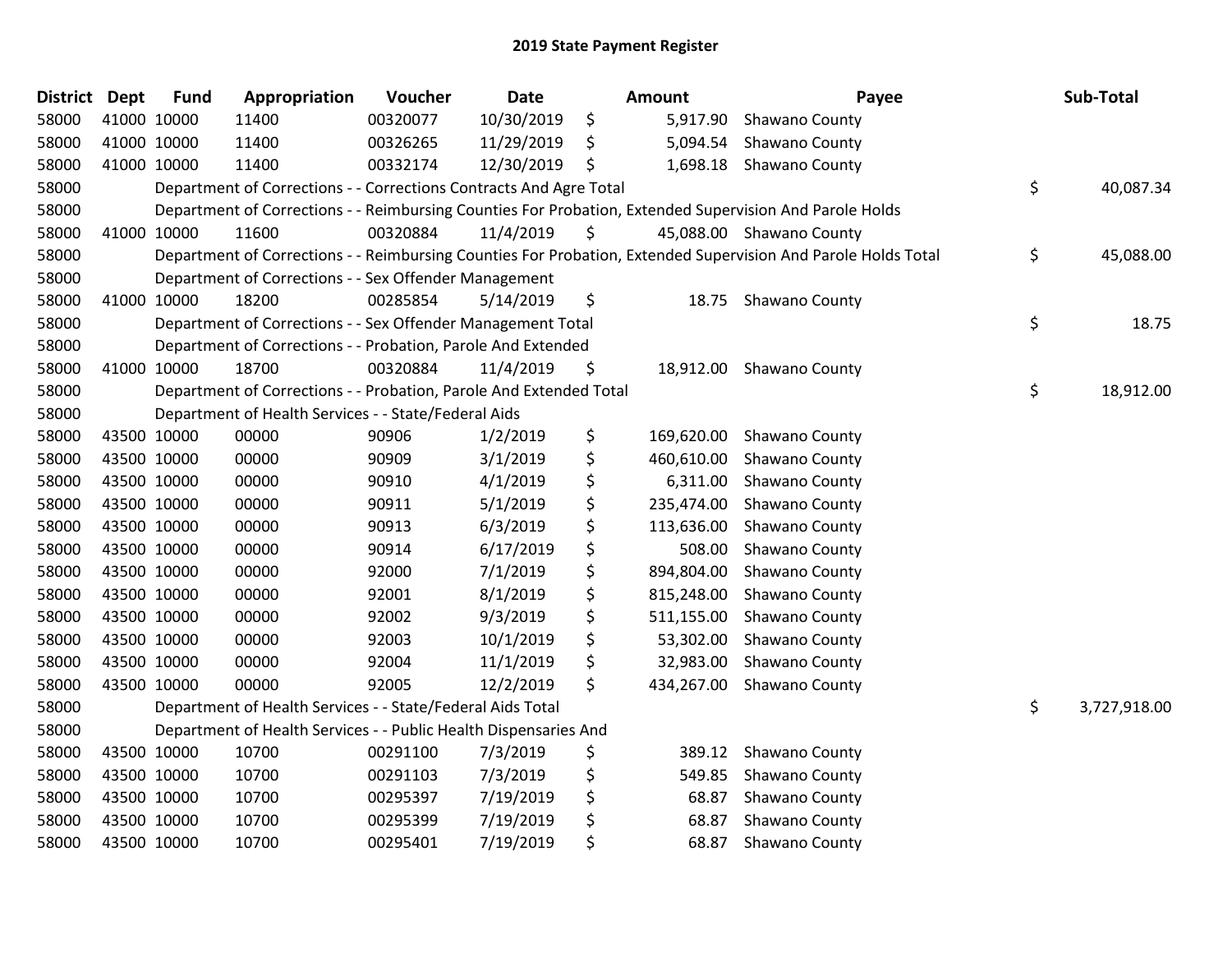| <b>District</b> | <b>Dept</b> | <b>Fund</b> | Appropriation                                                          | Voucher  | <b>Date</b> | Amount       | Payee                    | Sub-Total       |
|-----------------|-------------|-------------|------------------------------------------------------------------------|----------|-------------|--------------|--------------------------|-----------------|
| 58000           |             | 43500 10000 | 10700                                                                  | 00295402 | 7/19/2019   | \$<br>68.87  | Shawano County           |                 |
| 58000           |             | 43500 10000 | 10700                                                                  | 00295409 | 7/19/2019   | \$<br>68.87  | Shawano County           |                 |
| 58000           |             | 43500 10000 | 10700                                                                  | 00298192 | 8/8/2019    | \$<br>234.04 | Shawano County           |                 |
| 58000           |             | 43500 10000 | 10700                                                                  | 00309386 | 9/13/2019   | \$<br>749.37 | Shawano County           |                 |
| 58000           |             | 43500 10000 | 10700                                                                  | 00309387 | 9/13/2019   | \$<br>396.48 | Shawano County           |                 |
| 58000           |             | 43500 10000 | 10700                                                                  | 00309388 | 9/13/2019   | \$<br>37.76  | Shawano County           |                 |
| 58000           |             | 43500 10000 | 10700                                                                  | 00309389 | 9/13/2019   | \$<br>56.64  | Shawano County           |                 |
| 58000           |             | 43500 10000 | 10700                                                                  | 00312888 | 9/27/2019   | \$<br>132.16 | Shawano County           |                 |
| 58000           |             |             | Department of Health Services - - Public Health Dispensaries And Total |          |             |              |                          | \$<br>2,889.77  |
| 58000           |             |             | Department of Health Services - - Emergency Dispatcher Cardiopul       |          |             |              |                          |                 |
| 58000           |             | 43500 10000 | 18500                                                                  | 00293368 | 7/10/2019   | \$           | 13,138.22 Shawano County |                 |
| 58000           |             |             | Department of Health Services - - Emergency Dispatcher Cardiopul Total |          |             |              |                          | \$<br>13,138.22 |
| 58000           |             |             | Department of Health Services - - General Program Operations           |          |             |              |                          |                 |
| 58000           |             | 43500 10000 | 40100                                                                  | 00256323 | 1/10/2019   | \$<br>1.50   | Shawano County           |                 |
| 58000           |             | 43500 10000 | 40100                                                                  | 00258600 | 1/24/2019   | \$<br>15.00  | Shawano County           |                 |
| 58000           |             | 43500 10000 | 40100                                                                  | 00266579 | 2/27/2019   | \$<br>1.50   | Shawano County           |                 |
| 58000           |             | 43500 10000 | 40100                                                                  | 00274564 | 4/3/2019    | \$<br>1.00   | Shawano County           |                 |
| 58000           |             | 43500 10000 | 40100                                                                  | 00274565 | 4/3/2019    | \$<br>15.00  | Shawano County           |                 |
| 58000           |             | 43500 10000 | 40100                                                                  | 00276003 | 4/10/2019   | \$<br>1.50   | Shawano County           |                 |
| 58000           |             | 43500 10000 | 40100                                                                  | 00287243 | 5/29/2019   | \$<br>15.00  | Shawano County           |                 |
| 58000           |             | 43500 10000 | 40100                                                                  | 00290212 | 6/12/2019   | \$<br>1.50   | Shawano County           |                 |
| 58000           |             | 43500 10000 | 40100                                                                  | 00300556 | 7/31/2019   | \$<br>1.50   | Shawano County           |                 |
| 58000           |             | 43500 10000 | 40100                                                                  | 00302211 | 8/7/2019    | \$<br>1.50   | Shawano County           |                 |
| 58000           |             | 43500 10000 | 40100                                                                  | 00302217 | 8/7/2019    | \$<br>1.50   | Shawano County           |                 |
| 58000           |             | 43500 10000 | 40100                                                                  | 00306330 | 8/28/2019   | \$<br>1.50   | Shawano County           |                 |
| 58000           |             | 43500 10000 | 40100                                                                  | 00309213 | 9/11/2019   | \$<br>1.50   | Shawano County           |                 |
| 58000           |             | 43500 10000 | 40100                                                                  | 00309216 | 9/11/2019   | \$<br>1.00   | Shawano County           |                 |
| 58000           |             | 43500 10000 | 40100                                                                  | 00309217 | 9/11/2019   | \$<br>15.00  | Shawano County           |                 |
| 58000           |             | 43500 10000 | 40100                                                                  | 00322469 | 11/6/2019   | \$<br>1.50   | Shawano County           |                 |
| 58000           |             | 43500 10000 | 40100                                                                  | 00326859 | 11/27/2019  | \$<br>1.50   | Shawano County           |                 |
| 58000           |             |             | Department of Health Services - - General Program Operations Total     |          |             |              |                          | \$<br>78.50     |
| 58000           |             |             | Department of Health Services - - Medical Assistance State Admin       |          |             |              |                          |                 |
| 58000           |             | 43500 10000 | 44000                                                                  | 00256323 | 1/10/2019   | \$<br>1.50   | Shawano County           |                 |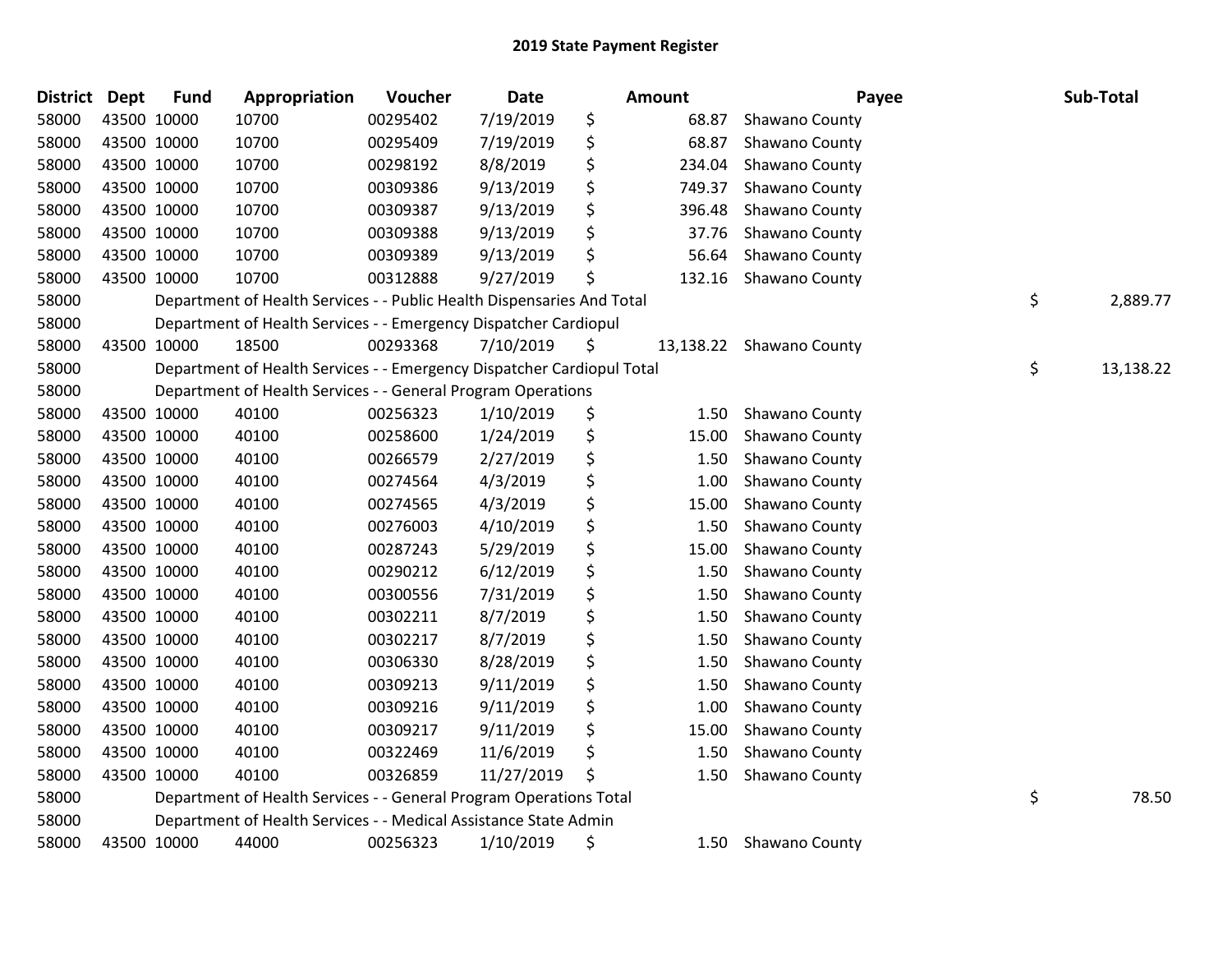| <b>District</b> | <b>Dept</b> | <b>Fund</b> | Appropriation                                                          | Voucher  | <b>Date</b> | Amount          | Payee          | Sub-Total    |
|-----------------|-------------|-------------|------------------------------------------------------------------------|----------|-------------|-----------------|----------------|--------------|
| 58000           |             | 43500 10000 | 44000                                                                  | 00258600 | 1/24/2019   | \$<br>15.00     | Shawano County |              |
| 58000           |             | 43500 10000 | 44000                                                                  | 00266579 | 2/27/2019   | \$<br>1.50      | Shawano County |              |
| 58000           |             | 43500 10000 | 44000                                                                  | 00274564 | 4/3/2019    | \$<br>1.00      | Shawano County |              |
| 58000           | 43500 10000 |             | 44000                                                                  | 00274565 | 4/3/2019    | \$<br>15.00     | Shawano County |              |
| 58000           | 43500 10000 |             | 44000                                                                  | 00276003 | 4/10/2019   | \$<br>1.50      | Shawano County |              |
| 58000           |             | 43500 10000 | 44000                                                                  | 00287243 | 5/29/2019   | \$<br>15.00     | Shawano County |              |
| 58000           |             | 43500 10000 | 44000                                                                  | 00290212 | 6/12/2019   | \$<br>1.50      | Shawano County |              |
| 58000           |             | 43500 10000 | 44000                                                                  | 00300556 | 7/31/2019   | \$<br>1.50      | Shawano County |              |
| 58000           |             | 43500 10000 | 44000                                                                  | 00302211 | 8/7/2019    | \$<br>1.50      | Shawano County |              |
| 58000           |             | 43500 10000 | 44000                                                                  | 00302217 | 8/7/2019    | \$<br>1.50      | Shawano County |              |
| 58000           |             | 43500 10000 | 44000                                                                  | 00306330 | 8/28/2019   | \$<br>1.50      | Shawano County |              |
| 58000           |             | 43500 10000 | 44000                                                                  | 00309213 | 9/11/2019   | \$<br>1.50      | Shawano County |              |
| 58000           |             | 43500 10000 | 44000                                                                  | 00309216 | 9/11/2019   | \$<br>1.00      | Shawano County |              |
| 58000           |             | 43500 10000 | 44000                                                                  | 00309217 | 9/11/2019   | \$<br>15.00     | Shawano County |              |
| 58000           |             | 43500 10000 | 44000                                                                  | 00322469 | 11/6/2019   | \$<br>1.50      | Shawano County |              |
| 58000           |             | 43500 10000 | 44000                                                                  | 00326859 | 11/27/2019  | \$<br>1.50      | Shawano County |              |
| 58000           |             |             | Department of Health Services - - Medical Assistance State Admin Total |          |             |                 |                | \$<br>78.50  |
| 58000           |             |             | Dept of Children and Families - - Fees For Administrative Servic       |          |             |                 |                |              |
| 58000           |             | 43700 10000 | 23100                                                                  | 00049884 | 2/5/2019    | \$<br>115.00    | Shawano County |              |
| 58000           |             | 43700 10000 | 23100                                                                  | 00054504 | 4/30/2019   | \$<br>135.00    | Shawano County |              |
| 58000           |             | 43700 10000 | 23100                                                                  | 00058426 | 7/26/2019   | \$<br>200.00    | Shawano County |              |
| 58000           |             | 43700 10000 | 23100                                                                  | 00062319 | 10/31/2019  | \$<br>195.00    | Shawano County |              |
| 58000           |             |             | Dept of Children and Families - - Fees For Administrative Servic Total |          |             |                 |                | \$<br>645.00 |
| 58000           |             |             | Dept of Children and Families - - General Aids                         |          |             |                 |                |              |
| 58000           |             | 43700 10000 | 99000                                                                  | 00048555 | 1/7/2019    | \$<br>94,631.10 | Shawano County |              |
| 58000           |             | 43700 10000 | 99000                                                                  | 00049442 | 2/1/2019    | \$<br>75,920.99 | Shawano County |              |
| 58000           |             | 43700 10000 | 99000                                                                  | 00049508 | 2/5/2019    | \$<br>99,055.02 | Shawano County |              |
| 58000           |             | 43700 10000 | 99000                                                                  | 00049679 | 2/5/2019    | \$<br>886.81    | Shawano County |              |
| 58000           |             | 43700 10000 | 99000                                                                  | 00049751 | 2/5/2019    | \$<br>162.00    | Shawano County |              |
| 58000           |             | 43700 10000 | 99000                                                                  | 00050363 | 2/21/2019   | \$<br>5,298.65  | Shawano County |              |
| 58000           |             | 43700 10000 | 99000                                                                  | 00050977 | 3/6/2019    | \$<br>4,619.00  | Shawano County |              |
| 58000           |             | 43700 10000 | 99000                                                                  | 00050978 | 3/5/2019    | \$<br>98,535.46 | Shawano County |              |
| 58000           | 43700 10000 |             | 99000                                                                  | 00052051 | 3/27/2019   | \$<br>221.77    | Shawano County |              |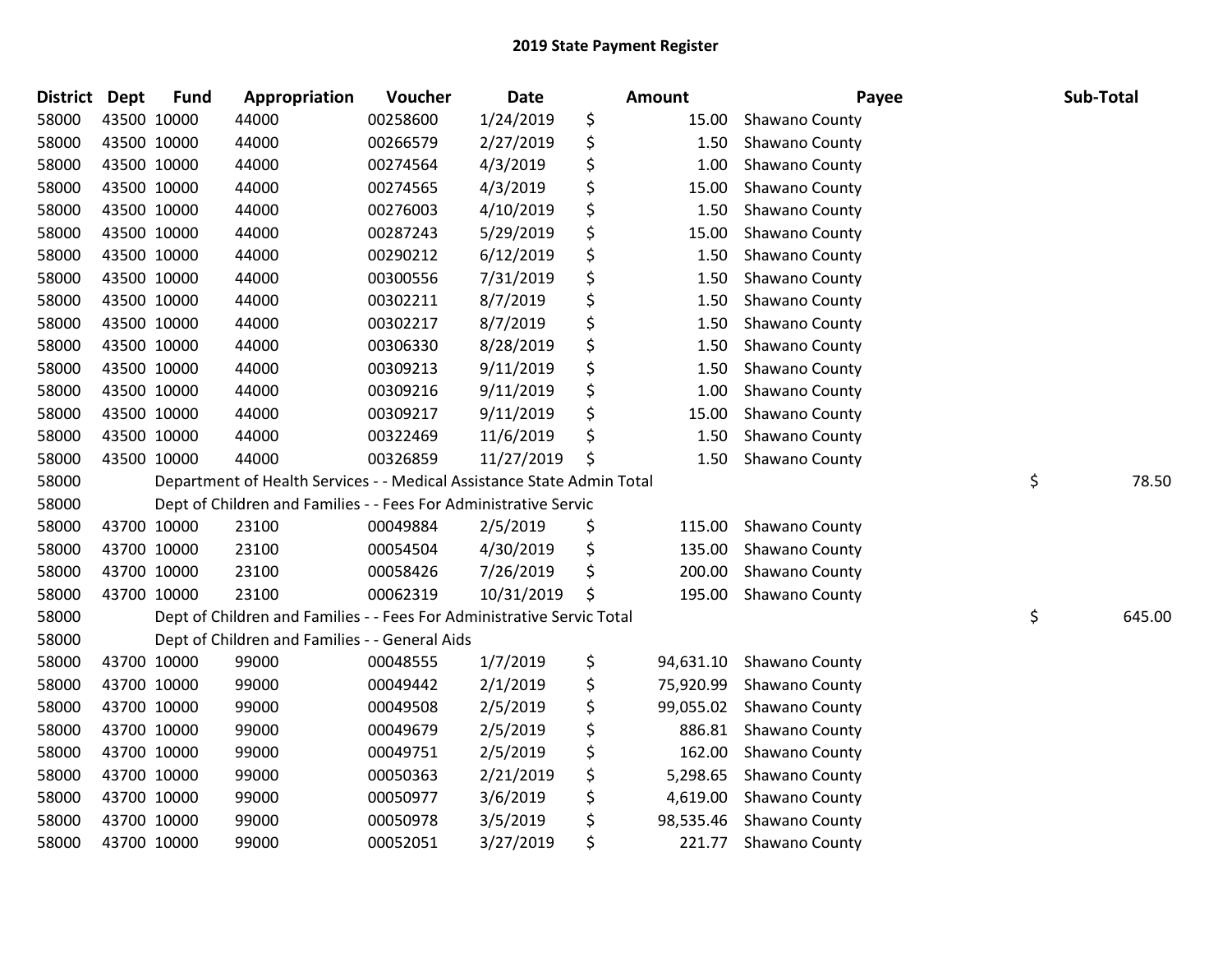| <b>District</b> | <b>Dept</b> | <b>Fund</b> | Appropriation                                        | Voucher  | <b>Date</b> | Amount           | Payee          | Sub-Total          |
|-----------------|-------------|-------------|------------------------------------------------------|----------|-------------|------------------|----------------|--------------------|
| 58000           | 43700 10000 |             | 99000                                                | 00052907 | 4/5/2019    | \$<br>168,034.19 | Shawano County |                    |
| 58000           | 43700 10000 |             | 99000                                                | 00053643 | 4/23/2019   | \$<br>6,442.32   | Shawano County |                    |
| 58000           | 43700 10000 |             | 99000                                                | 00054029 | 4/30/2019   | \$<br>87,880.40  | Shawano County |                    |
| 58000           | 43700 10000 |             | 99000                                                | 00054695 | 5/6/2019    | \$<br>79,218.47  | Shawano County |                    |
| 58000           | 43700 10000 |             | 99000                                                | 00056130 | 6/5/2019    | \$<br>86,873.58  | Shawano County |                    |
| 58000           | 43700 10000 |             | 99000                                                | 00056426 | 6/11/2019   | \$<br>3,977.81   | Shawano County |                    |
| 58000           | 43700 10000 |             | 99000                                                | 00057265 | 7/1/2019    | \$<br>6,461.62   | Shawano County |                    |
| 58000           | 43700 10000 |             | 99000                                                | 00057393 | 7/5/2019    | \$<br>92,146.83  | Shawano County |                    |
| 58000           | 43700 10000 |             | 99000                                                | 00057861 | 7/16/2019   | \$<br>12,082.60  | Shawano County |                    |
| 58000           | 43700 10000 |             | 99000                                                | 00057862 | 7/16/2019   | \$<br>561.39     | Shawano County |                    |
| 58000           | 43700 10000 |             | 99000                                                | 00058500 | 7/30/2019   | \$<br>68,222.81  | Shawano County |                    |
| 58000           | 43700 10000 |             | 99000                                                | 00058720 | 8/6/2019    | \$<br>22,907.00  | Shawano County |                    |
| 58000           | 43700 10000 |             | 99000                                                | 00058809 | 8/5/2019    | \$<br>30,408.55  | Shawano County |                    |
| 58000           | 43700 10000 |             | 99000                                                | 00059929 | 9/5/2019    | \$<br>18,920.56  | Shawano County |                    |
| 58000           | 43700 10000 |             | 99000                                                | 00060374 | 9/18/2019   | \$<br>466,558.73 | Shawano County |                    |
| 58000           | 43700 10000 |             | 99000                                                | 00060814 | 9/27/2019   | \$<br>1,569.00   | Shawano County |                    |
| 58000           | 43700 10000 |             | 99000                                                | 00060815 | 9/27/2019   | \$<br>572.90     | Shawano County |                    |
| 58000           | 43700 10000 |             | 99000                                                | 00061191 | 10/7/2019   | \$<br>69,907.28  | Shawano County |                    |
| 58000           | 43700 10000 |             | 99000                                                | 00062000 | 10/30/2019  | \$<br>75,509.97  | Shawano County |                    |
| 58000           | 43700 10000 |             | 99000                                                | 00062415 | 11/5/2019   | \$<br>70,478.77  | Shawano County |                    |
| 58000           | 43700 10000 |             | 99000                                                | 00062574 | 11/8/2019   | \$<br>23,873.10  | Shawano County |                    |
| 58000           | 43700 10000 |             | 99000                                                | 00063581 | 12/5/2019   | \$<br>69,925.10  | Shawano County |                    |
| 58000           | 43700 10000 |             | 99000                                                | 00063660 | 12/5/2019   | \$<br>935.80     | Shawano County |                    |
| 58000           |             |             | Dept of Children and Families - - General Aids Total |          |             |                  |                | \$<br>1,842,799.58 |
| 58000           |             |             | Dept of Workforce Development - - Ui Admin Fed       |          |             |                  |                |                    |
| 58000           | 44500 10000 |             | 15100                                                | 00204065 | 1/3/2019    | \$<br>5.00       | Shawano County |                    |
| 58000           | 44500 10000 |             | 15100                                                | 00208804 | 2/4/2019    | \$<br>10.00      | Shawano County |                    |
| 58000           | 44500 10000 |             | 15100                                                | 00213506 | 3/4/2019    | \$<br>30.00      | Shawano County |                    |
| 58000           | 44500 10000 |             | 15100                                                | 00218436 | 4/2/2019    | \$<br>20.00      | Shawano County |                    |
| 58000           | 44500 10000 |             | 15100                                                | 00223394 | 5/2/2019    | \$<br>40.00      | Shawano County |                    |
| 58000           | 44500 10000 |             | 15100                                                | 00228680 | 6/4/2019    | \$<br>40.00      | Shawano County |                    |
| 58000           | 44500 10000 |             | 15100                                                | 00233369 | 7/2/2019    | \$<br>40.00      | Shawano County |                    |
| 58000           | 44500 10000 |             | 15100                                                | 00238738 | 8/2/2019    | \$<br>40.00      | Shawano County |                    |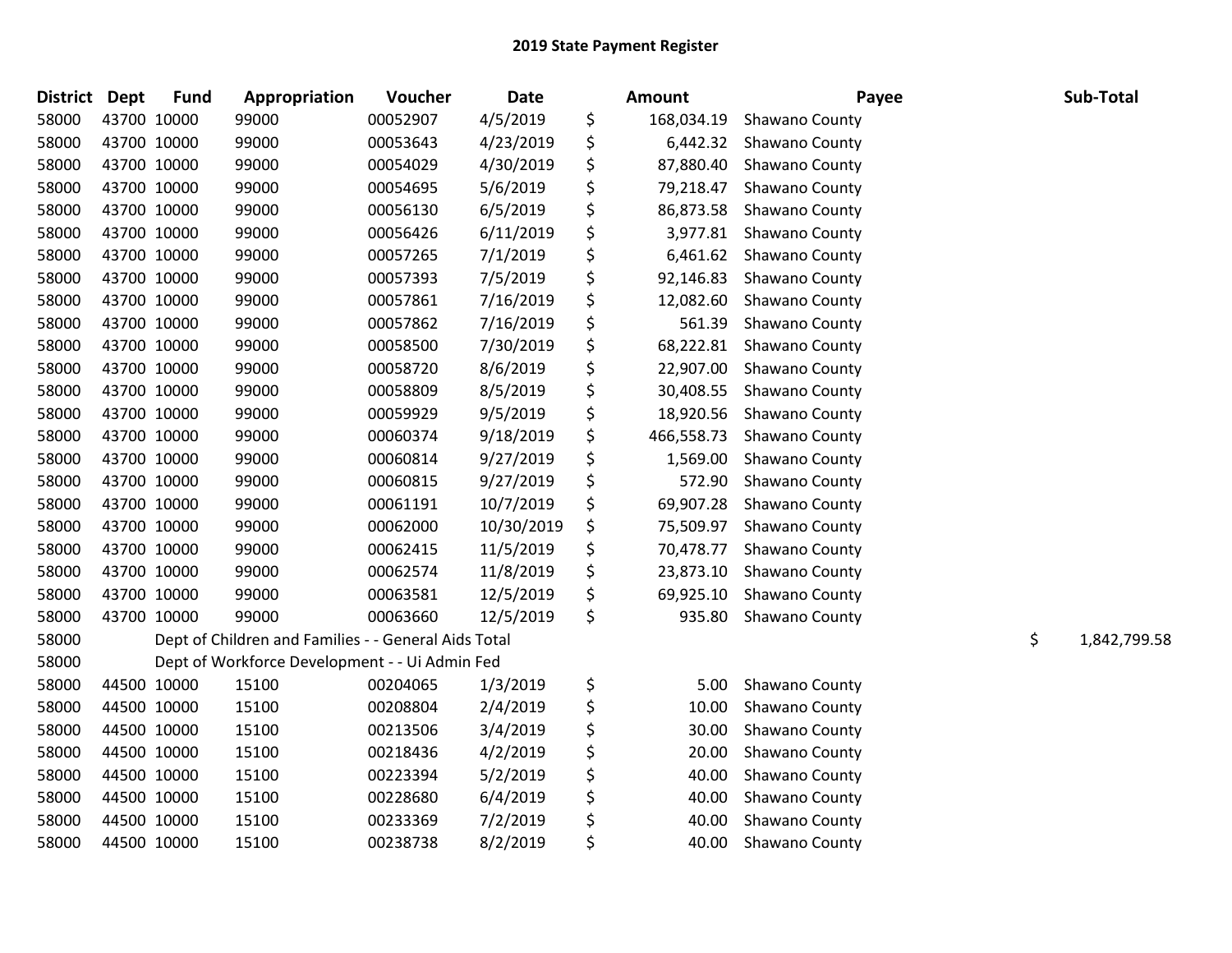| <b>District</b> | <b>Dept</b> | <b>Fund</b> | Appropriation                                                         | Voucher  | <b>Date</b> |     | <b>Amount</b> | Payee          | Sub-Total       |
|-----------------|-------------|-------------|-----------------------------------------------------------------------|----------|-------------|-----|---------------|----------------|-----------------|
| 58000           | 44500 10000 |             | 15100                                                                 | 00244442 | 9/4/2019    | \$  | 20.00         | Shawano County |                 |
| 58000           | 44500 10000 |             | 15100                                                                 | 00249278 | 10/2/2019   | \$  | 50.00         | Shawano County |                 |
| 58000           | 44500 10000 |             | 15100                                                                 | 00255665 | 11/4/2019   | \$  | 45.00         | Shawano County |                 |
| 58000           | 44500 10000 |             | 15100                                                                 | 00261228 | 12/3/2019   | \$  | 20.00         | Shawano County |                 |
| 58000           |             |             | Dept of Workforce Development - - Ui Admin Fed Total                  |          |             |     |               |                | \$<br>360.00    |
| 58000           |             |             | Dept of Workforce Development - - Wc Ops Fund Admin                   |          |             |     |               |                |                 |
| 58000           | 44500 22700 |             | 16900                                                                 | 00256082 | 11/7/2019   | \$  | 100.00        | Shawano County |                 |
| 58000           |             |             | Dept of Workforce Development - - Wc Ops Fund Admin Total             |          |             |     |               |                | \$<br>100.00    |
| 58000           |             |             | Dept of Workforce Development - - Wc Ops Uninsured Emplyr Admin       |          |             |     |               |                |                 |
| 58000           | 44500 22700 |             | 17700                                                                 | 00243361 | 8/28/2019   | \$  | 5.00          | Shawano County |                 |
| 58000           | 44500 22700 |             | 17700                                                                 | 00243363 | 8/28/2019   | \$  | 10.00         | Shawano County |                 |
| 58000           |             |             | Dept of Workforce Development - - Wc Ops Uninsured Emplyr Admin Total |          |             |     |               |                | \$<br>15.00     |
| 58000           |             |             | Department of Justice - - Legal Expenses                              |          |             |     |               |                |                 |
| 58000           | 45500 10000 |             | 10400                                                                 | 00070729 | 9/13/2019   | \$  | 58.12         | Shawano County |                 |
| 58000           |             |             | Department of Justice - - Legal Expenses Total                        |          |             |     |               |                | \$<br>58.12     |
| 58000           |             |             | Department of Justice - - Crime Laboratories, Dna                     |          |             |     |               |                |                 |
| 58000           | 45500 10000 |             | 22100                                                                 | 00068597 | 7/19/2019   | \$  | 3,550.00      | Shawano County |                 |
| 58000           |             |             | Department of Justice - - Crime Laboratories, Dna Total               |          |             |     |               |                | \$<br>3,550.00  |
| 58000           |             |             | Department of Justice - - County Law Enforcement Service              |          |             |     |               |                |                 |
| 58000           | 45500 10000 |             | 22600                                                                 | 00058258 | 1/15/2019   | \$  | 30,128.00     | Shawano County |                 |
| 58000           |             |             | Department of Justice - - County Law Enforcement Service Total        |          |             |     |               |                | \$<br>30,128.00 |
| 58000           |             |             | Department of Justice - - Law Enforcement Train, Local                |          |             |     |               |                |                 |
| 58000           | 45500 10000 |             | 23100                                                                 | 00074563 | 11/12/2019  | -\$ | 10,560.00     | Shawano County |                 |
| 58000           |             |             | Department of Justice - - Law Enforcement Train, Local Total          |          |             |     |               |                | \$<br>10,560.00 |
| 58000           |             |             | Department of Justice - - Federal Aid, State Operations               |          |             |     |               |                |                 |
| 58000           | 45500 10000 |             | 24100                                                                 | 00067402 | 6/26/2019   | \$  | 4,385.00      | Shawano County |                 |
| 58000           | 45500 10000 |             | 24100                                                                 | 00068227 | 7/17/2019   | \$  | 1,600.00      | Shawano County |                 |
| 58000           |             |             | Department of Justice - - Federal Aid, State Operations Total         |          |             |     |               |                | \$<br>5,985.00  |
| 58000           |             |             | Department of Justice - - Federal Aid, Local Assistance               |          |             |     |               |                |                 |
| 58000           | 45500 10000 |             | 25100                                                                 | 00059672 | 2/19/2019   | \$  | 798.04        | Shawano County |                 |
| 58000           | 45500 10000 |             | 25100                                                                 | 00061847 | 3/21/2019   | \$  | 1,809.34      | Shawano County |                 |
| 58000           | 45500 10000 |             | 25100                                                                 | 00062364 | 3/26/2019   | \$  | 1,526.79      | Shawano County |                 |
| 58000           | 45500 10000 |             | 25100                                                                 | 00065265 | 5/24/2019   | \$  | 5,825.70      | Shawano County |                 |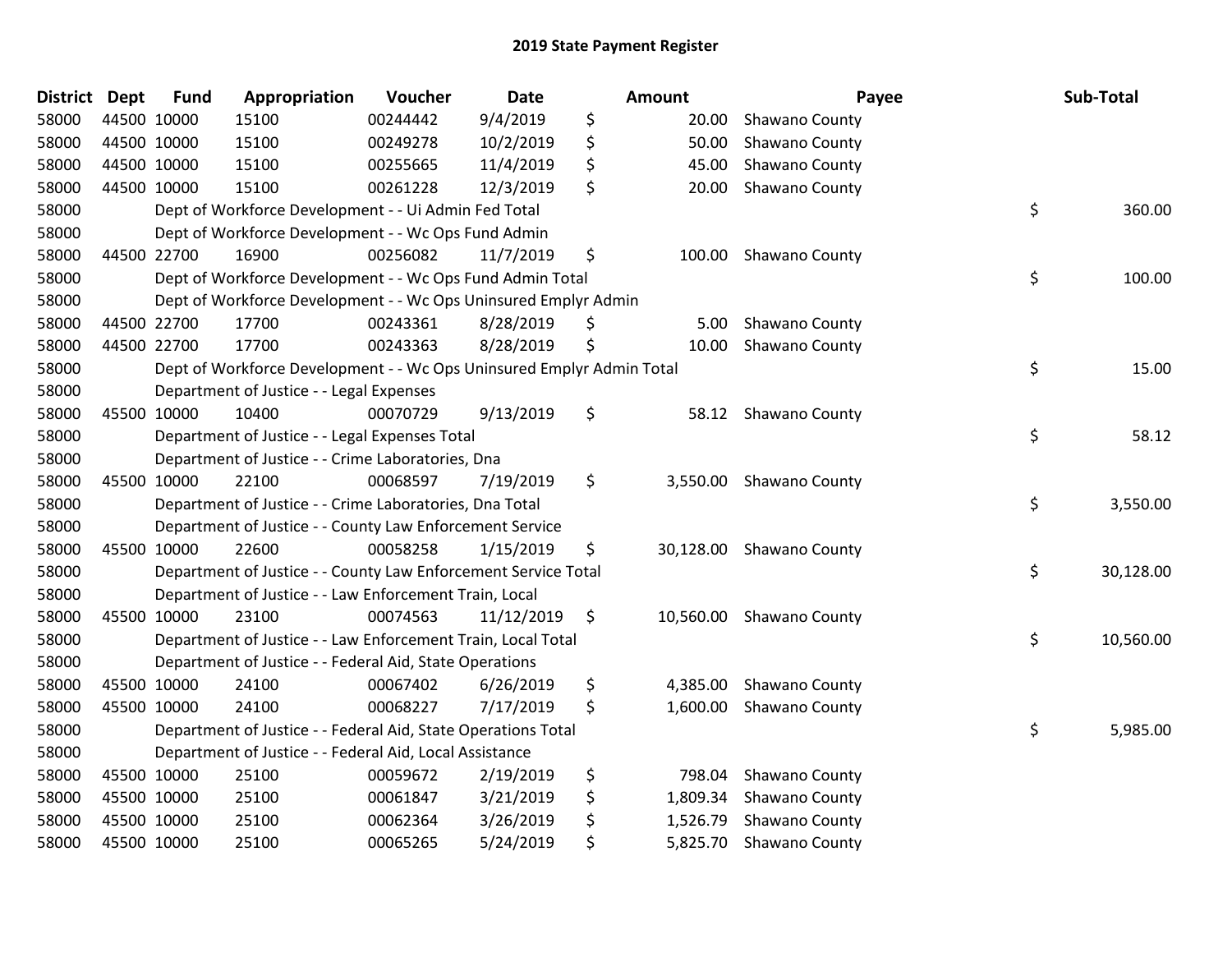| <b>District</b> | <b>Dept</b> | <b>Fund</b> | Appropriation                                                          | Voucher  | <b>Date</b> | <b>Amount</b>   | Payee                    | Sub-Total       |
|-----------------|-------------|-------------|------------------------------------------------------------------------|----------|-------------|-----------------|--------------------------|-----------------|
| 58000           |             | 45500 10000 | 25100                                                                  | 00069812 | 8/9/2019    | \$<br>515.77    | Shawano County           |                 |
| 58000           | 45500 10000 |             | 25100                                                                  | 00071033 | 9/17/2019   | \$<br>58,573.00 | Shawano County           |                 |
| 58000           | 45500 10000 |             | 25100                                                                  | 00071376 | 9/17/2019   | \$<br>7,175.13  | Shawano County           |                 |
| 58000           | 45500 10000 |             | 25100                                                                  | 00072845 | 10/11/2019  | \$<br>3,029.13  | Shawano County           |                 |
| 58000           |             | 45500 10000 | 25100                                                                  | 00075980 | 12/9/2019   | \$<br>781.80    | Shawano County           |                 |
| 58000           |             | 45500 10000 | 25100                                                                  | 00076589 | 12/23/2019  | \$<br>1,825.78  | Shawano County           |                 |
| 58000           |             |             | Department of Justice - - Federal Aid, Local Assistance Total          |          |             |                 |                          | \$<br>81,860.48 |
| 58000           |             |             | Department of Justice - - County-Tribal Programs, Local                |          |             |                 |                          |                 |
| 58000           |             | 45500 10000 | 26300                                                                  | 00058259 | 1/15/2019   | \$<br>18,977.00 | Shawano County           |                 |
| 58000           |             |             | Department of Justice - - County-Tribal Programs, Local Total          |          |             |                 |                          | \$<br>18,977.00 |
| 58000           |             |             | Department of Justice - - Internet Crimes Against Childr               |          |             |                 |                          |                 |
| 58000           |             | 45500 10000 | 28400                                                                  | 00060681 | 2/28/2019   | \$<br>851.08    | Shawano County           |                 |
| 58000           |             | 45500 10000 | 28400                                                                  | 00076505 | 12/13/2019  | \$<br>728.81    | Shawano County           |                 |
| 58000           |             |             | Department of Justice - - Internet Crimes Against Childr Total         |          |             |                 |                          | \$<br>1,579.89  |
| 58000           |             |             | Department of Justice - - Crime Victim Witness Assist                  |          |             |                 |                          |                 |
| 58000           |             | 45500 10000 | 53200                                                                  | 00060596 | 2/27/2019   | \$<br>30,401.50 | Shawano County           |                 |
| 58000           | 45500 10000 |             | 53200                                                                  | 00068355 | 7/17/2019   | \$              | 16,027.82 Shawano County |                 |
| 58000           | 45500 10000 |             | 53200                                                                  | 00069558 | 8/6/2019    | \$              | 12,143.33 Shawano County |                 |
| 58000           |             |             | Department of Justice - - Crime Victim Witness Assist Total            |          |             |                 |                          | \$<br>58,572.65 |
| 58000           |             |             | Department of Military Affairs - - Federal Aid, Local Assistance       |          |             |                 |                          |                 |
| 58000           |             | 46500 10000 | 34200                                                                  | 00056446 | 2/14/2019   | \$<br>18,366.07 | Shawano County           |                 |
| 58000           |             |             | Department of Military Affairs - - Federal Aid, Local Assistance Total |          |             |                 |                          | \$<br>18,366.07 |
| 58000           |             |             | Department of Veterans Affairs - - Grants To Counties                  |          |             |                 |                          |                 |
| 58000           |             | 48500 15200 | 12700                                                                  | 00060720 | 2/22/2019   | \$<br>1,000.00  | Shawano County           |                 |
| 58000           |             |             | Department of Veterans Affairs - - Grants To Counties Total            |          |             |                 |                          | \$<br>1,000.00  |
| 58000           |             |             | Department of Veterans Affairs - - County Grants                       |          |             |                 |                          |                 |
| 58000           |             | 48500 58200 | 26700                                                                  | 00060720 | 2/22/2019   | \$<br>4,500.00  | Shawano County           |                 |
| 58000           |             |             | Department of Veterans Affairs - - County Grants Total                 |          |             |                 |                          | \$<br>4,500.00  |
| 58000           |             |             | Department of Veterans Affairs - - County Grants                       |          |             |                 |                          |                 |
| 58000           |             | 48500 58300 | 37000                                                                  | 00060720 | 2/22/2019   | \$<br>4,500.00  | Shawano County           |                 |
| 58000           |             |             | Department of Veterans Affairs - - County Grants Total                 |          |             |                 |                          | \$<br>4,500.00  |
| 58000           |             |             | Department of Administration - - Federal Aid, Local Assistance         |          |             |                 |                          |                 |
| 58000           |             | 50500 10000 | 15500                                                                  | 00096035 | 1/28/2019   | \$<br>9,783.88  | Shawano County           |                 |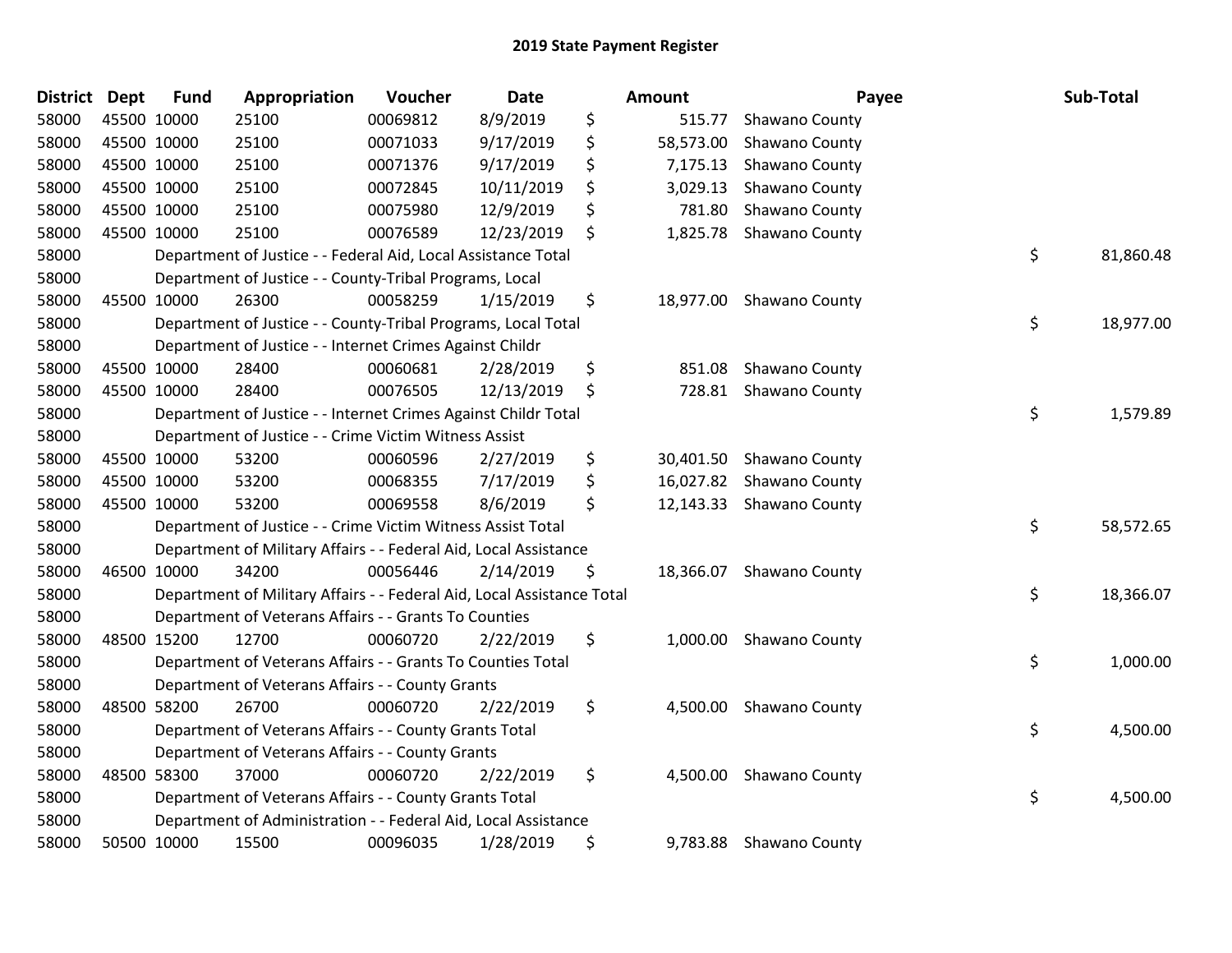| <b>District</b> | Dept | <b>Fund</b> | Appropriation                                                          | Voucher  | <b>Date</b> | <b>Amount</b>   | Payee                    | Sub-Total        |
|-----------------|------|-------------|------------------------------------------------------------------------|----------|-------------|-----------------|--------------------------|------------------|
| 58000           |      | 50500 10000 | 15500                                                                  | 00097035 | 2/14/2019   | \$<br>8,504.35  | Shawano County           |                  |
| 58000           |      | 50500 10000 | 15500                                                                  | 00098049 | 2/28/2019   | \$<br>1,163.61  | Shawano County           |                  |
| 58000           |      | 50500 10000 | 15500                                                                  | 00100649 | 4/15/2019   | \$<br>1,720.86  | Shawano County           |                  |
| 58000           |      | 50500 10000 | 15500                                                                  | 00101628 | 4/29/2019   | \$<br>1,434.01  | Shawano County           |                  |
| 58000           |      | 50500 10000 | 15500                                                                  | 00103216 | 5/28/2019   | \$<br>1,381.57  | Shawano County           |                  |
| 58000           |      | 50500 10000 | 15500                                                                  | 00105009 | 7/1/2019    | \$<br>1,950.84  | Shawano County           |                  |
| 58000           |      | 50500 10000 | 15500                                                                  | 00105880 | 7/17/2019   | \$<br>1,391.66  | Shawano County           |                  |
| 58000           |      | 50500 10000 | 15500                                                                  | 00107954 | 8/30/2019   | \$<br>1,382.96  | Shawano County           |                  |
| 58000           |      | 50500 10000 | 15500                                                                  | 00109998 | 10/1/2019   | \$<br>1,493.34  | Shawano County           |                  |
| 58000           |      | 50500 10000 | 15500                                                                  | 00111617 | 10/29/2019  | \$<br>2,779.49  | Shawano County           |                  |
| 58000           |      |             | Department of Administration - - Federal Aid, Local Assistance Total   |          |             |                 |                          | \$<br>32,986.57  |
| 58000           |      |             | Department of Administration - - Low-Income Assistance Grants          |          |             |                 |                          |                  |
| 58000           |      | 50500 23500 | 37100                                                                  | 00096035 | 1/28/2019   | \$<br>889.16    | Shawano County           |                  |
| 58000           |      | 50500 23500 | 37100                                                                  | 00097035 | 2/14/2019   | \$<br>2,362.67  | Shawano County           |                  |
| 58000           |      | 50500 23500 | 37100                                                                  | 00098049 | 2/28/2019   | \$<br>5,320.59  | Shawano County           |                  |
| 58000           |      | 50500 23500 | 37100                                                                  | 00100649 | 4/15/2019   | \$<br>5,292.40  | Shawano County           |                  |
| 58000           |      | 50500 23500 | 37100                                                                  | 00101628 | 4/29/2019   | \$<br>4,941.53  | Shawano County           |                  |
| 58000           |      | 50500 23500 | 37100                                                                  | 00103216 | 5/28/2019   | \$<br>5,545.60  | Shawano County           |                  |
| 58000           |      | 50500 23500 | 37100                                                                  | 00105009 | 7/1/2019    | \$<br>4,349.68  | Shawano County           |                  |
| 58000           |      | 50500 23500 | 37100                                                                  | 00105880 | 7/17/2019   | \$<br>165.66    | Shawano County           |                  |
| 58000           |      | 50500 23500 | 37100                                                                  | 00107954 | 8/30/2019   | \$<br>526.57    | Shawano County           |                  |
| 58000           |      | 50500 23500 | 37100                                                                  | 00115154 | 12/31/2019  | \$              | 18,649.01 Shawano County |                  |
| 58000           |      |             | Department of Administration - - Low-Income Assistance Grants Total    |          |             |                 |                          | \$<br>48,042.87  |
| 58000           |      |             | Department of Administration - - Land Information Program; Loca        |          |             |                 |                          |                  |
| 58000           |      | 50500 26900 | 17300                                                                  | 00094890 | 1/10/2019   | \$<br>25,000.00 | Shawano County           |                  |
| 58000           |      | 50500 26900 | 17300                                                                  | 00095178 | 1/17/2019   | \$<br>1,000.00  | Shawano County           |                  |
| 58000           |      | 50500 26900 | 17300                                                                  | 00097392 | 2/26/2019   | \$<br>37,976.00 | Shawano County           |                  |
| 58000           |      | 50500 26900 | 17300                                                                  | 00099606 | 3/28/2019   | \$<br>25,000.00 | Shawano County           |                  |
| 58000           |      | 50500 26900 | 17300                                                                  | 00114659 | 12/20/2019  | \$<br>25,000.00 | Shawano County           |                  |
| 58000           |      |             | Department of Administration - - Land Information Program; Loca Total  |          |             |                 |                          | \$<br>113,976.00 |
| 58000           |      |             | Commissioners of Public Lands - - Trust Lands And Investments --       |          |             |                 |                          |                  |
| 58000           |      | 50700 10000 | 12800                                                                  | 00002355 | 2/22/2019   | \$<br>30.00     | Shawano County           |                  |
| 58000           |      |             | Commissioners of Public Lands - - Trust Lands And Investments -- Total |          |             |                 |                          | \$<br>30.00      |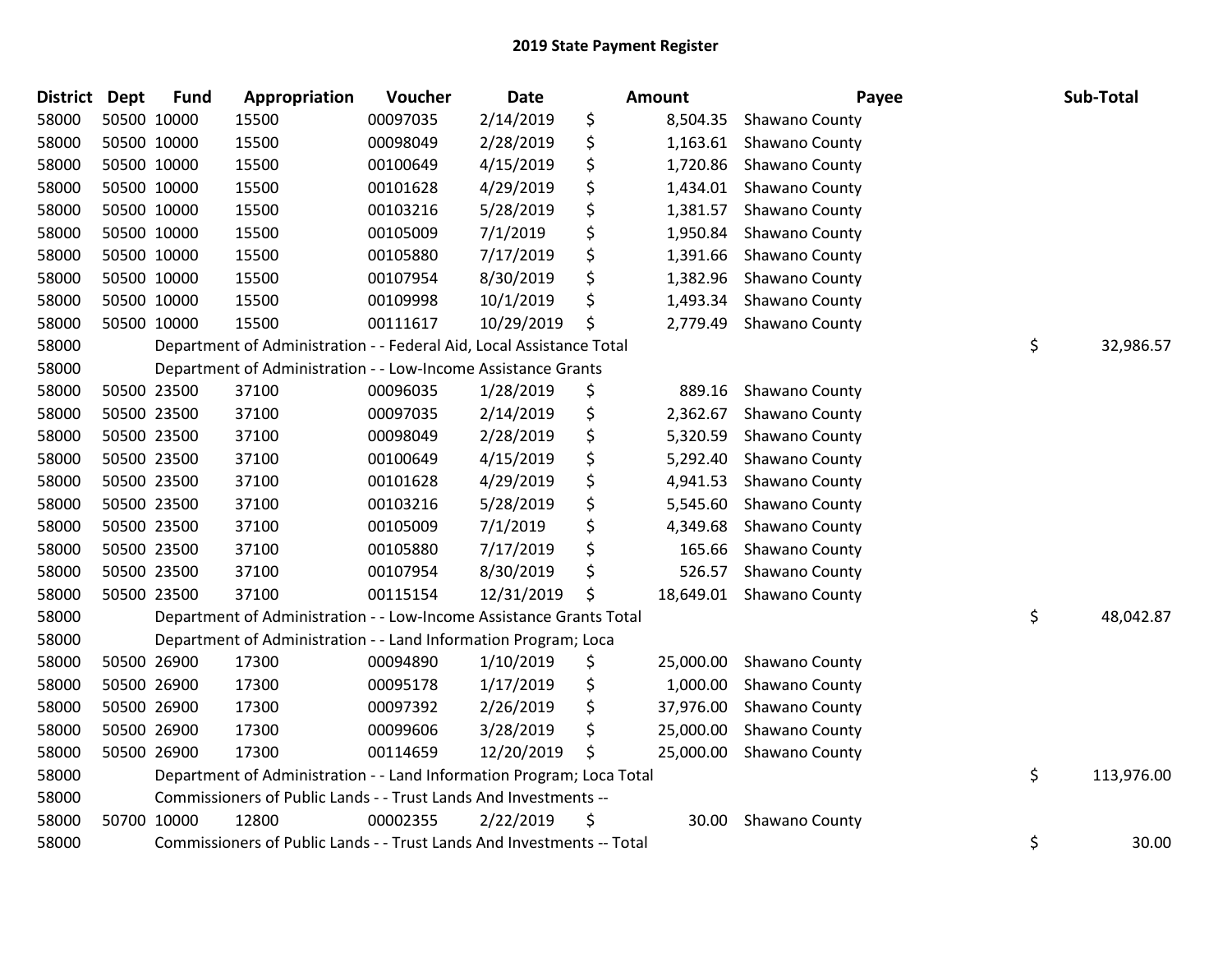| District Dept |             | <b>Fund</b> | Appropriation                                                 | Voucher  | <b>Date</b> | <b>Amount</b>  | Payee          | Sub-Total       |
|---------------|-------------|-------------|---------------------------------------------------------------|----------|-------------|----------------|----------------|-----------------|
| 58000         |             |             | Elections Commission - - General Program Ops, GPR             |          |             |                |                |                 |
| 58000         |             | 51000 10000 | 10100                                                         | 00001636 | 2/12/2019   | \$<br>189.84   | Shawano County |                 |
| 58000         |             |             | Elections Commission - - General Program Ops, GPR Total       |          |             |                |                | \$<br>189.84    |
| 58000         |             |             | Public Defender Board - - Trial Representation                |          |             |                |                |                 |
| 58000         | 55000 10000 |             | 10300                                                         | 00174137 | 1/4/2019    | \$<br>10.52    | Shawano County |                 |
| 58000         |             | 55000 10000 | 10300                                                         | 00215409 | 9/30/2019   | \$<br>15.75    | Shawano County |                 |
| 58000         |             |             | Public Defender Board - - Trial Representation Total          |          |             |                |                | \$<br>26.27     |
| 58000         |             |             | Public Defender Board - - Transcript, Discovery And Int       |          |             |                |                |                 |
| 58000         |             | 55000 10000 | 10600                                                         | 00175831 | 1/9/2019    | \$<br>29.45    | Shawano County |                 |
| 58000         | 55000 10000 |             | 10600                                                         | 00180371 | 2/8/2019    | \$<br>1,489.80 | Shawano County |                 |
| 58000         |             | 55000 10000 | 10600                                                         | 00182645 | 2/19/2019   | \$<br>15.40    | Shawano County |                 |
| 58000         |             | 55000 10000 | 10600                                                         | 00186194 | 3/7/2019    | \$<br>1,065.20 | Shawano County |                 |
| 58000         |             | 55000 10000 | 10600                                                         | 00191507 | 4/18/2019   | \$<br>704.60   | Shawano County |                 |
| 58000         |             | 55000 10000 | 10600                                                         | 00197498 | 5/30/2019   | \$<br>1,007.60 | Shawano County |                 |
| 58000         | 55000 10000 |             | 10600                                                         | 00197499 | 5/30/2019   | \$<br>704.60   | Shawano County |                 |
| 58000         | 55000 10000 |             | 10600                                                         | 00204467 | 7/8/2019    | \$<br>1,206.40 | Shawano County |                 |
| 58000         |             | 55000 10000 | 10600                                                         | 00205952 | 7/18/2019   | \$<br>41.50    | Shawano County |                 |
| 58000         |             | 55000 10000 | 10600                                                         | 00207436 | 7/30/2019   | \$<br>936.20   | Shawano County |                 |
| 58000         |             | 55000 10000 | 10600                                                         | 00213924 | 9/16/2019   | \$<br>884.00   | Shawano County |                 |
| 58000         | 55000 10000 |             | 10600                                                         | 00216623 | 10/7/2019   | \$<br>894.00   | Shawano County |                 |
| 58000         | 55000 10000 |             | 10600                                                         | 00219366 | 10/28/2019  | \$<br>36.50    | Shawano County |                 |
| 58000         | 55000 10000 |             | 10600                                                         | 00227691 | 12/23/2019  | \$<br>1,634.80 | Shawano County |                 |
| 58000         |             | 55000 10000 | 10600                                                         | 00227698 | 12/23/2019  | \$<br>800.80   | Shawano County |                 |
| 58000         |             | 55000 10000 | 10600                                                         | 00227699 | 12/23/2019  | \$<br>834.00   | Shawano County |                 |
| 58000         |             |             | Public Defender Board - - Transcript, Discovery And Int Total |          |             |                |                | \$<br>12,284.85 |
| 58000         |             |             | Department of Revenue - - Warrants and Satisfactions          |          |             |                |                |                 |
| 58000         |             | 56600 10000 | 10100                                                         | 00119929 | 1/25/2019   | \$<br>210.50   | Shawano County |                 |
| 58000         |             | 56600 10000 | 10100                                                         | 00120936 | 2/13/2019   | \$<br>350.00   | Shawano County |                 |
| 58000         |             | 56600 10000 | 10100                                                         | 00122082 | 2/15/2019   | \$<br>210.50   | Shawano County |                 |
| 58000         |             | 56600 10000 | 10100                                                         | 00127310 | 3/27/2019   | \$<br>210.50   | Shawano County |                 |
| 58000         | 56600 10000 |             | 10100                                                         | 00134624 | 5/30/2019   | \$<br>210.50   | Shawano County |                 |
| 58000         |             | 56600 10000 | 10100                                                         | 00140219 | 6/28/2019   | \$<br>210.50   | Shawano County |                 |
| 58000         |             | 56600 10000 | 10100                                                         | 00140229 | 7/18/2019   | \$<br>92.50    | Shawano County |                 |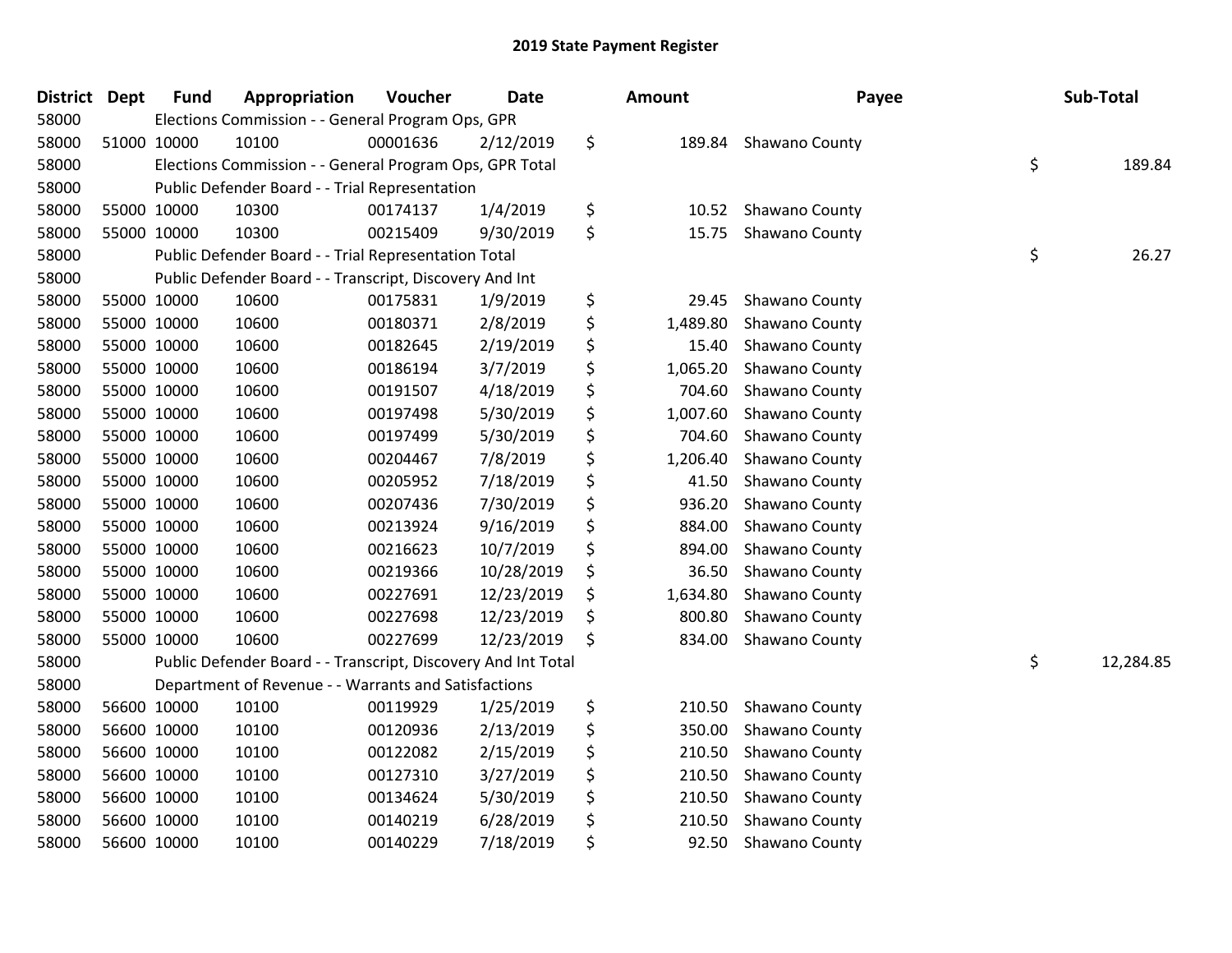| <b>District Dept</b> |             | <b>Fund</b> | Appropriation                                                         | Voucher  | Date       | Amount             | Payee                       | Sub-Total           |
|----------------------|-------------|-------------|-----------------------------------------------------------------------|----------|------------|--------------------|-----------------------------|---------------------|
| 58000                | 56600 10000 |             | 10100                                                                 | 00143130 | 8/14/2019  | \$<br>675.00       | Shawano County              |                     |
| 58000                |             | 56600 10000 | 10100                                                                 | 00146334 | 9/26/2019  | \$<br>210.50       | Shawano County              |                     |
| 58000                |             | 56600 10000 | 10100                                                                 | 00149341 | 10/25/2019 | \$<br>210.50       | Shawano County              |                     |
| 58000                | 56600 10000 |             | 10100                                                                 | 00150650 | 11/7/2019  | \$<br>210.50       | Shawano County              |                     |
| 58000                |             | 56600 10000 | 10100                                                                 | 00152656 | 12/13/2019 | \$<br>210.50       | Shawano County              |                     |
| 58000                |             |             | Department of Revenue - - Warrants and Satisfactions Total            |          |            |                    |                             | \$<br>3,012.00      |
| 58000                |             |             | Circuit Courts - - Circuit Court Costs                                |          |            |                    |                             |                     |
| 58000                |             | 62500 10000 | 10500                                                                 | 00001262 | 1/17/2019  | \$<br>76,714.06    | Shawano County              |                     |
| 58000                |             | 62500 10000 | 10500                                                                 | 00001469 | 7/5/2019   | \$<br>5,855.00     | Shawano County              |                     |
| 58000                |             | 62500 10000 | 10500                                                                 | 00001571 | 8/1/2019   | \$<br>129,963.00   | Shawano County              |                     |
| 58000                |             |             | Circuit Courts - - Circuit Court Costs Total                          |          |            |                    |                             | \$<br>212,532.06    |
| 58000                |             |             | Shared Revenue and Tax Relief - - County And Municipal Aid            |          |            |                    |                             |                     |
| 58000                |             | 83500 10000 | 10500                                                                 | 00049793 | 7/22/2019  | \$<br>164,128.56   | Shawano County              |                     |
| 58000                | 83500 10000 |             | 10500                                                                 | 00054091 | 11/18/2019 | \$<br>930,061.87   | Shawano County              |                     |
| 58000                |             |             | Shared Revenue and Tax Relief - - County And Municipal Aid Total      |          |            |                    |                             | \$<br>1,094,190.43  |
| 58000                |             |             | Shared Revenue and Tax Relief - - Exempt Computer Aid                 |          |            |                    |                             |                     |
| 58000                |             | 83500 10000 | 10900                                                                 | 00045427 | 7/22/2019  | \$                 | 20,034.78 Shawano County    |                     |
| 58000                |             |             | Shared Revenue and Tax Relief - - Exempt Computer Aid Total           |          |            |                    |                             | \$<br>20,034.78     |
| 58000                |             |             | Shared Revenue and Tax Relief - - Utility Aid                         |          |            |                    |                             |                     |
| 58000                |             | 83500 10000 | 11000                                                                 | 00049793 | 7/22/2019  | \$                 | 29,430.50 Shawano County    |                     |
| 58000                | 83500 10000 |             | 11000                                                                 | 00054091 | 11/18/2019 | \$                 | 191,136.96 Shawano County   |                     |
| 58000                |             |             | Shared Revenue and Tax Relief - - Utility Aid Total                   |          |            |                    |                             | \$<br>220,567.46    |
| 58000                |             |             | Shared Revenue and Tax Relief - - Personal Property Aid               |          |            |                    |                             |                     |
| 58000                |             | 83500 10000 | 11100                                                                 | 00039950 | 5/6/2019   | \$<br>64,972.52    | Shawano County              |                     |
| 58000                |             |             | Shared Revenue and Tax Relief - - Personal Property Aid Total         |          |            |                    |                             | \$<br>64,972.52     |
| 58000                |             |             | Shared Revenue and Tax Relief - - School Lvy Tx/First Dollar Cr       |          |            |                    |                             |                     |
| 58000                | 83500 10000 |             | 30200                                                                 | 00045335 | 7/22/2019  | \$<br>4,631,909.07 | Shawano County              |                     |
| 58000                | 83500 10000 |             | 30200                                                                 | 00048218 | 7/22/2019  | \$                 | 1,146,359.38 Shawano County |                     |
| 58000                |             |             | Shared Revenue and Tax Relief - - School Lvy Tx/First Dollar Cr Total |          |            |                    |                             | \$<br>5,778,268.45  |
| 58000                |             |             | Shared Revenue and Tax Relief - - Lottery & Gaming Credit             |          |            |                    |                             |                     |
| 58000                |             | 83500 52100 | 36300                                                                 | 00038704 | 3/25/2019  | \$                 | 1,557,506.03 Shawano County |                     |
| 58000                |             |             | Shared Revenue and Tax Relief - - Lottery & Gaming Credit Total       |          |            |                    |                             | \$<br>1,557,506.03  |
| <b>58000 Total</b>   |             |             |                                                                       |          |            |                    |                             | \$<br>19,682,927.45 |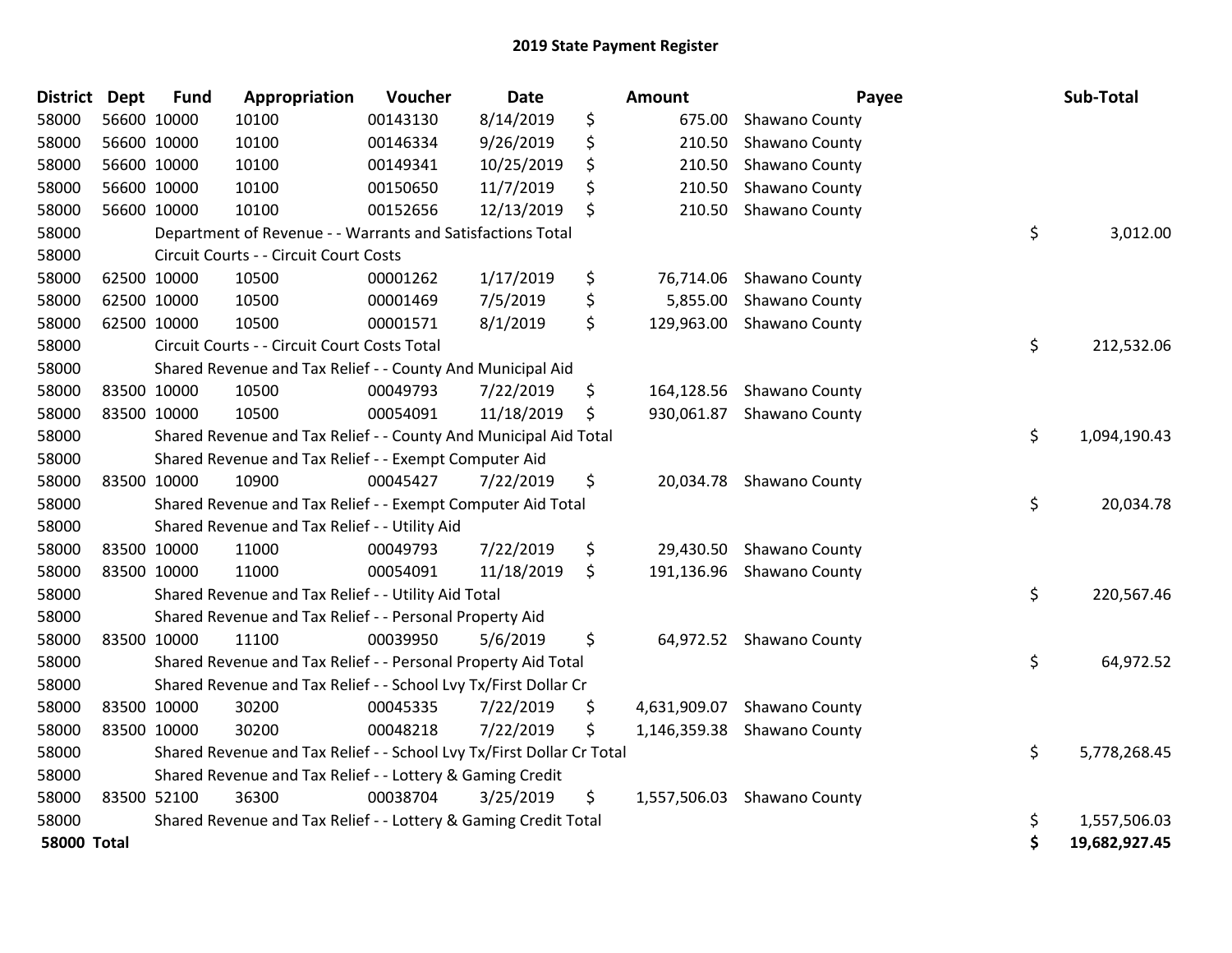| District Dept |             | Fund        | Appropriation                                                      | Voucher  | Date       |     | <b>Amount</b> | Payee                   | Sub-Total        |
|---------------|-------------|-------------|--------------------------------------------------------------------|----------|------------|-----|---------------|-------------------------|------------------|
| 58002         |             |             | Dept of Safety & Prof Services - - Fire Dues Distribution          |          |            |     |               |                         |                  |
| 58002         | 16500 10000 |             | 22500                                                              | 00031075 | 7/17/2019  | \$  |               | 2,147.16 Town Of Almon  |                  |
| 58002         |             |             | Dept of Safety & Prof Services - - Fire Dues Distribution Total    |          |            |     |               |                         | \$<br>2,147.16   |
| 58002         |             |             | Dept of Natural Resources - - Aids In Lieu Of Taxes - Gener        |          |            |     |               |                         |                  |
| 58002         |             | 37000 10000 | 50300                                                              | 00298294 | 2/14/2019  | \$  | 589.79        | Town Of Almon           |                  |
| 58002         | 37000 10000 |             | 50300                                                              | 00298295 | 2/14/2019  | \$  | 432.05        | Town Of Almon           |                  |
| 58002         |             |             | Dept of Natural Resources - - Aids In Lieu Of Taxes - Gener Total  |          |            |     |               |                         | \$<br>1,021.84   |
| 58002         |             |             | Dept of Natural Resources - - Resaids - Cnty Forst, Cl & Mfl       |          |            |     |               |                         |                  |
| 58002         |             | 37000 21200 | 57100                                                              | 00333223 | 6/21/2019  | \$  |               | 1,077.15 Town Of Almon  |                  |
| 58002         |             |             | Dept of Natural Resources - - Resaids - Cnty Forst, Cl & Mfl Total |          |            |     |               |                         | \$<br>1,077.15   |
| 58002         |             |             | Dept of Natural Resources - - Aids In Lieu Of Taxes - Sum S        |          |            |     |               |                         |                  |
| 58002         |             | 37000 21200 | 57900                                                              | 00313795 | 4/19/2019  | \$  |               | 6.37 Town Of Almon      |                  |
| 58002         |             |             | Dept of Natural Resources - - Aids In Lieu Of Taxes - Sum S Total  |          |            |     |               |                         | \$<br>6.37       |
| 58002         |             |             | Dept of Natural Resources - - Fin Asst For Responsible Units       |          |            |     |               |                         |                  |
| 58002         | 37000 27400 |             | 67000                                                              | 00322972 | 5/22/2019  | \$  |               | 690.24 Town Of Almon    |                  |
| 58002         |             |             | Dept of Natural Resources - - Fin Asst For Responsible Units Total |          |            |     |               |                         | \$<br>690.24     |
| 58002         |             |             | WI Dept of Transportation - - Trns Aids To Mnc.-Sf                 |          |            |     |               |                         |                  |
| 58002         |             | 39500 21100 | 19100                                                              | 00337308 | 1/7/2019   | \$  |               | 29,103.99 Town Of Almon |                  |
| 58002         |             | 39500 21100 | 19100                                                              | 00364622 | 4/1/2019   | \$  |               | 29,103.99 Town Of Almon |                  |
| 58002         |             | 39500 21100 | 19100                                                              | 00402631 | 7/1/2019   | \$  |               | 29,103.99 Town Of Almon |                  |
| 58002         |             | 39500 21100 | 19100                                                              | 00445449 | 10/7/2019  | \$  |               | 29,104.00 Town Of Almon |                  |
| 58002         |             |             | WI Dept of Transportation - - Trns Aids To Mnc.-Sf Total           |          |            |     |               |                         | \$<br>116,415.97 |
| 58002         |             |             | Elections Commission - - 2018 Hava Election Security               |          |            |     |               |                         |                  |
| 58002         |             | 51000 22000 | 18200                                                              | 00002858 | 11/22/2019 | \$  |               | 1,200.00 Town Of Almon  |                  |
| 58002         |             |             | Elections Commission - - 2018 Hava Election Security Total         |          |            |     |               |                         | \$<br>1,200.00   |
| 58002         |             |             | Shared Revenue and Tax Relief - - County And Municipal Aid         |          |            |     |               |                         |                  |
| 58002         | 83500 10000 |             | 10500                                                              | 00049757 | 7/22/2019  | \$  |               | 4,109.09 Town Of Almon  |                  |
| 58002         | 83500 10000 |             | 10500                                                              | 00054055 | 11/18/2019 | \$. |               | 23,284.83 Town Of Almon |                  |
| 58002         |             |             | Shared Revenue and Tax Relief - - County And Municipal Aid Total   |          |            |     |               |                         | \$<br>27,393.92  |
| 58002         |             |             | Shared Revenue and Tax Relief - - Exempt Computer Aid              |          |            |     |               |                         |                  |
| 58002         | 83500 10000 |             | 10900                                                              | 00046809 | 7/22/2019  | \$  | 2.08          | Town Of Almon           |                  |
| 58002         |             |             | Shared Revenue and Tax Relief - - Exempt Computer Aid Total        |          |            |     |               |                         | \$<br>2.08       |
| 58002         |             |             | Shared Revenue and Tax Relief - - Utility Aid                      |          |            |     |               |                         |                  |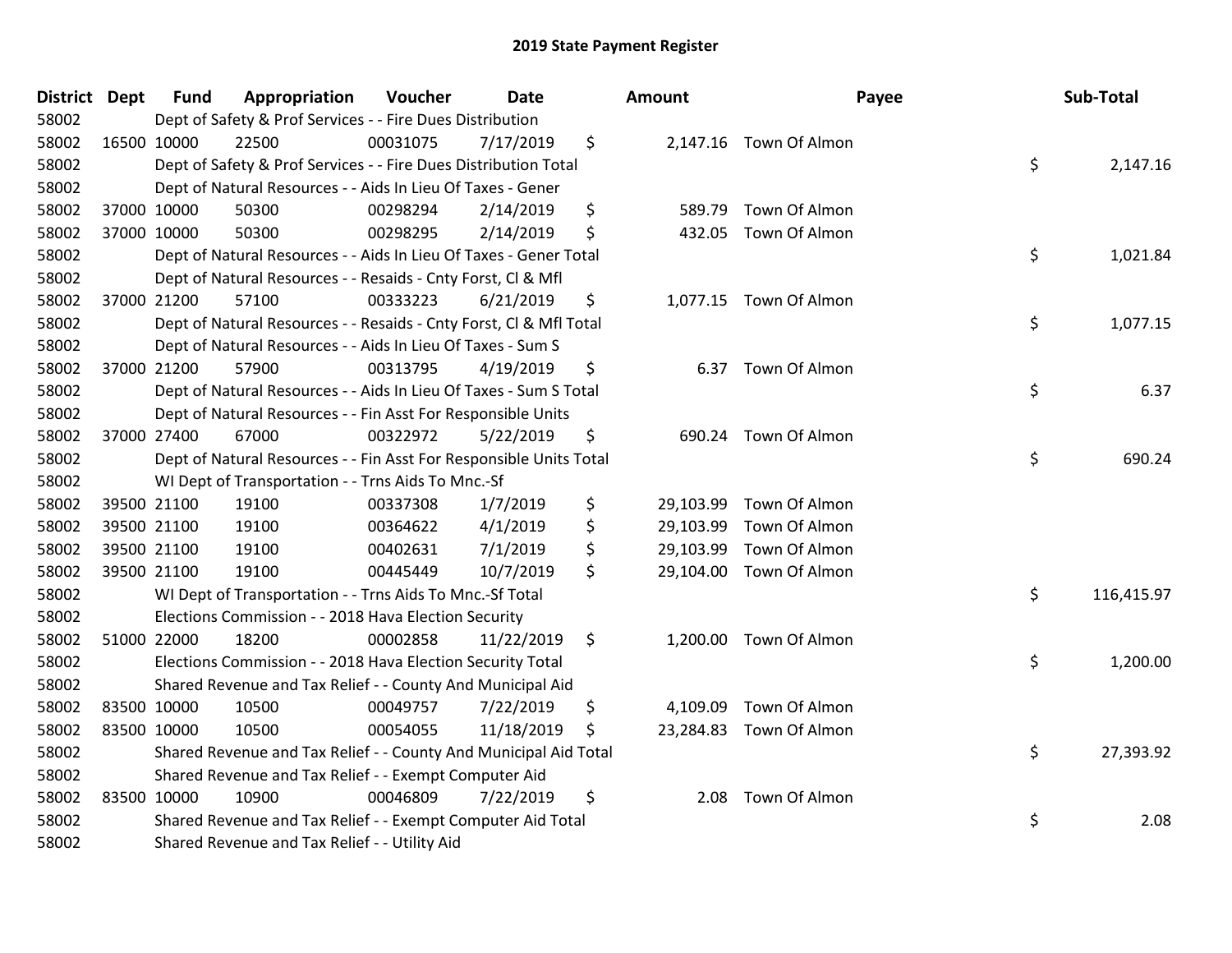| District Dept      |             | <b>Fund</b> | Appropriation                                                 | Voucher  | Date       | <b>Amount</b> | Payee         | Sub-Total  |
|--------------------|-------------|-------------|---------------------------------------------------------------|----------|------------|---------------|---------------|------------|
| 58002              | 83500 10000 |             | 11000                                                         | 00049757 | 7/22/2019  | 1.115.27      | Town Of Almon |            |
| 58002              | 83500 10000 |             | 11000                                                         | 00054055 | 11/18/2019 | 6,452.58      | Town Of Almon |            |
| 58002              |             |             | Shared Revenue and Tax Relief - - Utility Aid Total           |          |            |               |               | 7,567.85   |
| 58002              |             |             | Shared Revenue and Tax Relief - - Personal Property Aid       |          |            |               |               |            |
| 58002              | 83500 10000 |             | 11100                                                         | 00041387 | 5/6/2019   | 92.55         | Town Of Almon |            |
| 58002              |             |             | Shared Revenue and Tax Relief - - Personal Property Aid Total |          | 92.55      |               |               |            |
| <b>58002 Total</b> |             |             |                                                               |          |            |               |               | 157,615.13 |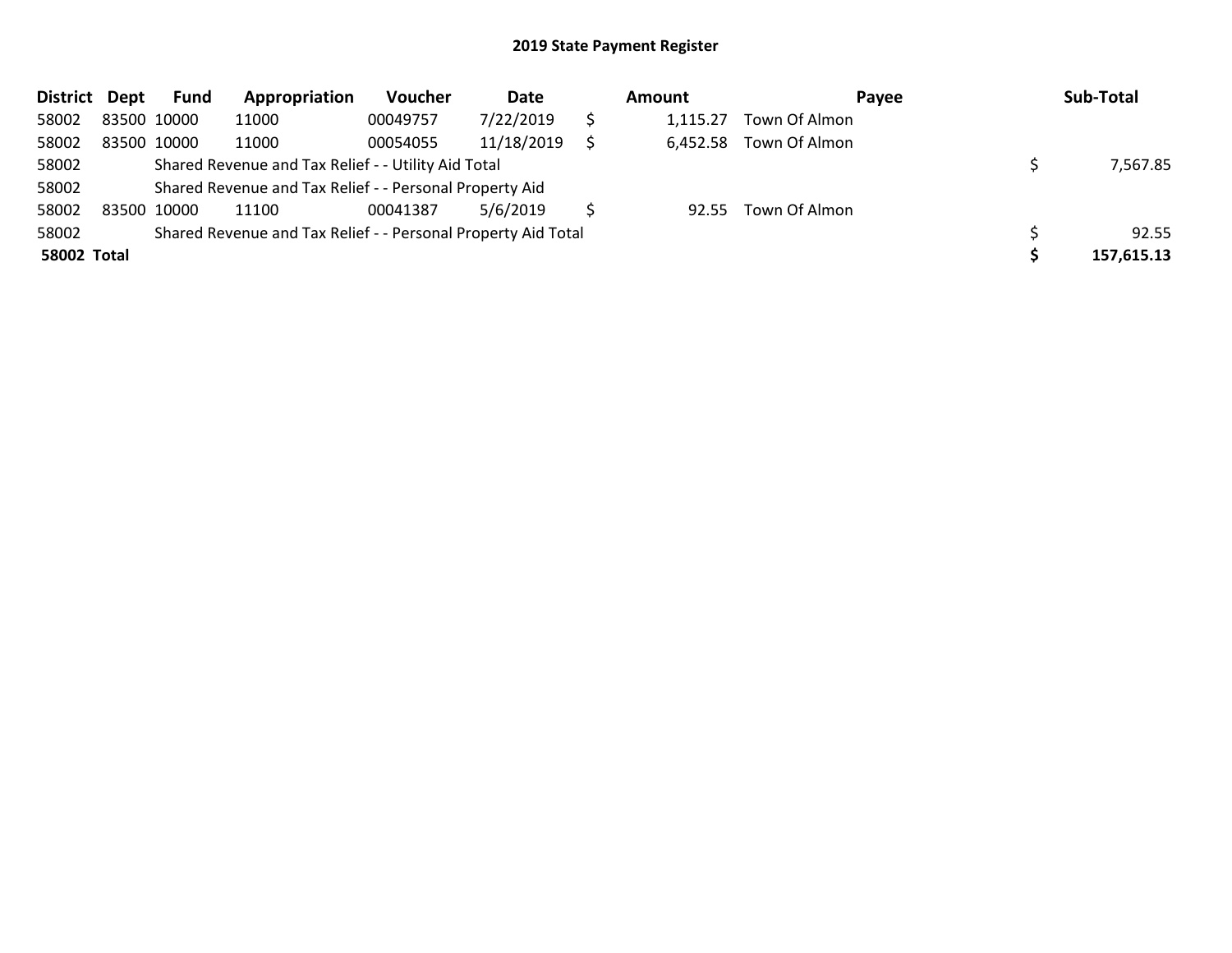| <b>District Dept</b> |             | <b>Fund</b> | Appropriation                                                        | Voucher  | <b>Date</b> |         | <b>Amount</b> | Payee                      | Sub-Total        |
|----------------------|-------------|-------------|----------------------------------------------------------------------|----------|-------------|---------|---------------|----------------------------|------------------|
| 58004                |             |             | Dept of Safety & Prof Services - - Fire Dues Distribution            |          |             |         |               |                            |                  |
| 58004                | 16500 10000 |             | 22500                                                                | 00030424 | 7/16/2019   | \$      |               | 5,958.15 Town Of Angelica  |                  |
| 58004                |             |             | Dept of Safety & Prof Services - - Fire Dues Distribution Total      |          |             |         |               |                            | \$<br>5,958.15   |
| 58004                |             |             | Dept of Natural Resources - - Aids In Lieu Of Taxes - Gener          |          |             |         |               |                            |                  |
| 58004                |             | 37000 10000 | 50300                                                                | 00298278 | 2/14/2019   | \$      |               | 808.00 Town Of Angelica    |                  |
| 58004                |             |             | Dept of Natural Resources - - Aids In Lieu Of Taxes - Gener Total    |          |             |         |               |                            | \$<br>808.00     |
| 58004                |             |             | Dept of Natural Resources - - Resaids - Cnty Forst, Cl & Mfl         |          |             |         |               |                            |                  |
| 58004                |             | 37000 21200 | 57100                                                                | 00333224 | 6/21/2019   | \$      |               | 162.10 Town Of Angelica    |                  |
| 58004                |             |             | Dept of Natural Resources - - Resaids - Cnty Forst, Cl & Mfl Total   |          |             |         |               |                            | \$<br>162.10     |
| 58004                |             |             | Dept of Natural Resources - - Fin Asst For Responsible Units         |          |             |         |               |                            |                  |
| 58004                |             | 37000 27400 | 67000                                                                | 00323349 | 5/22/2019   | \$      |               | 6,530.00 Town Of Angelica  |                  |
| 58004                |             |             | Dept of Natural Resources - - Fin Asst For Responsible Units Total   |          |             |         |               |                            | \$<br>6,530.00   |
| 58004                |             |             | WI Dept of Transportation - - Trns Aids To Mnc.-Sf                   |          |             |         |               |                            |                  |
| 58004                |             | 39500 21100 | 19100                                                                | 00337309 | 1/7/2019    | \$      |               | 36,342.66 Town Of Angelica |                  |
| 58004                |             | 39500 21100 | 19100                                                                | 00364623 | 4/1/2019    | \$      |               | 36,342.66 Town Of Angelica |                  |
| 58004                |             | 39500 21100 | 19100                                                                | 00402632 | 7/1/2019    | \$      |               | 36,342.66 Town Of Angelica |                  |
| 58004                |             | 39500 21100 | 19100                                                                | 00448596 | 10/15/2019  | \$      |               | 36,342.67 Town Of Angelica |                  |
| 58004                |             |             | WI Dept of Transportation - - Trns Aids To Mnc.-Sf Total             |          |             |         |               |                            | \$<br>145,370.65 |
| 58004                |             |             | Department of Administration - - Hv Trans Ln Annual Impact Fee       |          |             |         |               |                            |                  |
| 58004                |             | 50500 10000 | 17400                                                                | 00101101 | 5/1/2019    | \$      |               | 80,673.00 Town Of Angelica |                  |
| 58004                |             |             | Department of Administration - - Hv Trans Ln Annual Impact Fee Total |          |             |         |               |                            | \$<br>80,673.00  |
| 58004                |             |             | Elections Commission - - 2018 Hava Election Security                 |          |             |         |               |                            |                  |
| 58004                |             | 51000 22000 | 18200                                                                | 00002452 | 11/13/2019  | $\zeta$ |               | 1,200.00 Town Of Angelica  |                  |
| 58004                |             |             | Elections Commission - - 2018 Hava Election Security Total           |          |             |         |               |                            | \$<br>1,200.00   |
| 58004                |             |             | Shared Revenue and Tax Relief - - County And Municipal Aid           |          |             |         |               |                            |                  |
| 58004                |             | 83500 10000 | 10500                                                                | 00049758 | 7/22/2019   | \$      |               | 8,495.97 Town Of Angelica  |                  |
| 58004                | 83500 10000 |             | 10500                                                                | 00054056 | 11/18/2019  | \$      |               | 48,143.86 Town Of Angelica |                  |
| 58004                |             |             | Shared Revenue and Tax Relief - - County And Municipal Aid Total     |          |             |         |               |                            | \$<br>56,639.83  |
| 58004                |             |             | Shared Revenue and Tax Relief - - Exempt Computer Aid                |          |             |         |               |                            |                  |
| 58004                |             | 83500 10000 | 10900                                                                | 00046810 | 7/22/2019   | \$      |               | 218.25 Town Of Angelica    |                  |
| 58004                |             |             | Shared Revenue and Tax Relief - - Exempt Computer Aid Total          |          |             |         |               |                            | \$<br>218.25     |
| 58004                |             |             | Shared Revenue and Tax Relief - - Utility Aid                        |          |             |         |               |                            |                  |
| 58004                |             | 83500 10000 | 11000                                                                | 00049758 | 7/22/2019   | \$      | 232.79        | Town Of Angelica           |                  |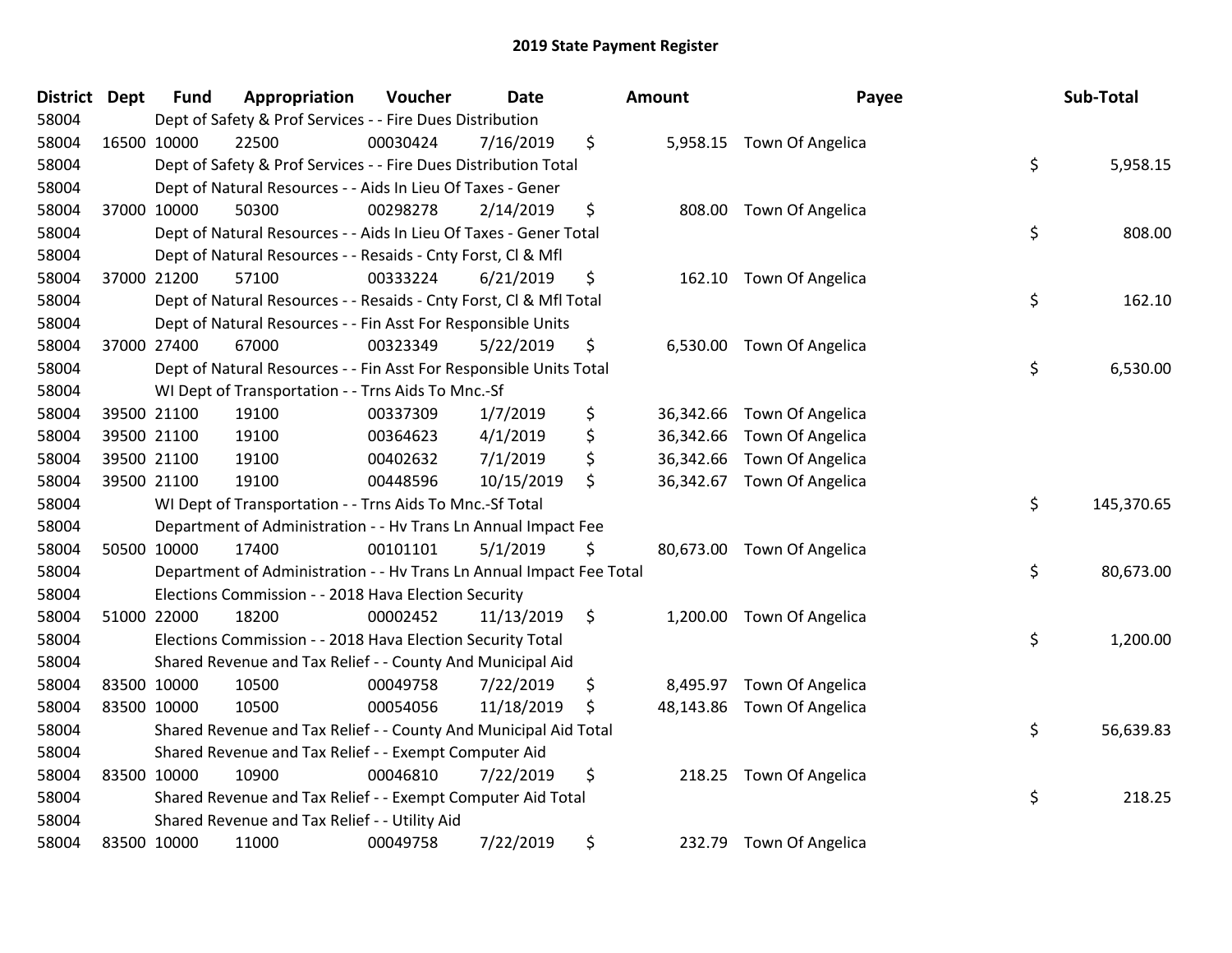| District Dept | <b>Fund</b> | Appropriation                                                 | <b>Voucher</b> | Date       | Amount |          | Pavee                     |  | Sub-Total  |
|---------------|-------------|---------------------------------------------------------------|----------------|------------|--------|----------|---------------------------|--|------------|
| 58004         | 83500 10000 | 11000                                                         | 00054056       | 11/18/2019 |        | 1,352.31 | Town Of Angelica          |  |            |
| 58004         |             | Shared Revenue and Tax Relief - - Utility Aid Total           |                |            |        |          |                           |  | 1,585.10   |
| 58004         |             | Shared Revenue and Tax Relief - - Personal Property Aid       |                |            |        |          |                           |  |            |
| 58004         | 83500 10000 | 11100                                                         | 00041388       | 5/6/2019   |        |          | 2,429.03 Town Of Angelica |  |            |
| 58004         |             | Shared Revenue and Tax Relief - - Personal Property Aid Total |                |            |        |          |                           |  | 2,429.03   |
| 58004 Total   |             |                                                               |                |            |        |          |                           |  | 301,574.11 |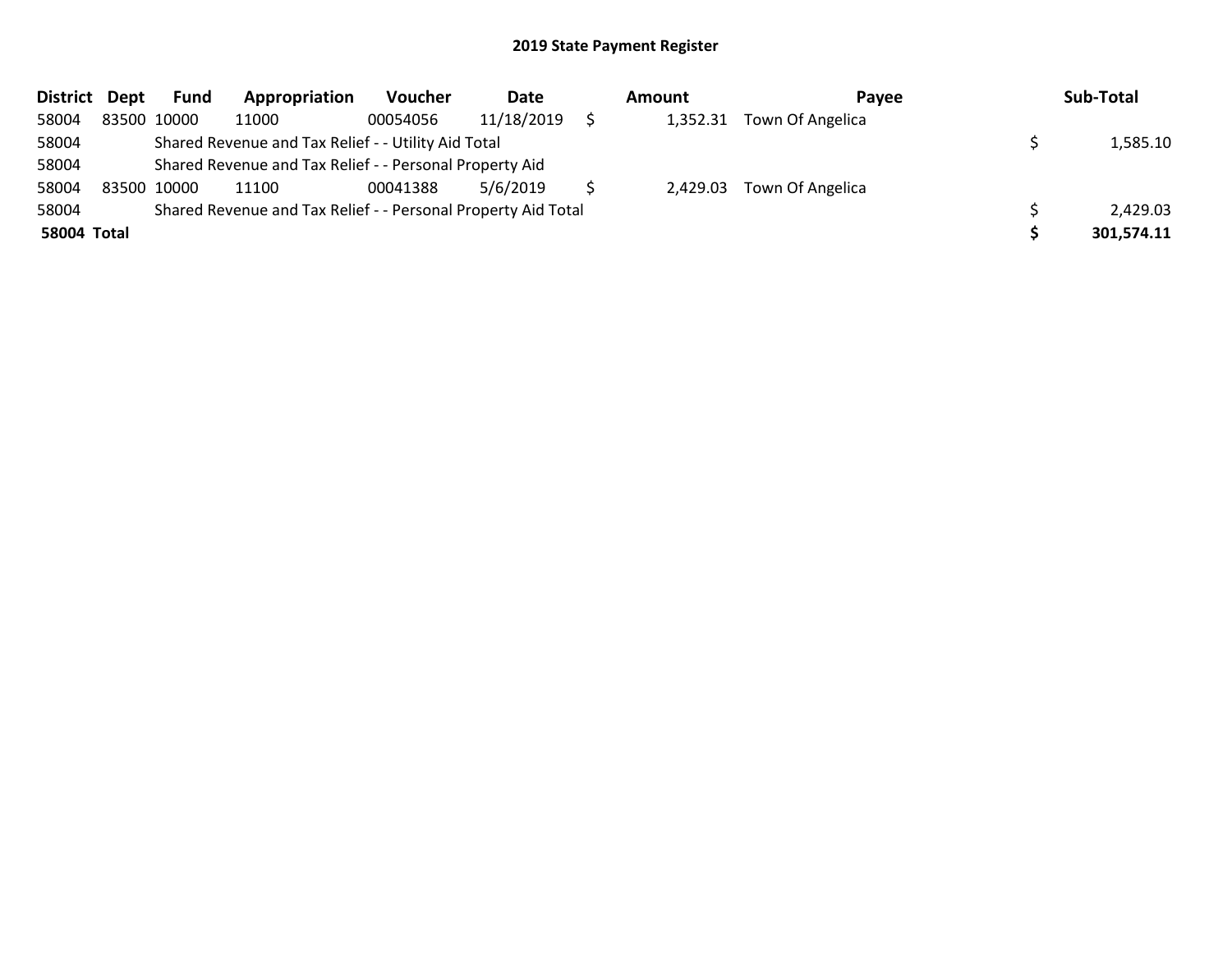| <b>District</b>    | Dept | <b>Fund</b> | Appropriation                                                      | Voucher  | Date       | <b>Amount</b>   |                         | Payee | Sub-Total  |
|--------------------|------|-------------|--------------------------------------------------------------------|----------|------------|-----------------|-------------------------|-------|------------|
| 58006              |      |             | Dept of Safety & Prof Services - - Fire Dues Distribution          |          |            |                 |                         |       |            |
| 58006              |      | 16500 10000 | 22500                                                              | 00031289 | 7/18/2019  | \$              | 1,477.86 Town Of Aniwa  |       |            |
| 58006              |      |             | Dept of Safety & Prof Services - - Fire Dues Distribution Total    |          |            |                 |                         | \$    | 1,477.86   |
| 58006              |      |             | Dept of Natural Resources - - Aids In Lieu Of Taxes - Gener        |          |            |                 |                         |       |            |
| 58006              |      | 37000 10000 | 50300                                                              | 00298312 | 2/14/2019  | \$<br>331.47    | Town Of Aniwa           |       |            |
| 58006              |      | 37000 10000 | 50300                                                              | 00313999 | 4/19/2019  | \$<br>52.42     | Town Of Aniwa           |       |            |
| 58006              |      |             | Dept of Natural Resources - - Aids In Lieu Of Taxes - Gener Total  |          |            |                 |                         | \$    | 383.89     |
| 58006              |      |             | Dept of Natural Resources - - Resaids - Cnty Forst, CI & Mfl       |          |            |                 |                         |       |            |
| 58006              |      | 37000 21200 | 57100                                                              | 00333225 | 6/21/2019  | \$<br>1,127.93  | Town Of Aniwa           |       |            |
| 58006              |      |             | Dept of Natural Resources - - Resaids - Cnty Forst, CI & Mfl Total |          |            |                 |                         | \$    | 1,127.93   |
| 58006              |      |             | WI Dept of Transportation - - Trns Aids To Mnc.-Sf                 |          |            |                 |                         |       |            |
| 58006              |      | 39500 21100 | 19100                                                              | 00337310 | 1/7/2019   | \$<br>23,143.43 | Town Of Aniwa           |       |            |
| 58006              |      | 39500 21100 | 19100                                                              | 00364624 | 4/1/2019   | \$<br>23,143.43 | Town Of Aniwa           |       |            |
| 58006              |      | 39500 21100 | 19100                                                              | 00402633 | 7/1/2019   | \$              | 23,143.43 Town Of Aniwa |       |            |
| 58006              |      | 39500 21100 | 19100                                                              | 00445451 | 10/7/2019  | \$              | 23,143.46 Town Of Aniwa |       |            |
| 58006              |      |             | WI Dept of Transportation - - Trns Aids To Mnc.-Sf Total           |          |            |                 |                         | \$    | 92,573.75  |
| 58006              |      |             | Elections Commission - - 2018 Hava Election Security               |          |            |                 |                         |       |            |
| 58006              |      | 51000 22000 | 18200                                                              | 00002198 | 11/19/2019 | \$<br>1,200.00  | Town Of Aniwa           |       |            |
| 58006              |      |             | Elections Commission - - 2018 Hava Election Security Total         |          |            |                 |                         | \$    | 1,200.00   |
| 58006              |      |             | Shared Revenue and Tax Relief - - County And Municipal Aid         |          |            |                 |                         |       |            |
| 58006              |      | 83500 10000 | 10500                                                              | 00049759 | 7/22/2019  | \$<br>6,653.02  | Town Of Aniwa           |       |            |
| 58006              |      | 83500 10000 | 10500                                                              | 00054057 | 11/18/2019 | \$<br>37,700.43 | Town Of Aniwa           |       |            |
| 58006              |      |             | Shared Revenue and Tax Relief - - County And Municipal Aid Total   |          |            |                 |                         | \$    | 44,353.45  |
| 58006              |      |             | Shared Revenue and Tax Relief - - Exempt Computer Aid              |          |            |                 |                         |       |            |
| 58006              |      | 83500 10000 | 10900                                                              | 00046811 | 7/22/2019  | \$<br>11.43     | Town Of Aniwa           |       |            |
| 58006              |      |             | Shared Revenue and Tax Relief - - Exempt Computer Aid Total        |          |            |                 |                         | \$    | 11.43      |
| 58006              |      |             | Shared Revenue and Tax Relief - - Personal Property Aid            |          |            |                 |                         |       |            |
| 58006              |      | 83500 10000 | 11100                                                              | 00041389 | 5/6/2019   | \$<br>420.54    | Town Of Aniwa           |       |            |
| 58006              |      |             | Shared Revenue and Tax Relief - - Personal Property Aid Total      |          |            |                 |                         | \$    | 420.54     |
| <b>58006 Total</b> |      |             |                                                                    |          |            |                 |                         | \$    | 141,548.85 |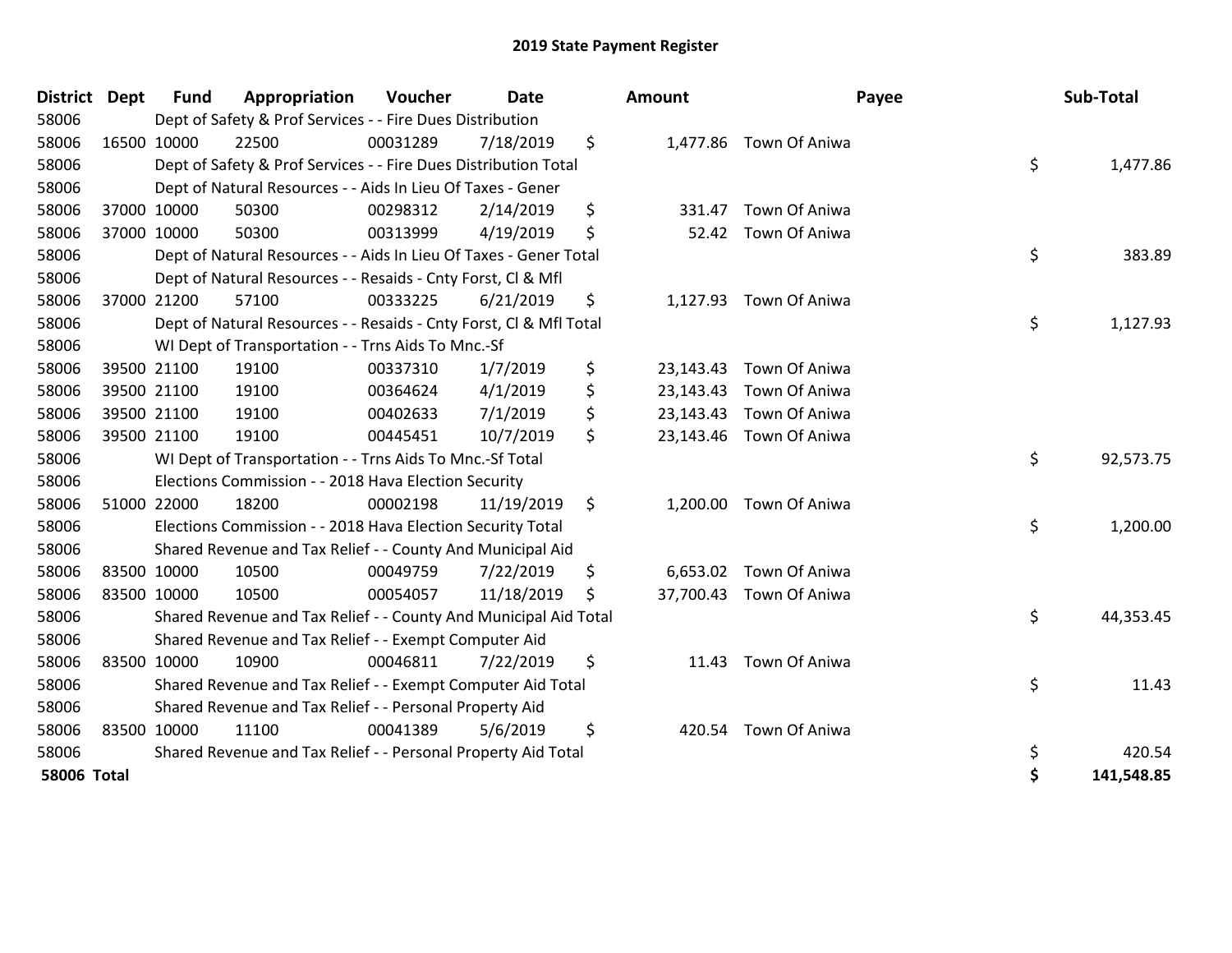| Dept of Safety & Prof Services - - Fire Dues Distribution<br>58008<br>58008<br>16500 10000<br>22500<br>00031629<br>7/18/2019<br>\$<br>285.60<br>Town Of Bartelme | 285.60     |
|------------------------------------------------------------------------------------------------------------------------------------------------------------------|------------|
|                                                                                                                                                                  |            |
|                                                                                                                                                                  |            |
| \$<br>Dept of Safety & Prof Services - - Fire Dues Distribution Total<br>58008                                                                                   |            |
| 58008<br>Dept of Natural Resources - - Aids In Lieu Of Taxes - Gener                                                                                             |            |
| \$<br><b>Town Of Bartelme</b><br>58008<br>37000 10000<br>50300<br>00298293<br>2/14/2019<br>790.65                                                                |            |
| 58008<br>50300<br>4/19/2019<br>\$<br>21.00<br><b>Town Of Bartelme</b><br>37000 10000<br>00313789                                                                 |            |
| \$<br>Dept of Natural Resources - - Aids In Lieu Of Taxes - Gener Total<br>58008                                                                                 | 811.65     |
| 58008<br>Dept of Natural Resources - - Resaids - Cnty Forst, CI & Mfl                                                                                            |            |
| \$<br>58008<br><b>Town Of Bartelme</b><br>57100<br>00333226<br>6/21/2019<br>37000 21200<br>803.87                                                                |            |
| \$<br>58008<br>Dept of Natural Resources - - Resaids - Cnty Forst, Cl & Mfl Total                                                                                | 803.87     |
| 58008<br>WI Dept of Transportation - - Trns Aids To Mnc.-Sf                                                                                                      |            |
| \$<br>58008<br>1/7/2019<br>39500 21100<br>19100<br>00337311<br>11,592.62<br>Town Of Bartelme                                                                     |            |
| \$<br>4/1/2019<br>58008<br>39500 21100<br>19100<br>00364625<br>11,592.62<br>Town Of Bartelme                                                                     |            |
| \$<br>39500 21100<br>00402634<br>7/1/2019<br><b>Town Of Bartelme</b><br>58008<br>19100<br>11,592.62                                                              |            |
| \$<br>58008<br>39500 21100<br>19100<br>00445452<br>10/7/2019<br><b>Town Of Bartelme</b><br>11,592.63                                                             |            |
| \$<br>58008<br>WI Dept of Transportation - - Trns Aids To Mnc.-Sf Total                                                                                          | 46,370.49  |
| 58008<br>Shared Revenue and Tax Relief - - County And Municipal Aid                                                                                              |            |
| \$<br>58008<br>83500 10000<br>10500<br>7/22/2019<br><b>Town Of Bartelme</b><br>00049760<br>8,601.64                                                              |            |
| 11/18/2019<br>58008<br>83500 10000<br>10500<br>00054058<br>48,742.60<br><b>Town Of Bartelme</b><br>\$                                                            |            |
| 58008<br>Shared Revenue and Tax Relief - - County And Municipal Aid Total                                                                                        | 57,344.24  |
| <b>58008 Total</b>                                                                                                                                               | 105,615.85 |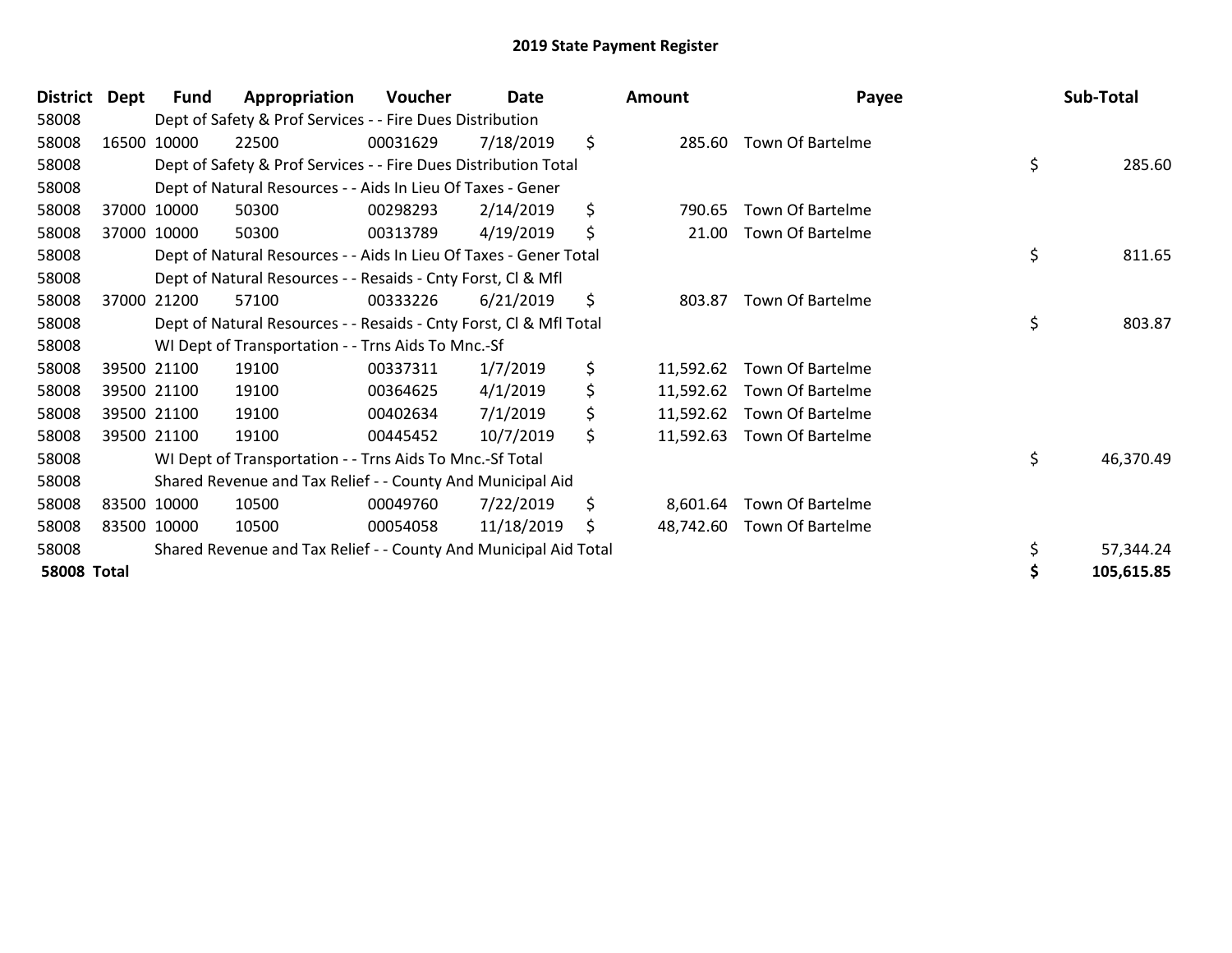| District Dept |             | <b>Fund</b> | Appropriation                                                        | Voucher  | Date       | Amount | Payee                          | Sub-Total        |
|---------------|-------------|-------------|----------------------------------------------------------------------|----------|------------|--------|--------------------------------|------------------|
| 58010         |             |             | Dept of Safety & Prof Services - - Fire Dues Distribution            |          |            |        |                                |                  |
| 58010         | 16500 10000 |             | 22500                                                                | 00030287 | 7/16/2019  | \$     | 7,928.06 Town Of Belle Plaine  |                  |
| 58010         |             |             | Dept of Safety & Prof Services - - Fire Dues Distribution Total      |          |            |        |                                | \$<br>7,928.06   |
| 58010         |             |             | Dept of Natural Resources - - Resaids - Cnty Forst, Cl & Mfl         |          |            |        |                                |                  |
| 58010         | 37000 21200 |             | 57100                                                                | 00333227 | 6/21/2019  | \$     | 520.61 Town Of Belle Plaine    |                  |
| 58010         |             |             | Dept of Natural Resources - - Resaids - Cnty Forst, Cl & Mfl Total   |          |            |        |                                | \$<br>520.61     |
| 58010         |             |             | Dept of Natural Resources - - Ea - Invasive Aqu & Lake Mon           |          |            |        |                                |                  |
| 58010         |             | 37000 21200 | 67800                                                                | 00330210 | 6/14/2019  | \$     | 19,689.29 Town Of Belle Plaine |                  |
| 58010         |             |             | Dept of Natural Resources - - Ea - Invasive Aqu & Lake Mon Total     |          |            |        |                                | \$<br>19,689.29  |
| 58010         |             |             | Dept of Natural Resources - - Fin Asst For Responsible Units         |          |            |        |                                |                  |
| 58010         |             | 37000 27400 | 67000                                                                | 00323297 | 5/22/2019  | \$     | 6,396.04 Town Of Belle Plaine  |                  |
| 58010         |             |             | Dept of Natural Resources - - Fin Asst For Responsible Units Total   |          |            |        |                                | \$<br>6,396.04   |
| 58010         |             |             | WI Dept of Transportation - - Trns Aids To Mnc.-Sf                   |          |            |        |                                |                  |
| 58010         | 39500 21100 |             | 19100                                                                | 00337312 | 1/7/2019   | \$     | 39,508.08 Town Of Belle Plaine |                  |
| 58010         |             | 39500 21100 | 19100                                                                | 00364626 | 4/1/2019   | \$     | 39,508.08 Town Of Belle Plaine |                  |
| 58010         |             | 39500 21100 | 19100                                                                | 00402635 | 7/1/2019   | \$     | 39,508.08 Town Of Belle Plaine |                  |
| 58010         | 39500 21100 |             | 19100                                                                | 00445453 | 10/7/2019  | \$     | 39,508.11 Town Of Belle Plaine |                  |
| 58010         |             |             | WI Dept of Transportation - - Trns Aids To Mnc.-Sf Total             |          |            |        |                                | \$<br>158,032.35 |
| 58010         |             |             | Department of Administration - - Hv Trans Ln Annual Impact Fee       |          |            |        |                                |                  |
| 58010         | 50500 10000 |             | 17400                                                                | 00101227 | 5/1/2019   | \$     | 20,363.00 Town Of Belle Plaine |                  |
| 58010         |             | 50500 10000 | 17400                                                                | 00101228 | 5/1/2019   | \$     | 68,602.00 Town Of Belle Plaine |                  |
| 58010         |             |             | Department of Administration - - Hv Trans Ln Annual Impact Fee Total |          |            |        |                                | \$<br>88,965.00  |
| 58010         |             |             | Elections Commission - - 2018 Hava Election Security                 |          |            |        |                                |                  |
| 58010         | 51000 22000 |             | 18200                                                                | 00002095 | 10/16/2019 | \$     | 1,200.00 Town Of Belle Plaine  |                  |
| 58010         |             |             | Elections Commission - - 2018 Hava Election Security Total           |          |            |        |                                | \$<br>1,200.00   |
| 58010         |             |             | Shared Revenue and Tax Relief - - County And Municipal Aid           |          |            |        |                                |                  |
| 58010         |             | 83500 10000 | 10500                                                                | 00049761 | 7/22/2019  | \$     | 5,204.52 Town Of Belle Plaine  |                  |
| 58010         | 83500 10000 |             | 10500                                                                | 00054059 | 11/18/2019 | \$     | 29,492.26 Town Of Belle Plaine |                  |
| 58010         |             |             | Shared Revenue and Tax Relief - - County And Municipal Aid Total     |          |            |        |                                | \$<br>34,696.78  |
| 58010         |             |             | Shared Revenue and Tax Relief - - Exempt Computer Aid                |          |            |        |                                |                  |
| 58010         | 83500 10000 |             | 10900                                                                | 00046812 | 7/22/2019  | \$     | 137.18 Town Of Belle Plaine    |                  |
| 58010         |             |             | Shared Revenue and Tax Relief - - Exempt Computer Aid Total          |          |            |        |                                | \$<br>137.18     |
| 58010         |             |             | Shared Revenue and Tax Relief - - Utility Aid                        |          |            |        |                                |                  |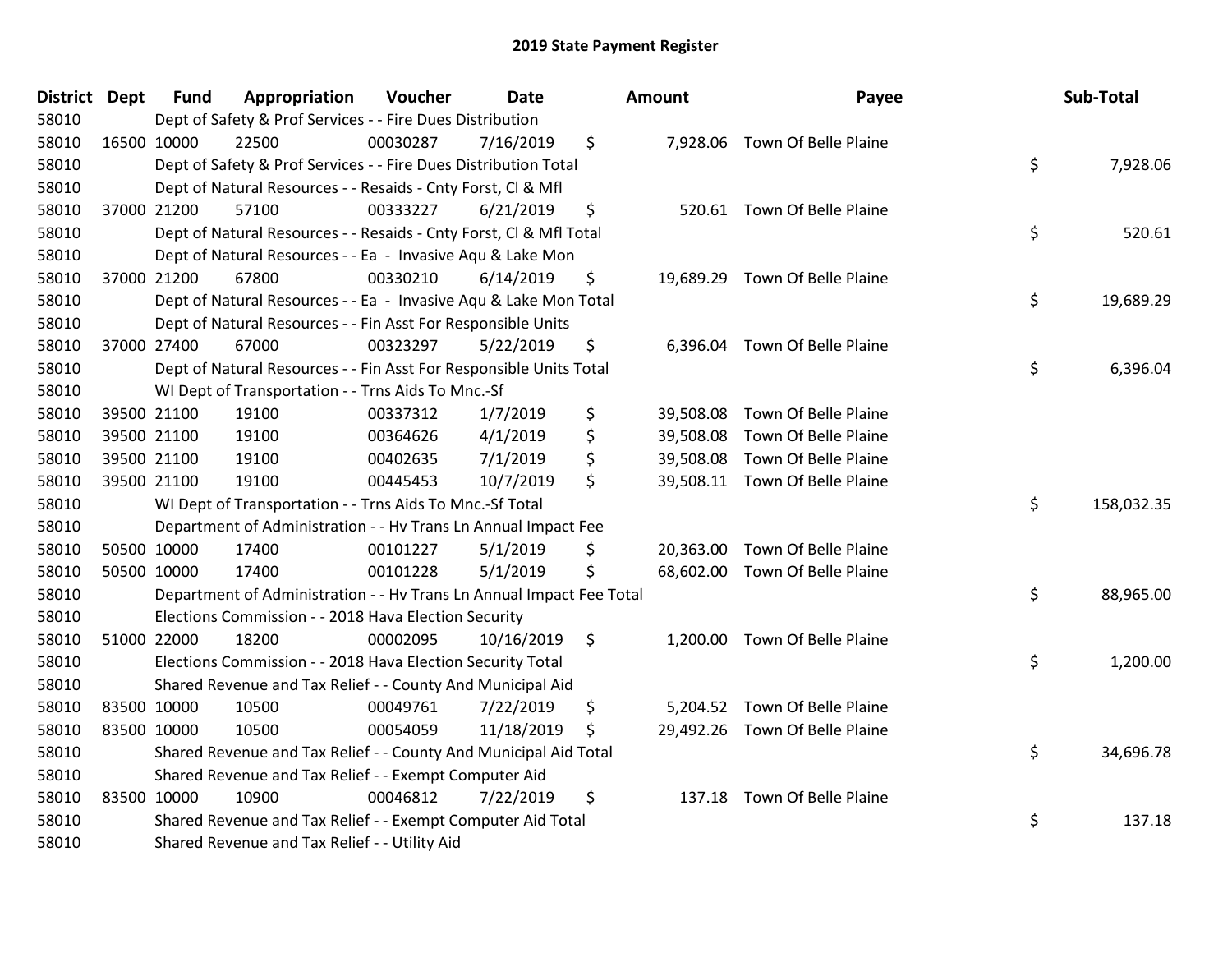| District Dept      |             | <b>Fund</b> | Appropriation                                                 | Voucher  | Date       | Amount    | Pavee                | Sub-Total  |
|--------------------|-------------|-------------|---------------------------------------------------------------|----------|------------|-----------|----------------------|------------|
| 58010              | 83500 10000 |             | 11000                                                         | 00049761 | 7/22/2019  | 5,866.33  | Town Of Belle Plaine |            |
| 58010              | 83500 10000 |             | 11000                                                         | 00054059 | 11/18/2019 | 44.274.32 | Town Of Belle Plaine |            |
| 58010              |             |             | Shared Revenue and Tax Relief - - Utility Aid Total           |          |            |           |                      | 50,140.65  |
| 58010              |             |             | Shared Revenue and Tax Relief - - Personal Property Aid       |          |            |           |                      |            |
| 58010              |             | 83500 10000 | 11100                                                         | 00041390 | 5/6/2019   | 284.84    | Town Of Belle Plaine |            |
| 58010              |             |             | Shared Revenue and Tax Relief - - Personal Property Aid Total |          |            |           |                      | 284.84     |
| <b>58010 Total</b> |             |             |                                                               |          |            |           |                      | 367,990.80 |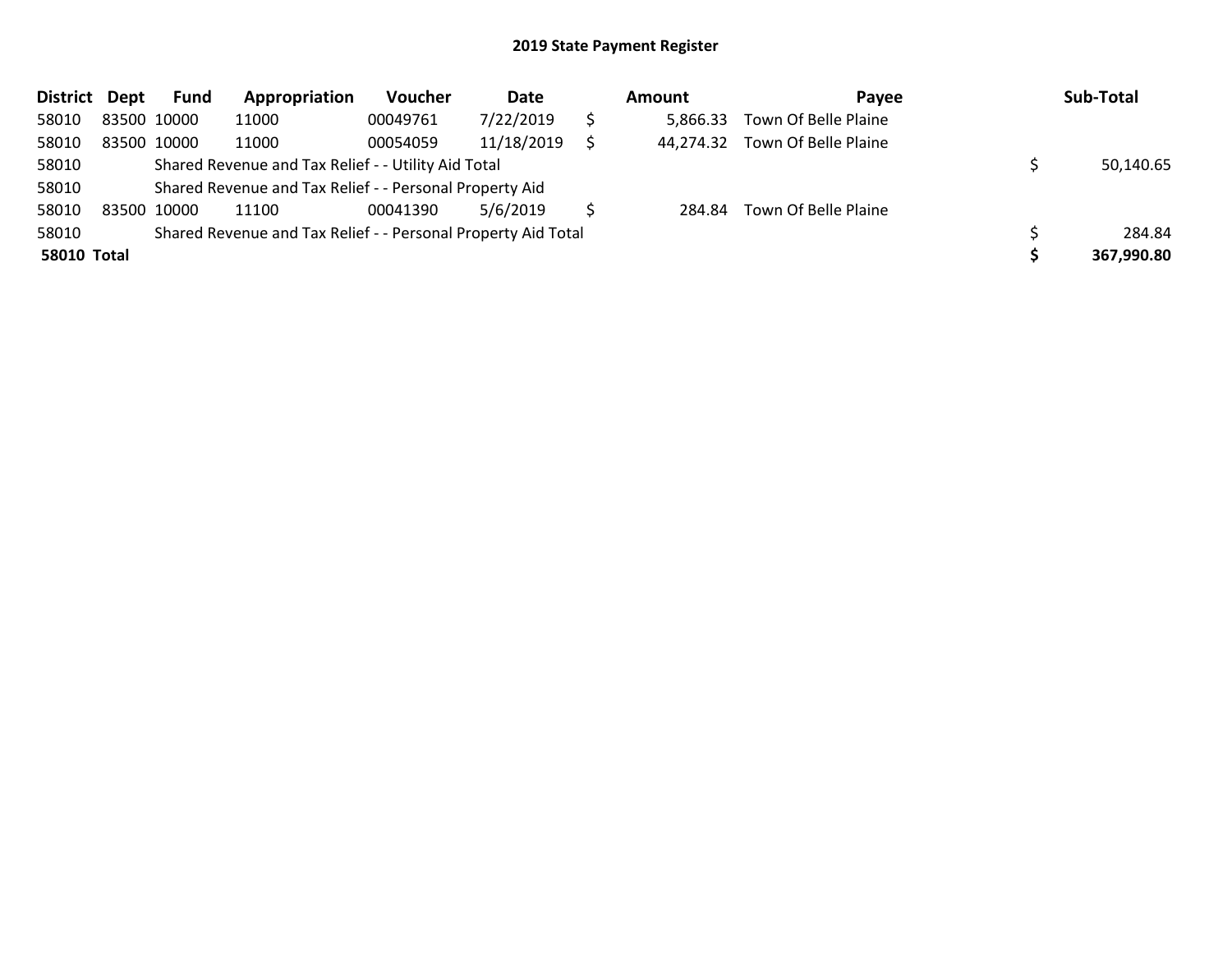| District Dept      | <b>Fund</b> | Appropriation                                                      | Voucher  | <b>Date</b> | <b>Amount</b>   | Payee                        | Sub-Total        |
|--------------------|-------------|--------------------------------------------------------------------|----------|-------------|-----------------|------------------------------|------------------|
| 58012              |             | Dept of Safety & Prof Services - - Fire Dues Distribution          |          |             |                 |                              |                  |
| 58012              | 16500 10000 | 22500                                                              | 00031150 | 7/17/2019   | \$              | 1,886.72 Town Of Birnamwood  |                  |
| 58012              |             | Dept of Safety & Prof Services - - Fire Dues Distribution Total    |          |             |                 |                              | \$<br>1,886.72   |
| 58012              |             | Dept of Natural Resources - - Aids In Lieu Of Taxes - Gener        |          |             |                 |                              |                  |
| 58012              | 37000 10000 | 50300                                                              | 00298266 | 2/14/2019   | \$<br>509.90    | Town Of Birnamwood           |                  |
| 58012              |             | Dept of Natural Resources - - Aids In Lieu Of Taxes - Gener Total  |          |             |                 |                              | \$<br>509.90     |
| 58012              |             | Dept of Natural Resources - - Resaids - Cnty Forst, Cl & Mfl       |          |             |                 |                              |                  |
| 58012              | 37000 21200 | 57100                                                              | 00333228 | 6/21/2019   | \$<br>642.32    | <b>Town Of Birnamwood</b>    |                  |
| 58012              |             | Dept of Natural Resources - - Resaids - Cnty Forst, Cl & Mfl Total |          |             |                 |                              | \$<br>642.32     |
| 58012              |             | Dept of Natural Resources - - Fin Asst For Responsible Units       |          |             |                 |                              |                  |
| 58012              | 37000 27400 | 67000                                                              | 00323044 | 5/22/2019   | \$<br>334.42    | Town Of Birnamwood           |                  |
| 58012              |             | Dept of Natural Resources - - Fin Asst For Responsible Units Total |          |             |                 |                              | \$<br>334.42     |
| 58012              |             | WI Dept of Transportation - - Trns Aids To Mnc.-Sf                 |          |             |                 |                              |                  |
| 58012              | 39500 21100 | 19100                                                              | 00337313 | 1/7/2019    | \$<br>25,741.47 | Town Of Birnamwood           |                  |
| 58012              | 39500 21100 | 19100                                                              | 00364627 | 4/1/2019    | \$<br>25,741.47 | Town Of Birnamwood           |                  |
| 58012              | 39500 21100 | 19100                                                              | 00402636 | 7/1/2019    | \$              | 25,741.47 Town Of Birnamwood |                  |
| 58012              | 39500 21100 | 19100                                                              | 00445454 | 10/7/2019   | \$              | 25,741.49 Town Of Birnamwood |                  |
| 58012              |             | WI Dept of Transportation - - Trns Aids To Mnc.-Sf Total           |          |             |                 |                              | \$<br>102,965.90 |
| 58012              |             | Elections Commission - - 2018 Hava Election Security               |          |             |                 |                              |                  |
| 58012              | 51000 22000 | 18200                                                              | 00002222 | 11/5/2019   | \$<br>1,200.00  | Town Of Birnamwood           |                  |
| 58012              |             | Elections Commission - - 2018 Hava Election Security Total         |          |             |                 |                              | \$<br>1,200.00   |
| 58012              |             | Shared Revenue and Tax Relief - - County And Municipal Aid         |          |             |                 |                              |                  |
| 58012              | 83500 10000 | 10500                                                              | 00049762 | 7/22/2019   | \$<br>7,180.58  | <b>Town Of Birnamwood</b>    |                  |
| 58012              | 83500 10000 | 10500                                                              | 00054060 | 11/18/2019  | \$<br>40,689.94 | Town Of Birnamwood           |                  |
| 58012              |             | Shared Revenue and Tax Relief - - County And Municipal Aid Total   |          |             |                 |                              | \$<br>47,870.52  |
| 58012              |             | Shared Revenue and Tax Relief - - Exempt Computer Aid              |          |             |                 |                              |                  |
| 58012              | 83500 10000 | 10900                                                              | 00046813 | 7/22/2019   | \$<br>1.03      | Town Of Birnamwood           |                  |
| 58012              |             | Shared Revenue and Tax Relief - - Exempt Computer Aid Total        |          |             |                 |                              | \$<br>1.03       |
| 58012              |             | Shared Revenue and Tax Relief - - Personal Property Aid            |          |             |                 |                              |                  |
| 58012              | 83500 10000 | 11100                                                              | 00041391 | 5/6/2019    | \$<br>46.45     | <b>Town Of Birnamwood</b>    |                  |
| 58012              |             | Shared Revenue and Tax Relief - - Personal Property Aid Total      |          |             |                 |                              | \$<br>46.45      |
| <b>58012 Total</b> |             |                                                                    |          |             |                 |                              | \$<br>155,457.26 |

| District Dept      |             | <b>Fund</b> | Appropriation                                                      | Voucher  | <b>Date</b> |     | Amount | Payee                        | Sub-Total        |
|--------------------|-------------|-------------|--------------------------------------------------------------------|----------|-------------|-----|--------|------------------------------|------------------|
| 58012              |             |             | Dept of Safety & Prof Services - - Fire Dues Distribution          |          |             |     |        |                              |                  |
| 58012              | 16500 10000 |             | 22500                                                              | 00031150 | 7/17/2019   | \$  |        | 1,886.72 Town Of Birnamwood  |                  |
| 58012              |             |             | Dept of Safety & Prof Services - - Fire Dues Distribution Total    |          |             |     |        |                              | \$<br>1,886.72   |
| 58012              |             |             | Dept of Natural Resources - - Aids In Lieu Of Taxes - Gener        |          |             |     |        |                              |                  |
| 58012              | 37000 10000 |             | 50300                                                              | 00298266 | 2/14/2019   | \$  | 509.90 | Town Of Birnamwood           |                  |
| 58012              |             |             | Dept of Natural Resources - - Aids In Lieu Of Taxes - Gener Total  |          |             |     |        |                              | \$<br>509.90     |
| 58012              |             |             | Dept of Natural Resources - - Resaids - Cnty Forst, CI & Mfl       |          |             |     |        |                              |                  |
| 58012              | 37000 21200 |             | 57100                                                              | 00333228 | 6/21/2019   | \$  |        | 642.32 Town Of Birnamwood    |                  |
| 58012              |             |             | Dept of Natural Resources - - Resaids - Cnty Forst, CI & Mfl Total |          |             |     |        |                              | \$<br>642.32     |
| 58012              |             |             | Dept of Natural Resources - - Fin Asst For Responsible Units       |          |             |     |        |                              |                  |
| 58012              | 37000 27400 |             | 67000                                                              | 00323044 | 5/22/2019   | \$  |        | 334.42 Town Of Birnamwood    |                  |
| 58012              |             |             | Dept of Natural Resources - - Fin Asst For Responsible Units Total |          |             |     |        |                              | \$<br>334.42     |
| 58012              |             |             | WI Dept of Transportation - - Trns Aids To Mnc.-Sf                 |          |             |     |        |                              |                  |
| 58012              | 39500 21100 |             | 19100                                                              | 00337313 | 1/7/2019    | \$  |        | 25,741.47 Town Of Birnamwood |                  |
| 58012              | 39500 21100 |             | 19100                                                              | 00364627 | 4/1/2019    | \$  |        | 25,741.47 Town Of Birnamwood |                  |
| 58012              | 39500 21100 |             | 19100                                                              | 00402636 | 7/1/2019    | \$  |        | 25,741.47 Town Of Birnamwood |                  |
| 58012              | 39500 21100 |             | 19100                                                              | 00445454 | 10/7/2019   | \$  |        | 25,741.49 Town Of Birnamwood |                  |
| 58012              |             |             | WI Dept of Transportation - - Trns Aids To Mnc.-Sf Total           |          |             |     |        |                              | \$<br>102,965.90 |
| 58012              |             |             | Elections Commission - - 2018 Hava Election Security               |          |             |     |        |                              |                  |
| 58012              | 51000 22000 |             | 18200                                                              | 00002222 | 11/5/2019   | \$  |        | 1,200.00 Town Of Birnamwood  |                  |
| 58012              |             |             | Elections Commission - - 2018 Hava Election Security Total         |          |             |     |        |                              | \$<br>1,200.00   |
| 58012              |             |             | Shared Revenue and Tax Relief - - County And Municipal Aid         |          |             |     |        |                              |                  |
| 58012              | 83500 10000 |             | 10500                                                              | 00049762 | 7/22/2019   | \$. |        | 7,180.58 Town Of Birnamwood  |                  |
| 58012              | 83500 10000 |             | 10500                                                              | 00054060 | 11/18/2019  | Ŝ   |        | 40,689.94 Town Of Birnamwood |                  |
| 58012              |             |             | Shared Revenue and Tax Relief - - County And Municipal Aid Total   |          |             |     |        |                              | \$<br>47,870.52  |
| 58012              |             |             | Shared Revenue and Tax Relief - - Exempt Computer Aid              |          |             |     |        |                              |                  |
| 58012              | 83500 10000 |             | 10900                                                              | 00046813 | 7/22/2019   | \$  |        | 1.03 Town Of Birnamwood      |                  |
| 58012              |             |             | Shared Revenue and Tax Relief - - Exempt Computer Aid Total        |          |             |     |        |                              | \$<br>1.03       |
| 58012              |             |             | Shared Revenue and Tax Relief - - Personal Property Aid            |          |             |     |        |                              |                  |
| 58012              | 83500 10000 |             | 11100                                                              | 00041391 | 5/6/2019    | \$  |        | 46.45 Town Of Birnamwood     |                  |
| 58012              |             |             | Shared Revenue and Tax Relief - - Personal Property Aid Total      |          |             |     |        |                              | 46.45            |
| <b>58012 Total</b> |             |             |                                                                    |          |             |     |        |                              | \$<br>155,457.26 |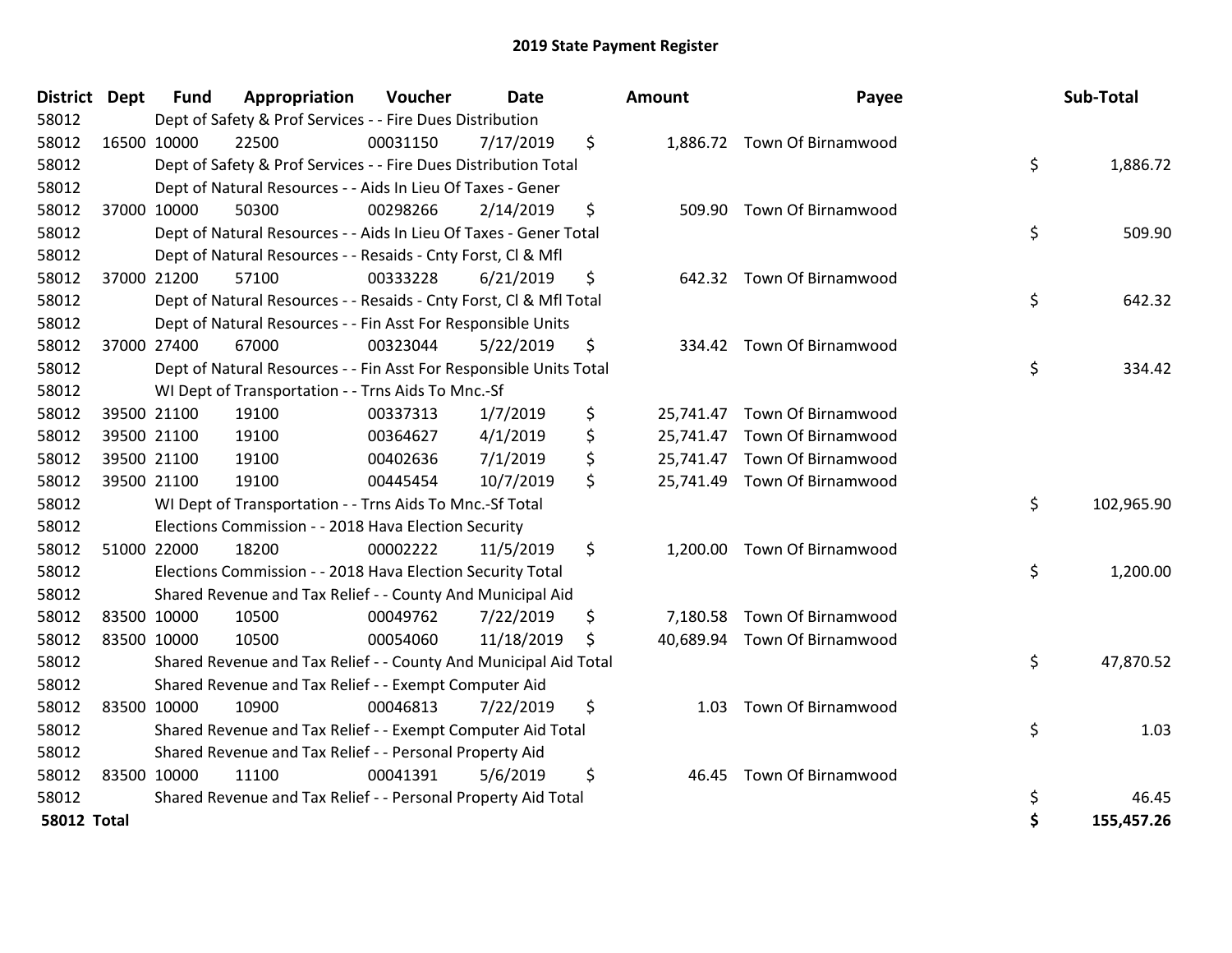| District           | <b>Dept</b> | <b>Fund</b> | Appropriation                                                        | Voucher  | Date       |     | Amount | Payee                       | Sub-Total        |
|--------------------|-------------|-------------|----------------------------------------------------------------------|----------|------------|-----|--------|-----------------------------|------------------|
| 58014              |             |             | Dept of Safety & Prof Services - - Fire Dues Distribution            |          |            |     |        |                             |                  |
| 58014              | 16500 10000 |             | 22500                                                                | 00031254 | 7/18/2019  | \$  |        | 1,572.53 Town Of Fairbanks  |                  |
| 58014              |             |             | Dept of Safety & Prof Services - - Fire Dues Distribution Total      |          |            |     |        |                             | \$<br>1,572.53   |
| 58014              |             |             | Dept of Natural Resources - - Aids In Lieu Of Taxes - Gener          |          |            |     |        |                             |                  |
| 58014              | 37000 10000 |             | 50300                                                                | 00298322 | 2/14/2019  | \$  | 621.64 | <b>Town Of Fairbanks</b>    |                  |
| 58014              |             |             | Dept of Natural Resources - - Aids In Lieu Of Taxes - Gener Total    |          |            |     |        |                             | \$<br>621.64     |
| 58014              |             |             | Dept of Natural Resources - - Resaids - Cnty Forst, CI & Mfl         |          |            |     |        |                             |                  |
| 58014              | 37000 21200 |             | 57100                                                                | 00333229 | 6/21/2019  | \$  |        | 1,290.81 Town Of Fairbanks  |                  |
| 58014              |             |             | Dept of Natural Resources - - Resaids - Cnty Forst, CI & Mfl Total   |          |            |     |        |                             | \$<br>1,290.81   |
| 58014              |             |             | Dept of Natural Resources - - Fin Asst For Responsible Units         |          |            |     |        |                             |                  |
| 58014              | 37000 27400 |             | 67000                                                                | 00323560 | 5/22/2019  | \$  |        | 1,642.00 Town Of Fairbanks  |                  |
| 58014              |             |             | Dept of Natural Resources - - Fin Asst For Responsible Units Total   |          |            |     |        |                             | \$<br>1,642.00   |
| 58014              |             |             | WI Dept of Transportation - - Trns Aids To Mnc.-Sf                   |          |            |     |        |                             |                  |
| 58014              | 39500 21100 |             | 19100                                                                | 00337314 | 1/7/2019   | \$  |        | 23,209.13 Town Of Fairbanks |                  |
| 58014              | 39500 21100 |             | 19100                                                                | 00364628 | 4/1/2019   | \$  |        | 23,209.13 Town Of Fairbanks |                  |
| 58014              | 39500 21100 |             | 19100                                                                | 00402637 | 7/1/2019   | \$  |        | 23,209.13 Town Of Fairbanks |                  |
| 58014              | 39500 21100 |             | 19100                                                                | 00445455 | 10/7/2019  | \$  |        | 23,209.15 Town Of Fairbanks |                  |
| 58014              |             |             | WI Dept of Transportation - - Trns Aids To Mnc.-Sf Total             |          |            |     |        |                             | \$<br>92,836.54  |
| 58014              |             |             | Department of Administration - - Hv Trans Ln Annual Impact Fee       |          |            |     |        |                             |                  |
| 58014              | 50500 10000 |             | 17400                                                                | 00101136 | 5/1/2019   | \$  |        | 36,443.00 Town Of Fairbanks |                  |
| 58014              |             |             | Department of Administration - - Hv Trans Ln Annual Impact Fee Total |          |            |     |        |                             | \$<br>36,443.00  |
| 58014              |             |             | Shared Revenue and Tax Relief - - County And Municipal Aid           |          |            |     |        |                             |                  |
| 58014              | 83500 10000 |             | 10500                                                                | 00049763 | 7/22/2019  | \$  |        | 5,470.13 Town Of Fairbanks  |                  |
| 58014              | 83500 10000 |             | 10500                                                                | 00054061 | 11/18/2019 | \$. |        | 30,997.41 Town Of Fairbanks |                  |
| 58014              |             |             | Shared Revenue and Tax Relief - - County And Municipal Aid Total     |          |            |     |        |                             | \$<br>36,467.54  |
| 58014              |             |             | Shared Revenue and Tax Relief - - Exempt Computer Aid                |          |            |     |        |                             |                  |
| 58014              | 83500 10000 |             | 10900                                                                | 00046814 | 7/22/2019  | \$  | 1.03   | Town Of Fairbanks           |                  |
| 58014              |             |             | Shared Revenue and Tax Relief - - Exempt Computer Aid Total          |          |            |     |        |                             | \$<br>1.03       |
| 58014              |             |             | Shared Revenue and Tax Relief - - Personal Property Aid              |          |            |     |        |                             |                  |
| 58014              | 83500 10000 |             | 11100                                                                | 00041392 | 5/6/2019   | \$  |        | 80.49 Town Of Fairbanks     |                  |
| 58014              |             |             | Shared Revenue and Tax Relief - - Personal Property Aid Total        |          |            |     |        |                             | \$<br>80.49      |
| <b>58014 Total</b> |             |             |                                                                      |          |            |     |        |                             | \$<br>170,955.58 |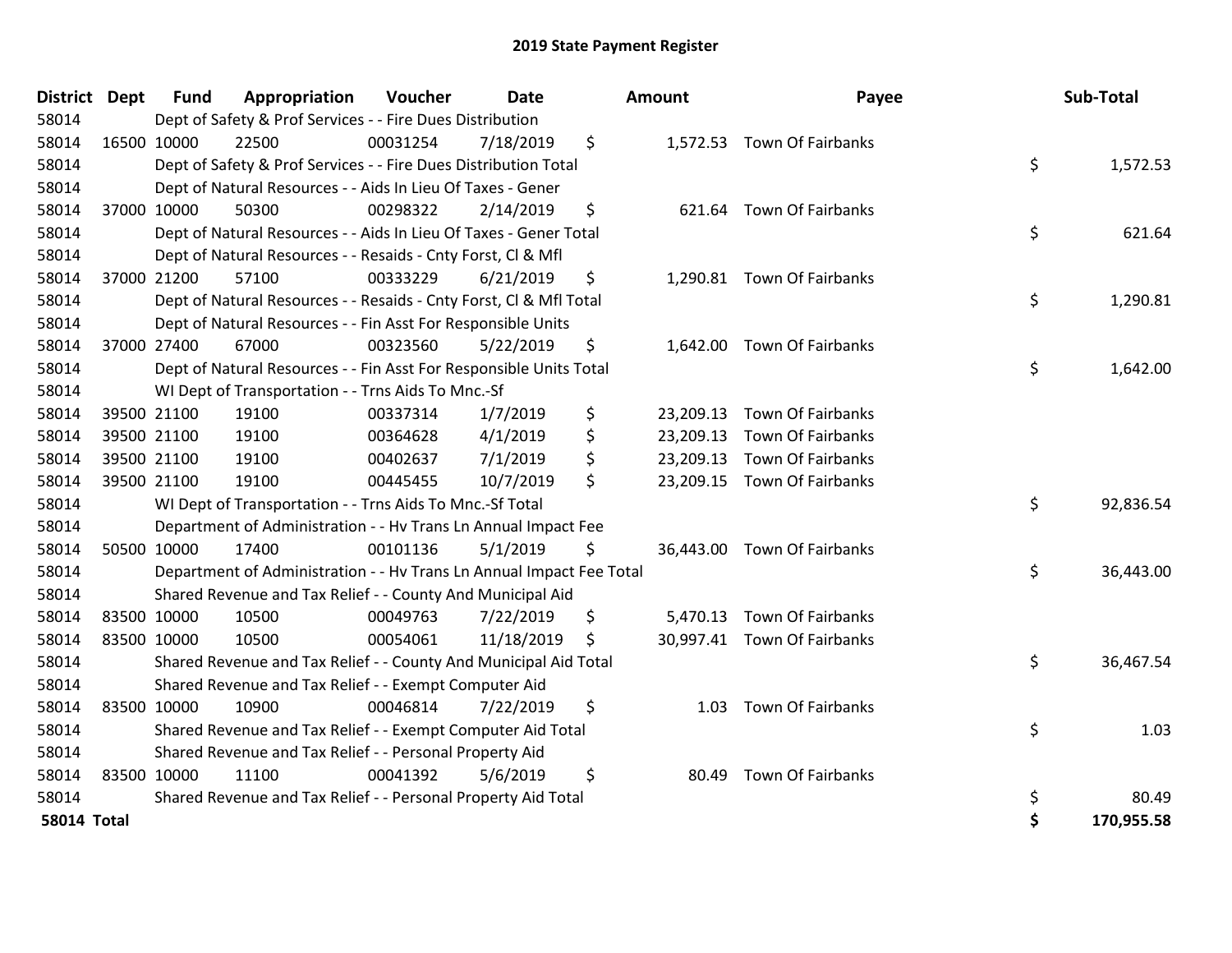| District           | Dept | <b>Fund</b> | Appropriation                                                      | Voucher  | <b>Date</b> | <b>Amount</b>   | Payee                      | Sub-Total       |
|--------------------|------|-------------|--------------------------------------------------------------------|----------|-------------|-----------------|----------------------------|-----------------|
| 58016              |      |             | Dept of Safety & Prof Services - - Fire Dues Distribution          |          |             |                 |                            |                 |
| 58016              |      | 16500 10000 | 22500                                                              | 00031442 | 7/18/2019   | \$              | 1,011.54 Town Of Germania  |                 |
| 58016              |      |             | Dept of Safety & Prof Services - - Fire Dues Distribution Total    |          |             |                 |                            | \$<br>1,011.54  |
| 58016              |      |             | Dept of Natural Resources - - Resaids - Cnty Forst, Cl & Mfl       |          |             |                 |                            |                 |
| 58016              |      | 37000 21200 | 57100                                                              | 00333230 | 6/21/2019   | \$              | 1,831.16 Town Of Germania  |                 |
| 58016              |      |             | Dept of Natural Resources - - Resaids - Cnty Forst, CI & Mfl Total |          |             |                 |                            | \$<br>1,831.16  |
| 58016              |      |             | Dept of Natural Resources - - Fin Asst For Responsible Units       |          |             |                 |                            |                 |
| 58016              |      | 37000 27400 | 67000                                                              | 00323104 | 5/22/2019   | \$<br>192.57    | Town Of Germania           |                 |
| 58016              |      |             | Dept of Natural Resources - - Fin Asst For Responsible Units Total |          |             |                 |                            | \$<br>192.57    |
| 58016              |      |             | WI Dept of Transportation - - Trns Aids To Mnc.-Sf                 |          |             |                 |                            |                 |
| 58016              |      | 39500 21100 | 19100                                                              | 00337315 | 1/7/2019    | \$<br>19,094.08 | Town Of Germania           |                 |
| 58016              |      | 39500 21100 | 19100                                                              | 00364629 | 4/1/2019    | \$<br>19,094.08 | Town Of Germania           |                 |
| 58016              |      | 39500 21100 | 19100                                                              | 00402638 | 7/1/2019    | \$<br>19,094.08 | Town Of Germania           |                 |
| 58016              |      | 39500 21100 | 19100                                                              | 00445456 | 10/7/2019   | \$              | 19,094.09 Town Of Germania |                 |
| 58016              |      |             | WI Dept of Transportation - - Trns Aids To Mnc.-Sf Total           |          |             |                 |                            | \$<br>76,376.33 |
| 58016              |      |             | Elections Commission - - 2018 Hava Election Security               |          |             |                 |                            |                 |
| 58016              |      | 51000 22000 | 18200                                                              | 00002503 | 11/15/2019  | \$              | 1,200.00 Town Of Germania  |                 |
| 58016              |      |             | Elections Commission - - 2018 Hava Election Security Total         |          |             |                 |                            | \$<br>1,200.00  |
| 58016              |      |             | Shared Revenue and Tax Relief - - County And Municipal Aid         |          |             |                 |                            |                 |
| 58016              |      | 83500 10000 | 10500                                                              | 00049764 | 7/22/2019   | \$<br>1,724.91  | Town Of Germania           |                 |
| 58016              |      | 83500 10000 | 10500                                                              | 00054062 | 11/18/2019  | \$              | 9,774.48 Town Of Germania  |                 |
| 58016              |      |             | Shared Revenue and Tax Relief - - County And Municipal Aid Total   |          |             |                 |                            | \$<br>11,499.39 |
| 58016              |      |             | Shared Revenue and Tax Relief - - Utility Aid                      |          |             |                 |                            |                 |
| 58016              |      | 83500 10000 | 11000                                                              | 00049764 | 7/22/2019   | \$<br>0.04      | Town Of Germania           |                 |
| 58016              |      | 83500 10000 | 11000                                                              | 00054062 | 11/18/2019  | \$<br>0.13      | Town Of Germania           |                 |
| 58016              |      |             | Shared Revenue and Tax Relief - - Utility Aid Total                |          |             |                 |                            | \$<br>0.17      |
| 58016              |      |             | Shared Revenue and Tax Relief - - Personal Property Aid            |          |             |                 |                            |                 |
| 58016              |      | 83500 10000 | 11100                                                              | 00041393 | 5/6/2019    | \$<br>1.46      | Town Of Germania           |                 |
| 58016              |      |             | Shared Revenue and Tax Relief - - Personal Property Aid Total      |          |             |                 |                            | \$<br>1.46      |
| <b>58016 Total</b> |      |             |                                                                    |          |             |                 |                            | \$<br>92,112.62 |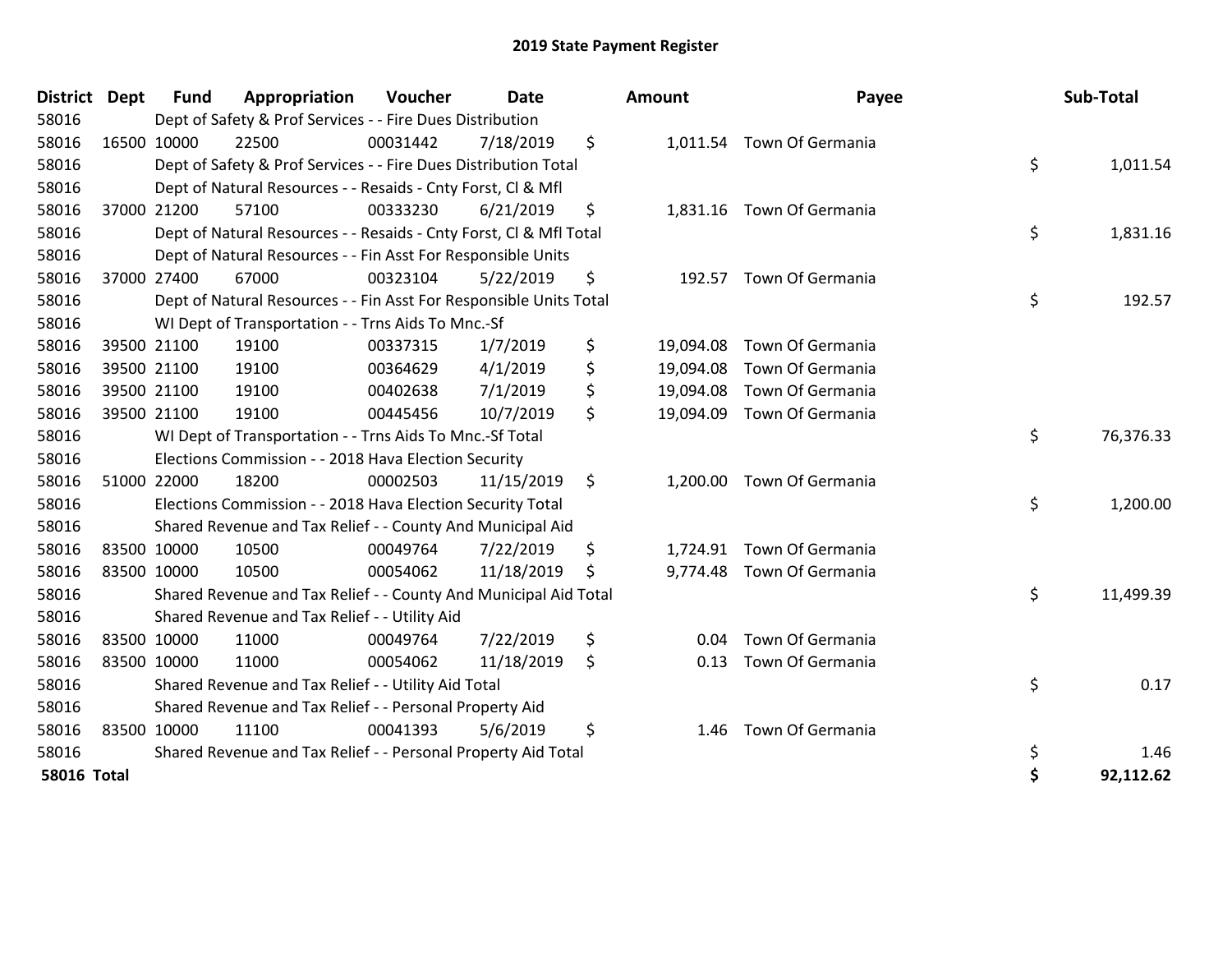| District           | <b>Dept</b> | <b>Fund</b> | Appropriation                                                        | Voucher  | <b>Date</b> |    | <b>Amount</b> |                         | Payee | Sub-Total  |
|--------------------|-------------|-------------|----------------------------------------------------------------------|----------|-------------|----|---------------|-------------------------|-------|------------|
| 58018              |             |             | Dept of Safety & Prof Services - - Fire Dues Distribution            |          |             |    |               |                         |       |            |
| 58018              |             | 16500 10000 | 22500                                                                | 00030953 | 7/17/2019   | \$ |               | 2,553.88 Town Of Grant  |       |            |
| 58018              |             |             | Dept of Safety & Prof Services - - Fire Dues Distribution Total      |          |             |    |               |                         | \$    | 2,553.88   |
| 58018              |             |             | Dept of Natural Resources - - Resaids - Cnty Forst, Cl & Mfl         |          |             |    |               |                         |       |            |
| 58018              |             | 37000 21200 | 57100                                                                | 00333231 | 6/21/2019   | \$ | 881.95        | Town Of Grant           |       |            |
| 58018              |             |             | Dept of Natural Resources - - Resaids - Cnty Forst, Cl & Mfl Total   |          |             |    |               |                         | \$    | 881.95     |
| 58018              |             |             | Dept of Natural Resources - - Fin Asst For Responsible Units         |          |             |    |               |                         |       |            |
| 58018              | 37000 27400 |             | 67000                                                                | 00322777 | 5/22/2019   | \$ |               | 614.17 Town Of Grant    |       |            |
| 58018              |             |             | Dept of Natural Resources - - Fin Asst For Responsible Units Total   |          |             |    |               |                         | \$    | 614.17     |
| 58018              |             |             | WI Dept of Transportation - - Trns Aids To Mnc.-Sf                   |          |             |    |               |                         |       |            |
| 58018              |             | 39500 21100 | 19100                                                                | 00337316 | 1/7/2019    | \$ | 30,364.19     | Town Of Grant           |       |            |
| 58018              |             | 39500 21100 | 19100                                                                | 00364630 | 4/1/2019    | \$ | 30,364.19     | Town Of Grant           |       |            |
| 58018              |             | 39500 21100 | 19100                                                                | 00402639 | 7/1/2019    | \$ |               | 30,364.19 Town Of Grant |       |            |
| 58018              | 39500 21100 |             | 19100                                                                | 00445457 | 10/7/2019   | \$ |               | 30,364.19 Town Of Grant |       |            |
| 58018              |             |             | WI Dept of Transportation - - Trns Aids To Mnc.-Sf Total             |          |             |    |               |                         | \$    | 121,456.76 |
| 58018              |             |             | WI Dept of Transportation - - Loc Rd Imp Prg St Fd                   |          |             |    |               |                         |       |            |
| 58018              |             | 39500 21100 | 27800                                                                | 00411105 | 7/12/2019   | \$ |               | 20,500.00 Town Of Grant |       |            |
| 58018              |             |             | WI Dept of Transportation - - Loc Rd Imp Prg St Fd Total             |          |             |    |               |                         | \$    | 20,500.00  |
| 58018              |             |             | Department of Administration - - Hv Trans Ln Annual Impact Fee       |          |             |    |               |                         |       |            |
| 58018              | 50500 10000 |             | 17400                                                                | 00101166 | 5/1/2019    | \$ |               | 40,194.00 Town Of Grant |       |            |
| 58018              |             |             | Department of Administration - - Hv Trans Ln Annual Impact Fee Total |          |             |    |               |                         | \$    | 40,194.00  |
| 58018              |             |             | Shared Revenue and Tax Relief - - County And Municipal Aid           |          |             |    |               |                         |       |            |
| 58018              |             | 83500 10000 | 10500                                                                | 00049765 | 7/22/2019   | \$ |               | 6,440.81 Town Of Grant  |       |            |
| 58018              |             | 83500 10000 | 10500                                                                | 00054063 | 11/18/2019  | S  |               | 36,497.94 Town Of Grant |       |            |
| 58018              |             |             | Shared Revenue and Tax Relief - - County And Municipal Aid Total     |          |             |    |               |                         | \$    | 42,938.75  |
| 58018              |             |             | Shared Revenue and Tax Relief - - Exempt Computer Aid                |          |             |    |               |                         |       |            |
| 58018              |             | 83500 10000 | 10900                                                                | 00046815 | 7/22/2019   | \$ |               | 123.67 Town Of Grant    |       |            |
| 58018              |             |             | Shared Revenue and Tax Relief - - Exempt Computer Aid Total          |          |             |    |               |                         | \$    | 123.67     |
| 58018              |             |             | Shared Revenue and Tax Relief - - Personal Property Aid              |          |             |    |               |                         |       |            |
| 58018              |             | 83500 10000 | 11100                                                                | 00041394 | 5/6/2019    | \$ |               | 531.26 Town Of Grant    |       |            |
| 58018              |             |             | Shared Revenue and Tax Relief - - Personal Property Aid Total        |          |             |    |               |                         | \$    | 531.26     |
| <b>58018 Total</b> |             |             |                                                                      |          |             |    |               |                         | \$    | 229,794.44 |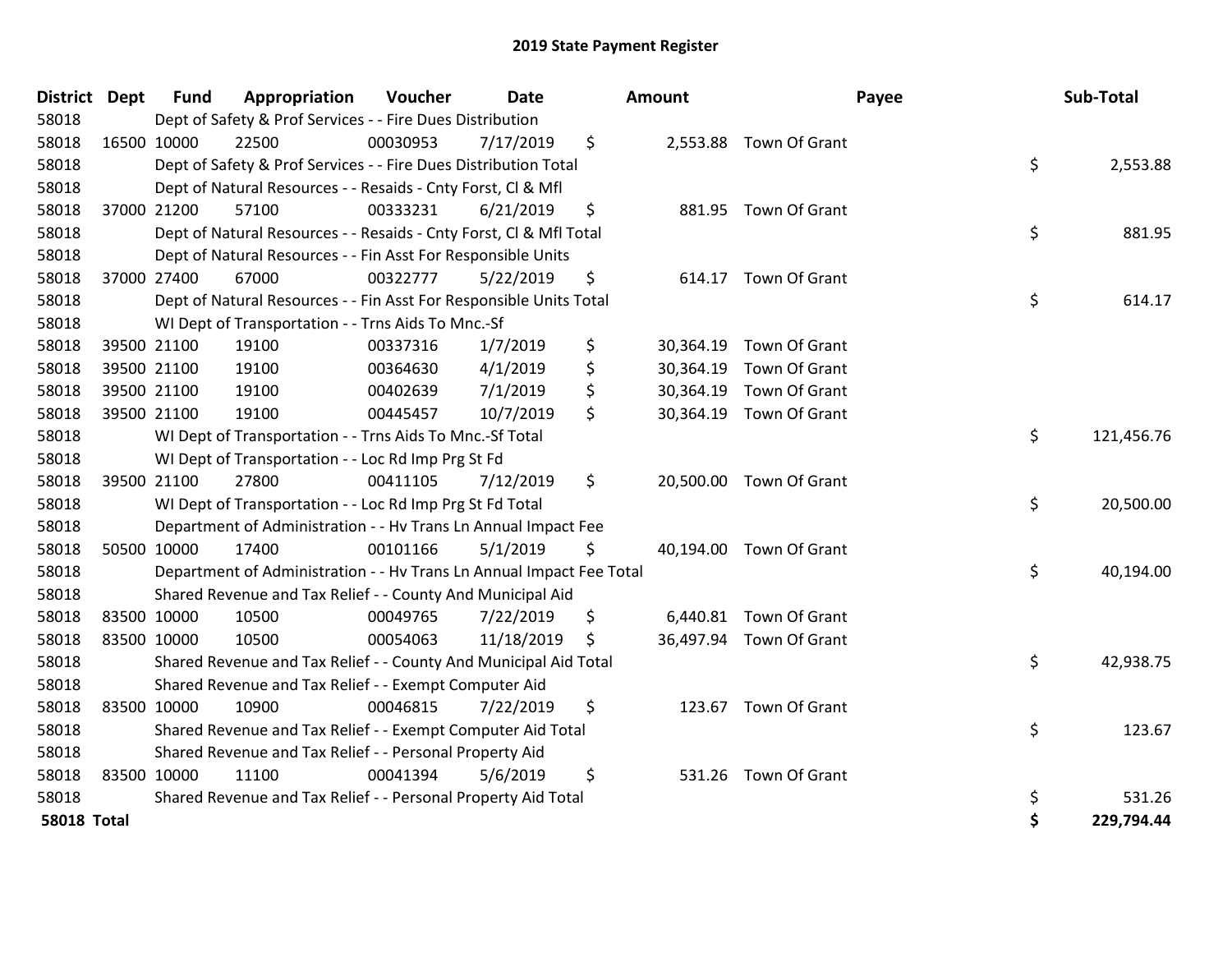| District Dept | <b>Fund</b> | Appropriation                                                        | Voucher  | <b>Date</b> | <b>Amount</b> | Payee                          | Sub-Total        |
|---------------|-------------|----------------------------------------------------------------------|----------|-------------|---------------|--------------------------------|------------------|
| 58020         |             | Dept of Safety & Prof Services - - Fire Dues Distribution            |          |             |               |                                |                  |
| 58020         | 16500 10000 | 22500                                                                | 00030820 | 7/17/2019   | \$            | 3,010.11 Town Of Green Valley  |                  |
| 58020         |             | Dept of Safety & Prof Services - - Fire Dues Distribution Total      |          |             |               |                                | \$<br>3,010.11   |
| 58020         |             | Dept of Natural Resources - - Aids In Lieu Of Taxes - Gener          |          |             |               |                                |                  |
| 58020         | 37000 10000 | 50300                                                                | 00298288 | 2/14/2019   | \$            | 114.62 Town Of Green Valley    |                  |
| 58020         |             | Dept of Natural Resources - - Aids In Lieu Of Taxes - Gener Total    |          |             |               |                                | \$<br>114.62     |
| 58020         |             | Dept of Natural Resources - - Resaids - Cnty Forst, Cl & Mfl         |          |             |               |                                |                  |
| 58020         | 37000 21200 | 57100                                                                | 00333232 | 6/21/2019   | \$            | 358.34 Town Of Green Valley    |                  |
| 58020         |             | Dept of Natural Resources - - Resaids - Cnty Forst, CI & Mfl Total   |          |             |               |                                | \$<br>358.34     |
| 58020         |             | Dept of Natural Resources - - Fin Asst For Responsible Units         |          |             |               |                                |                  |
| 58020         | 37000 27400 | 67000                                                                | 00323537 | 5/22/2019   | \$            | 4,490.23 Town Of Green Valley  |                  |
| 58020         |             | Dept of Natural Resources - - Fin Asst For Responsible Units Total   |          |             |               |                                | \$<br>4,490.23   |
| 58020         |             | WI Dept of Transportation - - Trns Aids To Mnc.-Sf                   |          |             |               |                                |                  |
| 58020         | 39500 21100 | 19100                                                                | 00337317 | 1/7/2019    | \$            | 30,232.79 Town Of Green Valley |                  |
| 58020         | 39500 21100 | 19100                                                                | 00364631 | 4/1/2019    | \$            | 30,232.79 Town Of Green Valley |                  |
| 58020         | 39500 21100 | 19100                                                                | 00402640 | 7/1/2019    | \$            | 30,232.79 Town Of Green Valley |                  |
| 58020         | 39500 21100 | 19100                                                                | 00445458 | 10/7/2019   | \$            | 30,232.81 Town Of Green Valley |                  |
| 58020         |             | WI Dept of Transportation - - Trns Aids To Mnc .- Sf Total           |          |             |               |                                | \$<br>120,931.18 |
| 58020         |             | Department of Administration - - Hv Trans Ln Annual Impact Fee       |          |             |               |                                |                  |
| 58020         | 50500 10000 | 17400                                                                | 00101110 | 5/1/2019    | \$            | 46,069.00 Town Of Green Valley |                  |
| 58020         | 50500 10000 | 17400                                                                | 00101111 | 5/1/2019    | \$            | 80,777.00 Town Of Green Valley |                  |
| 58020         |             | Department of Administration - - Hv Trans Ln Annual Impact Fee Total |          |             |               |                                | \$<br>126,846.00 |
| 58020         |             | Elections Commission - - 2018 Hava Election Security                 |          |             |               |                                |                  |
| 58020         | 51000 22000 | 18200                                                                | 00002691 | 11/20/2019  | \$            | 1,200.00 Town Of Green Valley  |                  |
| 58020         |             | Elections Commission - - 2018 Hava Election Security Total           |          |             |               |                                | \$<br>1,200.00   |
| 58020         |             | Shared Revenue and Tax Relief - - County And Municipal Aid           |          |             |               |                                |                  |
| 58020         | 83500 10000 | 10500                                                                | 00049766 | 7/22/2019   | \$            | 5,408.37 Town Of Green Valley  |                  |
| 58020         | 83500 10000 | 10500                                                                | 00054064 | 11/18/2019  | \$            | 30,647.42 Town Of Green Valley |                  |
| 58020         |             | Shared Revenue and Tax Relief - - County And Municipal Aid Total     |          |             |               |                                | \$<br>36,055.79  |
| 58020         |             | Shared Revenue and Tax Relief - - Exempt Computer Aid                |          |             |               |                                |                  |
| 58020         | 83500 10000 | 10900                                                                | 00046816 | 7/22/2019   | \$            | 17.67 Town Of Green Valley     |                  |
| 58020         |             | Shared Revenue and Tax Relief - - Exempt Computer Aid Total          |          |             |               |                                | \$<br>17.67      |
| 58020         |             | Shared Revenue and Tax Relief - - Utility Aid                        |          |             |               |                                |                  |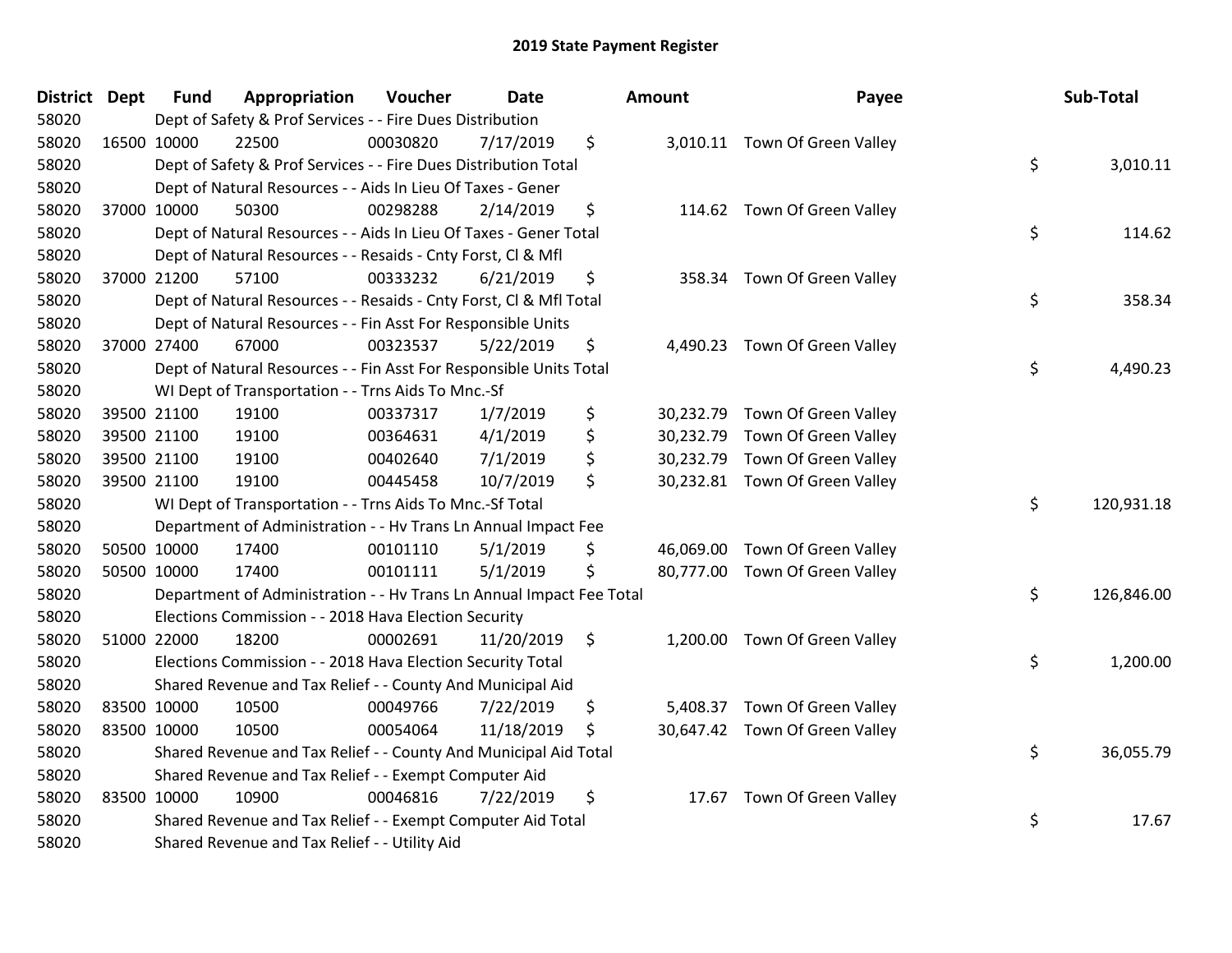| <b>District</b> | Dept        | Fund | Appropriation                                                 | Voucher  | Date       | Amount | Pavee                       | Sub-Total  |
|-----------------|-------------|------|---------------------------------------------------------------|----------|------------|--------|-----------------------------|------------|
| 58020           | 83500 10000 |      | 11000                                                         | 00049766 | 7/22/2019  | 80.01  | Town Of Green Valley        |            |
| 58020           | 83500 10000 |      | 11000                                                         | 00054064 | 11/18/2019 |        | 452.22 Town Of Green Valley |            |
| 58020           |             |      | Shared Revenue and Tax Relief - - Utility Aid Total           |          |            |        |                             | 532.23     |
| 58020           |             |      | Shared Revenue and Tax Relief - - Personal Property Aid       |          |            |        |                             |            |
| 58020           | 83500 10000 |      | 11100                                                         | 00041395 | 5/6/2019   |        | 474.08 Town Of Green Valley |            |
| 58020           |             |      | Shared Revenue and Tax Relief - - Personal Property Aid Total |          |            |        |                             | 474.08     |
| 58020 Total     |             |      |                                                               |          |            |        |                             | 294,030.25 |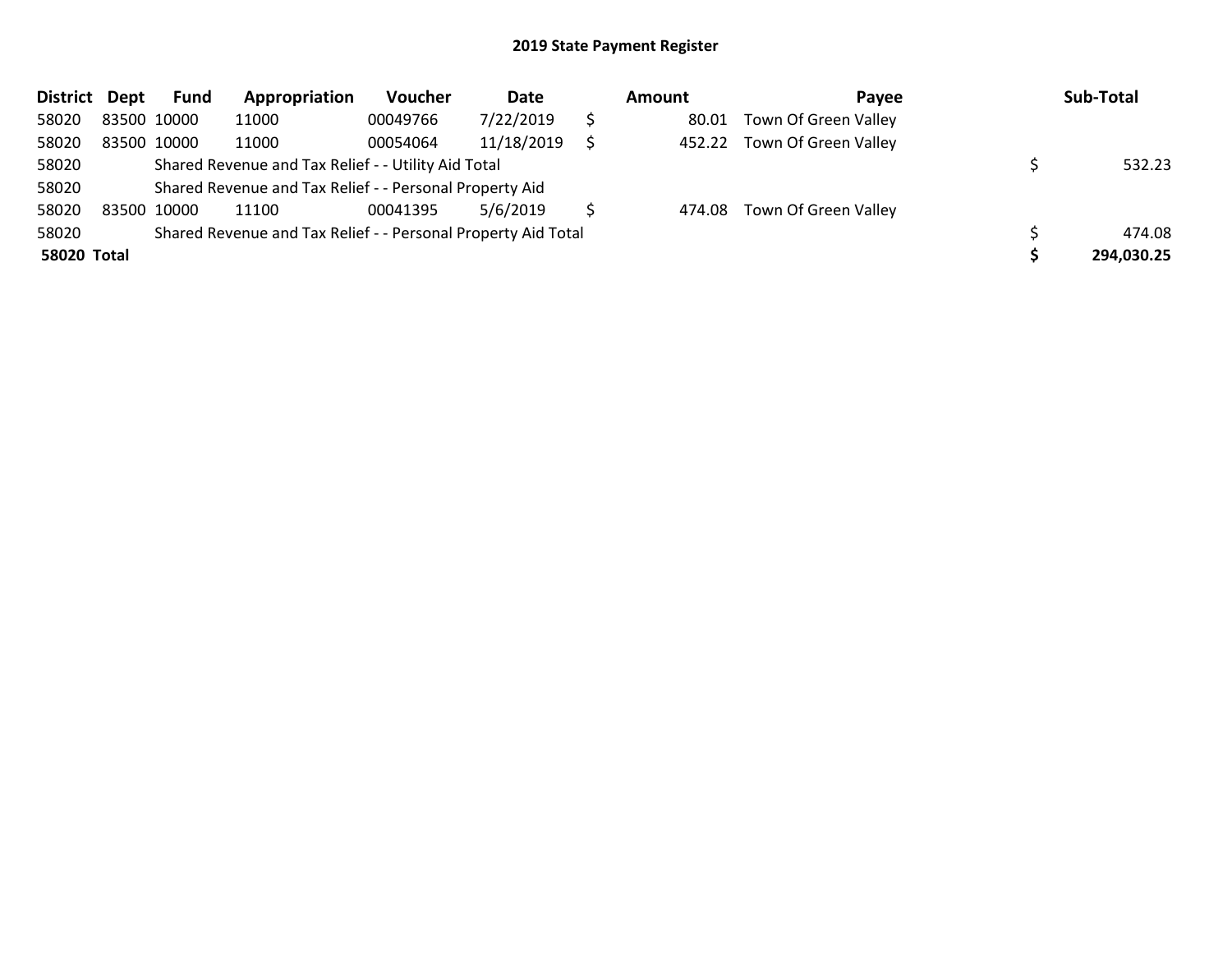| District Dept |             | Fund        | Appropriation                                                      | Voucher  | Date       |     | <b>Amount</b> | Payee                      | Sub-Total        |
|---------------|-------------|-------------|--------------------------------------------------------------------|----------|------------|-----|---------------|----------------------------|------------------|
| 58022         |             |             | Dept of Safety & Prof Services - - Fire Dues Distribution          |          |            |     |               |                            |                  |
| 58022         |             | 16500 10000 | 22500                                                              | 00030870 | 7/17/2019  | \$  |               | 2,824.23 Town Of Hartland  |                  |
| 58022         |             |             | Dept of Safety & Prof Services - - Fire Dues Distribution Total    |          |            |     |               |                            | \$<br>2,824.23   |
| 58022         |             |             | Dept of Natural Resources - - Aids In Lieu Of Taxes - Gener        |          |            |     |               |                            |                  |
| 58022         |             | 37000 10000 | 50300                                                              | 00298310 | 2/14/2019  | \$  |               | 308.91 Town Of Hartland    |                  |
| 58022         |             | 37000 10000 | 50300                                                              | 00313970 | 4/19/2019  | \$  | 357.65        | Town Of Hartland           |                  |
| 58022         |             |             | Dept of Natural Resources - - Aids In Lieu Of Taxes - Gener Total  |          |            |     |               |                            | \$<br>666.56     |
| 58022         |             |             | Dept of Natural Resources - - Resaids - Cnty Forst, Cl & Mfl       |          |            |     |               |                            |                  |
| 58022         |             | 37000 21200 | 57100                                                              | 00333233 | 6/21/2019  | \$  |               | 233.95 Town Of Hartland    |                  |
| 58022         |             |             | Dept of Natural Resources - - Resaids - Cnty Forst, CI & Mfl Total |          |            |     |               |                            | \$<br>233.95     |
| 58022         |             |             | Dept of Natural Resources - - Aids In Lieu Of Taxes - Sum S        |          |            |     |               |                            |                  |
| 58022         |             | 37000 21200 | 57900                                                              | 00313969 | 4/19/2019  | \$  |               | 20.78 Town Of Hartland     |                  |
| 58022         |             |             | Dept of Natural Resources - - Aids In Lieu Of Taxes - Sum S Total  |          |            |     |               |                            | \$<br>20.78      |
| 58022         |             |             | Dept of Natural Resources - - Fin Asst For Responsible Units       |          |            |     |               |                            |                  |
| 58022         |             | 37000 27400 | 67000                                                              | 00322737 | 5/22/2019  | \$  |               | 1,741.06 Town Of Hartland  |                  |
| 58022         |             |             | Dept of Natural Resources - - Fin Asst For Responsible Units Total |          |            |     |               |                            | \$<br>1,741.06   |
| 58022         |             |             | WI Dept of Transportation - - Trns Aids To Mnc.-Sf                 |          |            |     |               |                            |                  |
| 58022         |             | 39500 21100 | 19100                                                              | 00337318 | 1/7/2019   | \$  |               | 31,994.68 Town Of Hartland |                  |
| 58022         |             | 39500 21100 | 19100                                                              | 00364632 | 4/1/2019   | \$  |               | 31,994.68 Town Of Hartland |                  |
| 58022         |             | 39500 21100 | 19100                                                              | 00402641 | 7/1/2019   | \$  |               | 31,994.68 Town Of Hartland |                  |
| 58022         |             | 39500 21100 | 19100                                                              | 00445459 | 10/7/2019  | \$  |               | 31,994.69 Town Of Hartland |                  |
| 58022         |             |             | WI Dept of Transportation - - Trns Aids To Mnc.-Sf Total           |          |            |     |               |                            | \$<br>127,978.73 |
| 58022         |             |             | Elections Commission - - General Program Ops, GPR                  |          |            |     |               |                            |                  |
| 58022         |             | 51000 10000 | 10100                                                              | 00001658 | 2/12/2019  | \$  | 216.06        | Town Of Hartland           |                  |
| 58022         |             |             | Elections Commission - - General Program Ops, GPR Total            |          |            |     |               |                            | \$<br>216.06     |
| 58022         |             |             | Shared Revenue and Tax Relief - - County And Municipal Aid         |          |            |     |               |                            |                  |
| 58022         | 83500 10000 |             | 10500                                                              | 00049767 | 7/22/2019  | \$  |               | 7,991.71 Town Of Hartland  |                  |
| 58022         | 83500 10000 |             | 10500                                                              | 00054065 | 11/18/2019 | \$. |               | 45,286.38 Town Of Hartland |                  |
| 58022         |             |             | Shared Revenue and Tax Relief - - County And Municipal Aid Total   |          |            |     |               |                            | \$<br>53,278.09  |
| 58022         |             |             | Shared Revenue and Tax Relief - - Exempt Computer Aid              |          |            |     |               |                            |                  |
| 58022         |             | 83500 10000 | 10900                                                              | 00046817 | 7/22/2019  | \$  |               | 86.26 Town Of Hartland     |                  |
| 58022         |             |             | Shared Revenue and Tax Relief - - Exempt Computer Aid Total        |          |            |     |               |                            | \$<br>86.26      |
| 58022         |             |             | Shared Revenue and Tax Relief - - Utility Aid                      |          |            |     |               |                            |                  |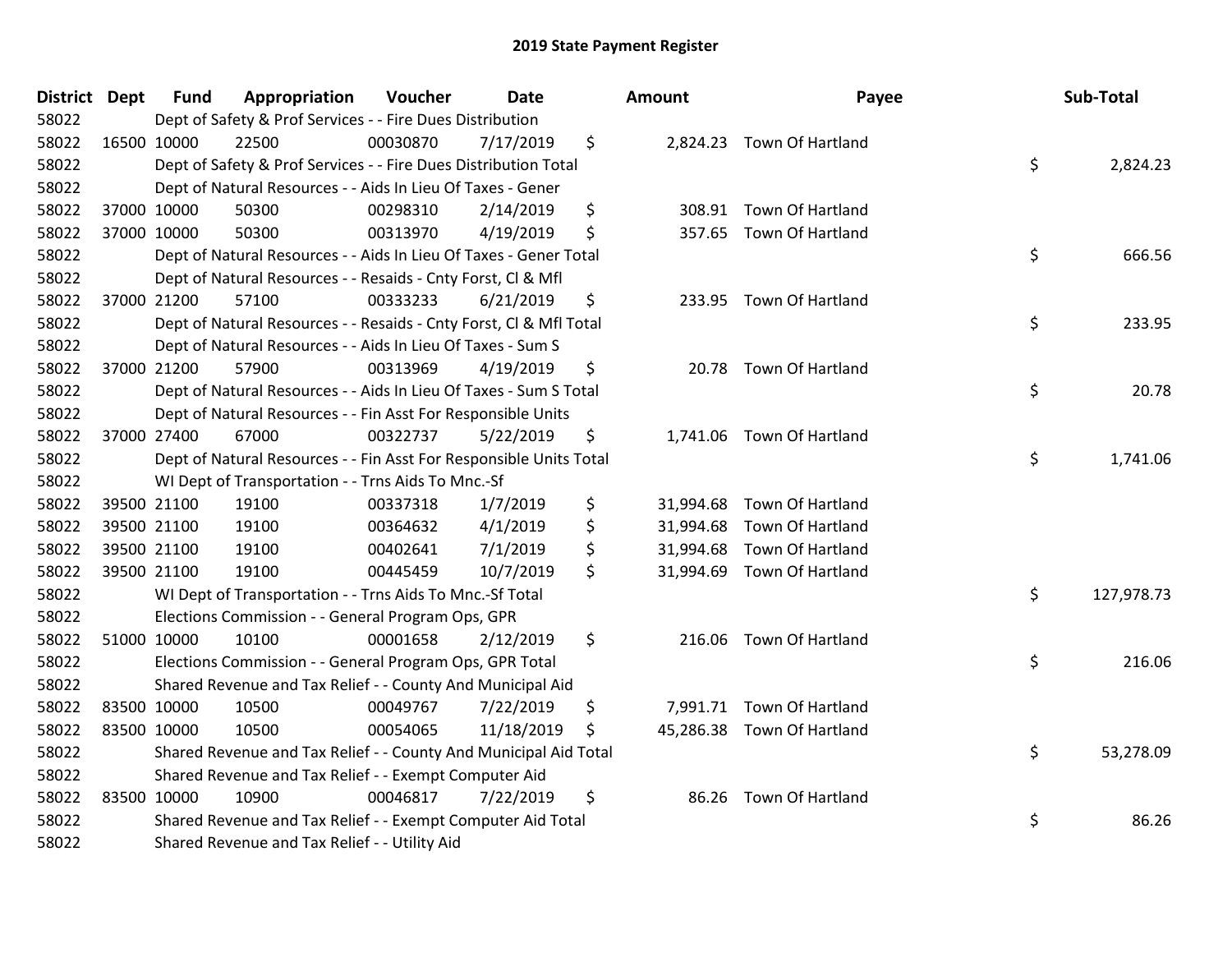| District Dept      |             | <b>Fund</b> | Appropriation                                                 | Voucher  | Date       | Amount | Pavee                   | Sub-Total  |
|--------------------|-------------|-------------|---------------------------------------------------------------|----------|------------|--------|-------------------------|------------|
| 58022              | 83500 10000 |             | 11000                                                         | 00049767 | 7/22/2019  | 20.19  | Town Of Hartland        |            |
| 58022              | 83500 10000 |             | 11000                                                         | 00054065 | 11/18/2019 | 114.21 | Town Of Hartland        |            |
| 58022              |             |             | Shared Revenue and Tax Relief - - Utility Aid Total           |          |            |        |                         | 134.40     |
| 58022              |             |             | Shared Revenue and Tax Relief - - Personal Property Aid       |          |            |        |                         |            |
| 58022              | 83500 10000 |             | 11100                                                         | 00041396 | 5/6/2019   |        | 983.10 Town Of Hartland |            |
| 58022              |             |             | Shared Revenue and Tax Relief - - Personal Property Aid Total |          |            |        |                         | 983.10     |
| <b>58022 Total</b> |             |             |                                                               |          |            |        |                         | 188,163.22 |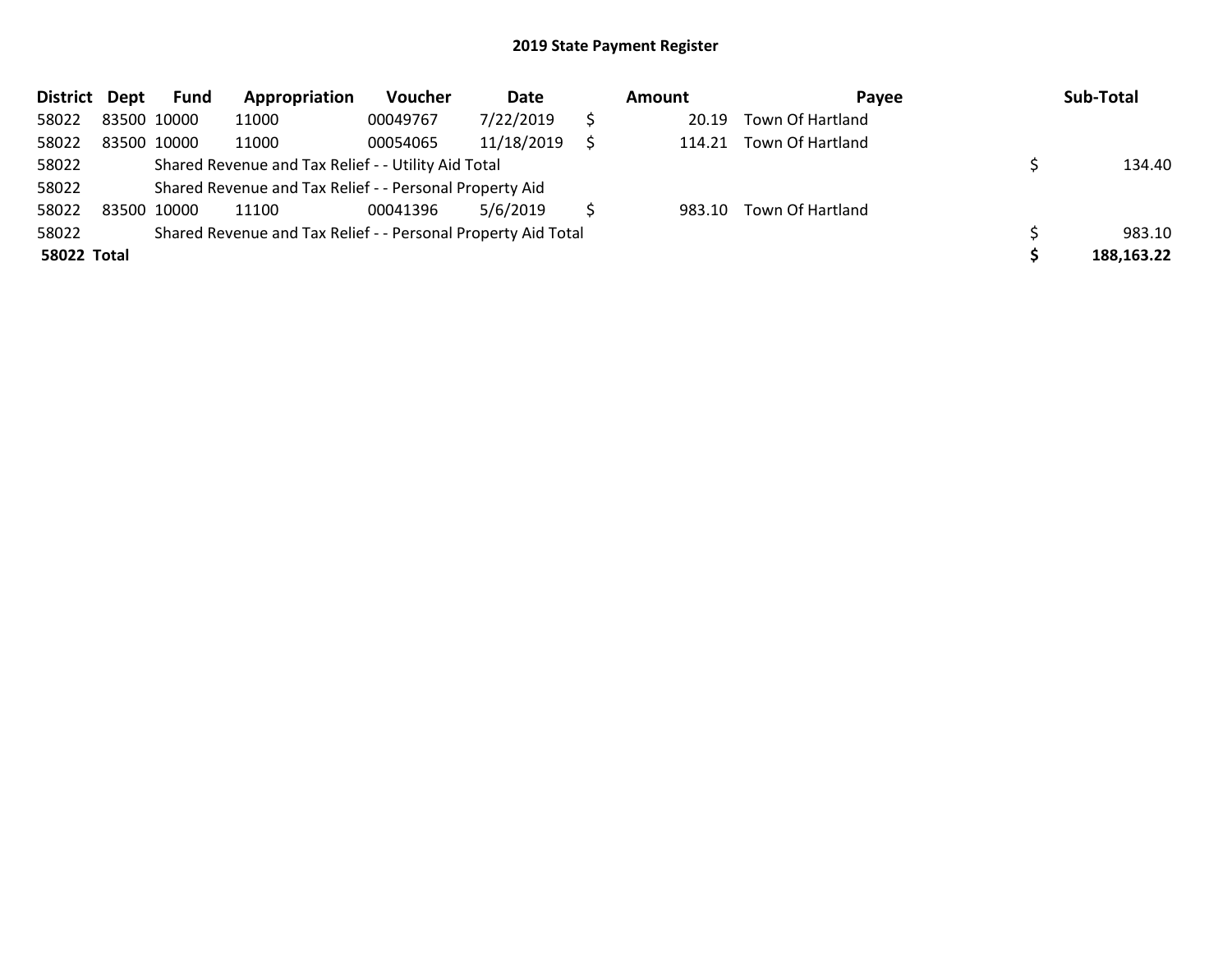| <b>District Dept</b> |             | <b>Fund</b> | Appropriation                                                      | Voucher  | <b>Date</b> | Amount       | Payee                    | Sub-Total        |
|----------------------|-------------|-------------|--------------------------------------------------------------------|----------|-------------|--------------|--------------------------|------------------|
| 58024                |             |             | Dept of Safety & Prof Services - - Fire Dues Distribution          |          |             |              |                          |                  |
| 58024                | 16500 10000 |             | 22500                                                              | 00031168 | 7/17/2019   | \$           | 1,829.35 Town Of Herman  |                  |
| 58024                |             |             | Dept of Safety & Prof Services - - Fire Dues Distribution Total    |          |             |              |                          | \$<br>1,829.35   |
| 58024                |             |             | Dept of Natural Resources - - Aids In Lieu Of Taxes - Gener        |          |             |              |                          |                  |
| 58024                |             | 37000 10000 | 50300                                                              | 00298290 | 2/14/2019   | \$<br>671.83 | Town Of Herman           |                  |
| 58024                | 37000 10000 |             | 50300                                                              | 00313775 | 4/19/2019   | \$<br>155.85 | Town Of Herman           |                  |
| 58024                |             |             | Dept of Natural Resources - - Aids In Lieu Of Taxes - Gener Total  |          |             |              |                          | \$<br>827.68     |
| 58024                |             |             | Dept of Natural Resources - - Resaids - Cnty Forst, Cl & Mfl       |          |             |              |                          |                  |
| 58024                |             | 37000 21200 | 57100                                                              | 00333234 | 6/21/2019   | \$           | 706.73 Town Of Herman    |                  |
| 58024                |             |             | Dept of Natural Resources - - Resaids - Cnty Forst, Cl & Mfl Total |          |             |              |                          | \$<br>706.73     |
| 58024                |             |             | Dept of Natural Resources - - Fin Asst For Responsible Units       |          |             |              |                          |                  |
| 58024                |             | 37000 27400 | 67000                                                              | 00323494 | 5/22/2019   | \$<br>487.37 | Town Of Herman           |                  |
| 58024                |             |             | Dept of Natural Resources - - Fin Asst For Responsible Units Total |          |             |              |                          | \$<br>487.37     |
| 58024                |             |             | WI Dept of Transportation - - Trns Aids To Mnc.-Sf                 |          |             |              |                          |                  |
| 58024                | 39500 21100 |             | 19100                                                              | 00337319 | 1/7/2019    | \$           | 23,233.02 Town Of Herman |                  |
| 58024                |             | 39500 21100 | 19100                                                              | 00364633 | 4/1/2019    | \$           | 23,233.02 Town Of Herman |                  |
| 58024                | 39500 21100 |             | 19100                                                              | 00402642 | 7/1/2019    | \$           | 23,233.02 Town Of Herman |                  |
| 58024                | 39500 21100 |             | 19100                                                              | 00445460 | 10/7/2019   | \$           | 23,233.04 Town Of Herman |                  |
| 58024                |             |             | WI Dept of Transportation - - Trns Aids To Mnc.-Sf Total           |          |             |              |                          | \$<br>92,932.10  |
| 58024                |             |             | WI Dept of Transportation - - Loc Rd Imp Prg St Fd                 |          |             |              |                          |                  |
| 58024                |             | 39500 21100 | 27800                                                              | 00371077 | 4/15/2019   | \$           | 30,000.00 Town Of Herman |                  |
| 58024                |             |             | WI Dept of Transportation - - Loc Rd Imp Prg St Fd Total           |          |             |              |                          | \$<br>30,000.00  |
| 58024                |             |             | Elections Commission - - 2018 Hava Election Security               |          |             |              |                          |                  |
| 58024                | 51000 22000 |             | 18200                                                              | 00002718 | 11/19/2019  | \$<br>800.00 | Town Of Herman           |                  |
| 58024                |             |             | Elections Commission - - 2018 Hava Election Security Total         |          |             |              |                          | \$<br>800.00     |
| 58024                |             |             | Shared Revenue and Tax Relief - - County And Municipal Aid         |          |             |              |                          |                  |
| 58024                | 83500 10000 |             | 10500                                                              | 00049768 | 7/22/2019   | \$           | 8,622.35 Town Of Herman  |                  |
| 58024                | 83500 10000 |             | 10500                                                              | 00054066 | 11/18/2019  | \$           | 48,859.98 Town Of Herman |                  |
| 58024                |             |             | Shared Revenue and Tax Relief - - County And Municipal Aid Total   |          |             |              |                          | \$<br>57,482.33  |
| 58024                |             |             | Shared Revenue and Tax Relief - - Personal Property Aid            |          |             |              |                          |                  |
| 58024                | 83500 10000 |             | 11100                                                              | 00041397 | 5/6/2019    | \$<br>134.38 | Town Of Herman           |                  |
| 58024                |             |             | Shared Revenue and Tax Relief - - Personal Property Aid Total      |          |             |              |                          | \$<br>134.38     |
| <b>58024 Total</b>   |             |             |                                                                    |          |             |              |                          | \$<br>185,199.94 |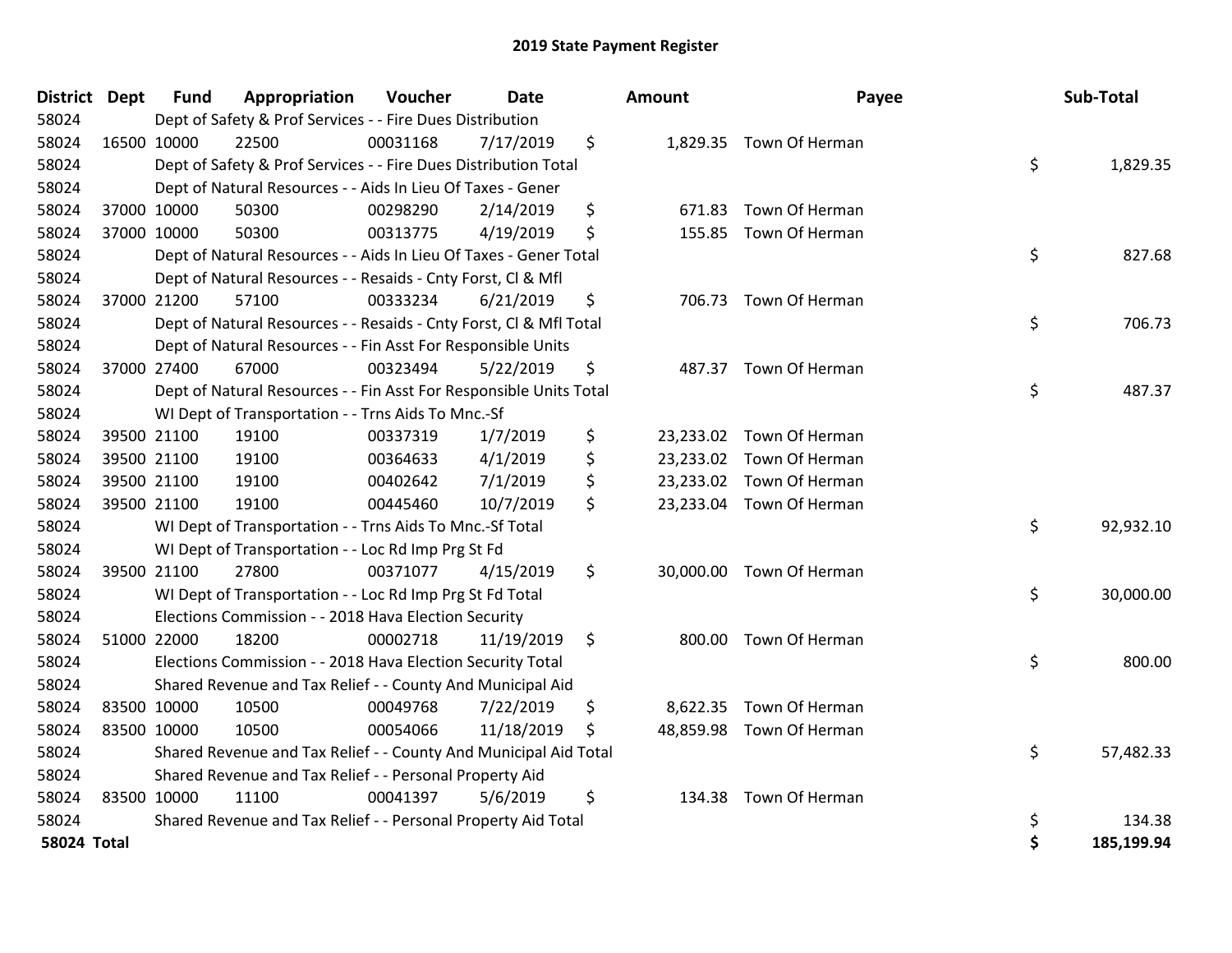| District Dept |             | <b>Fund</b> | Appropriation                                                      | Voucher  | Date       | <b>Amount</b> | Payee                      | Sub-Total        |
|---------------|-------------|-------------|--------------------------------------------------------------------|----------|------------|---------------|----------------------------|------------------|
| 58026         |             |             | Dept of Safety & Prof Services - - Fire Dues Distribution          |          |            |               |                            |                  |
| 58026         |             | 16500 10000 | 22500                                                              | 00031261 | 7/18/2019  | \$            | 1,557.46 Town Of Hutchins  |                  |
| 58026         |             |             | Dept of Safety & Prof Services - - Fire Dues Distribution Total    |          |            |               |                            | \$<br>1,557.46   |
| 58026         |             |             | Dept of Natural Resources - - Resaids - Cnty Forst, CI & Mfl       |          |            |               |                            |                  |
| 58026         |             | 37000 21200 | 57100                                                              | 00333235 | 6/21/2019  | \$            | 1,024.70 Town Of Hutchins  |                  |
| 58026         |             |             | Dept of Natural Resources - - Resaids - Cnty Forst, Cl & Mfl Total |          |            |               |                            | \$<br>1,024.70   |
| 58026         |             |             | Dept of Natural Resources - - Fin Asst For Responsible Units       |          |            |               |                            |                  |
| 58026         |             | 37000 27400 | 67000                                                              | 00322739 | 5/22/2019  | \$            | 1,990.69 Town Of Hutchins  |                  |
| 58026         |             |             | Dept of Natural Resources - - Fin Asst For Responsible Units Total |          |            |               |                            | \$<br>1,990.69   |
| 58026         |             |             | WI Dept of Transportation - - Trns Aids To Mnc.-Sf                 |          |            |               |                            |                  |
| 58026         |             | 39500 21100 | 19100                                                              | 00337320 | 1/7/2019   | \$            | 26,983.75 Town Of Hutchins |                  |
| 58026         |             | 39500 21100 | 19100                                                              | 00364634 | 4/1/2019   | \$            | 26,983.75 Town Of Hutchins |                  |
| 58026         |             | 39500 21100 | 19100                                                              | 00402643 | 7/1/2019   | \$            | 26,983.75 Town Of Hutchins |                  |
| 58026         |             | 39500 21100 | 19100                                                              | 00445461 | 10/7/2019  | \$            | 26,983.77 Town Of Hutchins |                  |
| 58026         |             |             | WI Dept of Transportation - - Trns Aids To Mnc.-Sf Total           |          |            |               |                            | \$<br>107,935.02 |
| 58026         |             |             | Elections Commission - - 2018 Hava Election Security               |          |            |               |                            |                  |
| 58026         | 51000 22000 |             | 18200                                                              | 00002616 | 11/18/2019 | \$<br>600.00  | Town Of Hutchins           |                  |
| 58026         |             |             | Elections Commission - - 2018 Hava Election Security Total         |          |            |               |                            | \$<br>600.00     |
| 58026         |             |             | Shared Revenue and Tax Relief - - County And Municipal Aid         |          |            |               |                            |                  |
| 58026         |             | 83500 10000 | 10500                                                              | 00049769 | 7/22/2019  | \$            | 8,549.39 Town Of Hutchins  |                  |
| 58026         |             | 83500 10000 | 10500                                                              | 00054067 | 11/18/2019 | \$            | 48,446.56 Town Of Hutchins |                  |
| 58026         |             |             | Shared Revenue and Tax Relief - - County And Municipal Aid Total   |          |            |               |                            | \$<br>56,995.95  |
| 58026         |             |             | Shared Revenue and Tax Relief - - Exempt Computer Aid              |          |            |               |                            |                  |
| 58026         |             | 83500 10000 | 10900                                                              | 00046818 | 7/22/2019  | \$<br>1.03    | Town Of Hutchins           |                  |
| 58026         |             |             | Shared Revenue and Tax Relief - - Exempt Computer Aid Total        |          |            |               |                            | \$<br>1.03       |
| 58026         |             |             | Shared Revenue and Tax Relief - - Utility Aid                      |          |            |               |                            |                  |
| 58026         |             | 83500 10000 | 11000                                                              | 00049769 | 7/22/2019  | \$<br>760.80  | Town Of Hutchins           |                  |
| 58026         | 83500 10000 |             | 11000                                                              | 00054067 | 11/18/2019 | \$            | 4,285.41 Town Of Hutchins  |                  |
| 58026         |             |             | Shared Revenue and Tax Relief - - Utility Aid Total                |          |            |               |                            | \$<br>5,046.21   |
| 58026         |             |             | Shared Revenue and Tax Relief - - Personal Property Aid            |          |            |               |                            |                  |
| 58026         | 83500 10000 |             | 11100                                                              | 00041398 | 5/6/2019   | \$<br>2.35    | Town Of Hutchins           |                  |
| 58026         |             |             | Shared Revenue and Tax Relief - - Personal Property Aid Total      |          |            |               |                            | \$<br>2.35       |
| 58026 Total   |             |             |                                                                    |          |            |               |                            | \$<br>175,153.41 |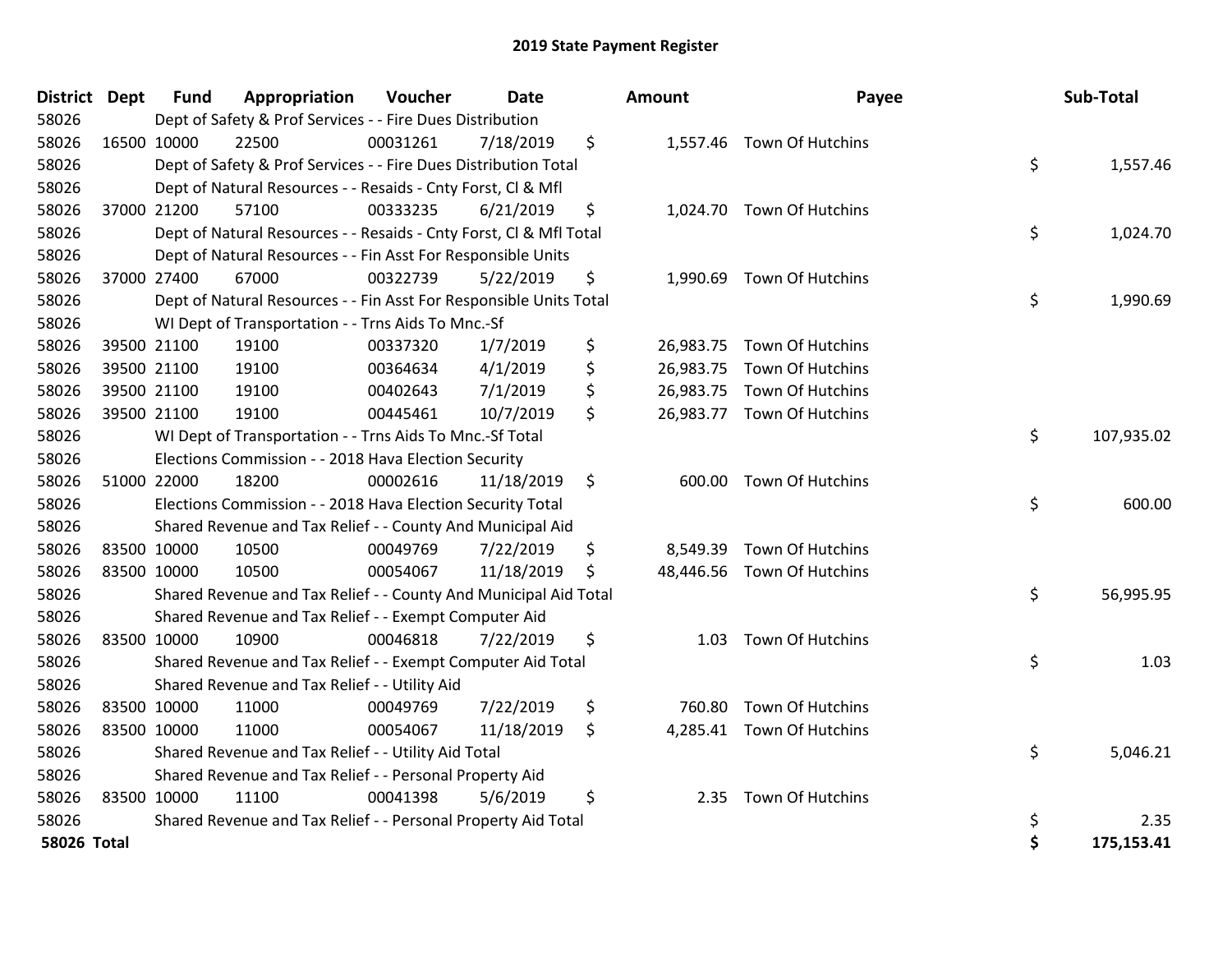| District Dept |             | <b>Fund</b> | Appropriation                                                        | Voucher  | <b>Date</b> | <b>Amount</b> |                          | Payee | Sub-Total  |
|---------------|-------------|-------------|----------------------------------------------------------------------|----------|-------------|---------------|--------------------------|-------|------------|
| 58028         |             |             | Dept of Safety & Prof Services - - Fire Dues Distribution            |          |             |               |                          |       |            |
| 58028         | 16500 10000 |             | 22500                                                                | 00030632 | 7/16/2019   | \$            | 4,058.02 Town Of Lessor  |       |            |
| 58028         |             |             | Dept of Safety & Prof Services - - Fire Dues Distribution Total      |          |             |               |                          | \$    | 4,058.02   |
| 58028         |             |             | Dept of Natural Resources - - Aids In Lieu Of Taxes - Gener          |          |             |               |                          |       |            |
| 58028         | 37000 10000 |             | 50300                                                                | 00298299 | 2/14/2019   | \$<br>296.03  | Town Of Lessor           |       |            |
| 58028         | 37000 10000 |             | 50300                                                                | 00313817 | 4/19/2019   | \$<br>82.30   | Town Of Lessor           |       |            |
| 58028         |             |             | Dept of Natural Resources - - Aids In Lieu Of Taxes - Gener Total    |          |             |               |                          | \$    | 378.33     |
| 58028         |             |             | Dept of Natural Resources - - Resaids - Cnty Forst, CI & Mfl         |          |             |               |                          |       |            |
| 58028         | 37000 21200 |             | 57100                                                                | 00333236 | 6/21/2019   | \$            | 325.11 Town Of Lessor    |       |            |
| 58028         |             |             | Dept of Natural Resources - - Resaids - Cnty Forst, CI & Mfl Total   |          |             |               |                          | \$    | 325.11     |
| 58028         |             |             | Dept of Natural Resources - - Aids In Lieu Of Taxes - Sum S          |          |             |               |                          |       |            |
| 58028         | 37000 21200 |             | 57900                                                                | 00313818 | 4/19/2019   | \$            | 4.81 Town Of Lessor      |       |            |
| 58028         |             |             | Dept of Natural Resources - - Aids In Lieu Of Taxes - Sum S Total    |          |             |               |                          | \$    | 4.81       |
| 58028         |             |             | Dept of Natural Resources - - Fin Asst For Responsible Units         |          |             |               |                          |       |            |
| 58028         | 37000 27400 |             | 67000                                                                | 00323442 | 5/22/2019   | \$            | 1,728.38 Town Of Lessor  |       |            |
| 58028         |             |             | Dept of Natural Resources - - Fin Asst For Responsible Units Total   |          |             |               |                          | \$    | 1,728.38   |
| 58028         |             |             | WI Dept of Transportation - - Trns Aids To Mnc.-Sf                   |          |             |               |                          |       |            |
| 58028         | 39500 21100 |             | 19100                                                                | 00337321 | 1/7/2019    | \$            | 32,012.60 Town Of Lessor |       |            |
| 58028         | 39500 21100 |             | 19100                                                                | 00364635 | 4/1/2019    | \$            | 32,012.60 Town Of Lessor |       |            |
| 58028         | 39500 21100 |             | 19100                                                                | 00402644 | 7/1/2019    | \$            | 32,012.60 Town Of Lessor |       |            |
| 58028         | 39500 21100 |             | 19100                                                                | 00445462 | 10/7/2019   | \$            | 32,012.60 Town Of Lessor |       |            |
| 58028         |             |             | WI Dept of Transportation - - Trns Aids To Mnc.-Sf Total             |          |             |               |                          | \$    | 128,050.40 |
| 58028         |             |             | Department of Administration - - Hv Trans Ln Annual Impact Fee       |          |             |               |                          |       |            |
| 58028         | 50500 10000 |             | 17400                                                                | 00101118 | 5/1/2019    | \$            | 17,262.00 Town Of Lessor |       |            |
| 58028         |             |             | Department of Administration - - Hv Trans Ln Annual Impact Fee Total |          |             |               |                          | \$    | 17,262.00  |
| 58028         |             |             | Elections Commission - - 2018 Hava Election Security                 |          |             |               |                          |       |            |
| 58028         | 51000 22000 |             | 18200                                                                | 00002401 | 11/13/2019  | \$            | 1,200.00 Town Of Lessor  |       |            |
| 58028         |             |             | Elections Commission - - 2018 Hava Election Security Total           |          |             |               |                          | \$    | 1,200.00   |
| 58028         |             |             | Shared Revenue and Tax Relief - - County And Municipal Aid           |          |             |               |                          |       |            |
| 58028         | 83500 10000 |             | 10500                                                                | 00049770 | 7/22/2019   | \$            | 4,616.73 Town Of Lessor  |       |            |
| 58028         | 83500 10000 |             | 10500                                                                | 00054068 | 11/18/2019  | \$            | 26,161.50 Town Of Lessor |       |            |
| 58028         |             |             | Shared Revenue and Tax Relief - - County And Municipal Aid Total     |          |             |               |                          | \$    | 30,778.23  |
| 58028         |             |             | Shared Revenue and Tax Relief - - Exempt Computer Aid                |          |             |               |                          |       |            |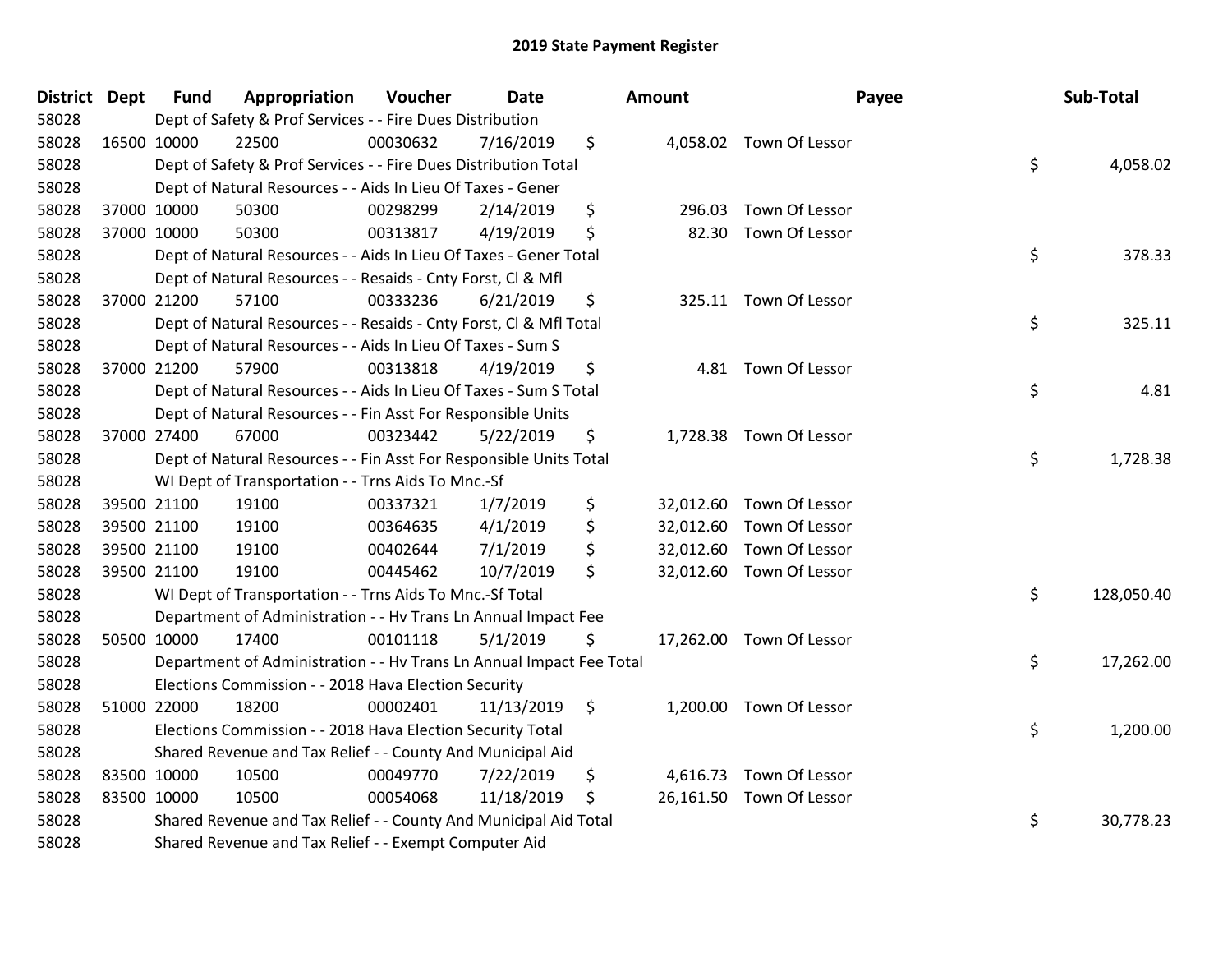| <b>District</b>    | Dept        | Fund        | Appropriation                                                 | <b>Voucher</b> | Date       |    | <b>Amount</b> | Payee          | Sub-Total  |
|--------------------|-------------|-------------|---------------------------------------------------------------|----------------|------------|----|---------------|----------------|------------|
| 58028              |             | 83500 10000 | 10900                                                         | 00046819       | 7/22/2019  | \$ | 7.27          | Town Of Lessor |            |
| 58028              |             |             | Shared Revenue and Tax Relief - - Exempt Computer Aid Total   |                |            |    |               |                | 7.27       |
| 58028              |             |             | Shared Revenue and Tax Relief - - Utility Aid                 |                |            |    |               |                |            |
| 58028              | 83500 10000 |             | 11000                                                         | 00049770       | 7/22/2019  | \$ | 291.73        | Town Of Lessor |            |
| 58028              |             | 83500 10000 | 11000                                                         | 00054068       | 11/18/2019 | S  | 1,699.69      | Town Of Lessor |            |
| 58028              |             |             | Shared Revenue and Tax Relief - - Utility Aid Total           |                |            |    |               |                | 1,991.42   |
| 58028              |             |             | Shared Revenue and Tax Relief - - Personal Property Aid       |                |            |    |               |                |            |
| 58028              |             | 83500 10000 | 11100                                                         | 00041399       | 5/6/2019   | \$ | 378.34        | Town Of Lessor |            |
| 58028              |             |             | Shared Revenue and Tax Relief - - Personal Property Aid Total |                |            |    |               |                | 378.34     |
| <b>58028 Total</b> |             |             |                                                               |                |            |    |               |                | 186,162.31 |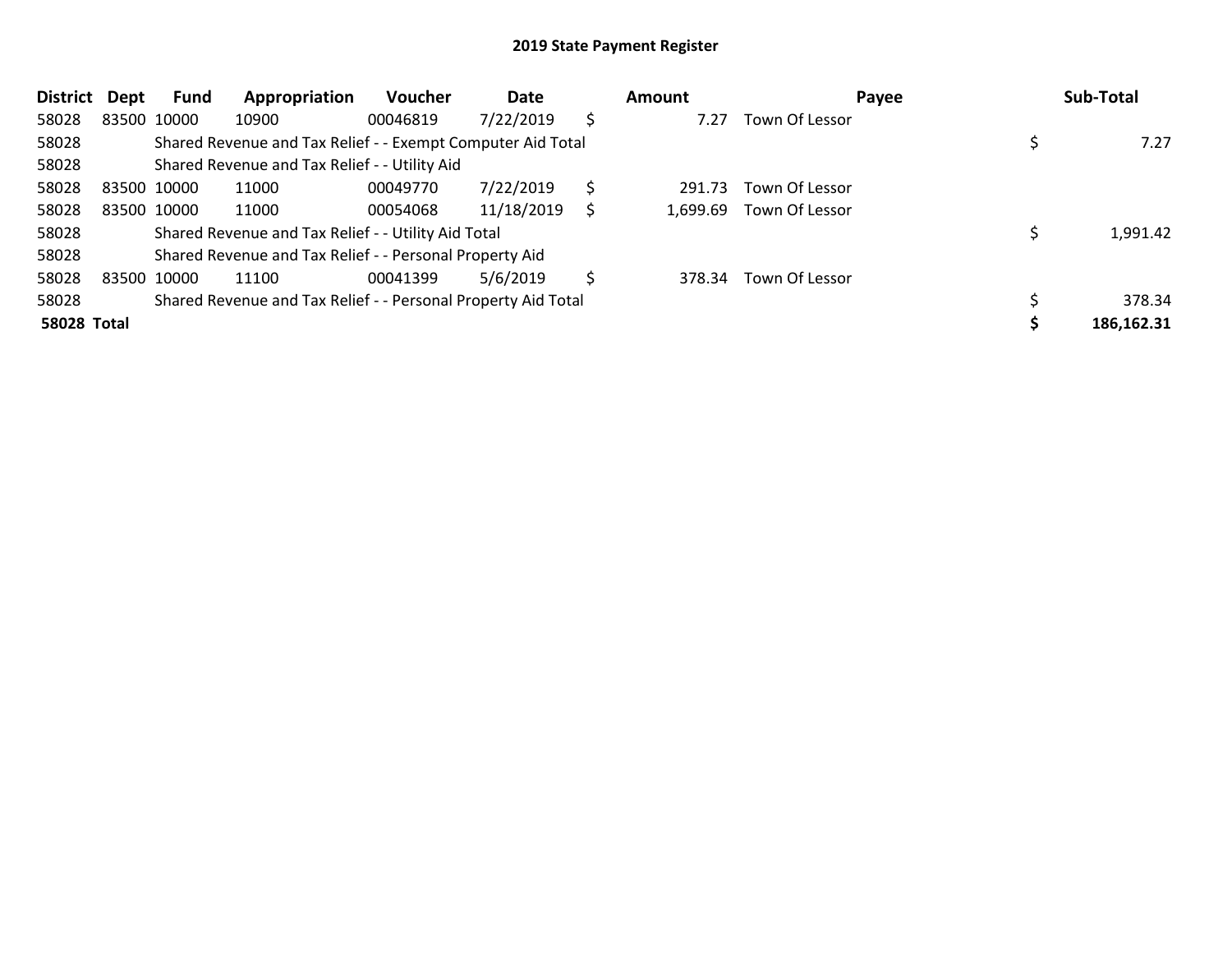| <b>District</b> | <b>Dept</b> | <b>Fund</b>                                                           | Appropriation | Voucher  | <b>Date</b> |    | <b>Amount</b> | Payee                          |    | Sub-Total  |
|-----------------|-------------|-----------------------------------------------------------------------|---------------|----------|-------------|----|---------------|--------------------------------|----|------------|
| 58030           |             | Dept of Safety & Prof Services - - Fire Dues Distribution             |               |          |             |    |               |                                |    |            |
| 58030           | 16500 10000 |                                                                       | 22500         | 00030883 | 7/17/2019   | \$ |               | 2,785.44 Town Of Maple Grove   |    |            |
| 58030           |             | \$<br>Dept of Safety & Prof Services - - Fire Dues Distribution Total |               |          |             |    |               |                                |    | 2,785.44   |
| 58030           |             | Dept of Natural Resources - - Resaids - Cnty Forst, Cl & Mfl          |               |          |             |    |               |                                |    |            |
| 58030           |             | 37000 21200                                                           | 57100         | 00333237 | 6/21/2019   | \$ | 39.40         | Town Of Maple Grove            |    |            |
| 58030           |             | Dept of Natural Resources - - Resaids - Cnty Forst, Cl & Mfl Total    |               |          |             |    |               |                                |    | 39.40      |
| 58030           |             | Dept of Natural Resources - - Fin Asst For Responsible Units          |               |          |             |    |               |                                |    |            |
| 58030           |             | 37000 27400                                                           | 67000         | 00322673 | 5/22/2019   | \$ |               | 3,212.41 Town Of Maple Grove   |    |            |
| 58030           |             | Dept of Natural Resources - - Fin Asst For Responsible Units Total    |               |          |             |    |               |                                |    | 3,212.41   |
| 58030           |             | WI Dept of Transportation - - Trns Aids To Mnc.-Sf                    |               |          |             |    |               |                                |    |            |
| 58030           |             | 39500 21100                                                           | 19100         | 00337322 | 1/7/2019    | \$ |               | 32,836.80 Town Of Maple Grove  |    |            |
| 58030           | 39500 21100 |                                                                       | 19100         | 00364636 | 4/1/2019    | \$ |               | 32,836.80 Town Of Maple Grove  |    |            |
| 58030           |             | 39500 21100                                                           | 19100         | 00402645 | 7/1/2019    | \$ |               | 32,836.80 Town Of Maple Grove  |    |            |
| 58030           |             | 39500 21100                                                           | 19100         | 00445463 | 10/7/2019   | \$ |               | 32,836.82 Town Of Maple Grove  |    |            |
| 58030           |             | WI Dept of Transportation - - Trns Aids To Mnc.-Sf Total              |               |          |             |    |               |                                | \$ | 131,347.22 |
| 58030           |             | Department of Administration - - Hv Trans Ln Annual Impact Fee        |               |          |             |    |               |                                |    |            |
| 58030           |             | 50500 10000                                                           | 17400         | 00101132 | 5/1/2019    | \$ |               | 102,637.00 Town Of Maple Grove |    |            |
| 58030           |             | Department of Administration - - Hv Trans Ln Annual Impact Fee Total  |               |          |             |    |               |                                | \$ | 102,637.00 |
| 58030           |             | Elections Commission - - 2018 Hava Election Security                  |               |          |             |    |               |                                |    |            |
| 58030           |             | 51000 22000                                                           | 18200         | 00002261 | 11/6/2019   | \$ |               | 1,200.00 Town Of Maple Grove   |    |            |
| 58030           |             | Elections Commission - - 2018 Hava Election Security Total            |               |          |             |    |               |                                | \$ | 1,200.00   |
| 58030           |             | Shared Revenue and Tax Relief - - County And Municipal Aid            |               |          |             |    |               |                                |    |            |
| 58030           | 83500 10000 |                                                                       | 10500         | 00049771 | 7/22/2019   | \$ |               | 9,349.91 Town Of Maple Grove   |    |            |
| 58030           | 83500 10000 |                                                                       | 10500         | 00054069 | 11/18/2019  | \$ |               | 52,982.79 Town Of Maple Grove  |    |            |
| 58030           |             | Shared Revenue and Tax Relief - - County And Municipal Aid Total      |               |          |             |    |               |                                | \$ | 62,332.70  |
| 58030           |             | Shared Revenue and Tax Relief - - Exempt Computer Aid                 |               |          |             |    |               |                                |    |            |
| 58030           |             | 83500 10000                                                           | 10900         | 00046820 | 7/22/2019   | \$ |               | 32.22 Town Of Maple Grove      |    |            |
| 58030           |             | Shared Revenue and Tax Relief - - Exempt Computer Aid Total           |               |          |             |    |               |                                | \$ | 32.22      |
| 58030           |             | Shared Revenue and Tax Relief - - Utility Aid                         |               |          |             |    |               |                                |    |            |
| 58030           |             | 83500 10000                                                           | 11000         | 00049771 | 7/22/2019   | \$ | 442.22        | Town Of Maple Grove            |    |            |
| 58030           | 83500 10000 |                                                                       | 11000         | 00054069 | 11/18/2019  | \$ |               | 2,559.39 Town Of Maple Grove   |    |            |
| 58030           |             | Shared Revenue and Tax Relief - - Utility Aid Total                   |               |          |             |    |               |                                | \$ | 3,001.61   |
| 58030           |             | Shared Revenue and Tax Relief - - Personal Property Aid               |               |          |             |    |               |                                |    |            |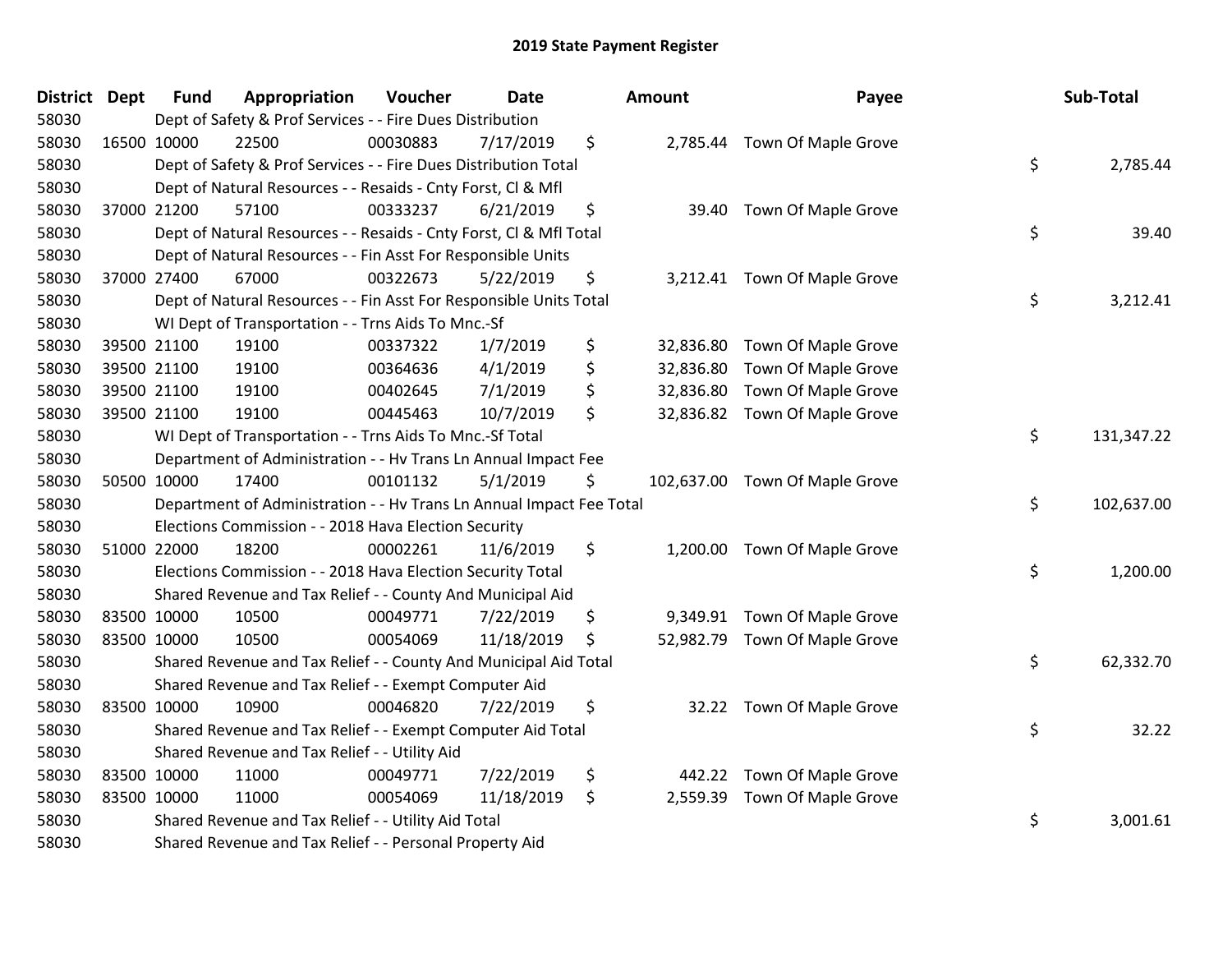|             | District Dept Fund | <b>Appropriation</b>                                          | Voucher  | Date     |          | Amount | Pavee                        | Sub-Total  |
|-------------|--------------------|---------------------------------------------------------------|----------|----------|----------|--------|------------------------------|------------|
| 58030       | 83500 10000        | 11100                                                         | 00041400 | 5/6/2019 | $\sim$ 5 |        | 1,212.83 Town Of Maple Grove |            |
| 58030       |                    | Shared Revenue and Tax Relief - - Personal Property Aid Total |          |          |          |        |                              | 1,212.83   |
| 58030 Total |                    |                                                               |          |          |          |        |                              | 307,800.83 |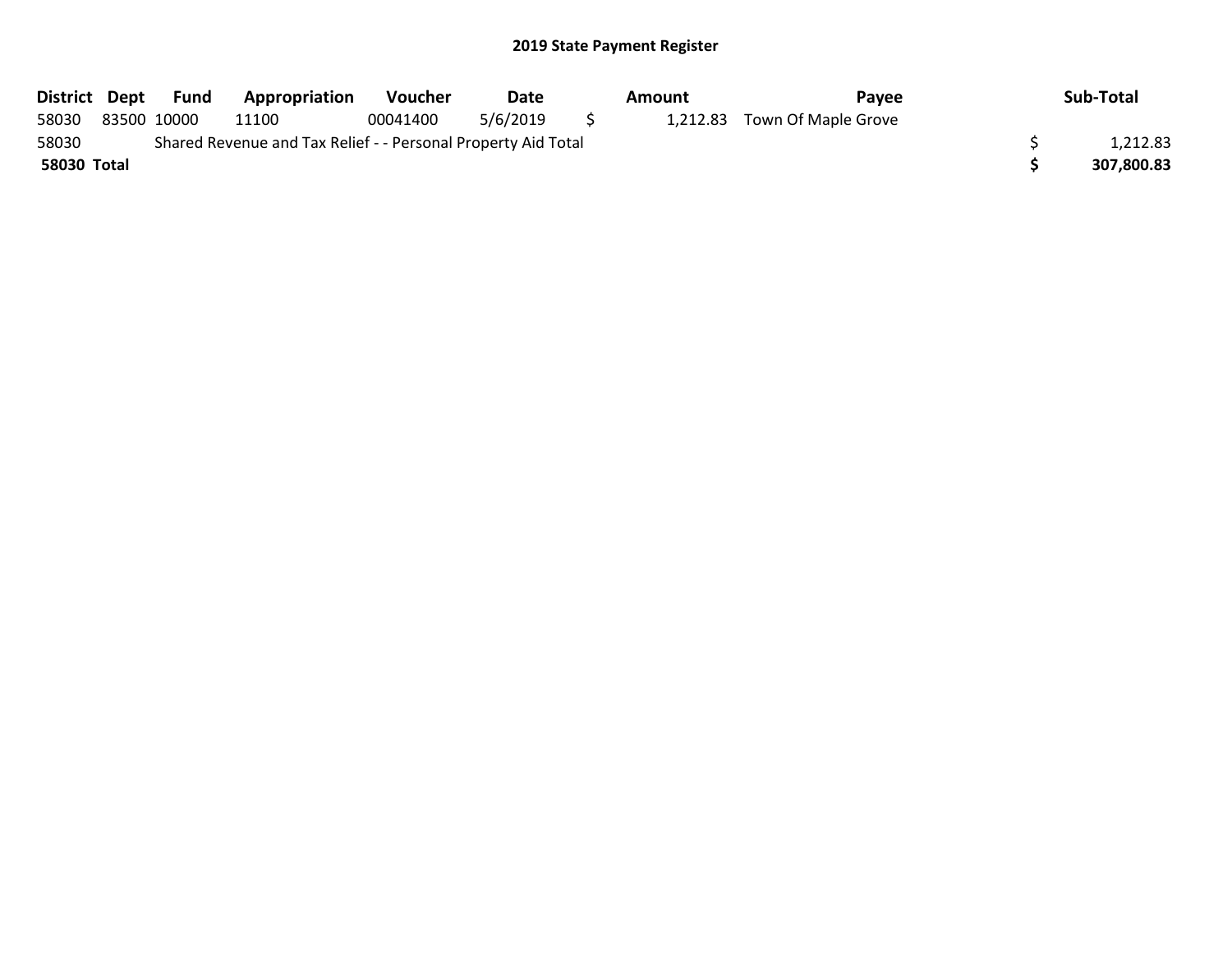| <b>District</b>    | <b>Dept</b> | <b>Fund</b> | Appropriation                                                        | Voucher  | <b>Date</b> | Amount          |                          | Payee | Sub-Total  |
|--------------------|-------------|-------------|----------------------------------------------------------------------|----------|-------------|-----------------|--------------------------|-------|------------|
| 58032              |             |             | Dept of Safety & Prof Services - - Fire Dues Distribution            |          |             |                 |                          |       |            |
| 58032              | 16500 10000 |             | 22500                                                                | 00031321 | 7/18/2019   | \$              | 1,372.54 Town Of Morris  |       |            |
| 58032              |             |             | Dept of Safety & Prof Services - - Fire Dues Distribution Total      |          |             |                 |                          | \$    | 1,372.54   |
| 58032              |             |             | Dept of Natural Resources - - Resaids - Cnty Forst, Cl & Mfl         |          |             |                 |                          |       |            |
| 58032              |             | 37000 21200 | 57100                                                                | 00333238 | 6/21/2019   | \$              | 2,028.34 Town Of Morris  |       |            |
| 58032              |             |             | Dept of Natural Resources - - Resaids - Cnty Forst, Cl & Mfl Total   |          |             |                 |                          | \$    | 2,028.34   |
| 58032              |             |             | Dept of Natural Resources - - Fin Asst For Responsible Units         |          |             |                 |                          |       |            |
| 58032              | 37000 27400 |             | 67000                                                                | 00323462 | 5/22/2019   | \$              | 552.35 Town Of Morris    |       |            |
| 58032              |             |             | Dept of Natural Resources - - Fin Asst For Responsible Units Total   |          |             |                 |                          | \$    | 552.35     |
| 58032              |             |             | WI Dept of Transportation - - Trns Aids To Mnc.-Sf                   |          |             |                 |                          |       |            |
| 58032              |             | 39500 21100 | 19100                                                                | 00337323 | 1/7/2019    | \$<br>23,549.56 | Town Of Morris           |       |            |
| 58032              |             | 39500 21100 | 19100                                                                | 00364637 | 4/1/2019    | \$<br>23,549.56 | Town Of Morris           |       |            |
| 58032              |             | 39500 21100 | 19100                                                                | 00402646 | 7/1/2019    | \$<br>23,549.56 | Town Of Morris           |       |            |
| 58032              | 39500 21100 |             | 19100                                                                | 00445464 | 10/7/2019   | \$              | 23,549.59 Town Of Morris |       |            |
| 58032              |             |             | WI Dept of Transportation - - Trns Aids To Mnc.-Sf Total             |          |             |                 |                          | \$    | 94,198.27  |
| 58032              |             |             | Department of Administration - - Hv Trans Ln Annual Impact Fee       |          |             |                 |                          |       |            |
| 58032              |             | 50500 10000 | 17400                                                                | 00101114 | 5/1/2019    | \$              | 5,324.00 Town Of Morris  |       |            |
| 58032              |             |             | Department of Administration - - Hv Trans Ln Annual Impact Fee Total |          |             |                 |                          | \$    | 5,324.00   |
| 58032              |             |             | Elections Commission - - 2018 Hava Election Security                 |          |             |                 |                          |       |            |
| 58032              |             | 51000 22000 | 18200                                                                | 00002826 | 11/21/2019  | \$<br>1,200.00  | Town Of Morris           |       |            |
| 58032              |             |             | Elections Commission - - 2018 Hava Election Security Total           |          |             |                 |                          | \$    | 1,200.00   |
| 58032              |             |             | Shared Revenue and Tax Relief - - County And Municipal Aid           |          |             |                 |                          |       |            |
| 58032              | 83500 10000 |             | 10500                                                                | 00049772 | 7/22/2019   | \$<br>3,321.53  | Town Of Morris           |       |            |
| 58032              | 83500 10000 |             | 10500                                                                | 00054070 | 11/18/2019  | \$              | 18,830.16 Town Of Morris |       |            |
| 58032              |             |             | Shared Revenue and Tax Relief - - County And Municipal Aid Total     |          |             |                 |                          | \$    | 22,151.69  |
| 58032              |             |             | Shared Revenue and Tax Relief - - Personal Property Aid              |          |             |                 |                          |       |            |
| 58032              | 83500 10000 |             | 11100                                                                | 00041401 | 5/6/2019    | \$<br>79.39     | Town Of Morris           |       |            |
| 58032              |             |             | Shared Revenue and Tax Relief - - Personal Property Aid Total        |          |             |                 |                          | \$    | 79.39      |
| 58032              |             |             | Shared Revenue and Tax Relief - - Payments For Municipal Svcs        |          |             |                 |                          |       |            |
| 58032              | 83500 10000 |             | 50100                                                                | 00037764 | 1/31/2019   | \$              | 69.56 Town Of Morris     |       |            |
| 58032              |             |             | Shared Revenue and Tax Relief - - Payments For Municipal Svcs Total  |          |             |                 |                          | \$    | 69.56      |
| <b>58032 Total</b> |             |             |                                                                      |          |             |                 |                          | \$    | 126,976.14 |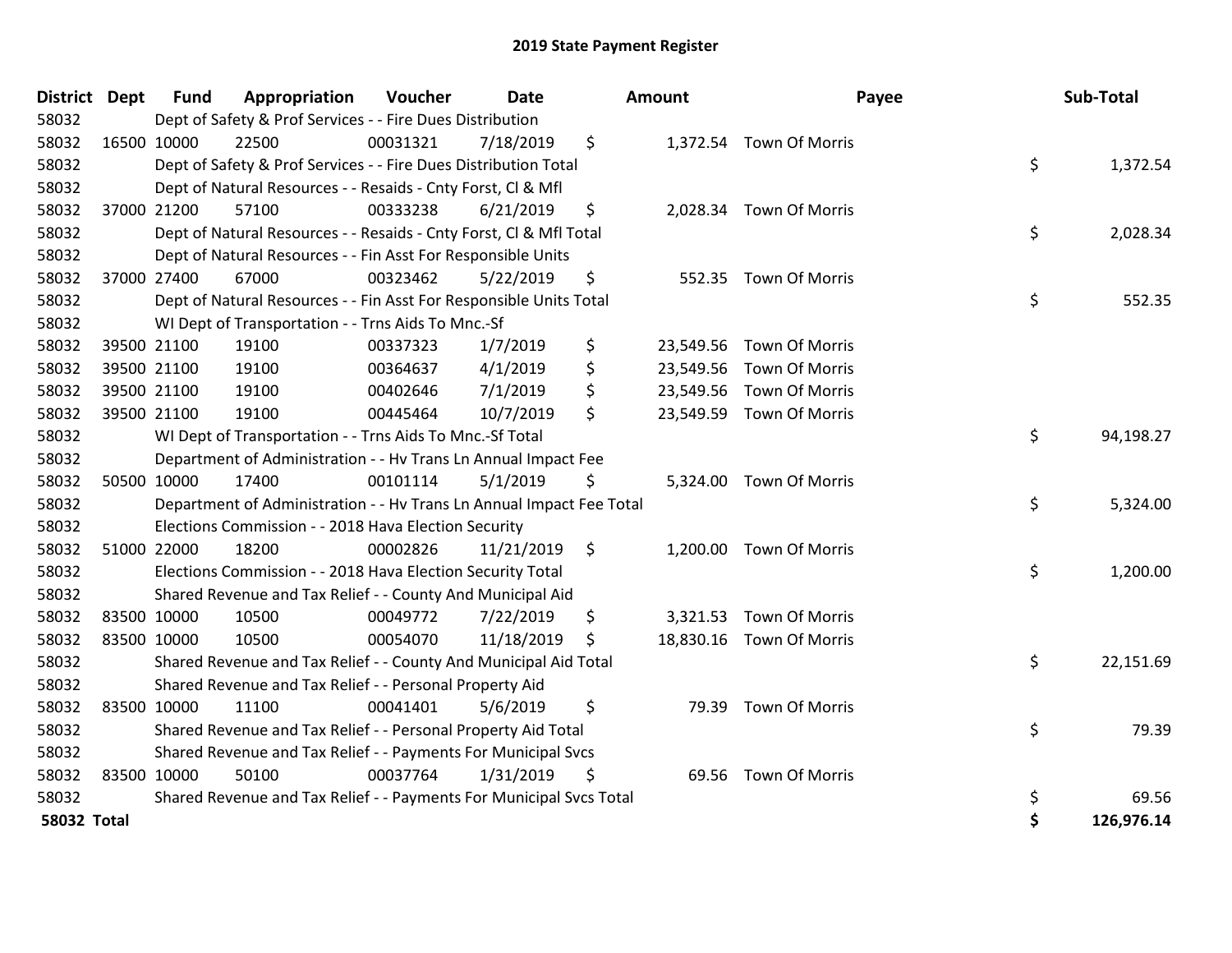| District Dept | <b>Fund</b> | Appropriation                                                      | Voucher  | Date          | Amount       | Payee                       | Sub-Total        |
|---------------|-------------|--------------------------------------------------------------------|----------|---------------|--------------|-----------------------------|------------------|
| 58034         |             | Dept of Safety & Prof Services - - Fire Dues Distribution          |          |               |              |                             |                  |
| 58034         | 16500 10000 | 22500                                                              | 00031295 | 7/18/2019     | \$           | 1,461.81 Town of Navarino   |                  |
| 58034         |             | Dept of Safety & Prof Services - - Fire Dues Distribution Total    |          |               |              |                             | \$<br>1,461.81   |
| 58034         |             | Dept of Natural Resources - - Aids In Lieu Of Taxes - Gener        |          |               |              |                             |                  |
| 58034         | 37000 10000 | 50300                                                              | 00298305 | 2/14/2019     | \$           | 9,251.87 Town of Navarino   |                  |
| 58034         | 37000 10000 | 50300                                                              | 00313906 | 4/19/2019     | \$           | 3,768.04 Town of Navarino   |                  |
| 58034         |             | Dept of Natural Resources - - Aids In Lieu Of Taxes - Gener Total  |          |               |              |                             | \$<br>13,019.91  |
| 58034         |             | Dept of Natural Resources - - Res Maint & Dev - Park Fr & Rd       |          |               |              |                             |                  |
| 58034         | 37000 10000 | 78500                                                              | 00297942 | 2/14/2019     | \$           | 15,000.00 Town of Navarino  |                  |
| 58034         |             | Dept of Natural Resources - - Res Maint & Dev - Park Fr & Rd Total |          |               |              |                             | \$<br>15,000.00  |
| 58034         |             | Dept of Natural Resources - - Taxes & Assessmts-Conserv Fund       |          |               |              |                             |                  |
| 58034         | 37000 21200 | 16900                                                              | 00293566 | 1/28/2019     | \$           | 76.84 Town of Navarino      |                  |
| 58034         | 37000 21200 | 16900                                                              | 00294119 | 1/30/2019     | \$           | 10.00 Town of Navarino      |                  |
| 58034         |             | Dept of Natural Resources - - Taxes & Assessmts-Conserv Fund Total |          |               |              |                             | \$<br>86.84      |
| 58034         |             | Dept of Natural Resources - - Resaids - Cnty Forst, Cl & Mfl       |          |               |              |                             |                  |
| 58034         | 37000 21200 | 57100                                                              | 00333239 | 6/21/2019     | \$<br>659.93 | Town of Navarino            |                  |
| 58034         |             | Dept of Natural Resources - - Resaids - Cnty Forst, Cl & Mfl Total |          |               |              |                             | \$<br>659.93     |
| 58034         |             | Dept of Natural Resources - - Aids In Lieu Of Taxes - Sum S        |          |               |              |                             |                  |
| 58034         | 37000 21200 | 57900                                                              | 00313907 | 4/19/2019     | \$           | 4,962.70 Town of Navarino   |                  |
| 58034         |             | Dept of Natural Resources - - Aids In Lieu Of Taxes - Sum S Total  |          |               |              |                             | \$<br>4,962.70   |
| 58034         |             | Dept of Natural Resources - - Resource Maint Develop Sp Frst       |          |               |              |                             |                  |
| 58034         | 37000 21200 | 77900                                                              | 00369099 | 11/12/2019 \$ |              | 108,900.00 Town of Navarino |                  |
| 58034         |             | Dept of Natural Resources - - Resource Maint Develop Sp Frst Total |          |               |              |                             | \$<br>108,900.00 |
| 58034         |             | Dept of Natural Resources - - Fin Asst For Responsible Units       |          |               |              |                             |                  |
| 58034         | 37000 27400 | 67000                                                              | 00323199 | 5/22/2019     | \$           | 1,241.01 Town of Navarino   |                  |
| 58034         |             | Dept of Natural Resources - - Fin Asst For Responsible Units Total |          |               |              |                             | \$<br>1,241.01   |
| 58034         |             | WI Dept of Transportation - - Trns Aids To Mnc.-Sf                 |          |               |              |                             |                  |
| 58034         | 39500 21100 | 19100                                                              | 00337324 | 1/7/2019      | \$           | 13,152.05 Town of Navarino  |                  |
| 58034         | 39500 21100 | 19100                                                              | 00364638 | 4/1/2019      | \$           | 13,152.05 Town of Navarino  |                  |
| 58034         | 39500 21100 | 19100                                                              | 00402647 | 7/1/2019      | \$           | 13,152.05 Town of Navarino  |                  |
| 58034         | 39500 21100 | 19100                                                              | 00445465 | 10/7/2019     | \$           | 13,152.05 Town of Navarino  |                  |
| 58034         |             | WI Dept of Transportation - - Trns Aids To Mnc.-Sf Total           |          |               |              |                             | \$<br>52,608.20  |
| 58034         |             | Elections Commission - - 2018 Hava Election Security               |          |               |              |                             |                  |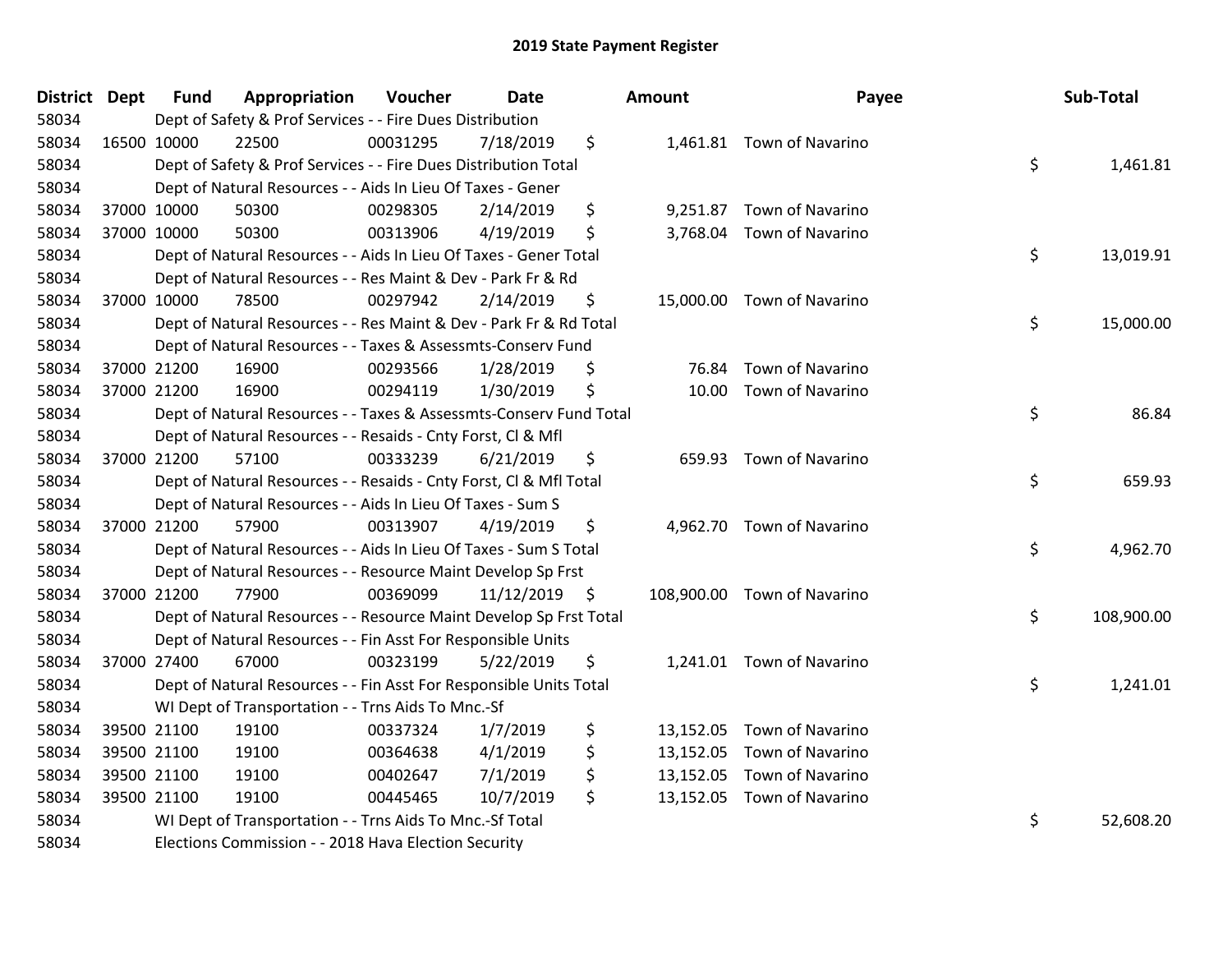| <b>District</b> | Dept | Fund        | Appropriation                                                       | Voucher  | Date       |    | Amount    | Payee                   | Sub-Total       |
|-----------------|------|-------------|---------------------------------------------------------------------|----------|------------|----|-----------|-------------------------|-----------------|
| 58034           |      | 51000 22000 | 18200                                                               | 00002121 | 10/21/2019 | \$ | 1,200.00  | Town of Navarino        |                 |
| 58034           |      |             | Elections Commission - - 2018 Hava Election Security Total          |          |            |    |           |                         | \$<br>1,200.00  |
| 58034           |      |             | Shared Revenue and Tax Relief - - County And Municipal Aid          |          |            |    |           |                         |                 |
| 58034           |      | 83500 10000 | 10500                                                               | 00049773 | 7/22/2019  | \$ | 3,604.05  | Town of Navarino        |                 |
| 58034           |      | 83500 10000 | 10500                                                               | 00054071 | 11/18/2019 | S  | 20,422.93 | Town of Navarino        |                 |
| 58034           |      |             | Shared Revenue and Tax Relief - - County And Municipal Aid Total    |          |            |    |           |                         | \$<br>24,026.98 |
| 58034           |      |             | Shared Revenue and Tax Relief - - Exempt Computer Aid               |          |            |    |           |                         |                 |
| 58034           |      | 83500 10000 | 10900                                                               | 00046821 | 7/22/2019  | \$ | 2.08      | Town of Navarino        |                 |
| 58034           |      |             | Shared Revenue and Tax Relief - - Exempt Computer Aid Total         |          |            |    |           |                         | 2.08            |
| 58034           |      |             | Shared Revenue and Tax Relief - - Personal Property Aid             |          |            |    |           |                         |                 |
| 58034           |      | 83500 10000 | 11100                                                               | 00041402 | 5/6/2019   | \$ | 491.48    | <b>Town of Navarino</b> |                 |
| 58034           |      |             | Shared Revenue and Tax Relief - - Personal Property Aid Total       |          |            |    |           |                         | \$<br>491.48    |
| 58034           |      |             | Shared Revenue and Tax Relief - - Payments For Municipal Svcs       |          |            |    |           |                         |                 |
| 58034           |      | 83500 10000 | 50100                                                               | 00037775 | 1/31/2019  | \$ | 82.20     | Town of Navarino        |                 |
| 58034           |      |             | Shared Revenue and Tax Relief - - Payments For Municipal Svcs Total |          |            |    |           |                         | 82.20           |
| 58034 Total     |      |             |                                                                     |          |            |    |           |                         | 223,743.14      |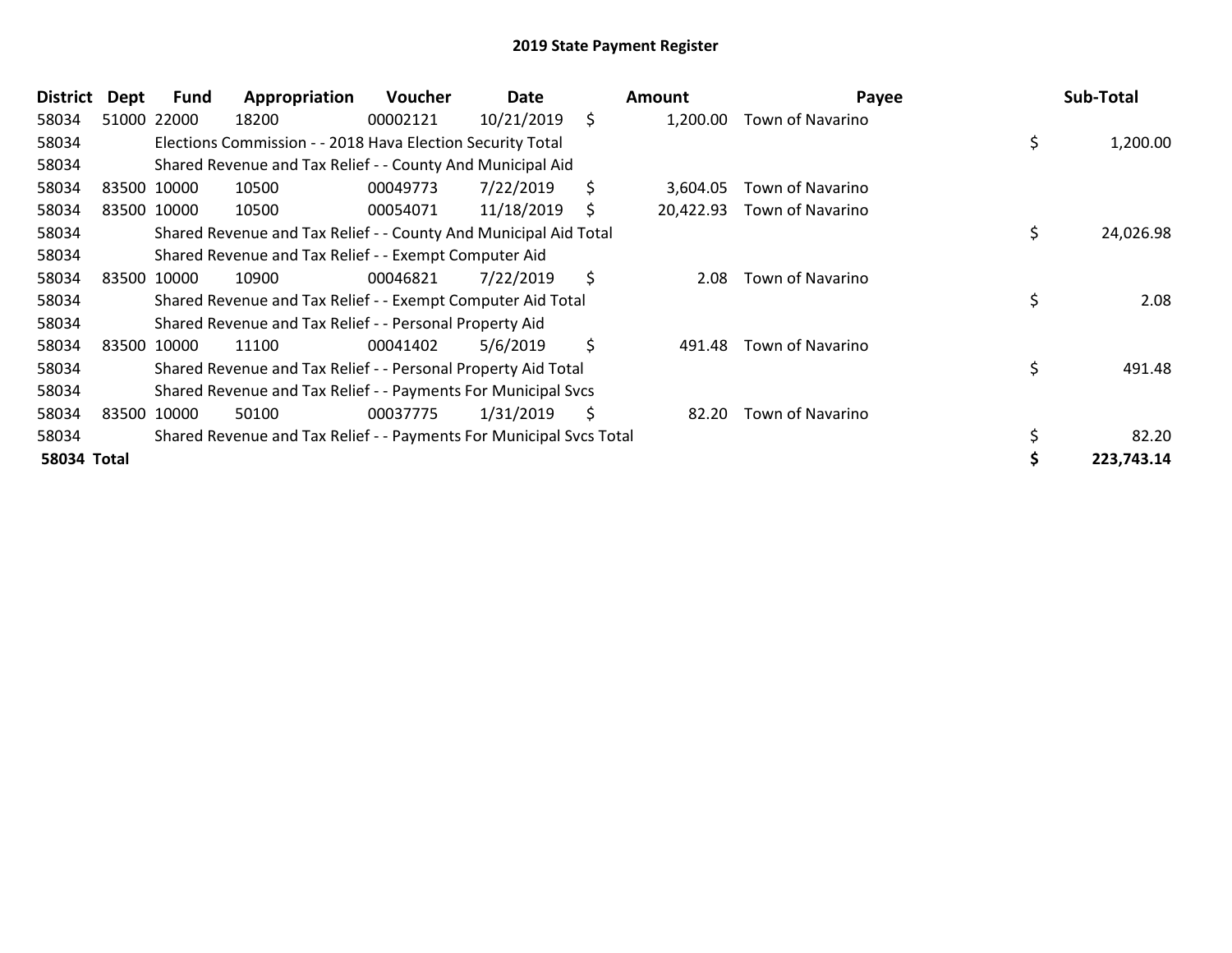| District Dept |             | <b>Fund</b> | Appropriation                                                        | Voucher  | <b>Date</b> | Amount |                         | Payee | Sub-Total  |
|---------------|-------------|-------------|----------------------------------------------------------------------|----------|-------------|--------|-------------------------|-------|------------|
| 58036         |             |             | Dept of Safety & Prof Services - - Fire Dues Distribution            |          |             |        |                         |       |            |
| 58036         | 16500 10000 |             | 22500                                                                | 00030838 | 7/17/2019   | \$     | 2,939.23 Town of Pella  |       |            |
| 58036         |             |             | Dept of Safety & Prof Services - - Fire Dues Distribution Total      |          |             |        |                         | \$    | 2,939.23   |
| 58036         |             |             | Dept of Natural Resources - - Aids In Lieu Of Taxes - Gener          |          |             |        |                         |       |            |
| 58036         | 37000 10000 |             | 50300                                                                | 00298311 | 2/14/2019   | \$     | 4,073.29 Town of Pella  |       |            |
| 58036         |             |             | Dept of Natural Resources - - Aids In Lieu Of Taxes - Gener Total    |          |             |        |                         | \$    | 4,073.29   |
| 58036         |             |             | Dept of Natural Resources - - Resaids - Cnty Forst, Cl & Mfl         |          |             |        |                         |       |            |
| 58036         | 37000 21200 |             | 57100                                                                | 00333240 | 6/21/2019   | \$     | 679.08 Town of Pella    |       |            |
| 58036         |             |             | Dept of Natural Resources - - Resaids - Cnty Forst, Cl & Mfl Total   |          |             |        |                         | \$    | 679.08     |
| 58036         |             |             | Dept of Natural Resources - - Fin Asst For Responsible Units         |          |             |        |                         |       |            |
| 58036         | 37000 27400 |             | 67000                                                                | 00322642 | 5/22/2019   | \$     | 822.59 Town of Pella    |       |            |
| 58036         |             |             | Dept of Natural Resources - - Fin Asst For Responsible Units Total   |          |             |        |                         | \$    | 822.59     |
| 58036         |             |             | WI Dept of Transportation - - Trns Aids To Mnc.-Sf                   |          |             |        |                         |       |            |
| 58036         | 39500 21100 |             | 19100                                                                | 00337325 | 1/7/2019    | \$     | 31,528.82 Town of Pella |       |            |
| 58036         |             | 39500 21100 | 19100                                                                | 00364639 | 4/1/2019    | \$     | 31,528.82 Town of Pella |       |            |
| 58036         |             | 39500 21100 | 19100                                                                | 00402648 | 7/1/2019    | \$     | 31,528.82 Town of Pella |       |            |
| 58036         | 39500 21100 |             | 19100                                                                | 00445466 | 10/7/2019   | \$     | 31,528.85 Town of Pella |       |            |
| 58036         |             |             | WI Dept of Transportation - - Trns Aids To Mnc.-Sf Total             |          |             |        |                         | \$    | 126,115.31 |
| 58036         |             |             | Department of Administration - - Hv Trans Ln Annual Impact Fee       |          |             |        |                         |       |            |
| 58036         | 50500 10000 |             | 17400                                                                | 00101127 | 5/1/2019    | \$     | 39,011.00 Town of Pella |       |            |
| 58036         |             |             | Department of Administration - - Hv Trans Ln Annual Impact Fee Total |          |             |        |                         | \$    | 39,011.00  |
| 58036         |             |             | Shared Revenue and Tax Relief - - County And Municipal Aid           |          |             |        |                         |       |            |
| 58036         |             | 83500 10000 | 10500                                                                | 00049774 | 7/22/2019   | \$     | 6,407.03 Town of Pella  |       |            |
| 58036         | 83500 10000 |             | 10500                                                                | 00054072 | 11/18/2019  | \$     | 36,306.51 Town of Pella |       |            |
| 58036         |             |             | Shared Revenue and Tax Relief - - County And Municipal Aid Total     |          |             |        |                         | \$    | 42,713.54  |
| 58036         |             |             | Shared Revenue and Tax Relief - - Exempt Computer Aid                |          |             |        |                         |       |            |
| 58036         |             | 83500 10000 | 10900                                                                | 00046822 | 7/22/2019   | \$     | 5.19 Town of Pella      |       |            |
| 58036         |             |             | Shared Revenue and Tax Relief - - Exempt Computer Aid Total          |          |             |        |                         | \$    | 5.19       |
| 58036         |             |             | Shared Revenue and Tax Relief - - Utility Aid                        |          |             |        |                         |       |            |
| 58036         |             | 83500 10000 | 11000                                                                | 00049774 | 7/22/2019   | \$     | 1,260.56 Town of Pella  |       |            |
| 58036         | 83500 10000 |             | 11000                                                                | 00054072 | 11/18/2019  | \$     | 7,093.65 Town of Pella  |       |            |
| 58036         |             |             | Shared Revenue and Tax Relief - - Utility Aid Total                  |          |             |        |                         | \$    | 8,354.21   |
| 58036         |             |             | Shared Revenue and Tax Relief - - Personal Property Aid              |          |             |        |                         |       |            |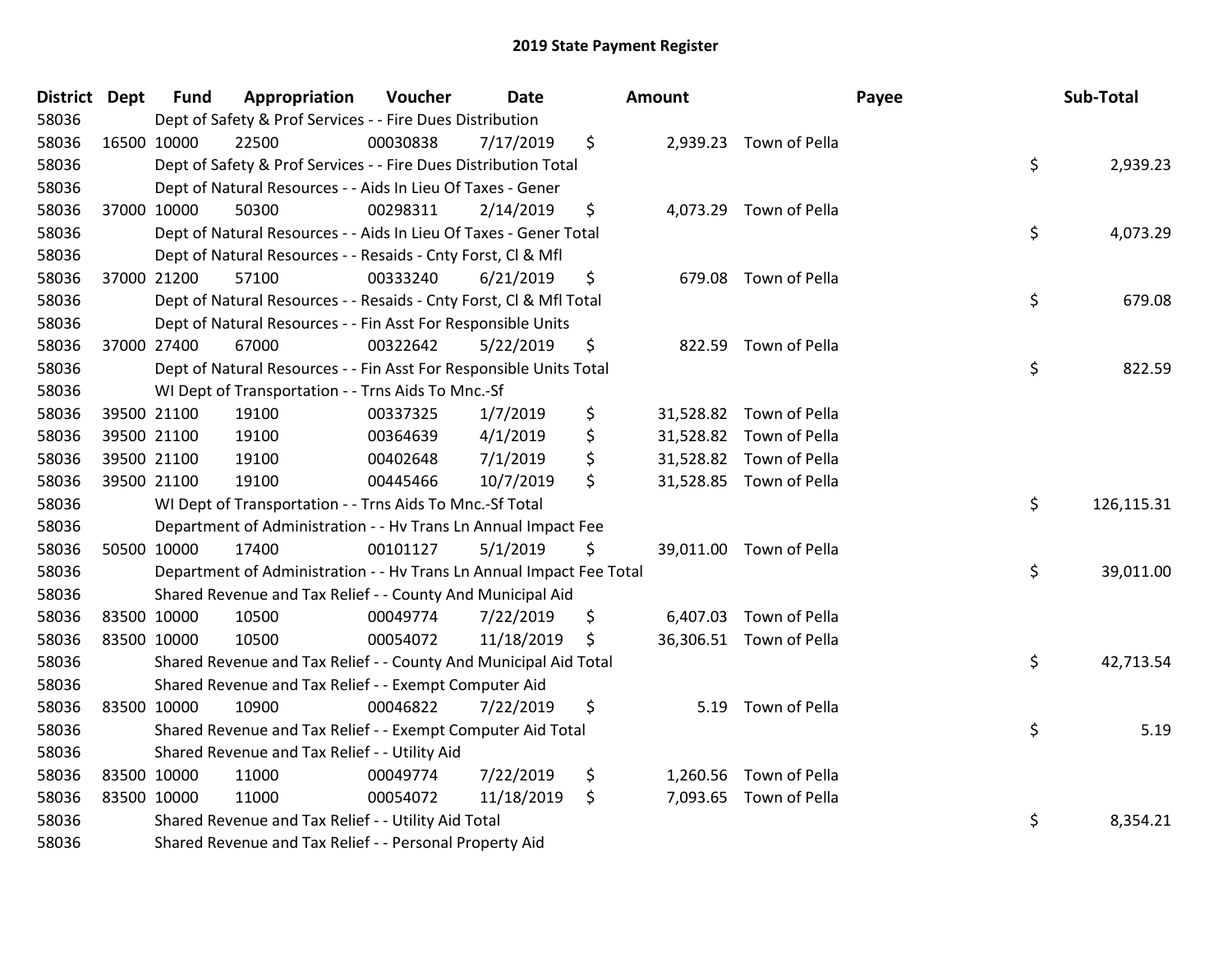| District Dept |             | Fund | Appropriation                                                 | <b>Voucher</b> | Date     | Amount |               | Pavee | Sub-Total  |
|---------------|-------------|------|---------------------------------------------------------------|----------------|----------|--------|---------------|-------|------------|
| 58036         | 83500 10000 |      | 11100                                                         | 00041403       | 5/6/2019 | 468.19 | Town of Pella |       |            |
| 58036         |             |      | Shared Revenue and Tax Relief - - Personal Property Aid Total |                |          |        |               |       | 468.19     |
| 58036 Total   |             |      |                                                               |                |          |        |               |       | 225.181.63 |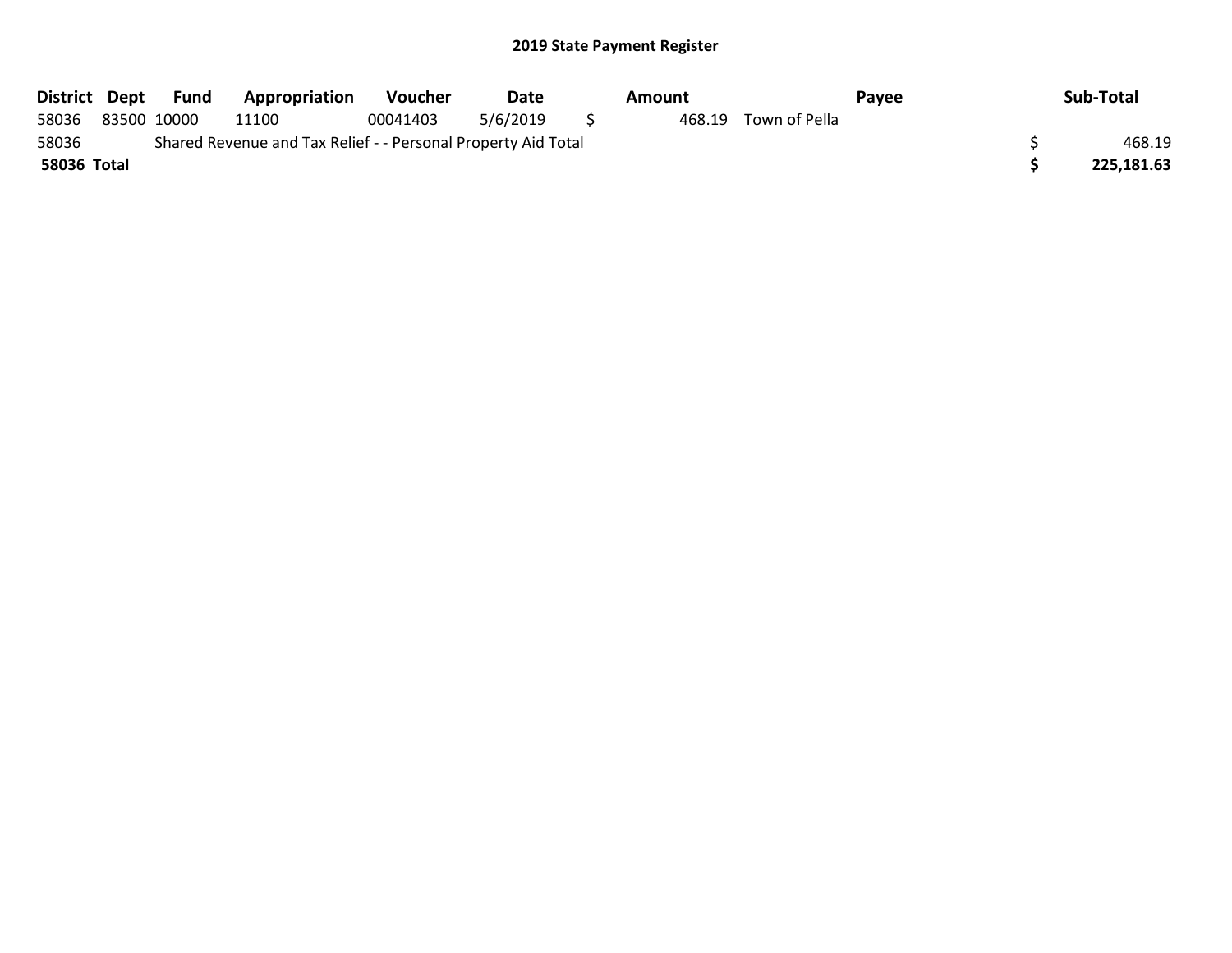| <b>District</b>    | <b>Dept</b> | <b>Fund</b> | Appropriation                                                      | Voucher  | <b>Date</b> | <b>Amount</b>   | Payee                         | Sub-Total        |
|--------------------|-------------|-------------|--------------------------------------------------------------------|----------|-------------|-----------------|-------------------------------|------------------|
| 58038              |             |             | Dept of Safety & Prof Services - - Fire Dues Distribution          |          |             |                 |                               |                  |
| 58038              |             | 16500 10000 | 22500                                                              | 00031043 | 7/17/2019   | \$              | 2,248.44 Town Of Red Springs  |                  |
| 58038              |             |             | Dept of Safety & Prof Services - - Fire Dues Distribution Total    |          |             |                 |                               | \$<br>2,248.44   |
| 58038              |             |             | Dept of Natural Resources - - Resaids - Cnty Forst, CI & Mfl       |          |             |                 |                               |                  |
| 58038              |             | 37000 21200 | 57100                                                              | 00333241 | 6/21/2019   | \$              | 820.29 Town Of Red Springs    |                  |
| 58038              |             |             | Dept of Natural Resources - - Resaids - Cnty Forst, Cl & Mfl Total |          |             |                 |                               | \$<br>820.29     |
| 58038              |             |             | Dept of Natural Resources - - Fin Asst For Responsible Units       |          |             |                 |                               |                  |
| 58038              |             | 37000 27400 | 67000                                                              | 00323540 | 5/22/2019   | \$<br>785.34    | Town Of Red Springs           |                  |
| 58038              |             |             | Dept of Natural Resources - - Fin Asst For Responsible Units Total |          |             |                 |                               | \$<br>785.34     |
| 58038              |             |             | WI Dept of Transportation - - Trns Aids To Mnc.-Sf                 |          |             |                 |                               |                  |
| 58038              |             | 39500 21100 | 19100                                                              | 00337326 | 1/7/2019    | \$              | 18,502.80 Town Of Red Springs |                  |
| 58038              |             | 39500 21100 | 19100                                                              | 00364640 | 4/1/2019    | \$<br>18,502.80 | Town Of Red Springs           |                  |
| 58038              |             | 39500 21100 | 19100                                                              | 00402649 | 7/1/2019    | \$              | 18,502.80 Town Of Red Springs |                  |
| 58038              |             | 39500 21100 | 19100                                                              | 00445467 | 10/7/2019   | \$              | 18,502.82 Town Of Red Springs |                  |
| 58038              |             |             | WI Dept of Transportation - - Trns Aids To Mnc.-Sf Total           |          |             |                 |                               | \$<br>74,011.22  |
| 58038              |             |             | Shared Revenue and Tax Relief - - County And Municipal Aid         |          |             |                 |                               |                  |
| 58038              |             | 83500 10000 | 10500                                                              | 00049775 | 7/22/2019   | \$<br>3,396.98  | Town Of Red Springs           |                  |
| 58038              |             | 83500 10000 | 10500                                                              | 00054073 | 11/18/2019  | \$              | 19,249.58 Town Of Red Springs |                  |
| 58038              |             |             | Shared Revenue and Tax Relief - - County And Municipal Aid Total   |          |             |                 |                               | \$<br>22,646.56  |
| 58038              |             |             | Shared Revenue and Tax Relief - - Exempt Computer Aid              |          |             |                 |                               |                  |
| 58038              |             | 83500 10000 | 10900                                                              | 00046823 | 7/22/2019   | \$<br>2.08      | Town Of Red Springs           |                  |
| 58038              |             |             | Shared Revenue and Tax Relief - - Exempt Computer Aid Total        |          |             |                 |                               | \$<br>2.08       |
| 58038              |             |             | Shared Revenue and Tax Relief - - Utility Aid                      |          |             |                 |                               |                  |
| 58038              |             | 83500 10000 | 11000                                                              | 00049775 | 7/22/2019   | \$<br>1.16      | Town Of Red Springs           |                  |
| 58038              |             | 83500 10000 | 11000                                                              | 00054073 | 11/18/2019  | \$<br>6.68      | Town Of Red Springs           |                  |
| 58038              |             |             | Shared Revenue and Tax Relief - - Utility Aid Total                |          |             |                 |                               | \$<br>7.84       |
| 58038              |             |             | Shared Revenue and Tax Relief - - Personal Property Aid            |          |             |                 |                               |                  |
| 58038              |             | 83500 10000 | 11100                                                              | 00041404 | 5/6/2019    | \$<br>68.99     | Town Of Red Springs           |                  |
| 58038              |             |             | Shared Revenue and Tax Relief - - Personal Property Aid Total      |          |             |                 |                               | \$<br>68.99      |
| <b>58038 Total</b> |             |             |                                                                    |          |             |                 |                               | \$<br>100,590.76 |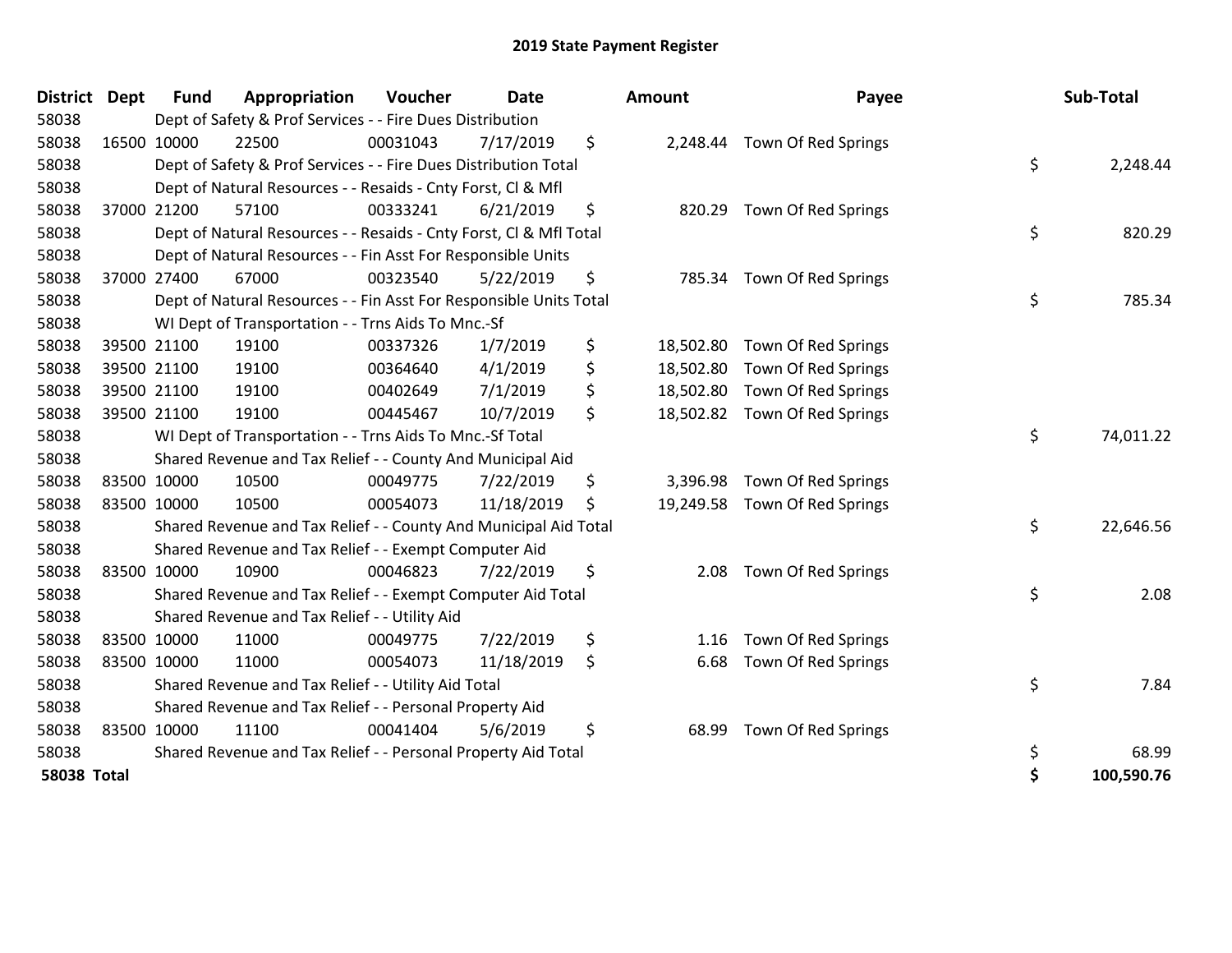| District Dept | <b>Fund</b> | Appropriation                                                      | Voucher  | Date       | <b>Amount</b>   | Payee                      | Sub-Total        |
|---------------|-------------|--------------------------------------------------------------------|----------|------------|-----------------|----------------------------|------------------|
| 58040         |             | Dept of Safety & Prof Services - - Fire Dues Distribution          |          |            |                 |                            |                  |
| 58040         | 16500 10000 | 22500                                                              | 00030367 | 7/16/2019  | \$              | 6,649.68 Town Of Richmond  |                  |
| 58040         |             | Dept of Safety & Prof Services - - Fire Dues Distribution Total    |          |            |                 |                            | \$<br>6,649.68   |
| 58040         |             | Dept of Natural Resources - - Aids In Lieu Of Taxes - Gener        |          |            |                 |                            |                  |
| 58040         | 37000 10000 | 50300                                                              | 00298364 | 2/14/2019  | \$              | 11,272.19 Town Of Richmond |                  |
| 58040         |             | Dept of Natural Resources - - Aids In Lieu Of Taxes - Gener Total  |          |            |                 |                            | \$<br>11,272.19  |
| 58040         |             | Dept of Natural Resources - - Resaids - Cnty Forst, Cl & Mfl       |          |            |                 |                            |                  |
| 58040         | 37000 21200 | 57100                                                              | 00333242 | 6/21/2019  | \$              | 482.52 Town Of Richmond    |                  |
| 58040         |             | Dept of Natural Resources - - Resaids - Cnty Forst, CI & Mfl Total |          |            |                 |                            | \$<br>482.52     |
| 58040         |             | Dept of Natural Resources - - Fin Asst For Responsible Units       |          |            |                 |                            |                  |
| 58040         | 37000 27400 | 67000                                                              | 00323059 | 5/22/2019  | \$              | 2,483.61 Town Of Richmond  |                  |
| 58040         |             | Dept of Natural Resources - - Fin Asst For Responsible Units Total |          |            |                 |                            | \$<br>2,483.61   |
| 58040         |             | WI Dept of Transportation - - Trns Aids To Mnc.-Sf                 |          |            |                 |                            |                  |
| 58040         | 39500 21100 | 19100                                                              | 00337327 | 1/7/2019   | \$<br>33,923.80 | Town Of Richmond           |                  |
| 58040         | 39500 21100 | 19100                                                              | 00364641 | 4/1/2019   | \$<br>33,923.80 | Town Of Richmond           |                  |
| 58040         | 39500 21100 | 19100                                                              | 00402650 | 7/1/2019   | \$<br>33,923.80 | Town Of Richmond           |                  |
| 58040         | 39500 21100 | 19100                                                              | 00445468 | 10/7/2019  | \$<br>33,923.80 | Town Of Richmond           |                  |
| 58040         |             | WI Dept of Transportation - - Trns Aids To Mnc.-Sf Total           |          |            |                 |                            | \$<br>135,695.20 |
| 58040         |             | Elections Commission - - 2018 Hava Election Security               |          |            |                 |                            |                  |
| 58040         | 51000 22000 | 18200                                                              | 00002326 | 11/8/2019  | \$              | 1,200.00 Town Of Richmond  |                  |
| 58040         |             | Elections Commission - - 2018 Hava Election Security Total         |          |            |                 |                            | \$<br>1,200.00   |
| 58040         |             | Shared Revenue and Tax Relief - - County And Municipal Aid         |          |            |                 |                            |                  |
| 58040         | 83500 10000 | 10500                                                              | 00049776 | 7/22/2019  | \$              | 6,055.25 Town Of Richmond  |                  |
| 58040         | 83500 10000 | 10500                                                              | 00054074 | 11/18/2019 | \$              | 34,313.07 Town Of Richmond |                  |
| 58040         |             | Shared Revenue and Tax Relief - - County And Municipal Aid Total   |          |            |                 |                            | \$<br>40,368.32  |
| 58040         |             | Shared Revenue and Tax Relief - - Exempt Computer Aid              |          |            |                 |                            |                  |
| 58040         | 83500 10000 | 10900                                                              | 00046824 | 7/22/2019  | \$<br>1,122.40  | Town Of Richmond           |                  |
| 58040         |             | Shared Revenue and Tax Relief - - Exempt Computer Aid Total        |          |            |                 |                            | \$<br>1,122.40   |
| 58040         |             | Shared Revenue and Tax Relief - - Utility Aid                      |          |            |                 |                            |                  |
| 58040         | 83500 10000 | 11000                                                              | 00049776 | 7/22/2019  | \$<br>930.59    | Town Of Richmond           |                  |
| 58040         | 83500 10000 | 11000                                                              | 00054074 | 11/18/2019 | \$              | 5,292.87 Town Of Richmond  |                  |
| 58040         |             | Shared Revenue and Tax Relief - - Utility Aid Total                |          |            |                 |                            | \$<br>6,223.46   |
| 58040         |             | Shared Revenue and Tax Relief - - Personal Property Aid            |          |            |                 |                            |                  |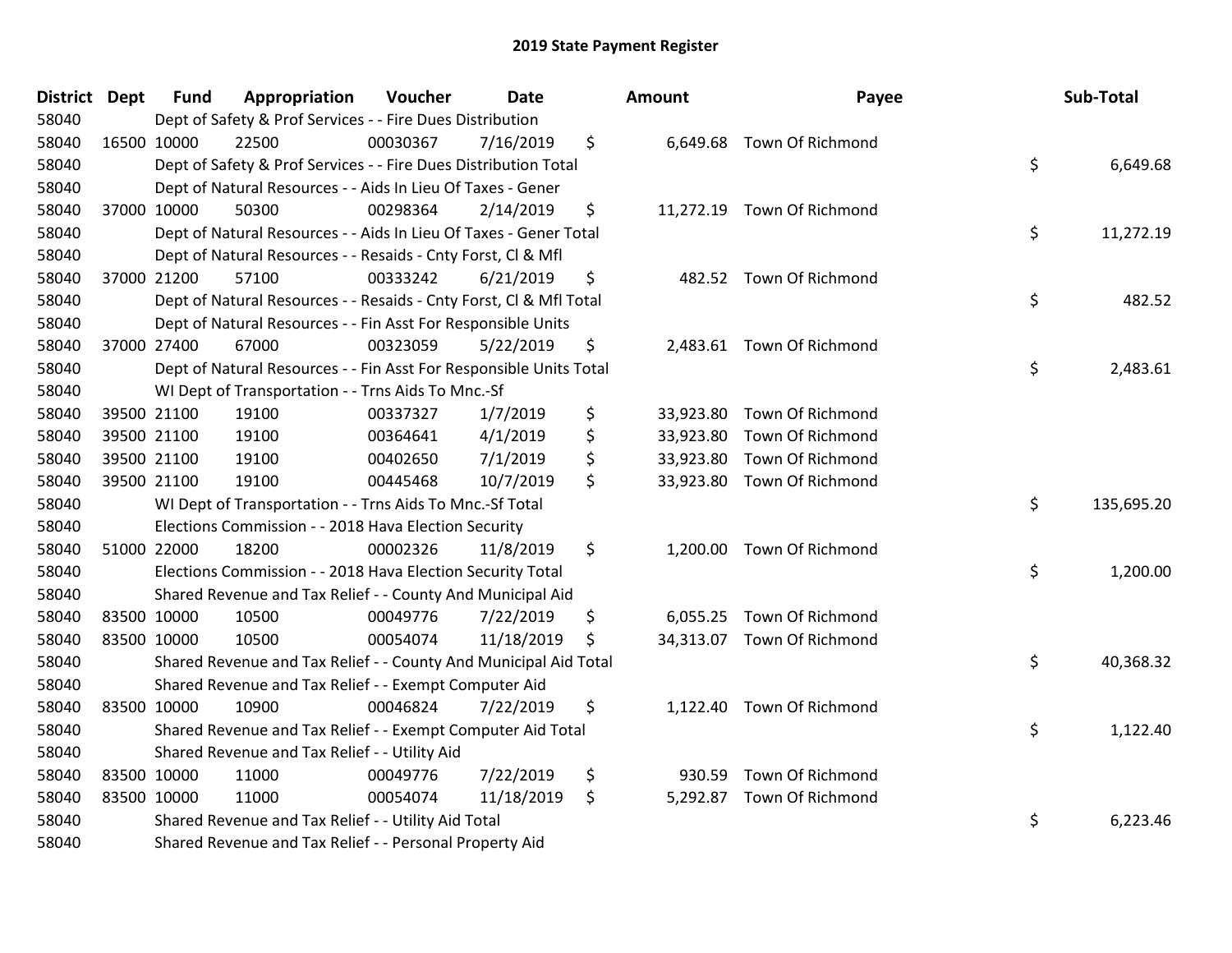| District Dept | Fund        | Appropriation                                                   | Voucher  | Date      | Amount | Pavee                     | Sub-Total  |
|---------------|-------------|-----------------------------------------------------------------|----------|-----------|--------|---------------------------|------------|
| 58040         | 83500 10000 | 11100                                                           | 00041405 | 5/6/2019  | 578.40 | Town Of Richmond          |            |
| 58040         |             | Shared Revenue and Tax Relief - - Personal Property Aid Total   |          |           |        |                           | 578.40     |
| 58040         |             | Shared Revenue and Tax Relief - - Lottery & Gaming Credit       |          |           |        |                           |            |
| 58040         | 83500 52100 | 36300                                                           | 00038500 | 3/25/2019 |        | 9,227.00 Town Of Richmond |            |
| 58040         |             | Shared Revenue and Tax Relief - - Lottery & Gaming Credit Total |          |           |        |                           | 9,227.00   |
| 58040 Total   |             |                                                                 |          |           |        |                           | 215,302.78 |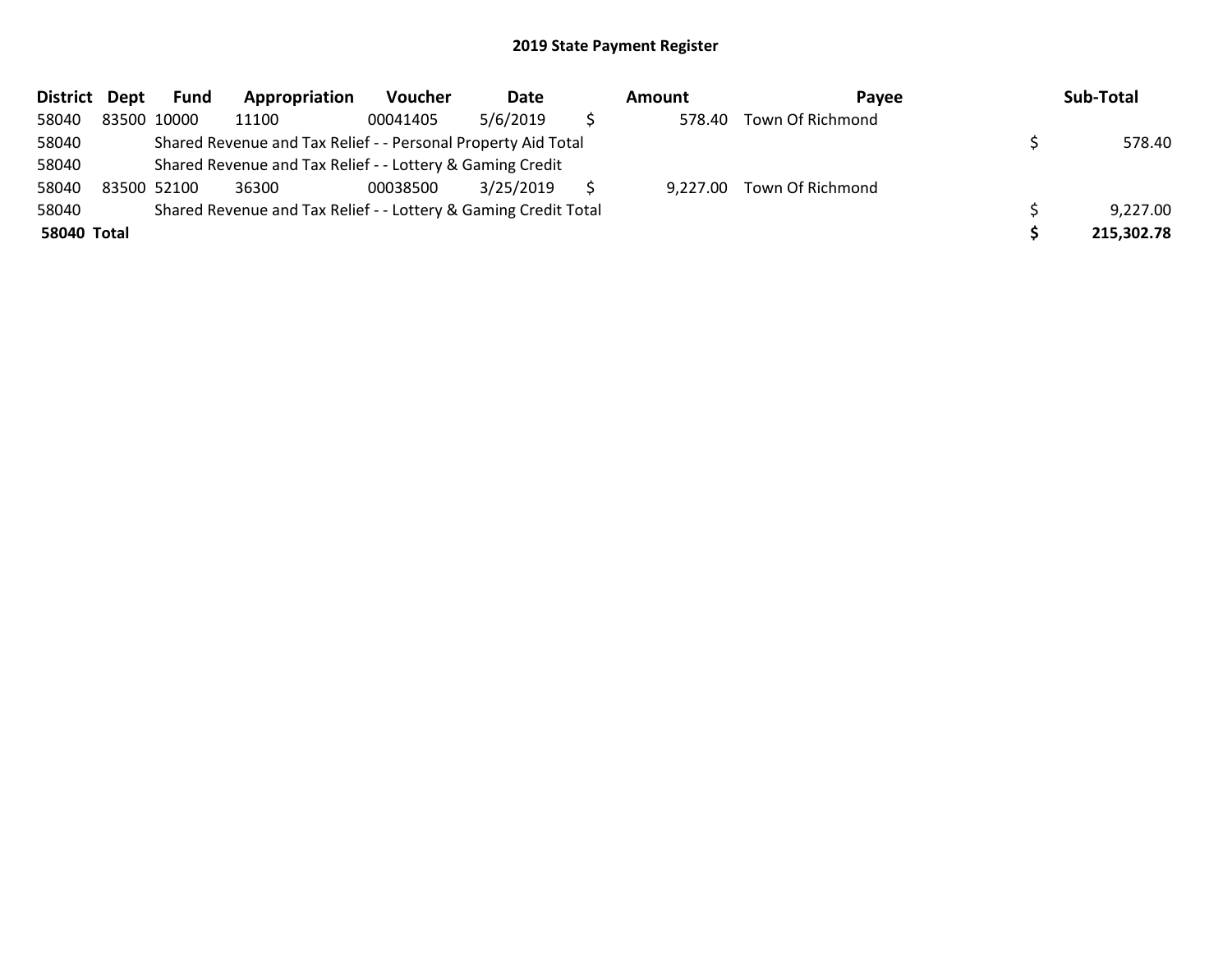| District Dept |             | <b>Fund</b> | Appropriation                                                      | Voucher  | <b>Date</b> | Amount          | Payee                    | Sub-Total       |
|---------------|-------------|-------------|--------------------------------------------------------------------|----------|-------------|-----------------|--------------------------|-----------------|
| 58042         |             |             | Dept of Safety & Prof Services - - Fire Dues Distribution          |          |             |                 |                          |                 |
| 58042         | 16500 10000 |             | 22500                                                              | 00031267 | 7/18/2019   | \$              | 1,531.56 Town of Seneca  |                 |
| 58042         |             |             | Dept of Safety & Prof Services - - Fire Dues Distribution Total    |          |             |                 |                          | \$<br>1,531.56  |
| 58042         |             |             | Dept of Natural Resources - - Aids In Lieu Of Taxes - Gener        |          |             |                 |                          |                 |
| 58042         | 37000 10000 |             | 50300                                                              | 00298313 | 2/14/2019   | \$<br>11.40     | Town of Seneca           |                 |
| 58042         |             |             | Dept of Natural Resources - - Aids In Lieu Of Taxes - Gener Total  |          |             |                 |                          | \$<br>11.40     |
| 58042         |             |             | Dept of Natural Resources - - Resaids - Cnty Forst, Cl & Mfl       |          |             |                 |                          |                 |
| 58042         | 37000 21200 |             | 57100                                                              | 00333243 | 6/21/2019   | \$              | 1,601.48 Town of Seneca  |                 |
| 58042         |             |             | Dept of Natural Resources - - Resaids - Cnty Forst, Cl & Mfl Total |          |             |                 |                          | \$<br>1,601.48  |
| 58042         |             |             | Dept of Natural Resources - - Fin Asst For Responsible Units       |          |             |                 |                          |                 |
| 58042         | 37000 27400 |             | 67000                                                              | 00323596 | 5/22/2019   | \$              | 232.99 Town of Seneca    |                 |
| 58042         |             |             | Dept of Natural Resources - - Fin Asst For Responsible Units Total |          |             |                 |                          | \$<br>232.99    |
| 58042         |             |             | WI Dept of Transportation - - Trns Aids To Mnc.-Sf                 |          |             |                 |                          |                 |
| 58042         | 39500 21100 |             | 19100                                                              | 00337328 | 1/7/2019    | \$<br>20,414.00 | Town of Seneca           |                 |
| 58042         | 39500 21100 |             | 19100                                                              | 00364642 | 4/1/2019    | \$<br>20,414.00 | Town of Seneca           |                 |
| 58042         |             | 39500 21100 | 19100                                                              | 00402651 | 7/1/2019    | \$<br>20,414.00 | Town of Seneca           |                 |
| 58042         |             | 39500 21100 | 19100                                                              | 00445469 | 10/7/2019   | \$              | 20,414.02 Town of Seneca |                 |
| 58042         |             |             | WI Dept of Transportation - - Trns Aids To Mnc.-Sf Total           |          |             |                 |                          | \$<br>81,656.02 |
| 58042         |             |             | WI Dept of Transportation - - Loc Rd Imp Prg St Fd                 |          |             |                 |                          |                 |
| 58042         | 39500 21100 |             | 27800                                                              | 00420198 | 8/6/2019    | \$              | 30,210.60 Town of Seneca |                 |
| 58042         |             |             | WI Dept of Transportation - - Loc Rd Imp Prg St Fd Total           |          |             |                 |                          | \$<br>30,210.60 |
| 58042         |             |             | Elections Commission - - 2018 Hava Election Security               |          |             |                 |                          |                 |
| 58042         | 51000 22000 |             | 18200                                                              | 00002327 | 11/8/2019   | \$              | 1,200.00 Town of Seneca  |                 |
| 58042         |             |             | Elections Commission - - 2018 Hava Election Security Total         |          |             |                 |                          | \$<br>1,200.00  |
| 58042         |             |             | Shared Revenue and Tax Relief - - County And Municipal Aid         |          |             |                 |                          |                 |
| 58042         | 83500 10000 |             | 10500                                                              | 00049777 | 7/22/2019   | \$<br>3,396.15  | Town of Seneca           |                 |
| 58042         | 83500 10000 |             | 10500                                                              | 00054075 | 11/18/2019  | \$              | 19,244.84 Town of Seneca |                 |
| 58042         |             |             | Shared Revenue and Tax Relief - - County And Municipal Aid Total   |          |             |                 |                          | \$<br>22,640.99 |
| 58042         |             |             | Shared Revenue and Tax Relief - - Exempt Computer Aid              |          |             |                 |                          |                 |
| 58042         | 83500 10000 |             | 10900                                                              | 00046825 | 7/22/2019   | \$<br>7.27      | Town of Seneca           |                 |
| 58042         |             |             | Shared Revenue and Tax Relief - - Exempt Computer Aid Total        |          |             |                 |                          | \$<br>7.27      |
| 58042         |             |             | Shared Revenue and Tax Relief - - Personal Property Aid            |          |             |                 |                          |                 |
| 58042         | 83500 10000 |             | 11100                                                              | 00041406 | 5/6/2019    | \$              | 852.90 Town of Seneca    |                 |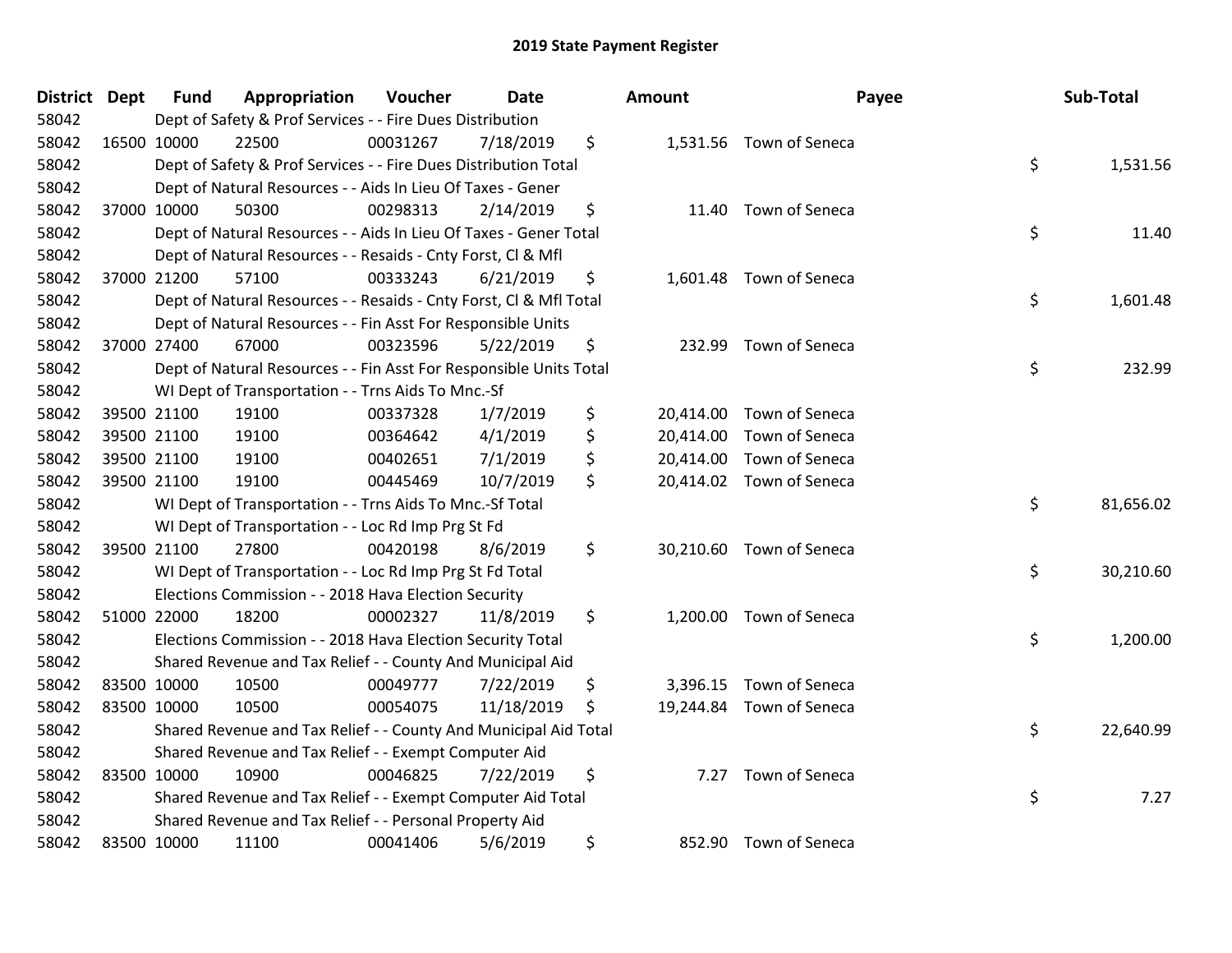| District Dept | <b>Fund</b> | Appropriation                                                   | Voucher  | Date      | Amount | Payee                 | Sub-Total  |
|---------------|-------------|-----------------------------------------------------------------|----------|-----------|--------|-----------------------|------------|
| 58042         |             | Shared Revenue and Tax Relief - - Personal Property Aid Total   |          |           |        |                       | 852.90     |
| 58042         |             | Shared Revenue and Tax Relief - - Lottery & Gaming Credit       |          |           |        |                       |            |
| 58042         | 83500 52100 | 36300                                                           | 00038501 | 3/25/2019 |        | 770.86 Town of Seneca |            |
| 58042         |             | Shared Revenue and Tax Relief - - Lottery & Gaming Credit Total |          |           |        |                       | 770.86     |
| 58042 Total   |             |                                                                 |          |           |        |                       | 140,716.07 |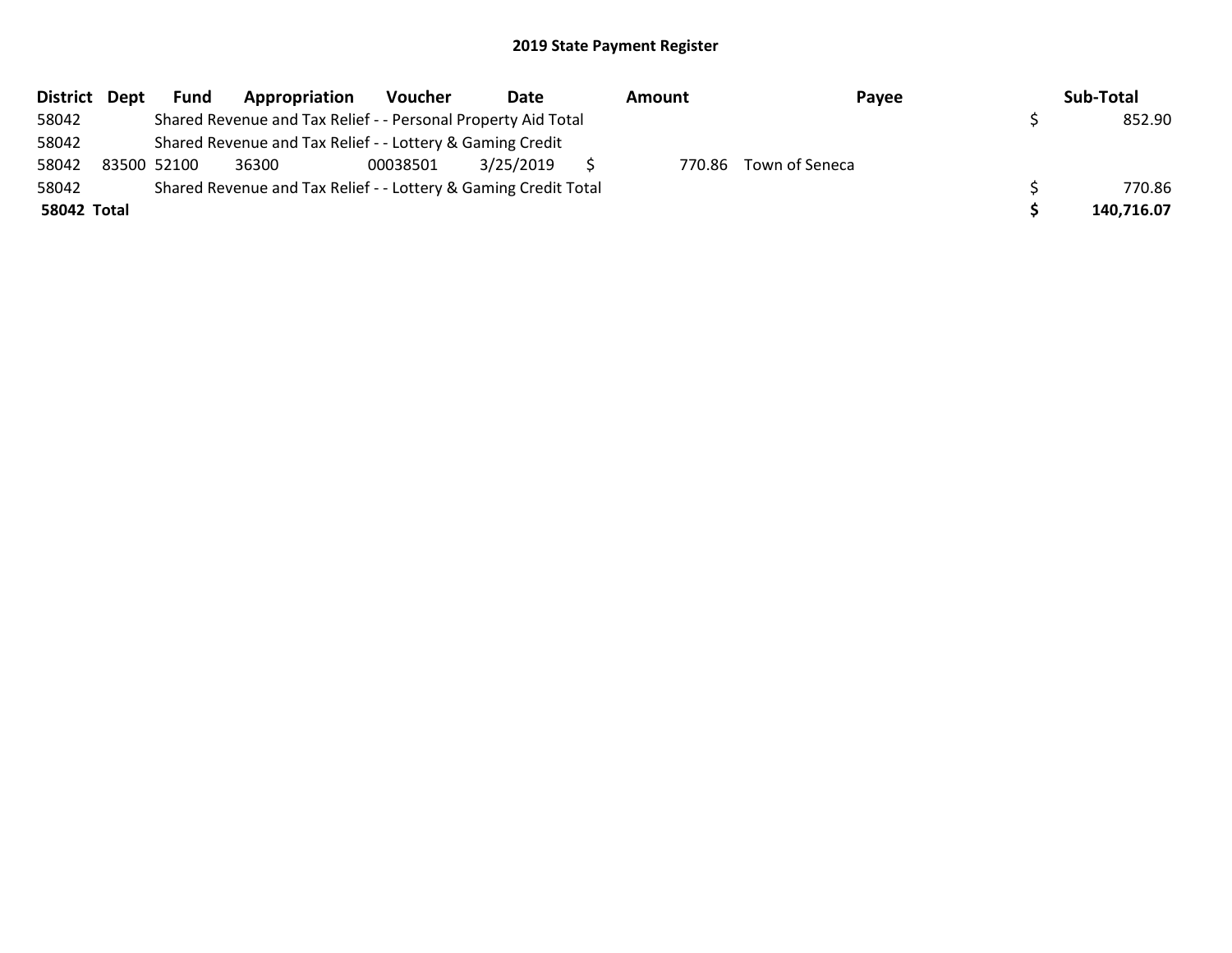| District Dept |             | <b>Fund</b> | Appropriation                                                        | Voucher  | <b>Date</b> | Amount          | Payee                        | Sub-Total        |
|---------------|-------------|-------------|----------------------------------------------------------------------|----------|-------------|-----------------|------------------------------|------------------|
| 58044         |             |             | Dept of Safety & Prof Services - - Fire Dues Distribution            |          |             |                 |                              |                  |
| 58044         | 16500 10000 |             | 22500                                                                | 00030306 | 7/16/2019   | \$              | 7,612.10 Town Of Washington  |                  |
| 58044         |             |             | Dept of Safety & Prof Services - - Fire Dues Distribution Total      |          |             |                 |                              | \$<br>7,612.10   |
| 58044         |             |             | Dept of Natural Resources - - Aids In Lieu Of Taxes - Gener          |          |             |                 |                              |                  |
| 58044         |             | 37000 10000 | 50300                                                                | 00298272 | 2/14/2019   | \$<br>832.13    | Town Of Washington           |                  |
| 58044         |             | 37000 10000 | 50300                                                                | 00298273 | 2/14/2019   | \$<br>173.70    | Town Of Washington           |                  |
| 58044         |             | 37000 10000 | 50300                                                                | 00313573 | 4/19/2019   | \$<br>10.69     | Town Of Washington           |                  |
| 58044         |             |             | Dept of Natural Resources - - Aids In Lieu Of Taxes - Gener Total    |          |             |                 |                              | \$<br>1,016.52   |
| 58044         |             |             | Dept of Natural Resources - - Resaids - Cnty Forst, Cl & Mfl         |          |             |                 |                              |                  |
| 58044         |             | 37000 21200 | 57100                                                                | 00333244 | 6/21/2019   | \$<br>494.82    | Town Of Washington           |                  |
| 58044         |             |             | Dept of Natural Resources - - Resaids - Cnty Forst, Cl & Mfl Total   |          |             |                 |                              | \$<br>494.82     |
| 58044         |             |             | Dept of Natural Resources - - Fin Asst For Responsible Units         |          |             |                 |                              |                  |
| 58044         |             | 37000 27400 | 67000                                                                | 00322976 | 5/22/2019   | \$              | 2,090.54 Town Of Washington  |                  |
| 58044         |             |             | Dept of Natural Resources - - Fin Asst For Responsible Units Total   |          |             |                 |                              | \$<br>2,090.54   |
| 58044         |             |             | Dept of Natural Resources - - Land Acquisition                       |          |             |                 |                              |                  |
| 58044         |             | 37000 36300 | TA100                                                                | 00377062 | 12/13/2019  | \$<br>51,120.00 | Town Of Washington           |                  |
| 58044         |             |             | Dept of Natural Resources - - Land Acquisition Total                 |          |             |                 |                              | \$<br>51,120.00  |
| 58044         |             |             | WI Dept of Transportation - - Trns Aids To Mnc.-Sf                   |          |             |                 |                              |                  |
| 58044         | 39500 21100 |             | 19100                                                                | 00337329 | 1/7/2019    | \$<br>30,632.95 | Town Of Washington           |                  |
| 58044         |             | 39500 21100 | 19100                                                                | 00364643 | 4/1/2019    | \$<br>30,632.95 | Town Of Washington           |                  |
| 58044         |             | 39500 21100 | 19100                                                                | 00402652 | 7/1/2019    | \$<br>30,632.95 | Town Of Washington           |                  |
| 58044         |             | 39500 21100 | 19100                                                                | 00445470 | 10/7/2019   | \$<br>30,632.96 | Town Of Washington           |                  |
| 58044         |             |             | WI Dept of Transportation - - Trns Aids To Mnc.-Sf Total             |          |             |                 |                              | \$<br>122,531.81 |
| 58044         |             |             | WI Dept of Transportation - - Loc Rd Imp Prg St Fd                   |          |             |                 |                              |                  |
| 58044         |             | 39500 21100 | 27800                                                                | 00397789 | 11/14/2019  | \$<br>24,340.00 | Town Of Washington           |                  |
| 58044         |             |             | WI Dept of Transportation - - Loc Rd Imp Prg St Fd Total             |          |             |                 |                              | \$<br>24,340.00  |
| 58044         |             |             | Department of Administration - - Hv Trans Ln Annual Impact Fee       |          |             |                 |                              |                  |
| 58044         |             | 50500 10000 | 17400                                                                | 00101093 | 5/1/2019    | \$              | 58,025.00 Town Of Washington |                  |
| 58044         |             |             | Department of Administration - - Hv Trans Ln Annual Impact Fee Total |          |             |                 |                              | \$<br>58,025.00  |
| 58044         |             |             | Shared Revenue and Tax Relief - - County And Municipal Aid           |          |             |                 |                              |                  |
| 58044         | 83500 10000 |             | 10500                                                                | 00049778 | 7/22/2019   | \$<br>3,504.81  | Town Of Washington           |                  |
| 58044         | 83500 10000 |             | 10500                                                                | 00054076 | 11/18/2019  | \$<br>19,860.58 | Town Of Washington           |                  |
| 58044         |             |             | Shared Revenue and Tax Relief - - County And Municipal Aid Total     |          |             |                 |                              | \$<br>23,365.39  |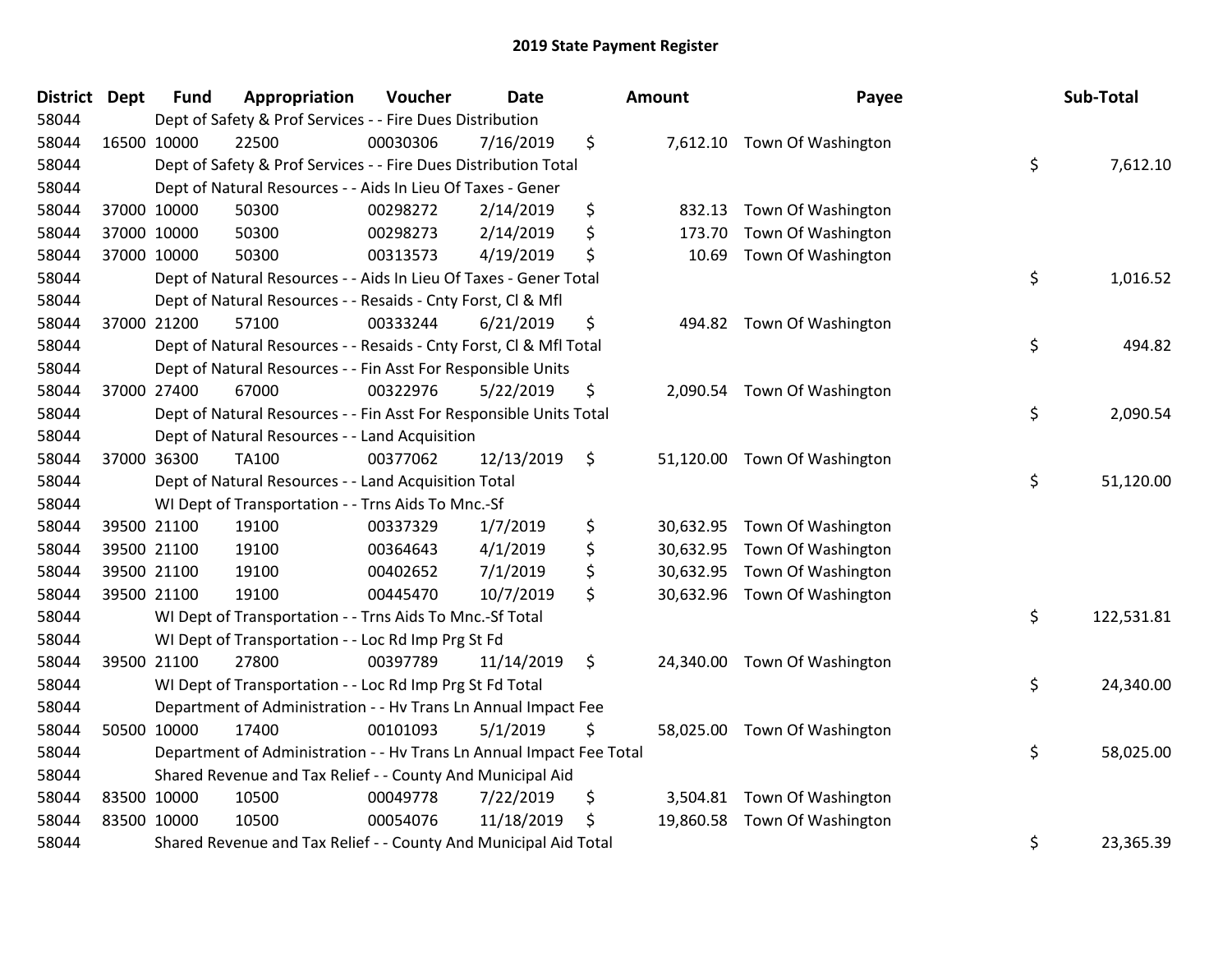| <b>District</b>    | Dept | Fund        | Appropriation                                                   | Voucher  | Date       | Amount         | Payee              | Sub-Total  |
|--------------------|------|-------------|-----------------------------------------------------------------|----------|------------|----------------|--------------------|------------|
| 58044              |      |             | Shared Revenue and Tax Relief - - Exempt Computer Aid           |          |            |                |                    |            |
| 58044              |      | 83500 10000 | 10900                                                           | 00046826 | 7/22/2019  | \$<br>7.27     | Town Of Washington |            |
| 58044              |      |             | Shared Revenue and Tax Relief - - Exempt Computer Aid Total     |          |            |                |                    | 7.27       |
| 58044              |      |             | Shared Revenue and Tax Relief - - Utility Aid                   |          |            |                |                    |            |
| 58044              |      | 83500 10000 | 11000                                                           | 00049778 | 7/22/2019  | \$<br>1,274.85 | Town Of Washington |            |
| 58044              |      | 83500 10000 | 11000                                                           | 00054076 | 11/18/2019 | \$<br>7,336.37 | Town Of Washington |            |
| 58044              |      |             | Shared Revenue and Tax Relief - - Utility Aid Total             |          |            |                |                    | 8,611.22   |
| 58044              |      |             | Shared Revenue and Tax Relief - - Personal Property Aid         |          |            |                |                    |            |
| 58044              |      | 83500 10000 | 11100                                                           | 00041407 | 5/6/2019   | \$<br>499.94   | Town Of Washington |            |
| 58044              |      |             | Shared Revenue and Tax Relief - - Personal Property Aid Total   |          |            |                |                    | 499.94     |
| 58044              |      |             | Shared Revenue and Tax Relief - - Lottery & Gaming Credit       |          |            |                |                    |            |
| 58044              |      | 83500 52100 | 36300                                                           | 00038502 | 3/25/2019  | \$<br>4,621.83 | Town Of Washington |            |
| 58044              |      |             | Shared Revenue and Tax Relief - - Lottery & Gaming Credit Total |          |            |                |                    | 4,621.83   |
| <b>58044 Total</b> |      |             |                                                                 |          |            |                |                    | 304,336.44 |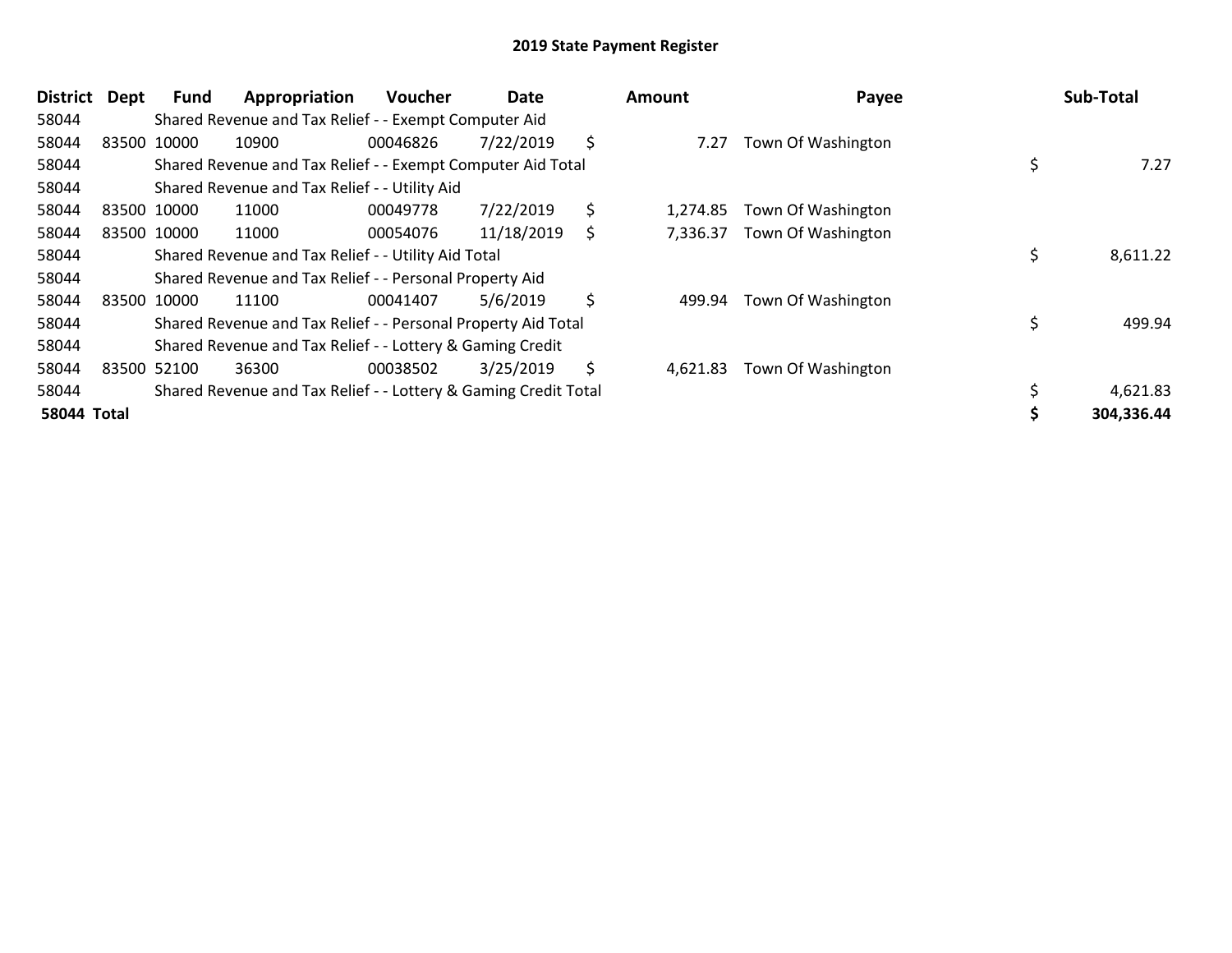| District Dept |             | <b>Fund</b> | Appropriation                                                        | Voucher  | Date       | <b>Amount</b> | Payee                       | Sub-Total       |
|---------------|-------------|-------------|----------------------------------------------------------------------|----------|------------|---------------|-----------------------------|-----------------|
| 58046         |             |             | Dept of Safety & Prof Services - - Fire Dues Distribution            |          |            |               |                             |                 |
| 58046         | 16500 10000 |             | 22500                                                                | 00030708 | 7/16/2019  | \$            | 3,572.51 Town Of Waukechon  |                 |
| 58046         |             |             | Dept of Safety & Prof Services - - Fire Dues Distribution Total      |          |            |               |                             | \$<br>3,572.51  |
| 58046         |             |             | Dept of Natural Resources - - Aids In Lieu Of Taxes - Gener          |          |            |               |                             |                 |
| 58046         |             | 37000 10000 | 50300                                                                | 00298411 | 2/13/2019  | \$            | 7,746.67 Town Of Waukechon  |                 |
| 58046         |             | 37000 10000 | 50300                                                                | 00298412 | 2/13/2019  | \$            | 12,406.47 Town Of Waukechon |                 |
| 58046         |             | 37000 10000 | 50300                                                                | 00314971 | 4/19/2019  | \$            | 519.32 Town Of Waukechon    |                 |
| 58046         |             |             | Dept of Natural Resources - - Aids In Lieu Of Taxes - Gener Total    |          |            |               |                             | \$<br>20,672.46 |
| 58046         |             |             | Dept of Natural Resources - - Resaids - Cnty Forst, CI & Mfl         |          |            |               |                             |                 |
| 58046         | 37000 21200 |             | 57100                                                                | 00333245 | 6/21/2019  | \$            | 288.00 Town Of Waukechon    |                 |
| 58046         |             |             | Dept of Natural Resources - - Resaids - Cnty Forst, Cl & Mfl Total   |          |            |               |                             | \$<br>288.00    |
| 58046         |             |             | Dept of Natural Resources - - Aids In Lieu Of Taxes - Sum S          |          |            |               |                             |                 |
| 58046         |             | 37000 21200 | 57900                                                                | 00314970 | 4/19/2019  | \$            | 1,274.50 Town Of Waukechon  |                 |
| 58046         |             |             | Dept of Natural Resources - - Aids In Lieu Of Taxes - Sum S Total    |          |            |               |                             | \$<br>1,274.50  |
| 58046         |             |             | Dept of Natural Resources - - Fin Asst For Responsible Units         |          |            |               |                             |                 |
| 58046         | 37000 27400 |             | 67000                                                                | 00323179 | 5/22/2019  | \$            | 1,052.40 Town Of Waukechon  |                 |
| 58046         |             |             | Dept of Natural Resources - - Fin Asst For Responsible Units Total   |          |            |               |                             | \$<br>1,052.40  |
| 58046         |             |             | WI Dept of Transportation - - Trns Aids To Mnc.-Sf                   |          |            |               |                             |                 |
| 58046         |             | 39500 21100 | 19100                                                                | 00337330 | 1/7/2019   | \$            | 23,842.22 Town Of Waukechon |                 |
| 58046         |             | 39500 21100 | 19100                                                                | 00364644 | 4/1/2019   | \$            | 23,842.22 Town Of Waukechon |                 |
| 58046         |             | 39500 21100 | 19100                                                                | 00402653 | 7/1/2019   | \$            | 23,842.22 Town Of Waukechon |                 |
| 58046         |             | 39500 21100 | 19100                                                                | 00445471 | 10/7/2019  | \$            | 23,842.22 Town Of Waukechon |                 |
| 58046         |             |             | WI Dept of Transportation - - Trns Aids To Mnc.-Sf Total             |          |            |               |                             | \$<br>95,368.88 |
| 58046         |             |             | Department of Administration - - Hv Trans Ln Annual Impact Fee       |          |            |               |                             |                 |
| 58046         | 50500 10000 |             | 17400                                                                | 00101229 | 5/1/2019   | \$            | 33,639.00 Town Of Waukechon |                 |
| 58046         |             |             | Department of Administration - - Hv Trans Ln Annual Impact Fee Total |          |            |               |                             | \$<br>33,639.00 |
| 58046         |             |             | Elections Commission - - 2018 Hava Election Security                 |          |            |               |                             |                 |
| 58046         | 51000 22000 |             | 18200                                                                | 00002694 | 11/18/2019 | \$            | 1,200.00 Town Of Waukechon  |                 |
| 58046         |             |             | Elections Commission - - 2018 Hava Election Security Total           |          |            |               |                             | \$<br>1,200.00  |
| 58046         |             |             | Shared Revenue and Tax Relief - - County And Municipal Aid           |          |            |               |                             |                 |
| 58046         | 83500 10000 |             | 10500                                                                | 00049779 | 7/22/2019  | \$            | 4,836.10 Town Of Waukechon  |                 |
| 58046         | 83500 10000 |             | 10500                                                                | 00054077 | 11/18/2019 | \$            | 27,404.57 Town Of Waukechon |                 |
| 58046         |             |             | Shared Revenue and Tax Relief - - County And Municipal Aid Total     |          |            |               |                             | \$<br>32,240.67 |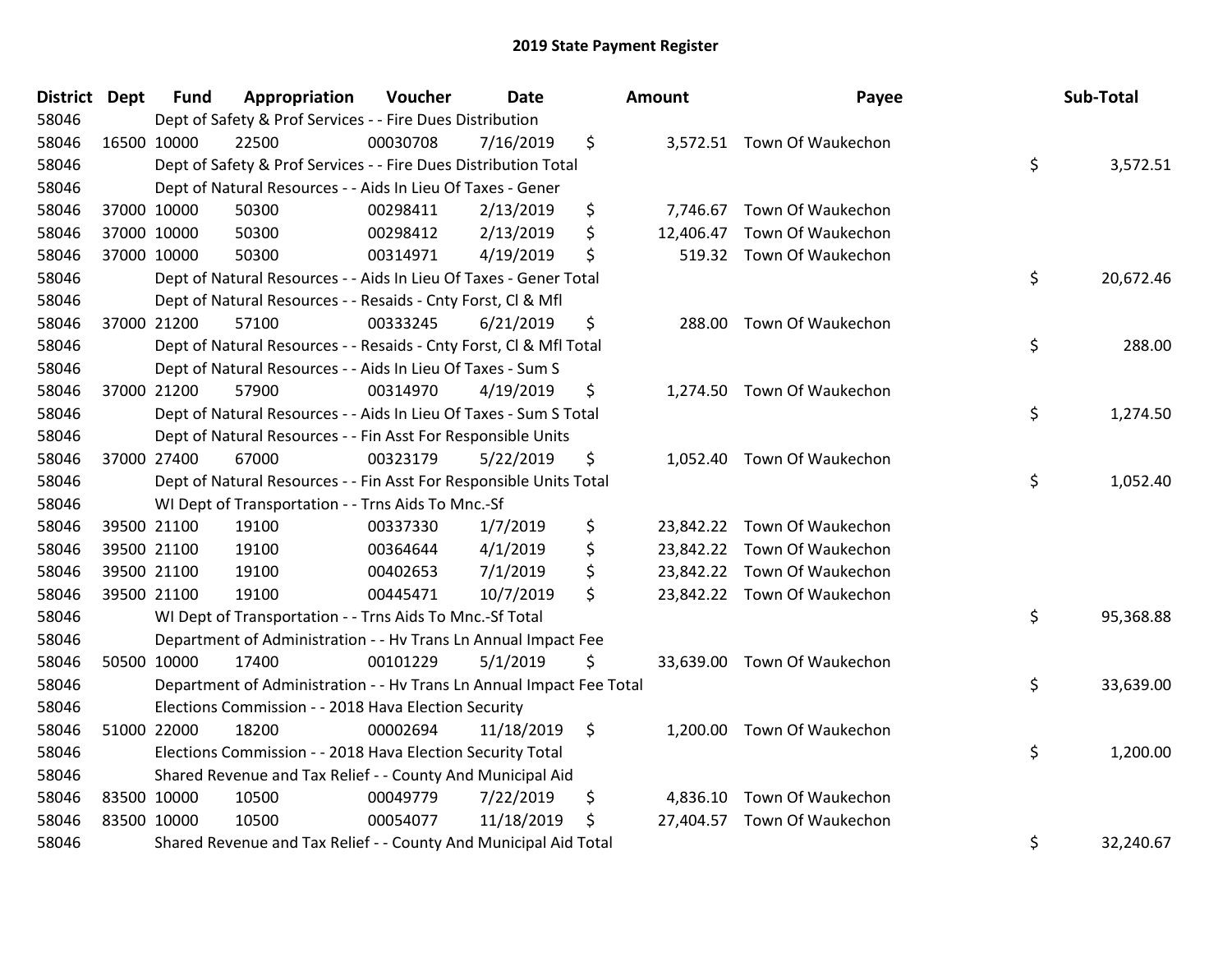| <b>District</b>    | Dept        | Fund        | Appropriation                                                 | <b>Voucher</b> | Date       |    | Amount   | Payee             | Sub-Total  |
|--------------------|-------------|-------------|---------------------------------------------------------------|----------------|------------|----|----------|-------------------|------------|
| 58046              |             |             | Shared Revenue and Tax Relief - - Exempt Computer Aid         |                |            |    |          |                   |            |
| 58046              |             | 83500 10000 | 10900                                                         | 00046827       | 7/22/2019  | Ŝ  | 38.45    | Town Of Waukechon |            |
| 58046              |             |             | Shared Revenue and Tax Relief - - Exempt Computer Aid Total   |                |            |    |          |                   | 38.45      |
| 58046              |             |             | Shared Revenue and Tax Relief - - Utility Aid                 |                |            |    |          |                   |            |
| 58046              | 83500 10000 |             | 11000                                                         | 00049779       | 7/22/2019  | \$ | 283.41   | Town Of Waukechon |            |
| 58046              |             | 83500 10000 | 11000                                                         | 00054077       | 11/18/2019 | S  | 1,646.75 | Town Of Waukechon |            |
| 58046              |             |             | Shared Revenue and Tax Relief - - Utility Aid Total           |                |            |    |          |                   | 1,930.16   |
| 58046              |             |             | Shared Revenue and Tax Relief - - Personal Property Aid       |                |            |    |          |                   |            |
| 58046              |             | 83500 10000 | 11100                                                         | 00041408       | 5/6/2019   | S  | 559.91   | Town Of Waukechon |            |
| 58046              |             |             | Shared Revenue and Tax Relief - - Personal Property Aid Total |                |            |    |          |                   | 559.91     |
| <b>58046 Total</b> |             |             |                                                               |                |            |    |          |                   | 191,836.94 |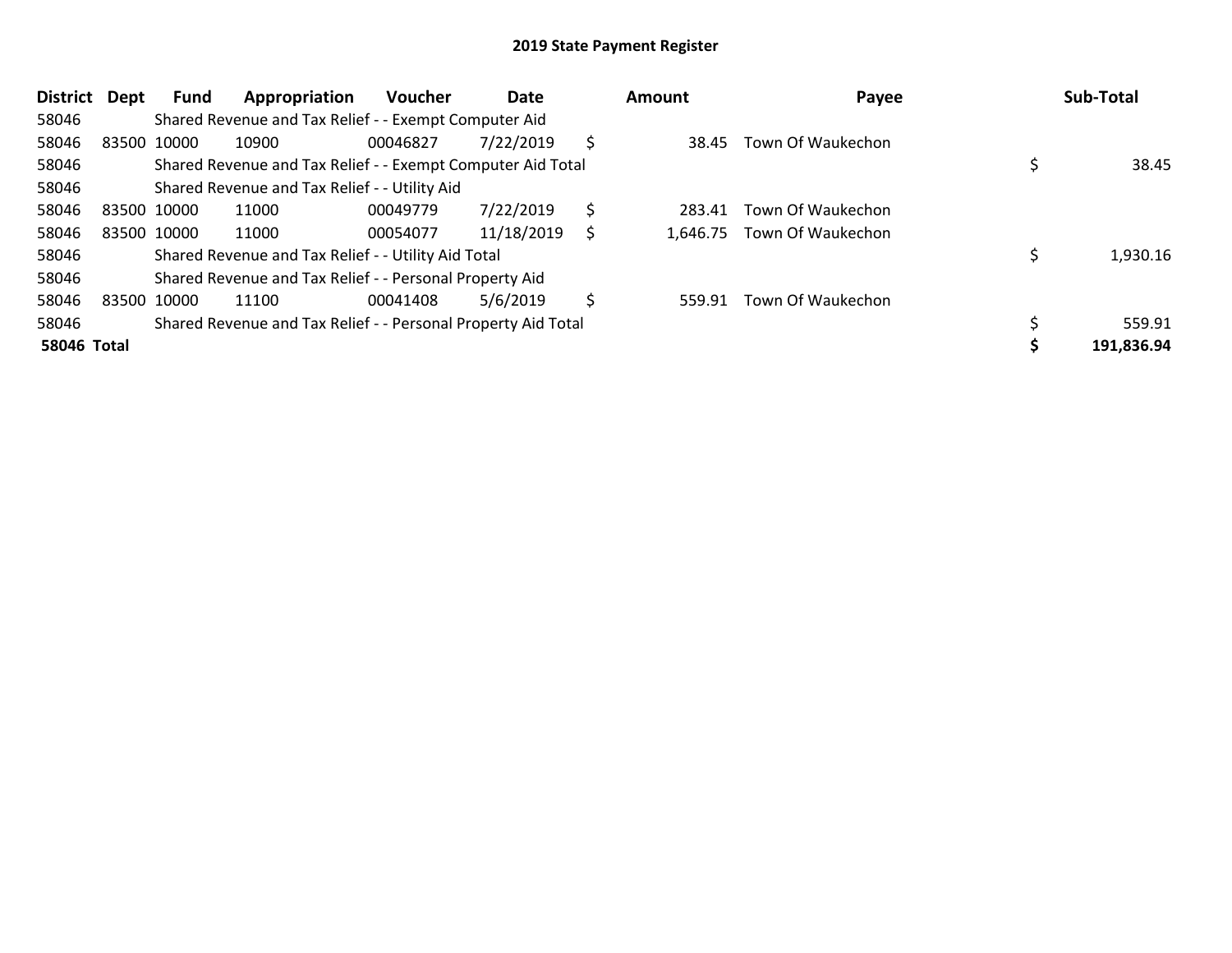| <b>District</b> | <b>Dept</b> | <b>Fund</b> | Appropriation                                                      | Voucher  | Date       | <b>Amount</b>   | Payee                     | Sub-Total        |
|-----------------|-------------|-------------|--------------------------------------------------------------------|----------|------------|-----------------|---------------------------|------------------|
| 58048           |             |             | Dept of Safety & Prof Services - - Fire Dues Distribution          |          |            |                 |                           |                  |
| 58048           |             | 16500 10000 | 22500                                                              | 00030086 | 7/15/2019  | \$              | 14,190.03 Town Of Wescott |                  |
| 58048           |             |             | Dept of Safety & Prof Services - - Fire Dues Distribution Total    |          |            |                 |                           | \$<br>14,190.03  |
| 58048           |             |             | Dept of Natural Resources - - Aids In Lieu Of Taxes - Gener        |          |            |                 |                           |                  |
| 58048           |             | 37000 10000 | 50300                                                              | 00298392 | 2/14/2019  | \$<br>3,528.41  | Town Of Wescott           |                  |
| 58048           |             | 37000 10000 | 50300                                                              | 00298393 | 2/14/2019  | \$<br>1,030.45  | Town Of Wescott           |                  |
| 58048           |             | 37000 10000 | 50300                                                              | 00314721 | 4/19/2019  | \$<br>117.84    | Town Of Wescott           |                  |
| 58048           |             |             | Dept of Natural Resources - - Aids In Lieu Of Taxes - Gener Total  |          |            |                 |                           | \$<br>4,676.70   |
| 58048           |             |             | Dept of Natural Resources - - Resaids - Cnty Forst, Cl & Mfl       |          |            |                 |                           |                  |
| 58048           |             | 37000 21200 | 57100                                                              | 00333246 | 6/21/2019  | \$              | 354.73 Town Of Wescott    |                  |
| 58048           |             |             | Dept of Natural Resources - - Resaids - Cnty Forst, CI & Mfl Total |          |            |                 |                           | \$<br>354.73     |
| 58048           |             |             | Dept of Natural Resources - - Aids In Lieu Of Taxes - Sum S        |          |            |                 |                           |                  |
| 58048           |             | 37000 21200 | 57900                                                              | 00314722 | 4/19/2019  | \$<br>0.10      | Town Of Wescott           |                  |
| 58048           |             |             | Dept of Natural Resources - - Aids In Lieu Of Taxes - Sum S Total  |          |            |                 |                           | \$<br>0.10       |
| 58048           |             |             | Dept of Natural Resources - - Fin Asst For Responsible Units       |          |            |                 |                           |                  |
| 58048           |             | 37000 27400 | 67000                                                              | 00322724 | 5/22/2019  | \$<br>13,627.35 | Town Of Wescott           |                  |
| 58048           |             |             | Dept of Natural Resources - - Fin Asst For Responsible Units Total |          |            |                 |                           | \$<br>13,627.35  |
| 58048           |             |             | WI Dept of Transportation - - Trns Aids To Mnc.-Sf                 |          |            |                 |                           |                  |
| 58048           |             | 39500 21100 | 19100                                                              | 00337331 | 1/7/2019   | \$              | 36,384.47 Town Of Wescott |                  |
| 58048           |             | 39500 21100 | 19100                                                              | 00364645 | 4/1/2019   | \$<br>36,384.47 | Town Of Wescott           |                  |
| 58048           |             | 39500 21100 | 19100                                                              | 00402654 | 7/1/2019   | \$<br>36,384.47 | Town Of Wescott           |                  |
| 58048           |             | 39500 21100 | 19100                                                              | 00445472 | 10/7/2019  | \$              | 36,384.47 Town Of Wescott |                  |
| 58048           |             |             | WI Dept of Transportation - - Trns Aids To Mnc.-Sf Total           |          |            |                 |                           | \$<br>145,537.88 |
| 58048           |             |             | Shared Revenue and Tax Relief - - County And Municipal Aid         |          |            |                 |                           |                  |
| 58048           |             | 83500 10000 | 10500                                                              | 00049780 | 7/22/2019  | \$<br>6,156.23  | Town Of Wescott           |                  |
| 58048           |             | 83500 10000 | 10500                                                              | 00054078 | 11/18/2019 | \$              | 34,885.31 Town Of Wescott |                  |
| 58048           |             |             | Shared Revenue and Tax Relief - - County And Municipal Aid Total   |          |            |                 |                           | \$<br>41,041.54  |
| 58048           |             |             | Shared Revenue and Tax Relief - - Exempt Computer Aid              |          |            |                 |                           |                  |
| 58048           | 83500 10000 |             | 10900                                                              | 00046828 | 7/22/2019  | \$<br>299.30    | Town Of Wescott           |                  |
| 58048           |             |             | Shared Revenue and Tax Relief - - Exempt Computer Aid Total        |          |            |                 |                           | \$<br>299.30     |
| 58048           |             |             | Shared Revenue and Tax Relief - - Utility Aid                      |          |            |                 |                           |                  |
| 58048           |             | 83500 10000 | 11000                                                              | 00049780 | 7/22/2019  | \$<br>556.54    | Town Of Wescott           |                  |
| 58048           |             | 83500 10000 | 11000                                                              | 00054078 | 11/18/2019 | \$              | 3,153.28 Town Of Wescott  |                  |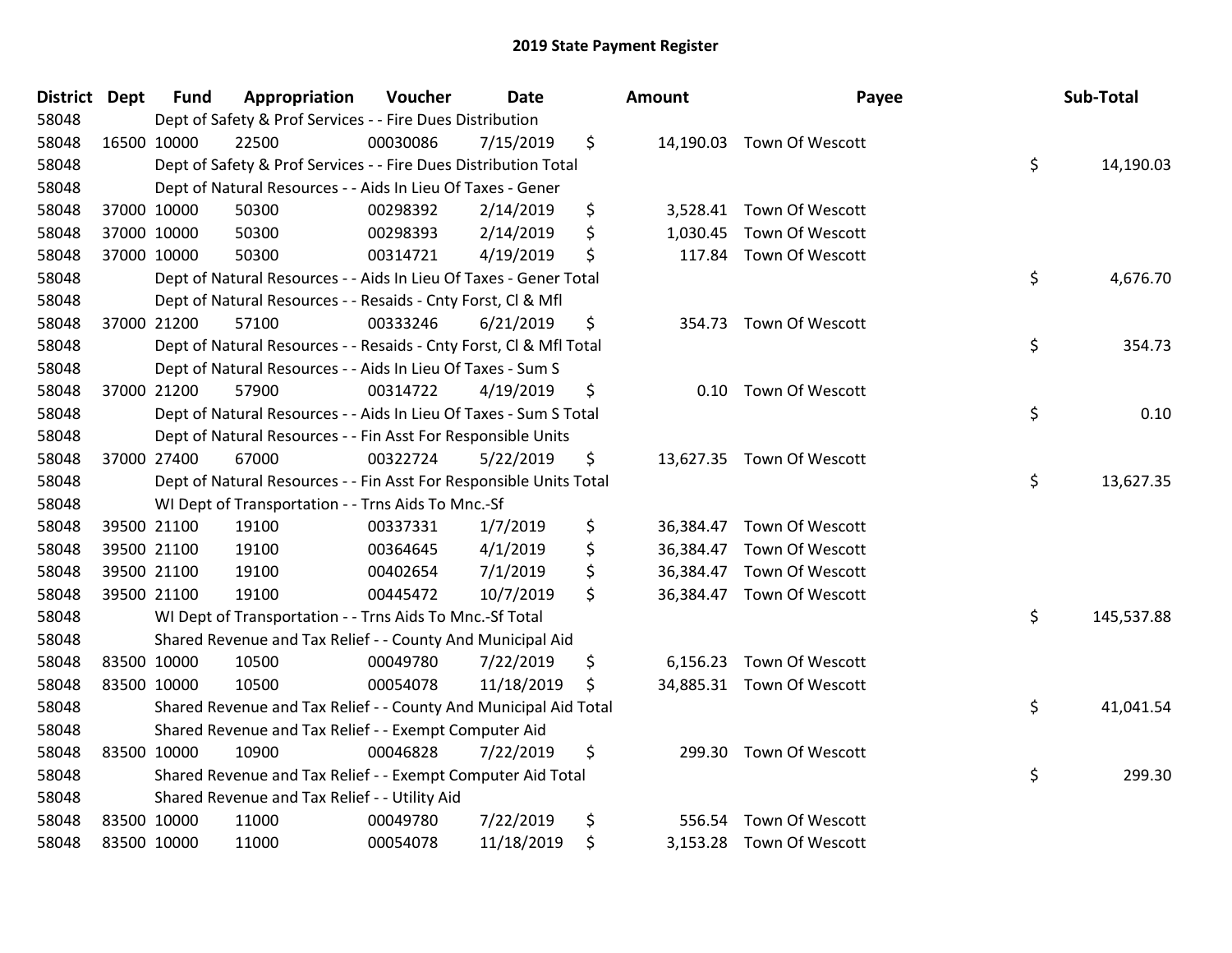|                    | District Dept | Fund        | Appropriation                                                   | <b>Voucher</b> | Date      |   | Amount   | Payee           | Sub-Total  |
|--------------------|---------------|-------------|-----------------------------------------------------------------|----------------|-----------|---|----------|-----------------|------------|
| 58048              |               |             | Shared Revenue and Tax Relief - - Utility Aid Total             |                |           |   |          |                 | 3,709.82   |
| 58048              |               |             | Shared Revenue and Tax Relief - - Personal Property Aid         |                |           |   |          |                 |            |
| 58048              |               | 83500 10000 | 11100                                                           | 00041409       | 5/6/2019  |   | 1.062.68 | Town Of Wescott |            |
| 58048              |               |             | Shared Revenue and Tax Relief - - Personal Property Aid Total   |                |           |   |          |                 | 1,062.68   |
| 58048              |               |             | Shared Revenue and Tax Relief - - Lottery & Gaming Credit       |                |           |   |          |                 |            |
| 58048              |               | 83500 52100 | 36300                                                           | 00038503       | 3/25/2019 | S | 577.65   | Town Of Wescott |            |
| 58048              |               |             | Shared Revenue and Tax Relief - - Lottery & Gaming Credit Total |                |           |   |          |                 | 577.65     |
| <b>58048 Total</b> |               |             |                                                                 |                |           |   |          |                 | 225,077.78 |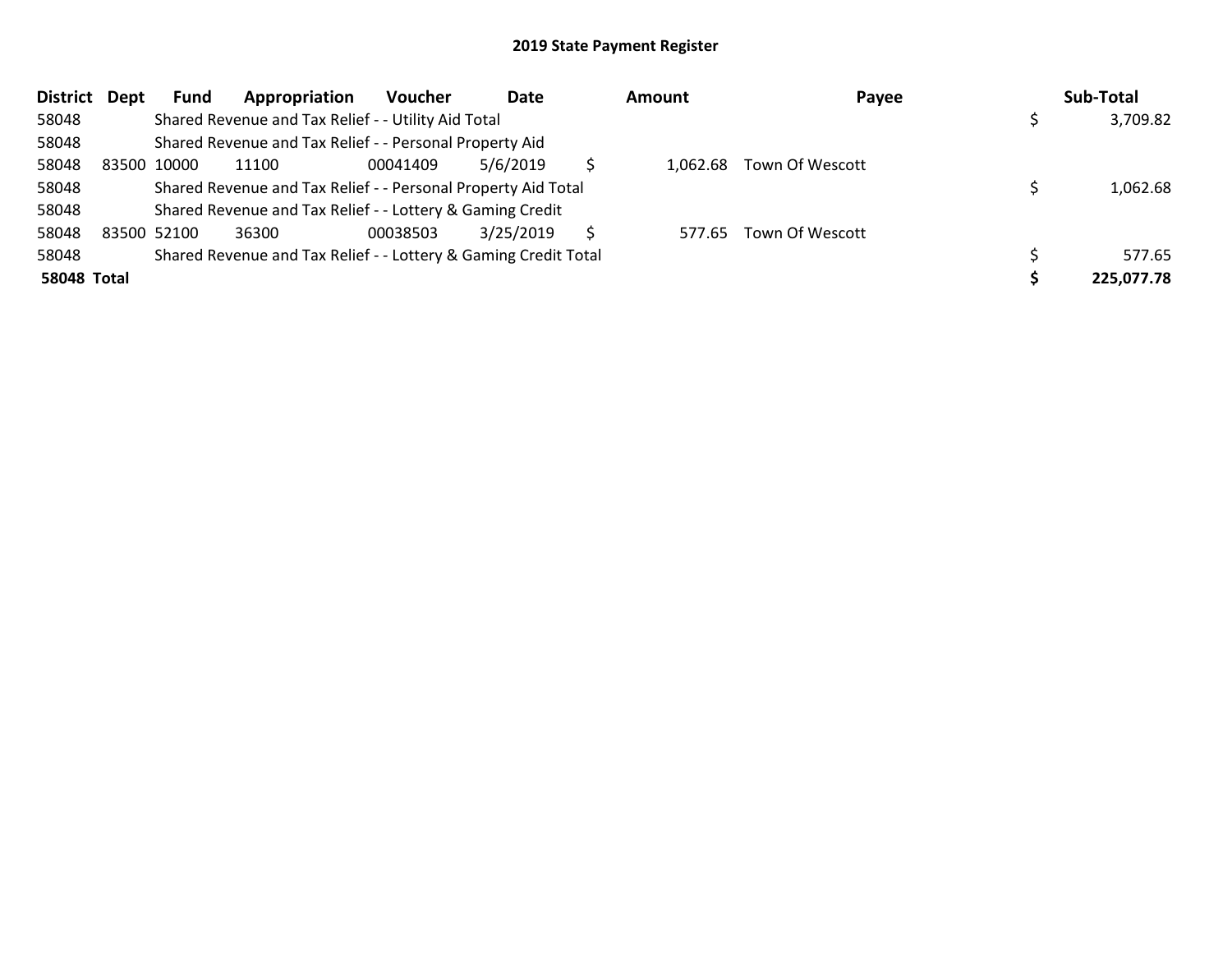| District Dept |             | <b>Fund</b> | Appropriation                                                        | Voucher  | <b>Date</b> | <b>Amount</b>  | Payee                        | Sub-Total       |
|---------------|-------------|-------------|----------------------------------------------------------------------|----------|-------------|----------------|------------------------------|-----------------|
| 58050         |             |             | Dept of Safety & Prof Services - - Fire Dues Distribution            |          |             |                |                              |                 |
| 58050         | 16500 10000 |             | 22500                                                                | 00030905 | 7/17/2019   | \$             | 2,720.36 Town Of Wittenberg  |                 |
| 58050         |             |             | Dept of Safety & Prof Services - - Fire Dues Distribution Total      |          |             |                |                              | \$<br>2,720.36  |
| 58050         |             |             | Dept of Natural Resources - - Aids In Lieu Of Taxes - Gener          |          |             |                |                              |                 |
| 58050         | 37000 10000 |             | 50300                                                                | 00298284 | 2/14/2019   | \$             | 992.22 Town Of Wittenberg    |                 |
| 58050         | 37000 10000 |             | 50300                                                                | 00298285 | 2/14/2019   | \$             | 755.63 Town Of Wittenberg    |                 |
| 58050         |             |             | Dept of Natural Resources - - Aids In Lieu Of Taxes - Gener Total    |          |             |                |                              | \$<br>1,747.85  |
| 58050         |             |             | Dept of Natural Resources - - Resaids - Cnty Forst, Cl & Mfl         |          |             |                |                              |                 |
| 58050         | 37000 21200 |             | 57100                                                                | 00333247 | 6/21/2019   | \$             | 982.47 Town Of Wittenberg    |                 |
| 58050         |             |             | Dept of Natural Resources - - Resaids - Cnty Forst, Cl & Mfl Total   |          |             |                |                              | \$<br>982.47    |
| 58050         |             |             | Dept of Natural Resources - - Fin Asst For Responsible Units         |          |             |                |                              |                 |
| 58050         | 37000 27400 |             | 67000                                                                | 00323496 | 5/22/2019   | \$             | 1,392.37 Town Of Wittenberg  |                 |
| 58050         |             |             | Dept of Natural Resources - - Fin Asst For Responsible Units Total   |          |             |                |                              | \$<br>1,392.37  |
| 58050         |             |             | WI Dept of Transportation - - Trns Aids To Mnc.-Sf                   |          |             |                |                              |                 |
| 58050         | 39500 21100 |             | 19100                                                                | 00337332 | 1/7/2019    | \$             | 24,266.26 Town Of Wittenberg |                 |
| 58050         | 39500 21100 |             | 19100                                                                | 00364646 | 4/1/2019    | \$             | 24,266.26 Town Of Wittenberg |                 |
| 58050         | 39500 21100 |             | 19100                                                                | 00402655 | 7/1/2019    | \$             | 24,266.26 Town Of Wittenberg |                 |
| 58050         | 39500 21100 |             | 19100                                                                | 00445473 | 10/7/2019   | \$             | 24,266.29 Town Of Wittenberg |                 |
| 58050         |             |             | WI Dept of Transportation - - Trns Aids To Mnc.-Sf Total             |          |             |                |                              | \$<br>97,065.07 |
| 58050         |             |             | WI Dept of Transportation - - Loc Rd Imp Prg St Fd                   |          |             |                |                              |                 |
| 58050         | 39500 21100 |             | 27800                                                                | 00353439 | 2/19/2019   | \$             | 30,210.60 Town Of Wittenberg |                 |
| 58050         |             |             | WI Dept of Transportation - - Loc Rd Imp Prg St Fd Total             |          |             |                |                              | \$<br>30,210.60 |
| 58050         |             |             | Department of Administration - - Hv Trans Ln Annual Impact Fee       |          |             |                |                              |                 |
| 58050         | 50500 10000 |             | 17400                                                                | 00101105 | 5/1/2019    | \$             | 40,167.00 Town Of Wittenberg |                 |
| 58050         |             |             | Department of Administration - - Hv Trans Ln Annual Impact Fee Total |          |             |                |                              | \$<br>40,167.00 |
| 58050         |             |             | Shared Revenue and Tax Relief - - County And Municipal Aid           |          |             |                |                              |                 |
| 58050         | 83500 10000 |             | 10500                                                                | 00049781 | 7/22/2019   | \$<br>9,346.64 | Town Of Wittenberg           |                 |
| 58050         | 83500 10000 |             | 10500                                                                | 00054079 | 11/18/2019  | \$             | 52,964.29 Town Of Wittenberg |                 |
| 58050         |             |             | Shared Revenue and Tax Relief - - County And Municipal Aid Total     |          |             |                |                              | \$<br>62,310.93 |
| 58050         |             |             | Shared Revenue and Tax Relief - - Exempt Computer Aid                |          |             |                |                              |                 |
| 58050         | 83500 10000 |             | 10900                                                                | 00046829 | 7/22/2019   | \$             | 907.27 Town Of Wittenberg    |                 |
| 58050         |             |             | Shared Revenue and Tax Relief - - Exempt Computer Aid Total          |          |             |                |                              | \$<br>907.27    |
| 58050         |             |             | Shared Revenue and Tax Relief - - Utility Aid                        |          |             |                |                              |                 |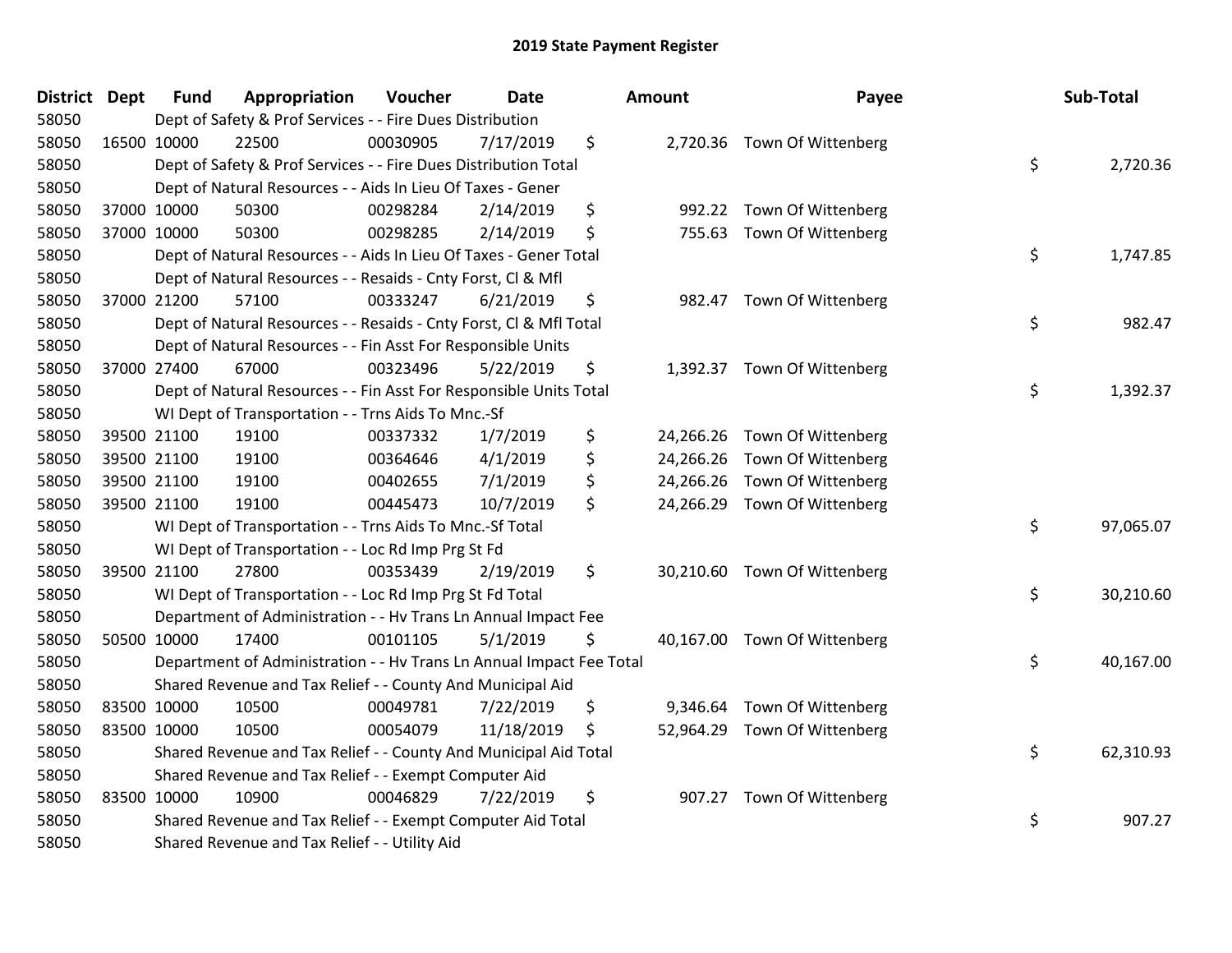| <b>District</b>    | <b>Dept</b> | Fund        | Appropriation                                                       | <b>Voucher</b> | Date       |    | Amount   | Payee              | Sub-Total  |
|--------------------|-------------|-------------|---------------------------------------------------------------------|----------------|------------|----|----------|--------------------|------------|
| 58050              |             | 83500 10000 | 11000                                                               | 00049781       | 7/22/2019  | \$ | 1,091.27 | Town Of Wittenberg |            |
| 58050              |             | 83500 10000 | 11000                                                               | 00054079       | 11/18/2019 |    | 6,657.61 | Town Of Wittenberg |            |
| 58050              |             |             | Shared Revenue and Tax Relief - - Utility Aid Total                 |                |            |    |          |                    | 7,748.88   |
| 58050              |             |             | Shared Revenue and Tax Relief - - Personal Property Aid             |                |            |    |          |                    |            |
| 58050              |             | 83500 10000 | 11100                                                               | 00041410       | 5/6/2019   | Ś. | 438.95   | Town Of Wittenberg |            |
| 58050              |             |             | Shared Revenue and Tax Relief - - Personal Property Aid Total       |                |            |    |          |                    | 438.95     |
| 58050              |             |             | Shared Revenue and Tax Relief - - Payments For Municipal Svcs       |                |            |    |          |                    |            |
| 58050              |             | 83500 10000 | 50100                                                               | 00037755       | 1/31/2019  | S  | 51.09    | Town Of Wittenberg |            |
| 58050              |             |             | Shared Revenue and Tax Relief - - Payments For Municipal Svcs Total |                |            |    |          |                    | 51.09      |
| <b>58050 Total</b> |             |             |                                                                     |                |            |    |          |                    | 245,742.84 |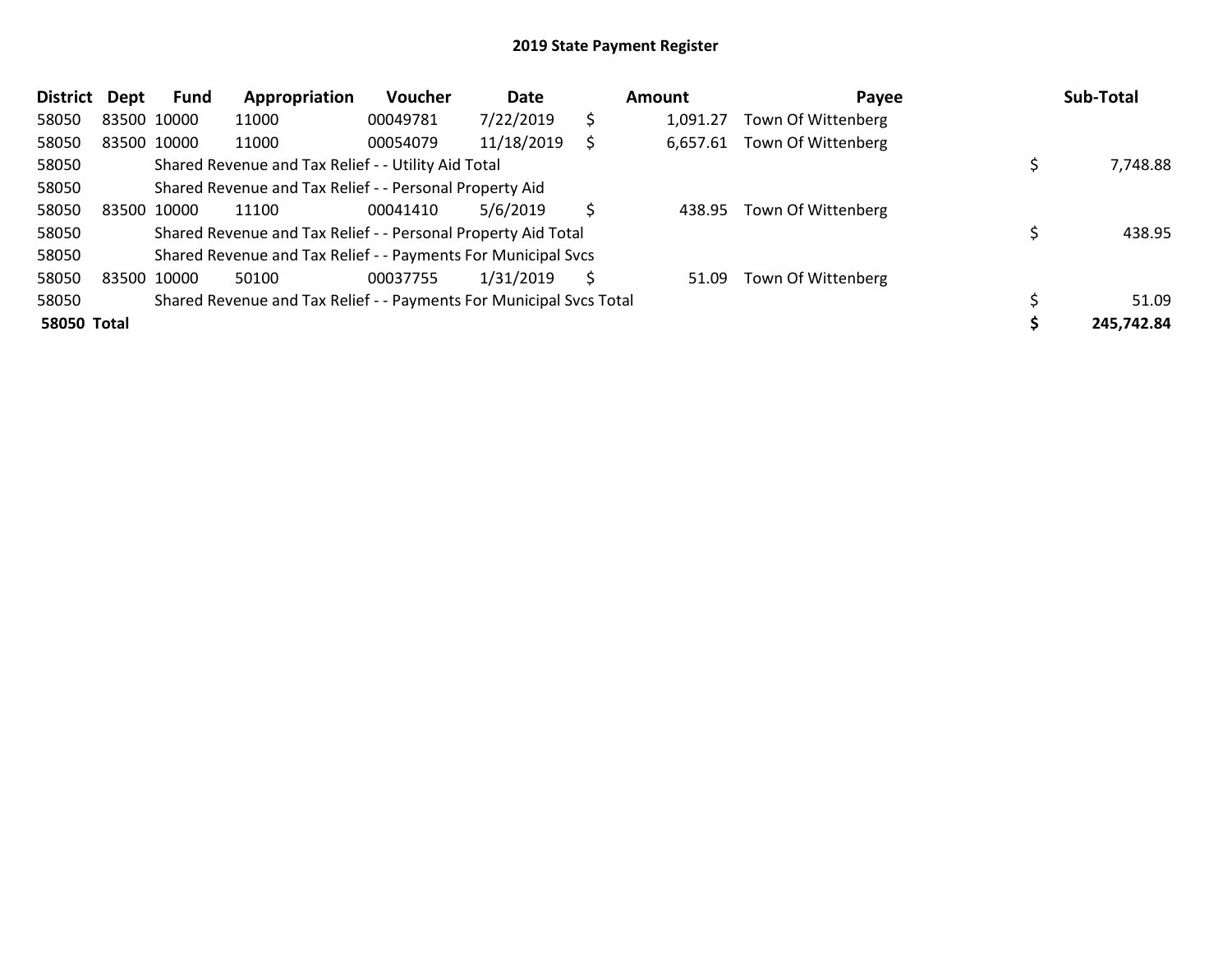| <b>District</b>    | <b>Dept</b> | <b>Fund</b> | Appropriation                                                      | Voucher  | <b>Date</b> | Amount         | Payee                      | Sub-Total       |
|--------------------|-------------|-------------|--------------------------------------------------------------------|----------|-------------|----------------|----------------------------|-----------------|
| 58101              |             |             | Dept of Safety & Prof Services - - Fire Dues Distribution          |          |             |                |                            |                 |
| 58101              |             | 16500 10000 | 22500                                                              | 00031614 | 7/18/2019   | \$             | 374.08 Village Of Aniwa    |                 |
| 58101              |             |             | Dept of Safety & Prof Services - - Fire Dues Distribution Total    |          |             |                |                            | \$<br>374.08    |
| 58101              |             |             | Dept of Natural Resources - - Aids In Lieu Of Taxes - Gener        |          |             |                |                            |                 |
| 58101              |             | 37000 10000 | 50300                                                              | 00298274 | 2/14/2019   | \$<br>9.87     | Village Of Aniwa           |                 |
| 58101              |             |             | Dept of Natural Resources - - Aids In Lieu Of Taxes - Gener Total  |          |             |                |                            | \$<br>9.87      |
| 58101              |             |             | Dept of Natural Resources - - Resaids - Cnty Forst, Cl & Mfl       |          |             |                |                            |                 |
| 58101              |             | 37000 21200 | 57100                                                              | 00333248 | 6/21/2019   | \$             | 23.11 Village Of Aniwa     |                 |
| 58101              |             |             | Dept of Natural Resources - - Resaids - Cnty Forst, Cl & Mfl Total |          |             |                |                            | \$<br>23.11     |
| 58101              |             |             | Dept of Natural Resources - - Fin Asst For Responsible Units       |          |             |                |                            |                 |
| 58101              |             | 37000 27400 | 67000                                                              | 00322794 | 5/22/2019   | \$             | 281.33 Village Of Aniwa    |                 |
| 58101              |             |             | Dept of Natural Resources - - Fin Asst For Responsible Units Total |          |             |                |                            | \$<br>281.33    |
| 58101              |             |             | WI Dept of Transportation - - Trns Aids To Mnc.-Sf                 |          |             |                |                            |                 |
| 58101              |             | 39500 21100 | 19100                                                              | 00337333 | 1/7/2019    | \$<br>2,663.73 | Village Of Aniwa           |                 |
| 58101              |             | 39500 21100 | 19100                                                              | 00364647 | 4/1/2019    | \$<br>2,663.73 | Village Of Aniwa           |                 |
| 58101              |             | 39500 21100 | 19100                                                              | 00402656 | 7/1/2019    | \$<br>2,663.73 | Village Of Aniwa           |                 |
| 58101              |             | 39500 21100 | 19100                                                              | 00445474 | 10/7/2019   | \$<br>2,663.75 | Village Of Aniwa           |                 |
| 58101              |             |             | WI Dept of Transportation - - Trns Aids To Mnc.-Sf Total           |          |             |                |                            | \$<br>10,654.94 |
| 58101              |             |             | Shared Revenue and Tax Relief - - County And Municipal Aid         |          |             |                |                            |                 |
| 58101              |             | 83500 10000 | 10500                                                              | 00049782 | 7/22/2019   | \$<br>9,438.85 | Village Of Aniwa           |                 |
| 58101              |             | 83500 10000 | 10500                                                              | 00054080 | 11/18/2019  | \$             | 53,486.81 Village Of Aniwa |                 |
| 58101              |             |             | Shared Revenue and Tax Relief - - County And Municipal Aid Total   |          |             |                |                            | \$<br>62,925.66 |
| 58101              |             |             | Shared Revenue and Tax Relief - - Exempt Computer Aid              |          |             |                |                            |                 |
| 58101              |             | 83500 10000 | 10900                                                              | 00046830 | 7/22/2019   | \$<br>1.03     | Village Of Aniwa           |                 |
| 58101              |             |             | Shared Revenue and Tax Relief - - Exempt Computer Aid Total        |          |             |                |                            | \$<br>1.03      |
| 58101              |             |             | Shared Revenue and Tax Relief - - Personal Property Aid            |          |             |                |                            |                 |
| 58101              |             | 83500 10000 | 11100                                                              | 00041411 | 5/6/2019    | \$<br>49.04    | Village Of Aniwa           |                 |
| 58101              |             |             | Shared Revenue and Tax Relief - - Personal Property Aid Total      |          |             |                |                            | \$<br>49.04     |
| 58101              |             |             | Shared Revenue and Tax Relief - - Lottery & Gaming Credit          |          |             |                |                            |                 |
| 58101              |             | 83500 52100 | 36300                                                              | 00038504 | 3/25/2019   | \$             | 596.16 Village Of Aniwa    |                 |
| 58101              |             |             | Shared Revenue and Tax Relief - - Lottery & Gaming Credit Total    |          |             |                |                            | \$<br>596.16    |
| <b>58101 Total</b> |             |             |                                                                    |          |             |                |                            | \$<br>74,915.22 |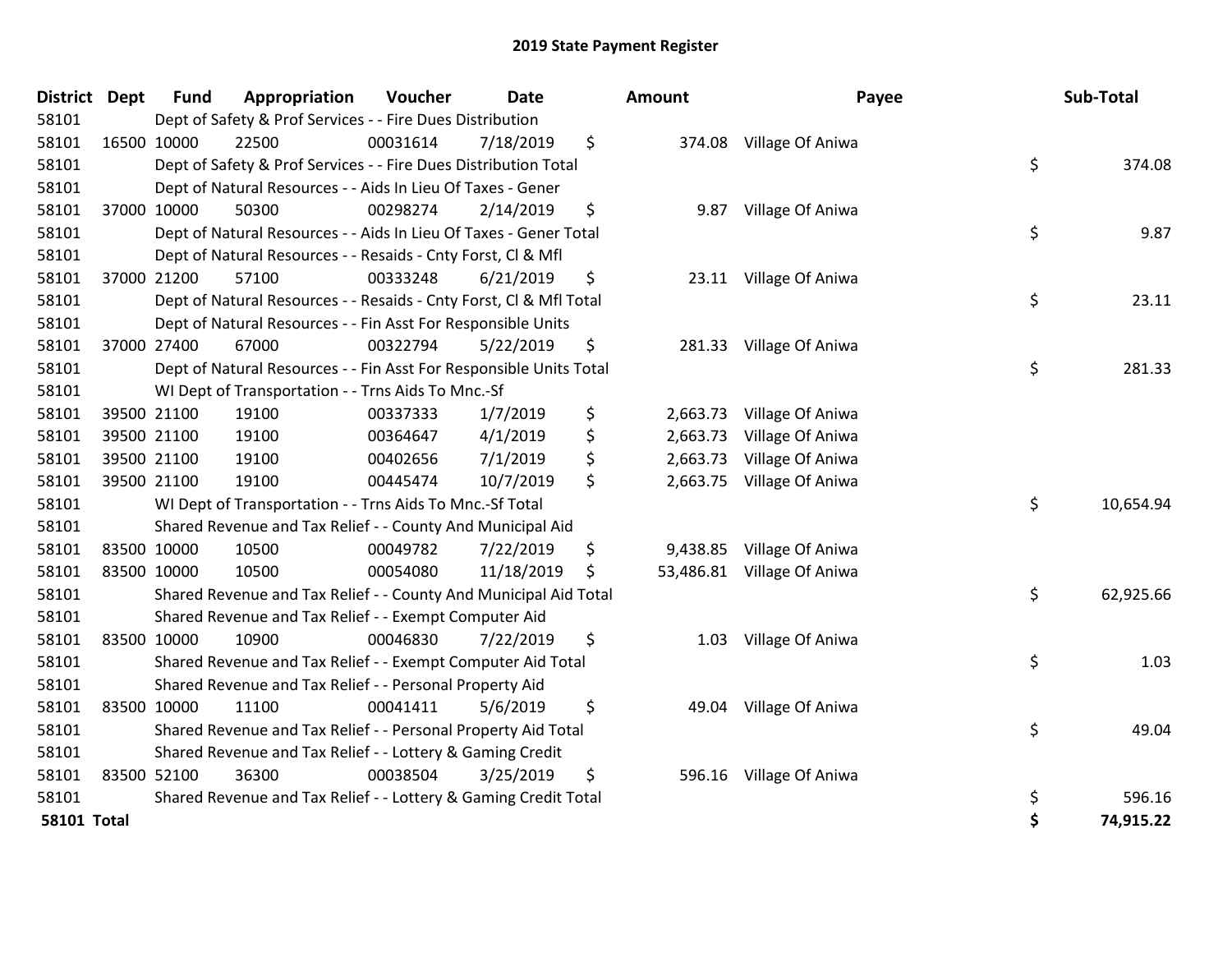| District Dept | <b>Fund</b> | Appropriation                                                      | Voucher  | <b>Date</b> | <b>Amount</b>   | Payee                          | Sub-Total        |
|---------------|-------------|--------------------------------------------------------------------|----------|-------------|-----------------|--------------------------------|------------------|
| 58106         |             | Dept of Safety & Prof Services - - Fire Dues Distribution          |          |             |                 |                                |                  |
| 58106         | 16500 10000 | 22500                                                              | 00031242 | 7/18/2019   | \$              | 1,602.61 Village of Birnamwood |                  |
| 58106         |             | Dept of Safety & Prof Services - - Fire Dues Distribution Total    |          |             |                 |                                | \$<br>1,602.61   |
| 58106         |             | Dept of Natural Resources - - Aids In Lieu Of Taxes - Gener        |          |             |                 |                                |                  |
| 58106         | 37000 10000 | 50300                                                              | 00298414 | 2/14/2019   | \$              | 134.52 Village of Birnamwood   |                  |
| 58106         |             | Dept of Natural Resources - - Aids In Lieu Of Taxes - Gener Total  |          |             |                 |                                | \$<br>134.52     |
| 58106         |             | Dept of Natural Resources - - Fin Asst For Responsible Units       |          |             |                 |                                |                  |
| 58106         | 37000 27400 | 67000                                                              | 00323220 | 5/22/2019   | \$<br>554.73    | Village of Birnamwood          |                  |
| 58106         |             | Dept of Natural Resources - - Fin Asst For Responsible Units Total |          |             |                 |                                | \$<br>554.73     |
| 58106         |             | WI Dept of Transportation - - Trns Aids To Mnc.-Sf                 |          |             |                 |                                |                  |
| 58106         | 39500 21100 | 19100                                                              | 00337334 | 1/7/2019    | \$<br>6,438.26  | Village of Birnamwood          |                  |
| 58106         | 39500 21100 | 19100                                                              | 00364648 | 4/1/2019    | \$<br>6,438.26  | Village of Birnamwood          |                  |
| 58106         | 39500 21100 | 19100                                                              | 00402657 | 7/1/2019    | \$<br>6,438.26  | Village of Birnamwood          |                  |
| 58106         | 39500 21100 | 19100                                                              | 00445475 | 10/7/2019   | \$<br>6,438.26  | Village of Birnamwood          |                  |
| 58106         |             | WI Dept of Transportation - - Trns Aids To Mnc.-Sf Total           |          |             |                 |                                | \$<br>25,753.04  |
| 58106         |             | Shared Revenue and Tax Relief - - County And Municipal Aid         |          |             |                 |                                |                  |
| 58106         | 83500 10000 | 10500                                                              | 00049783 | 7/22/2019   | \$<br>15,127.35 | Village of Birnamwood          |                  |
| 58106         | 83500 10000 | 10500                                                              | 00054081 | 11/18/2019  | \$<br>85,721.66 | Village of Birnamwood          |                  |
| 58106         |             | Shared Revenue and Tax Relief - - County And Municipal Aid Total   |          |             |                 |                                | \$<br>100,849.01 |
| 58106         |             | Shared Revenue and Tax Relief - - Exempt Computer Aid              |          |             |                 |                                |                  |
| 58106         | 83500 10000 | 10900                                                              | 00046831 | 7/22/2019   | \$<br>6.24      | Village of Birnamwood          |                  |
| 58106         | 83500 10000 | 10900                                                              | 00048004 | 7/22/2019   | \$<br>2,629.34  | Village of Birnamwood          |                  |
| 58106         |             | Shared Revenue and Tax Relief - - Exempt Computer Aid Total        |          |             |                 |                                | \$<br>2,635.58   |
| 58106         |             | Shared Revenue and Tax Relief - - Utility Aid                      |          |             |                 |                                |                  |
| 58106         | 83500 10000 | 11000                                                              | 00049783 | 7/22/2019   | \$<br>105.09    | Village of Birnamwood          |                  |
| 58106         | 83500 10000 | 11000                                                              | 00054081 | 11/18/2019  | \$<br>589.35    | Village of Birnamwood          |                  |
| 58106         |             | Shared Revenue and Tax Relief - - Utility Aid Total                |          |             |                 |                                | \$<br>694.44     |
| 58106         |             | Shared Revenue and Tax Relief - - Personal Property Aid            |          |             |                 |                                |                  |
| 58106         | 83500 10000 | 11100                                                              | 00041412 | 5/6/2019    | \$<br>886.51    | Village of Birnamwood          |                  |
| 58106         | 83500 10000 | 11100                                                              | 00042760 | 5/6/2019    | \$<br>1,212.93  | Village of Birnamwood          |                  |
| 58106         |             | Shared Revenue and Tax Relief - - Personal Property Aid Total      |          |             |                 |                                | \$<br>2,099.44   |
| 58106         |             | Shared Revenue and Tax Relief - - Lottery & Gaming Credit          |          |             |                 |                                |                  |
| 58106         | 83500 52100 | 36300                                                              | 00038505 | 3/25/2019   | \$<br>194.74    | Village of Birnamwood          |                  |

| Sub-Total  | Payee                       | ount      |
|------------|-----------------------------|-----------|
| 1,602.61   | \$<br>Village of Birnamwood | 1,602.61  |
| 134.52     | \$<br>Village of Birnamwood | 134.52    |
|            |                             |           |
| 554.73     | \$<br>Village of Birnamwood | 554.73    |
|            | Village of Birnamwood       | 6,438.26  |
|            | Village of Birnamwood       | 6,438.26  |
|            | Village of Birnamwood       | 6,438.26  |
|            | Village of Birnamwood       | 6,438.26  |
| 25,753.04  | \$                          |           |
|            | Village of Birnamwood       | 15,127.35 |
|            | Village of Birnamwood       | 85,721.66 |
| 100,849.01 | \$                          |           |
|            | Village of Birnamwood       | 6.24      |
|            | Village of Birnamwood       | 2,629.34  |
| 2,635.58   | \$                          |           |
|            | Village of Birnamwood       | 105.09    |
|            | Village of Birnamwood       | 589.35    |
| 694.44     | \$                          |           |
|            | Village of Birnamwood       | 886.51    |
|            | Village of Birnamwood       | 1,212.93  |
| 2,099.44   | \$                          |           |
|            | Village of Birnamwood       | 194.74    |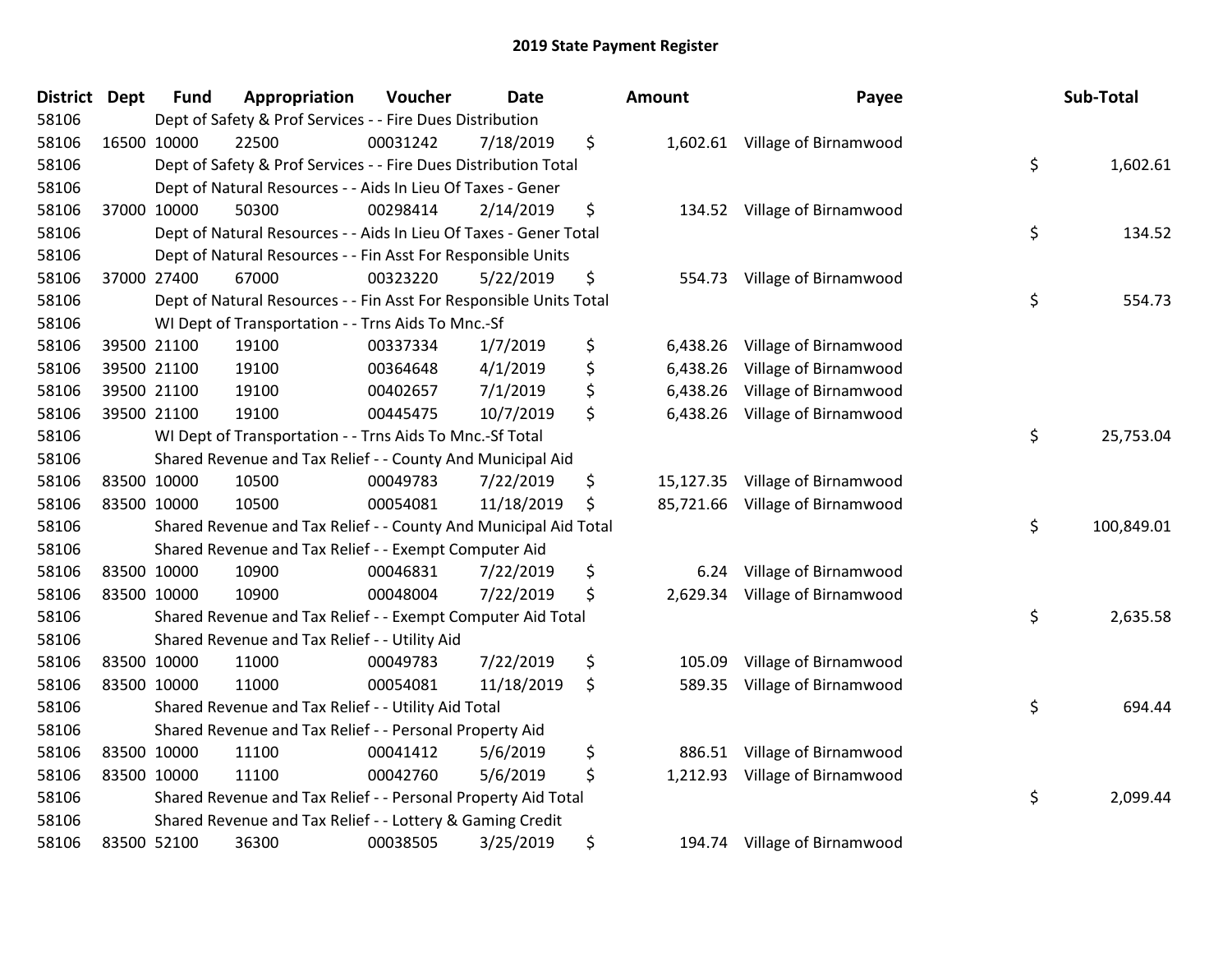|             | District Dept Fund | <b>Appropriation</b>                                            | Voucher | Date | Amount | Payee | Sub-Total  |
|-------------|--------------------|-----------------------------------------------------------------|---------|------|--------|-------|------------|
| 58106       |                    | Shared Revenue and Tax Relief - - Lottery & Gaming Credit Total |         |      |        |       | 194.74     |
| 58106 Total |                    |                                                                 |         |      |        |       | 134.518.11 |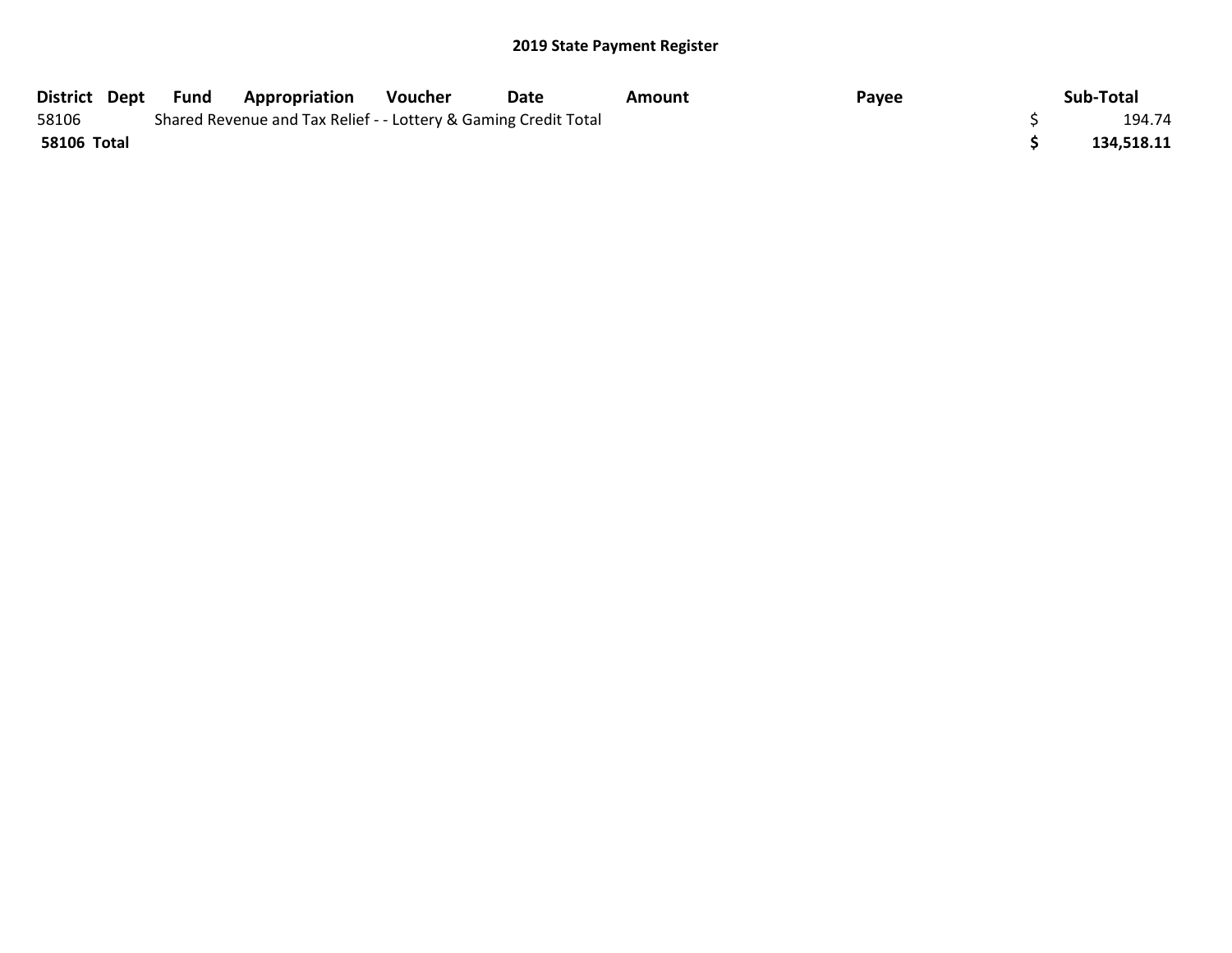| District Dept | Fund        | Appropriation                                                         | Voucher  | <b>Date</b> | Amount          | Payee                         | Sub-Total       |
|---------------|-------------|-----------------------------------------------------------------------|----------|-------------|-----------------|-------------------------------|-----------------|
| 58107         |             | Dept of Safety & Prof Services - - Fire Dues Distribution             |          |             |                 |                               |                 |
| 58107         | 16500 10000 | 22500                                                                 | 00030728 | 7/17/2019   | \$              | 3,422.23 Village Of Bonduel   |                 |
| 58107         |             | Dept of Safety & Prof Services - - Fire Dues Distribution Total       |          |             |                 |                               | \$<br>3,422.23  |
| 58107         |             | Dept of Natural Resources - - Aids In Lieu Of Taxes - Gener           |          |             |                 |                               |                 |
| 58107         | 37000 10000 | 50300                                                                 | 00298402 | 2/14/2019   | \$              | 115.07 Village Of Bonduel     |                 |
| 58107         |             | Dept of Natural Resources - - Aids In Lieu Of Taxes - Gener Total     |          |             |                 |                               | \$<br>115.07    |
| 58107         |             | Dept of Natural Resources - - Resaids - Fire Suppress Grant           |          |             |                 |                               |                 |
| 58107         | 37000 21200 | 54500                                                                 | 00320595 | 5/15/2019   | \$              | 909.79 Village Of Bonduel     |                 |
| 58107         |             | Dept of Natural Resources - - Resaids - Fire Suppress Grant Total     |          |             |                 |                               | \$<br>909.79    |
| 58107         |             | Dept of Natural Resources - - Fin Asst For Responsible Units          |          |             |                 |                               |                 |
| 58107         | 37000 27400 | 67000                                                                 | 00322713 | 5/22/2019   | \$              | 6,219.32 Village Of Bonduel   |                 |
| 58107         |             | Dept of Natural Resources - - Fin Asst For Responsible Units Total    |          |             |                 |                               | \$<br>6,219.32  |
| 58107         |             | WI Dept of Transportation - - Trns Aids To Mnc.-Sf                    |          |             |                 |                               |                 |
| 58107         | 39500 21100 | 19100                                                                 | 00337335 | 1/7/2019    | \$              | 24,663.51 Village Of Bonduel  |                 |
| 58107         | 39500 21100 | 19100                                                                 | 00364649 | 4/1/2019    | \$<br>24,663.51 | Village Of Bonduel            |                 |
| 58107         | 39500 21100 | 19100                                                                 | 00402658 | 7/1/2019    | \$<br>24,663.51 | Village Of Bonduel            |                 |
| 58107         | 39500 21100 | 19100                                                                 | 00445476 | 10/7/2019   | \$              | 24,663.54 Village Of Bonduel  |                 |
| 58107         |             | WI Dept of Transportation - - Trns Aids To Mnc.-Sf Total              |          |             |                 |                               | \$<br>98,654.07 |
| 58107         |             | WI Dept of Transportation - - Hwy Mgmt & Opers Sf                     |          |             |                 |                               |                 |
| 58107         | 39500 21100 | 36500                                                                 | 00462076 | 11/18/2019  | \$<br>500.00    | Village Of Bonduel            |                 |
| 58107         |             | WI Dept of Transportation - - Hwy Mgmt & Opers Sf Total               |          |             |                 |                               | \$<br>500.00    |
| 58107         |             | Department of Justice - - Law Enforcement Train, Local                |          |             |                 |                               |                 |
| 58107         | 45500 10000 | 23100                                                                 | 00072369 | 10/9/2019   | \$              | 160.00 Village Of Bonduel     |                 |
| 58107         |             | Department of Justice - - Law Enforcement Train, Local Total          |          |             |                 |                               | \$<br>160.00    |
| 58107         |             | Elections Commission - - 2018 Hava Election Security                  |          |             |                 |                               |                 |
| 58107         | 51000 22000 | 18200                                                                 | 00002339 | 11/8/2019   | \$<br>700.00    | Village Of Bonduel            |                 |
| 58107         |             | Elections Commission - - 2018 Hava Election Security Total            |          |             |                 |                               | \$<br>700.00    |
| 58107         |             | Shared Revenue and Tax Relief - - Expenditure Restraint Program       |          |             |                 |                               |                 |
| 58107         | 83500 10000 | 10100                                                                 | 00049784 | 7/22/2019   | \$              | 16,819.88 Village Of Bonduel  |                 |
| 58107         |             | Shared Revenue and Tax Relief - - Expenditure Restraint Program Total |          |             |                 |                               | \$<br>16,819.88 |
| 58107         |             | Shared Revenue and Tax Relief - - County And Municipal Aid            |          |             |                 |                               |                 |
| 58107         | 83500 10000 | 10500                                                                 | 00049784 | 7/22/2019   | \$<br>27,287.17 | Village Of Bonduel            |                 |
| 58107         | 83500 10000 | 10500                                                                 | 00054082 | 11/18/2019  | \$              | 154,627.32 Village Of Bonduel |                 |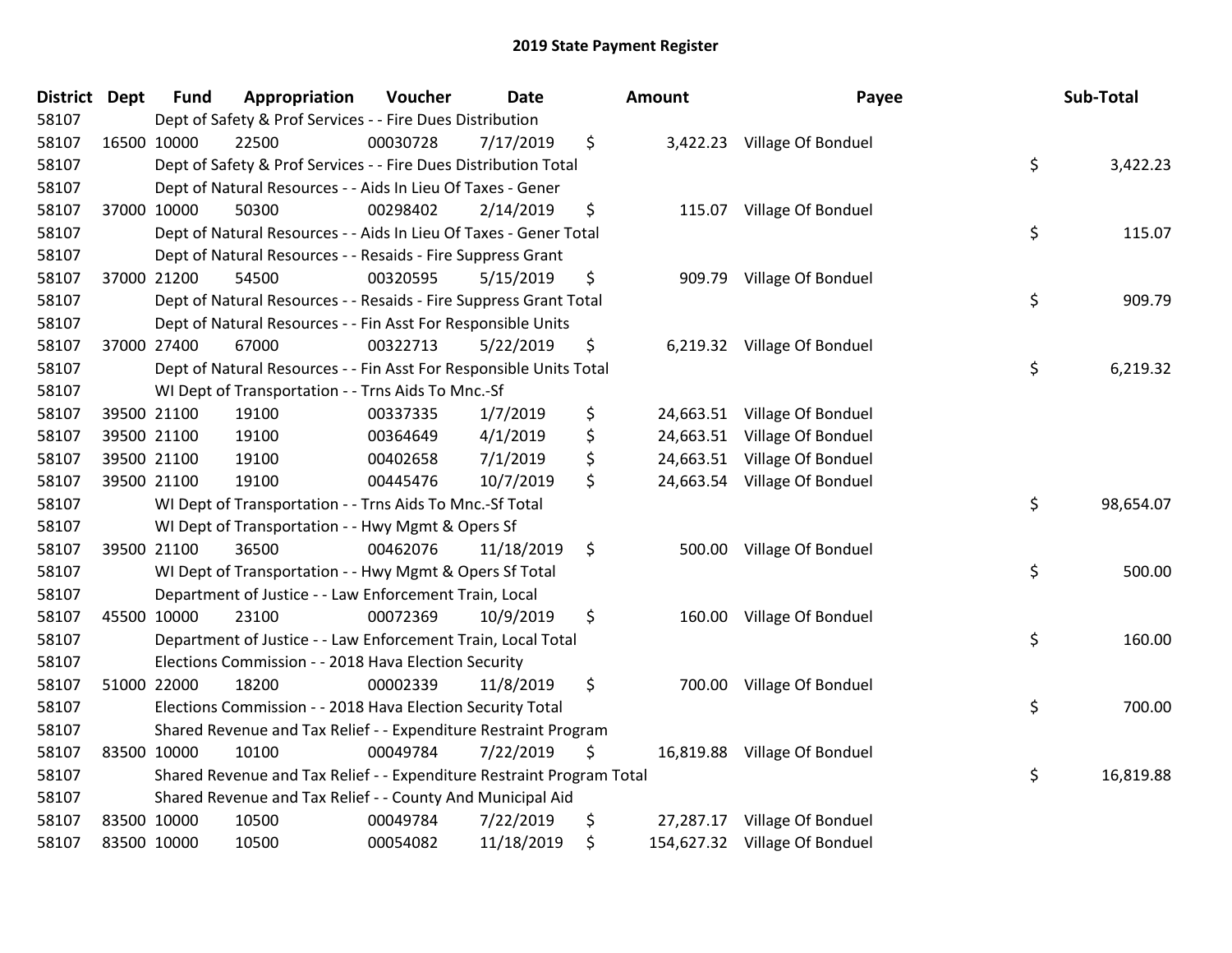| <b>District</b>    | <b>Dept</b> | <b>Fund</b> | Appropriation                                                    | Voucher  | Date       | Amount         | Payee              | Sub-Total  |
|--------------------|-------------|-------------|------------------------------------------------------------------|----------|------------|----------------|--------------------|------------|
| 58107              |             |             | Shared Revenue and Tax Relief - - County And Municipal Aid Total |          |            |                |                    | 181,914.49 |
| 58107              |             |             | Shared Revenue and Tax Relief - - Exempt Computer Aid            |          |            |                |                    |            |
| 58107              |             | 83500 10000 | 10900                                                            | 00046832 | 7/22/2019  | \$<br>1,764.66 | Village Of Bonduel |            |
| 58107              |             | 83500 10000 | 10900                                                            | 00048005 | 7/22/2019  | \$<br>291.24   | Village Of Bonduel |            |
| 58107              |             |             | Shared Revenue and Tax Relief - - Exempt Computer Aid Total      |          |            |                |                    | 2,055.90   |
| 58107              |             |             | Shared Revenue and Tax Relief - - Utility Aid                    |          |            |                |                    |            |
| 58107              |             | 83500 10000 | 11000                                                            | 00049784 | 7/22/2019  | \$<br>581.46   | Village Of Bonduel |            |
| 58107              |             | 83500 10000 | 11000                                                            | 00054082 | 11/18/2019 | \$<br>5,063.47 | Village Of Bonduel |            |
| 58107              |             |             | Shared Revenue and Tax Relief - - Utility Aid Total              |          |            |                |                    | 5,644.93   |
| 58107              |             |             | Shared Revenue and Tax Relief - - Personal Property Aid          |          |            |                |                    |            |
| 58107              |             | 83500 10000 | 11100                                                            | 00041413 | 5/6/2019   | \$<br>5,899.03 | Village Of Bonduel |            |
| 58107              |             | 83500 10000 | 11100                                                            | 00042761 | 5/6/2019   | \$<br>3,591.74 | Village Of Bonduel |            |
| 58107              |             |             | Shared Revenue and Tax Relief - - Personal Property Aid Total    |          |            |                |                    | 9,490.77   |
| <b>58107 Total</b> |             |             |                                                                  |          |            |                |                    | 326,606.45 |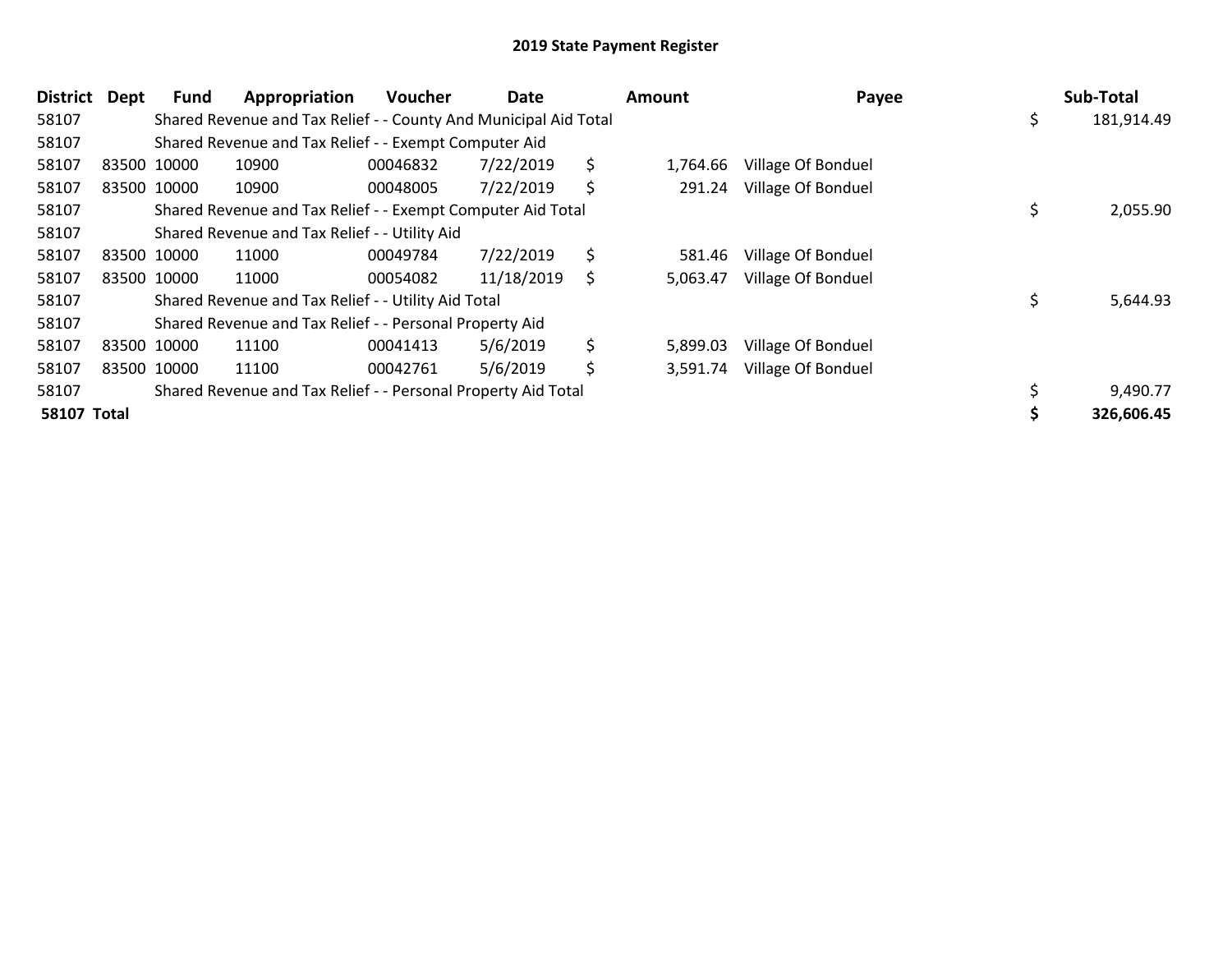| <b>District</b> | <b>Dept</b> | <b>Fund</b> | Appropriation                                                      | Voucher  | Date       | <b>Amount</b>   | Payee                      | Sub-Total       |
|-----------------|-------------|-------------|--------------------------------------------------------------------|----------|------------|-----------------|----------------------------|-----------------|
| 58108           |             |             | Dept of Safety & Prof Services - - Fire Dues Distribution          |          |            |                 |                            |                 |
| 58108           |             | 16500 10000 | 22500                                                              | 00031596 | 7/18/2019  | \$              | 458.30 Village Of Bowler   |                 |
| 58108           |             |             | Dept of Safety & Prof Services - - Fire Dues Distribution Total    |          |            |                 |                            | \$<br>458.30    |
| 58108           |             |             | Dept of Natural Resources - - Aids In Lieu Of Taxes - Gener        |          |            |                 |                            |                 |
| 58108           |             | 37000 10000 | 50300                                                              | 00298261 | 2/14/2019  | \$<br>94.37     | Village Of Bowler          |                 |
| 58108           |             |             | Dept of Natural Resources - - Aids In Lieu Of Taxes - Gener Total  |          |            |                 |                            | \$<br>94.37     |
| 58108           |             |             | Dept of Natural Resources - - General Program Operations --        |          |            |                 |                            |                 |
| 58108           |             | 37000 21200 | 25400                                                              | 00315207 | 4/22/2019  | \$<br>216.96    | Village Of Bowler          |                 |
| 58108           |             | 37000 21200 | 25400                                                              | 00344484 | 7/25/2019  | \$<br>267.00    | Village Of Bowler          |                 |
| 58108           |             | 37000 21200 | 25400                                                              | 00366755 | 10/23/2019 | \$<br>379.59    | Village Of Bowler          |                 |
| 58108           |             |             | Dept of Natural Resources - - General Program Operations -- Total  |          |            |                 |                            | \$<br>863.55    |
| 58108           |             |             | Dept of Natural Resources - - Resaids - Cnty Forst, Cl & Mfl       |          |            |                 |                            |                 |
| 58108           |             | 37000 21200 | 57100                                                              | 00333249 | 6/21/2019  | \$<br>8.47      | Village Of Bowler          |                 |
| 58108           |             |             | Dept of Natural Resources - - Resaids - Cnty Forst, CI & Mfl Total |          |            |                 |                            | \$<br>8.47      |
| 58108           |             |             | Dept of Natural Resources - - GPO--State Funds                     |          |            |                 |                            |                 |
| 58108           |             | 37000 21200 | 86100                                                              | 00292023 | 1/18/2019  | \$<br>229.47    | Village Of Bowler          |                 |
| 58108           |             |             | Dept of Natural Resources - - GPO--State Funds Total               |          |            |                 |                            | \$<br>229.47    |
| 58108           |             |             | Dept of Natural Resources - - Petrostorage Envr Remd Awards        |          |            |                 |                            |                 |
| 58108           |             | 37000 27200 | 66700                                                              | 00306026 | 3/19/2019  | \$<br>1,750.12  | Village Of Bowler          |                 |
| 58108           |             | 37000 27200 | 66700                                                              | 00321102 | 5/15/2019  | \$<br>980.07    | Village Of Bowler          |                 |
| 58108           |             | 37000 27200 | 66700                                                              | 00344013 | 7/26/2019  | \$<br>78,567.04 | Village Of Bowler          |                 |
| 58108           |             | 37000 27200 | 66700                                                              | 00348559 | 8/9/2019   | \$<br>419.58    | Village Of Bowler          |                 |
| 58108           |             | 37000 27200 | 66700                                                              | 00356538 | 9/12/2019  | \$<br>4,150.04  | Village Of Bowler          |                 |
| 58108           |             | 37000 27200 | 66700                                                              | 00362341 | 10/1/2019  | \$<br>2,072.67  | Village Of Bowler          |                 |
| 58108           |             | 37000 27200 | 66700                                                              | 00362981 | 10/4/2019  | \$<br>987.18    | Village Of Bowler          |                 |
| 58108           |             | 37000 27200 | 66700                                                              | 00366817 | 10/21/2019 | \$<br>1,095.31  | Village Of Bowler          |                 |
| 58108           |             | 37000 27200 | 66700                                                              | 00378245 | 12/18/2019 | \$<br>1,760.11  | Village Of Bowler          |                 |
| 58108           |             |             | Dept of Natural Resources - - Petrostorage Envr Remd Awards Total  |          |            |                 |                            | \$<br>91,782.12 |
| 58108           |             |             | Dept of Natural Resources - - Fin Asst For Responsible Units       |          |            |                 |                            |                 |
| 58108           |             | 37000 27400 | 67000                                                              | 00323469 | 5/22/2019  | \$<br>386.73    | Village Of Bowler          |                 |
| 58108           |             |             | Dept of Natural Resources - - Fin Asst For Responsible Units Total |          |            |                 |                            | \$<br>386.73    |
| 58108           |             |             | WI Dept of Transportation - - Trns Aids To Mnc.-Sf                 |          |            |                 |                            |                 |
| 58108           |             | 39500 21100 | 19100                                                              | 00337336 | 1/7/2019   | \$              | 2,239.68 Village Of Bowler |                 |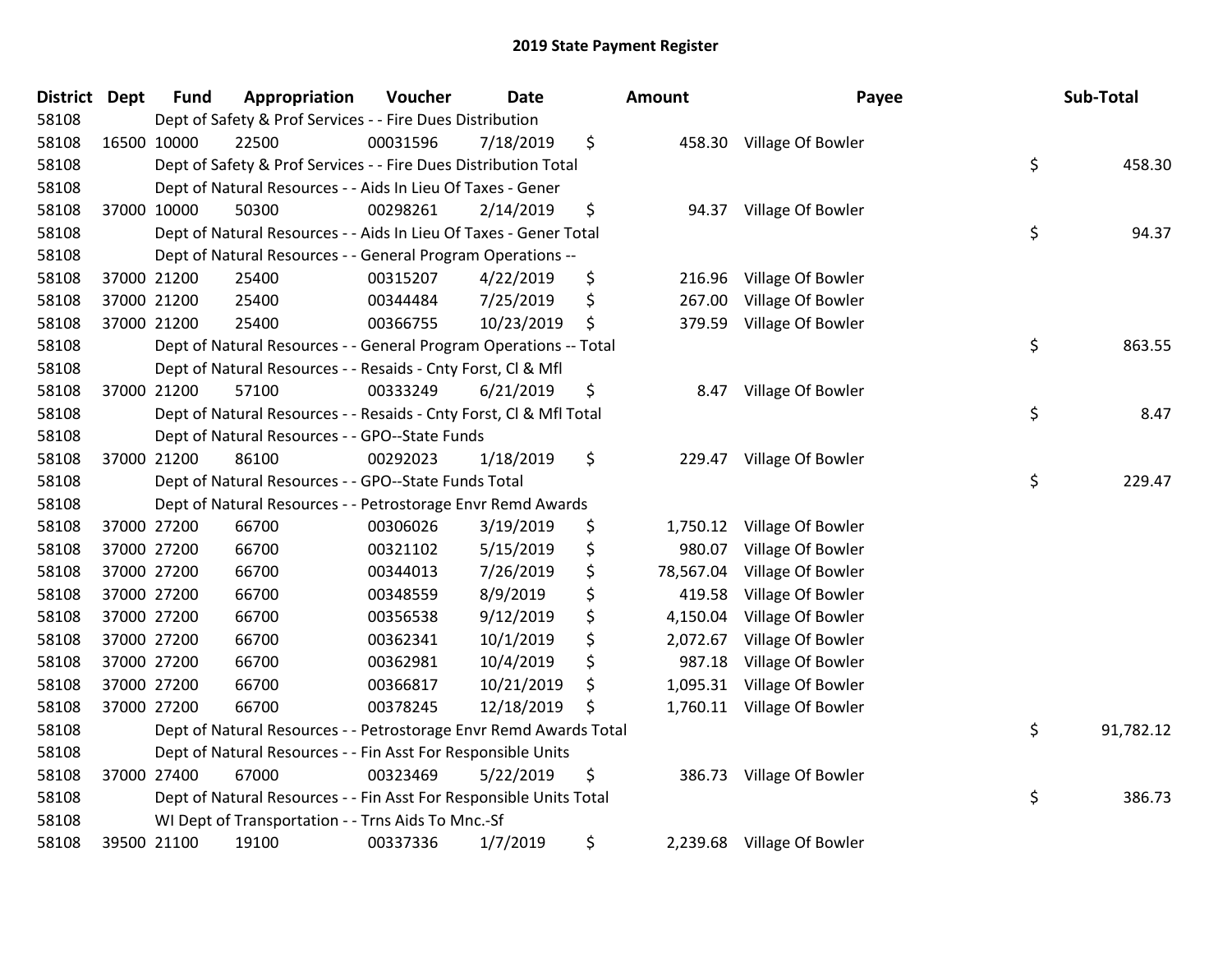| <b>District</b>    | <b>Dept</b> | <b>Fund</b> | Appropriation                                                    | Voucher  | <b>Date</b> | <b>Amount</b>   | Payee             | Sub-Total        |
|--------------------|-------------|-------------|------------------------------------------------------------------|----------|-------------|-----------------|-------------------|------------------|
| 58108              |             | 39500 21100 | 19100                                                            | 00364650 | 4/1/2019    | \$<br>2,239.68  | Village Of Bowler |                  |
| 58108              |             | 39500 21100 | 19100                                                            | 00402659 | 7/1/2019    | \$<br>2,239.68  | Village Of Bowler |                  |
| 58108              |             | 39500 21100 | 19100                                                            | 00445477 | 10/7/2019   | \$<br>2,239.71  | Village Of Bowler |                  |
| 58108              |             |             | WI Dept of Transportation - - Trns Aids To Mnc.-Sf Total         |          |             |                 |                   | \$<br>8,958.75   |
| 58108              |             |             | Elections Commission - - General Program Ops, GPR                |          |             |                 |                   |                  |
| 58108              |             | 51000 10000 | 10100                                                            | 00001536 | 1/25/2019   | \$<br>132.00    | Village Of Bowler |                  |
| 58108              |             |             | Elections Commission - - General Program Ops, GPR Total          |          |             |                 |                   | \$<br>132.00     |
| 58108              |             |             | Shared Revenue and Tax Relief - - County And Municipal Aid       |          |             |                 |                   |                  |
| 58108              |             | 83500 10000 | 10500                                                            | 00049785 | 7/22/2019   | \$<br>13,397.03 | Village Of Bowler |                  |
| 58108              | 83500 10000 |             | 10500                                                            | 00054083 | 11/18/2019  | \$<br>75,916.50 | Village Of Bowler |                  |
| 58108              |             |             | Shared Revenue and Tax Relief - - County And Municipal Aid Total |          |             |                 |                   | \$<br>89,313.53  |
| 58108              |             |             | Shared Revenue and Tax Relief - - Exempt Computer Aid            |          |             |                 |                   |                  |
| 58108              |             | 83500 10000 | 10900                                                            | 00046833 | 7/22/2019   | \$<br>5.19      | Village Of Bowler |                  |
| 58108              |             |             | Shared Revenue and Tax Relief - - Exempt Computer Aid Total      |          |             |                 |                   | \$<br>5.19       |
| 58108              |             |             | Shared Revenue and Tax Relief - - Utility Aid                    |          |             |                 |                   |                  |
| 58108              |             | 83500 10000 | 11000                                                            | 00049785 | 7/22/2019   | \$<br>33.32     | Village Of Bowler |                  |
| 58108              |             | 83500 10000 | 11000                                                            | 00054083 | 11/18/2019  | \$<br>267.20    | Village Of Bowler |                  |
| 58108              |             |             | Shared Revenue and Tax Relief - - Utility Aid Total              |          |             |                 |                   | \$<br>300.52     |
| 58108              |             |             | Shared Revenue and Tax Relief - - Personal Property Aid          |          |             |                 |                   |                  |
| 58108              |             | 83500 10000 | 11100                                                            | 00041414 | 5/6/2019    | \$<br>21.83     | Village Of Bowler |                  |
| 58108              |             | 83500 10000 | 11100                                                            | 00042762 | 5/6/2019    | \$<br>9.04      | Village Of Bowler |                  |
| 58108              |             |             | Shared Revenue and Tax Relief - - Personal Property Aid Total    |          |             |                 |                   | \$<br>30.87      |
| <b>58108 Total</b> |             |             |                                                                  |          |             |                 |                   | \$<br>192,563.87 |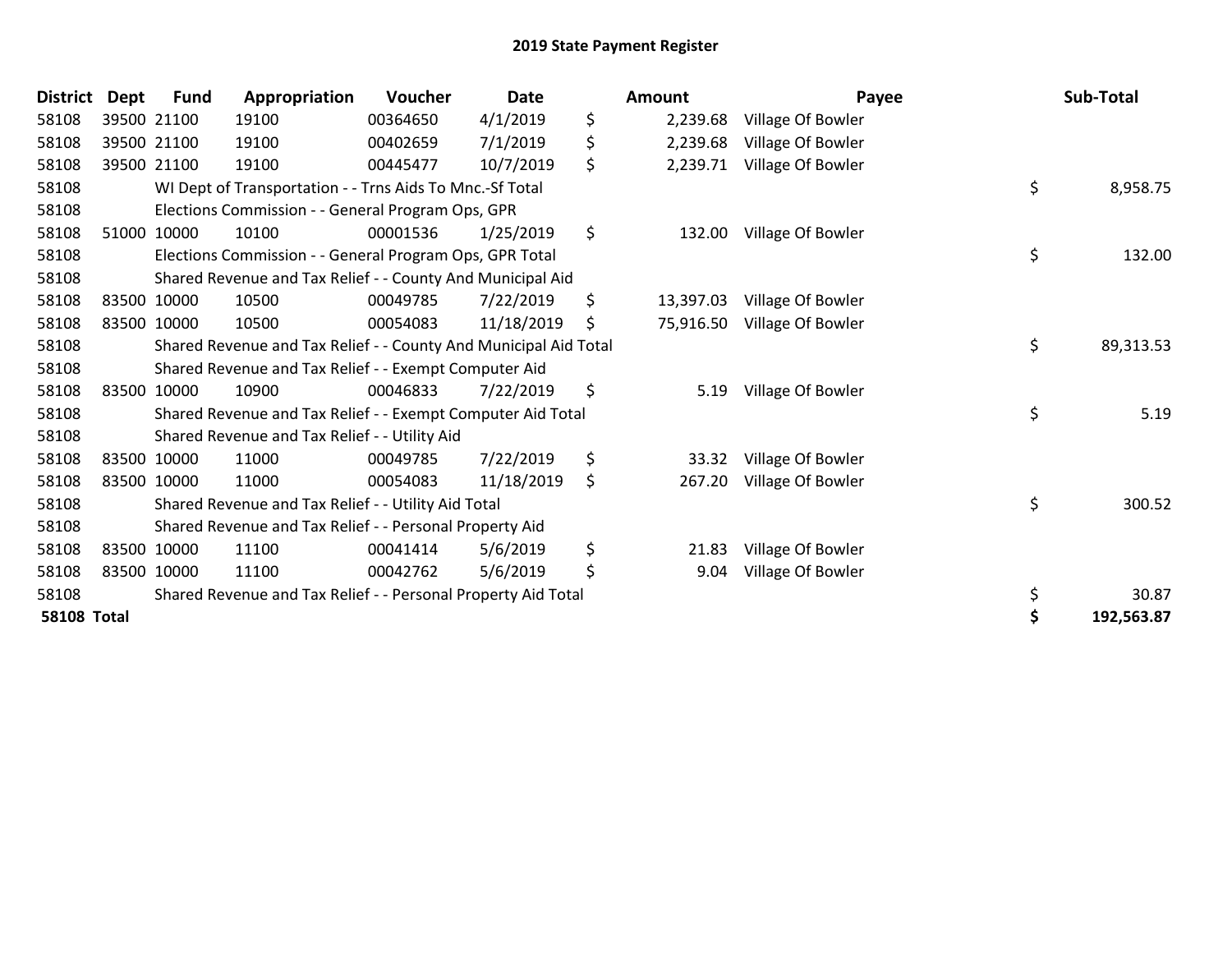| <b>District Dept</b> |             | <b>Fund</b> | Appropriation                                                      | Voucher  | <b>Date</b> |     | Amount    |                           | Payee | Sub-Total |
|----------------------|-------------|-------------|--------------------------------------------------------------------|----------|-------------|-----|-----------|---------------------------|-------|-----------|
| 58111                |             |             | Dept of Safety & Prof Services - - Fire Dues Distribution          |          |             |     |           |                           |       |           |
| 58111                |             | 16500 10000 | 22500                                                              | 00031181 | 7/17/2019   | \$  |           | 1,778.78 Village Of Cecil |       |           |
| 58111                |             |             | Dept of Safety & Prof Services - - Fire Dues Distribution Total    |          |             |     |           |                           | \$    | 1,778.78  |
| 58111                |             |             | Dept of Natural Resources - - Fin Asst For Responsible Units       |          |             |     |           |                           |       |           |
| 58111                |             | 37000 27400 | 67000                                                              | 00322922 | 5/22/2019   | \$  | 484.20    | Village Of Cecil          |       |           |
| 58111                |             |             | Dept of Natural Resources - - Fin Asst For Responsible Units Total |          |             |     |           |                           | \$    | 484.20    |
| 58111                |             |             | WI Dept of Transportation - - Trns Aids To Mnc.-Sf                 |          |             |     |           |                           |       |           |
| 58111                |             | 39500 21100 | 19100                                                              | 00337337 | 1/7/2019    | \$  | 5,227.30  | Village Of Cecil          |       |           |
| 58111                |             | 39500 21100 | 19100                                                              | 00364651 | 4/1/2019    | \$  | 5,227.30  | Village Of Cecil          |       |           |
| 58111                |             | 39500 21100 | 19100                                                              | 00402660 | 7/1/2019    | \$  | 5,227.30  | Village Of Cecil          |       |           |
| 58111                |             | 39500 21100 | 19100                                                              | 00445478 | 10/7/2019   | \$  | 5,227.30  | Village Of Cecil          |       |           |
| 58111                |             |             | WI Dept of Transportation - - Trns Aids To Mnc.-Sf Total           |          |             |     |           |                           | \$    | 20,909.20 |
| 58111                |             |             | Elections Commission - - 2018 Hava Election Security               |          |             |     |           |                           |       |           |
| 58111                |             | 51000 22000 | 18200                                                              | 00002729 | 11/20/2019  | \$  | 1,200.00  | Village Of Cecil          |       |           |
| 58111                |             |             | Elections Commission - - 2018 Hava Election Security Total         |          |             |     |           |                           | \$    | 1,200.00  |
| 58111                |             |             | Shared Revenue and Tax Relief - - County And Municipal Aid         |          |             |     |           |                           |       |           |
| 58111                |             | 83500 10000 | 10500                                                              | 00049786 | 7/22/2019   | \$  | 3,628.69  | Village Of Cecil          |       |           |
| 58111                |             | 83500 10000 | 10500                                                              | 00054084 | 11/18/2019  | \$. | 20,562.56 | Village Of Cecil          |       |           |
| 58111                |             |             | Shared Revenue and Tax Relief - - County And Municipal Aid Total   |          |             |     |           |                           | \$    | 24,191.25 |
| 58111                |             |             | Shared Revenue and Tax Relief - - Exempt Computer Aid              |          |             |     |           |                           |       |           |
| 58111                |             | 83500 10000 | 10900                                                              | 00046834 | 7/22/2019   | \$  | 12.47     | Village Of Cecil          |       |           |
| 58111                |             |             | Shared Revenue and Tax Relief - - Exempt Computer Aid Total        |          |             |     |           |                           | \$    | 12.47     |
| 58111                |             |             | Shared Revenue and Tax Relief - - Personal Property Aid            |          |             |     |           |                           |       |           |
| 58111                | 83500 10000 |             | 11100                                                              | 00041415 | 5/6/2019    | \$  | 2,092.01  | Village Of Cecil          |       |           |
| 58111                |             |             | Shared Revenue and Tax Relief - - Personal Property Aid Total      |          |             |     |           |                           | \$    | 2,092.01  |
| <b>58111 Total</b>   |             |             |                                                                    |          |             |     |           |                           | \$    | 50,667.91 |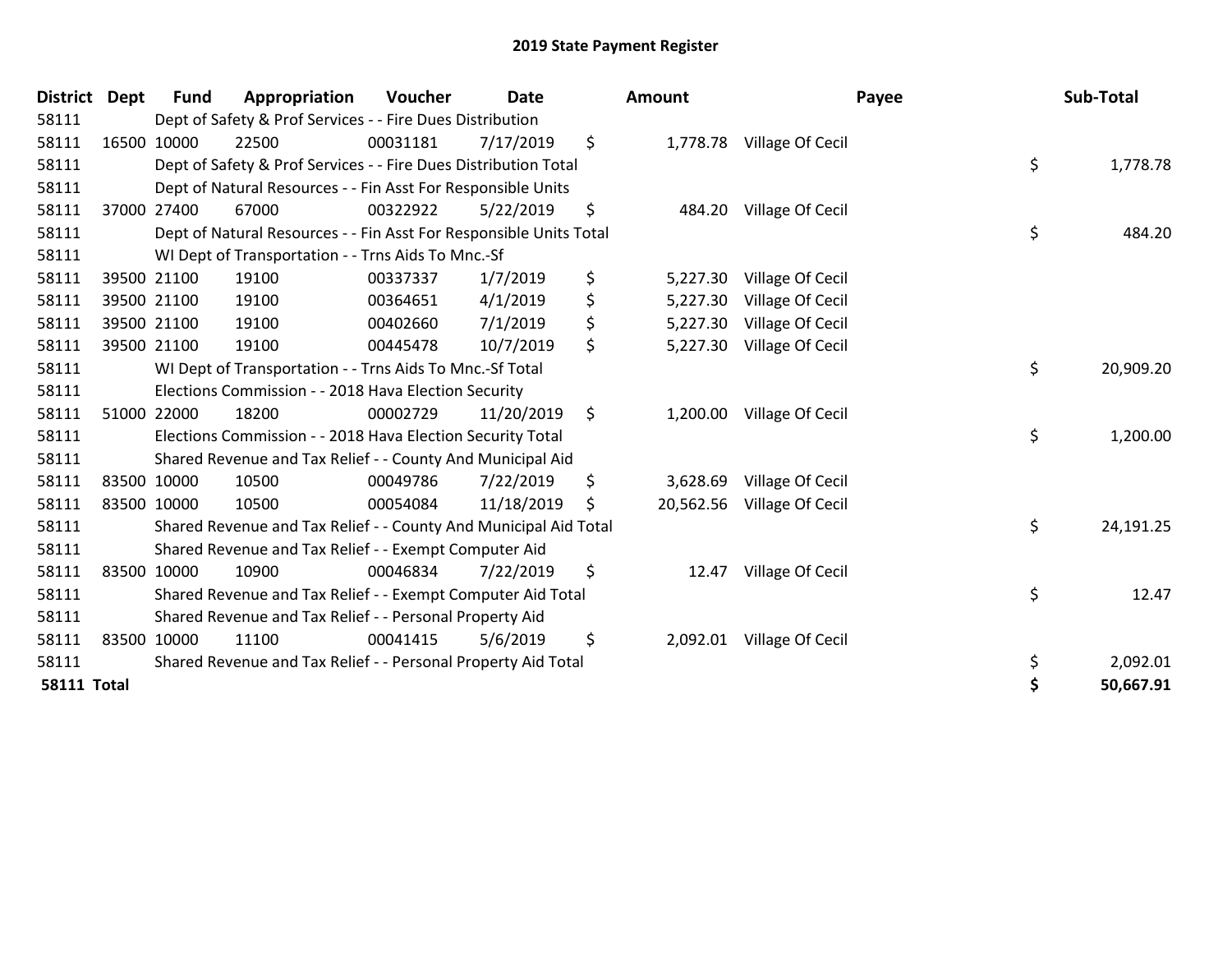| District Dept      |             | <b>Fund</b> | Appropriation                                                      | Voucher  | <b>Date</b> | Amount          | Payee                     |    | Sub-Total |
|--------------------|-------------|-------------|--------------------------------------------------------------------|----------|-------------|-----------------|---------------------------|----|-----------|
| 58121              |             |             | Dept of Safety & Prof Services - - Fire Dues Distribution          |          |             |                 |                           |    |           |
| 58121              | 16500 10000 |             | 22500                                                              | 00031604 | 7/18/2019   | \$              | 424.30 Village Of Eland   |    |           |
| 58121              |             |             | Dept of Safety & Prof Services - - Fire Dues Distribution Total    |          |             |                 |                           | \$ | 424.30    |
| 58121              |             |             | Dept of Natural Resources - - Aids In Lieu Of Taxes - Gener        |          |             |                 |                           |    |           |
| 58121              |             | 37000 10000 | 50300                                                              | 00298277 | 2/14/2019   | \$              | 123.78 Village Of Eland   |    |           |
| 58121              |             |             | Dept of Natural Resources - - Aids In Lieu Of Taxes - Gener Total  |          |             |                 |                           | \$ | 123.78    |
| 58121              |             |             | Dept of Natural Resources - - Resaids - Cnty Forst, CI & Mfl       |          |             |                 |                           |    |           |
| 58121              |             | 37000 21200 | 57100                                                              | 00333250 | 6/21/2019   | \$<br>9.08      | Village Of Eland          |    |           |
| 58121              |             |             | Dept of Natural Resources - - Resaids - Cnty Forst, CI & Mfl Total |          |             |                 |                           | \$ | 9.08      |
| 58121              |             |             | Dept of Natural Resources - - Fin Asst For Responsible Units       |          |             |                 |                           |    |           |
| 58121              |             | 37000 27400 | 67000                                                              | 00322712 | 5/22/2019   | \$<br>258.35    | Village Of Eland          |    |           |
| 58121              |             |             | Dept of Natural Resources - - Fin Asst For Responsible Units Total |          |             |                 |                           | \$ | 258.35    |
| 58121              |             |             | WI Dept of Transportation - - Trns Aids To Mnc.-Sf                 |          |             |                 |                           |    |           |
| 58121              |             | 39500 21100 | 19100                                                              | 00337338 | 1/7/2019    | \$<br>2,980.27  | Village Of Eland          |    |           |
| 58121              |             | 39500 21100 | 19100                                                              | 00364652 | 4/1/2019    | \$<br>2,980.27  | Village Of Eland          |    |           |
| 58121              |             | 39500 21100 | 19100                                                              | 00402661 | 7/1/2019    | \$<br>2,980.27  | Village Of Eland          |    |           |
| 58121              |             | 39500 21100 | 19100                                                              | 00445479 | 10/7/2019   | \$<br>2,980.30  | Village Of Eland          |    |           |
| 58121              |             |             | WI Dept of Transportation - - Trns Aids To Mnc.-Sf Total           |          |             |                 |                           | \$ | 11,921.11 |
| 58121              |             |             | WI Dept of Transportation - - Loc Rd Imp Prg St Fd                 |          |             |                 |                           |    |           |
| 58121              |             | 39500 21100 | 27800                                                              | 00372350 | 4/17/2019   | \$              | 9,603.45 Village Of Eland |    |           |
| 58121              |             |             | WI Dept of Transportation - - Loc Rd Imp Prg St Fd Total           |          |             |                 |                           | \$ | 9,603.45  |
| 58121              |             |             | Elections Commission - - 2018 Hava Election Security               |          |             |                 |                           |    |           |
| 58121              |             | 51000 22000 | 18200                                                              | 00002917 | 11/26/2019  | \$              | 1,200.00 Village Of Eland |    |           |
| 58121              |             |             | Elections Commission - - 2018 Hava Election Security Total         |          |             |                 |                           | \$ | 1,200.00  |
| 58121              |             |             | Shared Revenue and Tax Relief - - County And Municipal Aid         |          |             |                 |                           |    |           |
| 58121              |             | 83500 10000 | 10500                                                              | 00049787 | 7/22/2019   | \$<br>6,530.21  | Village Of Eland          |    |           |
| 58121              |             | 83500 10000 | 10500                                                              | 00054085 | 11/18/2019  | \$<br>37,004.49 | Village Of Eland          |    |           |
| 58121              |             |             | Shared Revenue and Tax Relief - - County And Municipal Aid Total   |          |             |                 |                           | \$ | 43,534.70 |
| 58121              |             |             | Shared Revenue and Tax Relief - - Personal Property Aid            |          |             |                 |                           |    |           |
| 58121              |             | 83500 10000 | 11100                                                              | 00041416 | 5/6/2019    | \$<br>0.65      | Village Of Eland          |    |           |
| 58121              |             |             | Shared Revenue and Tax Relief - - Personal Property Aid Total      |          |             |                 |                           | \$ | 0.65      |
| <b>58121 Total</b> |             |             |                                                                    |          |             |                 |                           | Ś  | 67,075.42 |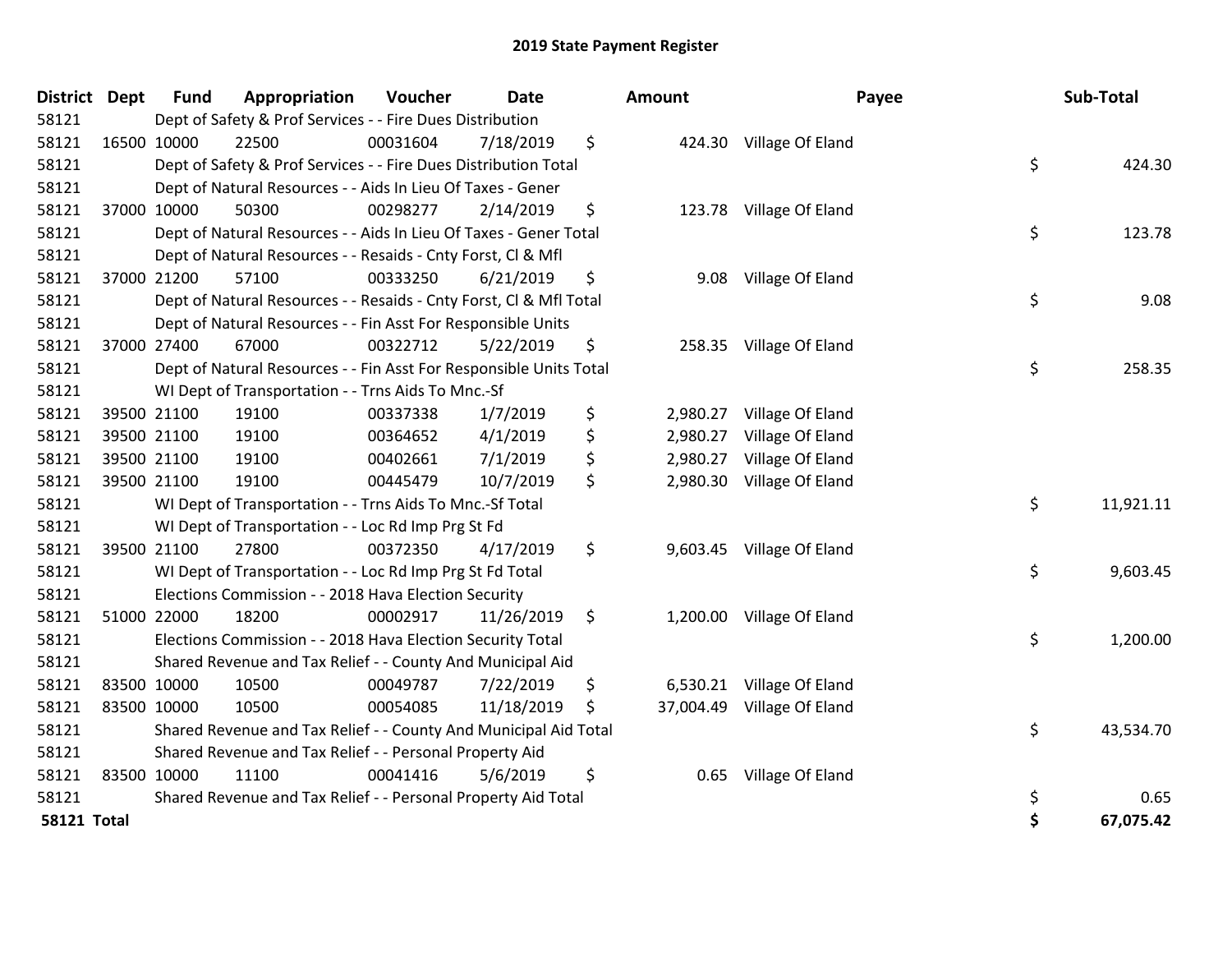| <b>District</b>    | <b>Dept</b> | <b>Fund</b> | Appropriation                                                      | Voucher  | <b>Date</b> | <b>Amount</b>    | Payee                     | Sub-Total        |
|--------------------|-------------|-------------|--------------------------------------------------------------------|----------|-------------|------------------|---------------------------|------------------|
| 58131              |             |             | Dept of Safety & Prof Services - - Fire Dues Distribution          |          |             |                  |                           |                  |
| 58131              |             | 16500 10000 | 22500                                                              | 00031468 | 7/18/2019   | \$               | 908.29 Village Of Gresham |                  |
| 58131              |             |             | Dept of Safety & Prof Services - - Fire Dues Distribution Total    |          |             |                  |                           | \$<br>908.29     |
| 58131              |             |             | Dept of Natural Resources - - Aids In Lieu Of Taxes - Gener        |          |             |                  |                           |                  |
| 58131              |             | 37000 10000 | 50300                                                              | 00298388 | 2/14/2019   | \$<br>111.67     | Village Of Gresham        |                  |
| 58131              |             |             | Dept of Natural Resources - - Aids In Lieu Of Taxes - Gener Total  |          |             |                  |                           | \$<br>111.67     |
| 58131              |             |             | Dept of Natural Resources - - Fin Asst For Responsible Units       |          |             |                  |                           |                  |
| 58131              |             | 37000 27400 | 67000                                                              | 00323229 | 5/22/2019   | \$<br>2,234.77   | Village Of Gresham        |                  |
| 58131              |             |             | Dept of Natural Resources - - Fin Asst For Responsible Units Total |          |             |                  |                           | \$<br>2,234.77   |
| 58131              |             |             | WI Dept of Transportation - - Trns Aids To Mnc.-Sf                 |          |             |                  |                           |                  |
| 58131              |             | 39500 21100 | 19100                                                              | 00337339 | 1/7/2019    | \$<br>5,571.27   | Village Of Gresham        |                  |
| 58131              |             | 39500 21100 | 19100                                                              | 00364653 | 4/1/2019    | \$<br>5,571.27   | Village Of Gresham        |                  |
| 58131              |             | 39500 21100 | 19100                                                              | 00402662 | 7/1/2019    | \$<br>5,571.27   | Village Of Gresham        |                  |
| 58131              |             | 39500 21100 | 19100                                                              | 00445480 | 10/7/2019   | \$<br>5,571.28   | Village Of Gresham        |                  |
| 58131              |             |             | WI Dept of Transportation - - Trns Aids To Mnc.-Sf Total           |          |             |                  |                           | \$<br>22,285.09  |
| 58131              |             |             | Shared Revenue and Tax Relief - - County And Municipal Aid         |          |             |                  |                           |                  |
| 58131              |             | 83500 10000 | 10500                                                              | 00049788 | 7/22/2019   | \$<br>21,290.77  | Village Of Gresham        |                  |
| 58131              |             | 83500 10000 | 10500                                                              | 00054086 | 11/18/2019  | \$<br>120,647.67 | Village Of Gresham        |                  |
| 58131              |             |             | Shared Revenue and Tax Relief - - County And Municipal Aid Total   |          |             |                  |                           | \$<br>141,938.44 |
| 58131              |             |             | Shared Revenue and Tax Relief - - Exempt Computer Aid              |          |             |                  |                           |                  |
| 58131              |             | 83500 10000 | 10900                                                              | 00046835 | 7/22/2019   | \$<br>59.24      | Village Of Gresham        |                  |
| 58131              |             | 83500 10000 | 10900                                                              | 00048006 | 7/22/2019   | \$<br>142.25     | Village Of Gresham        |                  |
| 58131              |             |             | Shared Revenue and Tax Relief - - Exempt Computer Aid Total        |          |             |                  |                           | \$<br>201.49     |
| 58131              |             |             | Shared Revenue and Tax Relief - - Personal Property Aid            |          |             |                  |                           |                  |
| 58131              |             | 83500 10000 | 11100                                                              | 00041417 | 5/6/2019    | \$<br>285.77     | Village Of Gresham        |                  |
| 58131              |             |             | Shared Revenue and Tax Relief - - Personal Property Aid Total      |          |             |                  |                           | \$<br>285.77     |
| 58131              |             |             | Shared Revenue and Tax Relief - - Lottery & Gaming Credit          |          |             |                  |                           |                  |
| 58131              |             | 83500 52100 | 36300                                                              | 00038506 | 3/25/2019   | \$<br>2,208.72   | Village Of Gresham        |                  |
| 58131              |             |             | Shared Revenue and Tax Relief - - Lottery & Gaming Credit Total    |          |             |                  |                           | \$<br>2,208.72   |
| <b>58131 Total</b> |             |             |                                                                    |          |             |                  |                           | \$<br>170,174.24 |

| ount      | Payee                       | Sub-Total |            |  |  |
|-----------|-----------------------------|-----------|------------|--|--|
| 908.29    | Village Of Gresham          |           |            |  |  |
|           |                             | \$        | 908.29     |  |  |
| 111.67    | Village Of Gresham          |           |            |  |  |
|           |                             | \$        | 111.67     |  |  |
| 2,234.77  | Village Of Gresham          |           |            |  |  |
|           |                             | \$        | 2,234.77   |  |  |
|           | 5,571.27 Village Of Gresham |           |            |  |  |
|           | 5,571.27 Village Of Gresham |           |            |  |  |
|           | 5,571.27 Village Of Gresham |           |            |  |  |
| 5,571.28  | Village Of Gresham          |           |            |  |  |
|           |                             | \$        | 22,285.09  |  |  |
| 21,290.77 | Village Of Gresham          |           |            |  |  |
| 20,647.67 | Village Of Gresham          |           |            |  |  |
|           |                             | \$        | 141,938.44 |  |  |
| 59.24     | Village Of Gresham          |           |            |  |  |
| 142.25    | Village Of Gresham          |           |            |  |  |
|           |                             | \$        | 201.49     |  |  |
| 285.77    | Village Of Gresham          |           |            |  |  |
|           |                             | \$        | 285.77     |  |  |
| 2,208.72  | Village Of Gresham          |           |            |  |  |
|           |                             | \$        | 2,208.72   |  |  |
|           |                             | \$        | 170,174.24 |  |  |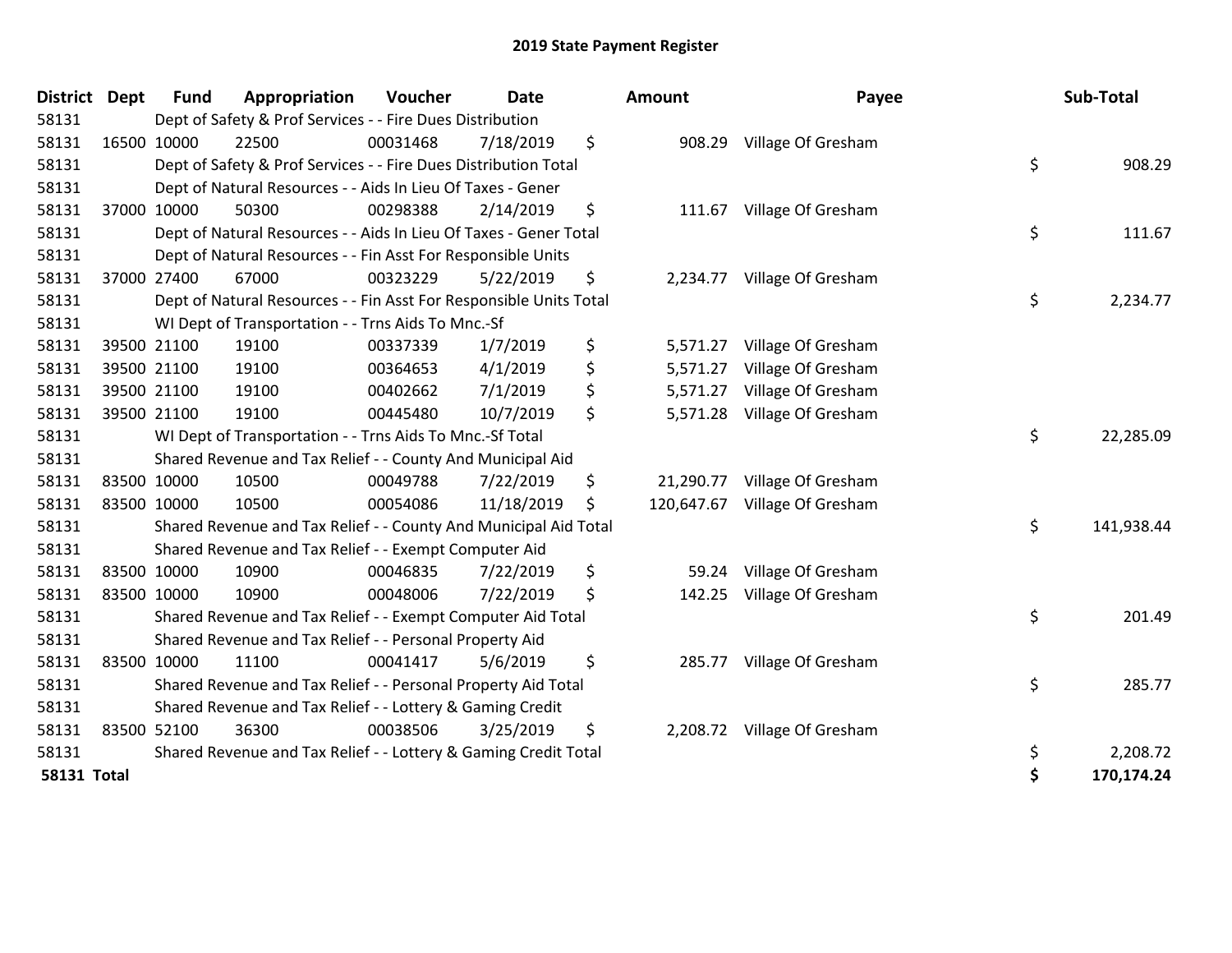| <b>District</b>    | <b>Dept</b> | <b>Fund</b> | Appropriation                                                      | Voucher  | <b>Date</b> | <b>Amount</b>    | Payee                       | Sub-Total        |
|--------------------|-------------|-------------|--------------------------------------------------------------------|----------|-------------|------------------|-----------------------------|------------------|
| 58151              |             |             | Dept of Safety & Prof Services - - Fire Dues Distribution          |          |             |                  |                             |                  |
| 58151              |             | 16500 10000 | 22500                                                              | 00031577 | 7/18/2019   | \$<br>533.39     | Village Of Mattoon          |                  |
| 58151              |             |             | Dept of Safety & Prof Services - - Fire Dues Distribution Total    |          |             |                  |                             | \$<br>533.39     |
| 58151              |             |             | Dept of Natural Resources - - General Program Operations --        |          |             |                  |                             |                  |
| 58151              |             | 37000 21200 | 25400                                                              | 00330843 | 6/19/2019   | \$<br>130.00     | Village Of Mattoon          |                  |
| 58151              |             | 37000 21200 | 25400                                                              | 00330845 | 6/19/2019   | \$<br>245.00     | Village Of Mattoon          |                  |
| 58151              |             | 37000 21200 | 25400                                                              | 00349416 | 8/23/2019   | \$<br>105.00     | Village Of Mattoon          |                  |
| 58151              |             |             | Dept of Natural Resources - - General Program Operations -- Total  |          |             |                  |                             | \$<br>480.00     |
| 58151              |             |             | Dept of Natural Resources - - Fin Asst For Responsible Units       |          |             |                  |                             |                  |
| 58151              |             | 37000 27400 | 67000                                                              | 00323336 | 5/22/2019   | \$               | 2,140.33 Village Of Mattoon |                  |
| 58151              |             |             | Dept of Natural Resources - - Fin Asst For Responsible Units Total |          |             |                  |                             | \$<br>2,140.33   |
| 58151              |             |             | WI Dept of Transportation - - Trns Aids To Mnc.-Sf                 |          |             |                  |                             |                  |
| 58151              |             | 39500 21100 | 19100                                                              | 00337340 | 1/7/2019    | \$<br>3,410.29   | Village Of Mattoon          |                  |
| 58151              |             | 39500 21100 | 19100                                                              | 00364654 | 4/1/2019    | \$<br>3,410.29   | Village Of Mattoon          |                  |
| 58151              |             | 39500 21100 | 19100                                                              | 00402663 | 7/1/2019    | \$<br>3,410.29   | Village Of Mattoon          |                  |
| 58151              |             | 39500 21100 | 19100                                                              | 00445481 | 10/7/2019   | \$<br>3,410.32   | <b>Village Of Mattoon</b>   |                  |
| 58151              |             |             | WI Dept of Transportation - - Trns Aids To Mnc.-Sf Total           |          |             |                  |                             | \$<br>13,641.19  |
| 58151              |             |             | Shared Revenue and Tax Relief - - County And Municipal Aid         |          |             |                  |                             |                  |
| 58151              |             | 83500 10000 | 10500                                                              | 00049789 | 7/22/2019   | \$<br>27,567.45  | Village Of Mattoon          |                  |
| 58151              |             | 83500 10000 | 10500                                                              | 00054087 | 11/18/2019  | \$<br>156,215.52 | <b>Village Of Mattoon</b>   |                  |
| 58151              |             |             | Shared Revenue and Tax Relief - - County And Municipal Aid Total   |          |             |                  |                             | \$<br>183,782.97 |
| 58151              |             |             | Shared Revenue and Tax Relief - - Exempt Computer Aid              |          |             |                  |                             |                  |
| 58151              |             | 83500 10000 | 10900                                                              | 00046836 | 7/22/2019   | \$<br>3.11       | Village Of Mattoon          |                  |
| 58151              |             |             | Shared Revenue and Tax Relief - - Exempt Computer Aid Total        |          |             |                  |                             | \$<br>3.11       |
| 58151              |             |             | Shared Revenue and Tax Relief - - Utility Aid                      |          |             |                  |                             |                  |
| 58151              |             | 83500 10000 | 11000                                                              | 00049789 | 7/22/2019   | \$<br>44.95      | Village Of Mattoon          |                  |
| 58151              |             | 83500 10000 | 11000                                                              | 00054087 | 11/18/2019  | \$<br>261.98     | Village Of Mattoon          |                  |
| 58151              |             |             | Shared Revenue and Tax Relief - - Utility Aid Total                |          |             |                  |                             | \$<br>306.93     |
| 58151              |             |             | Shared Revenue and Tax Relief - - Personal Property Aid            |          |             |                  |                             |                  |
| 58151              |             | 83500 10000 | 11100                                                              | 00041418 | 5/6/2019    | \$<br>17.95      | <b>Village Of Mattoon</b>   |                  |
| 58151              |             |             | Shared Revenue and Tax Relief - - Personal Property Aid Total      |          |             |                  |                             | \$<br>17.95      |
| <b>58151 Total</b> |             |             |                                                                    |          |             |                  |                             | \$<br>200,905.87 |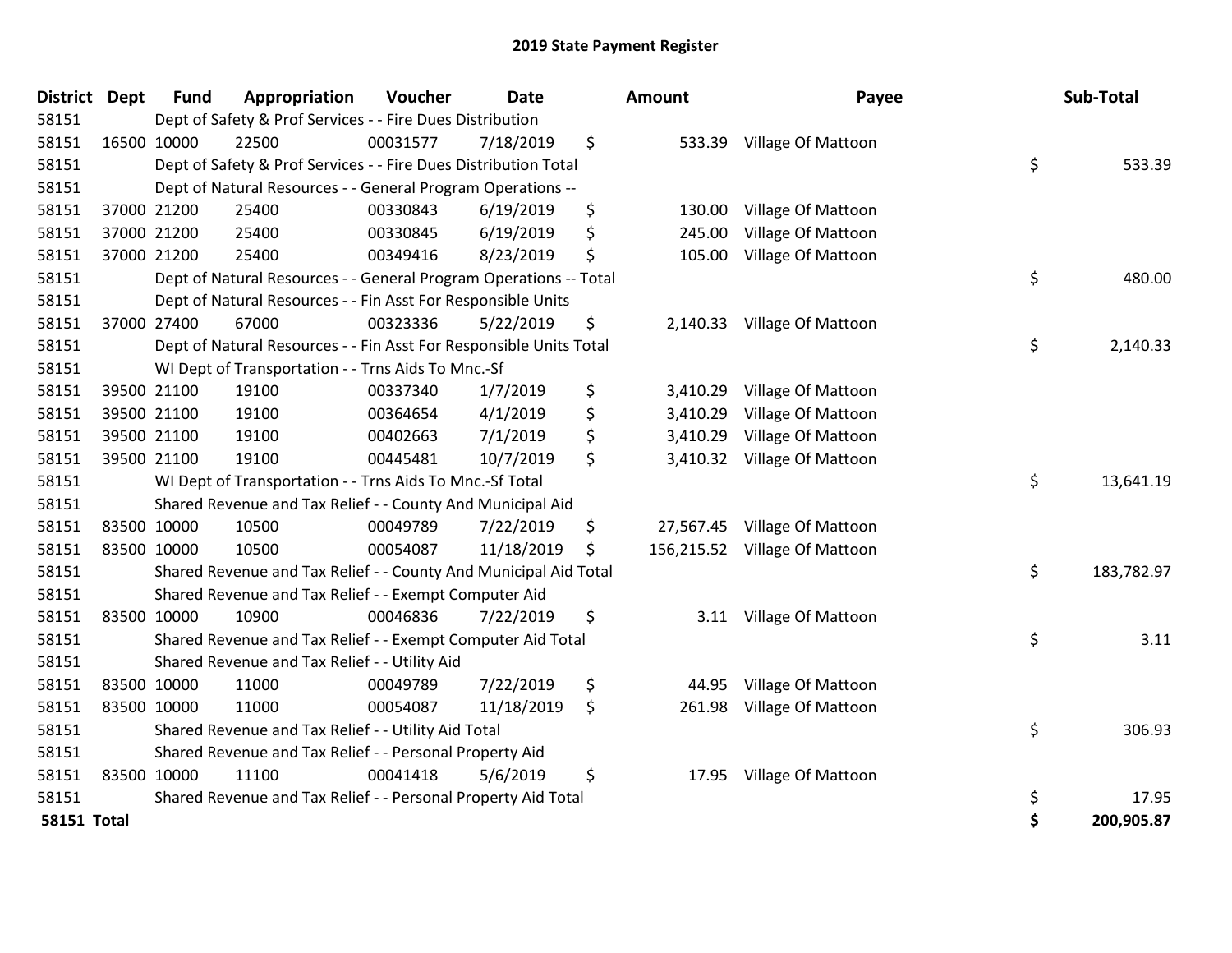| <b>District</b> | <b>Dept</b> | <b>Fund</b> | Appropriation                                                             | Voucher   | <b>Date</b> | <b>Amount</b>      | Payee                         | Sub-Total       |
|-----------------|-------------|-------------|---------------------------------------------------------------------------|-----------|-------------|--------------------|-------------------------------|-----------------|
| 58186           |             |             | Dept of Safety & Prof Services - - Fire Dues Distribution                 |           |             |                    |                               |                 |
| 58186           |             | 16500 10000 | 22500                                                                     | 00031426  | 7/18/2019   | \$                 | 1,053.72 Village Of Tigerton  |                 |
| 58186           |             |             | Dept of Safety & Prof Services - - Fire Dues Distribution Total           |           |             |                    |                               | \$<br>1,053.72  |
| 58186           |             |             | Dept of Natural Resources - - Aids In Lieu Of Taxes - Gener               |           |             |                    |                               |                 |
| 58186           |             | 37000 10000 | 50300                                                                     | 00298394  | 2/14/2019   | \$                 | 163.91 Village Of Tigerton    |                 |
| 58186           |             |             | Dept of Natural Resources - - Aids In Lieu Of Taxes - Gener Total         |           |             |                    |                               | \$<br>163.91    |
| 58186           |             |             | Dept of Natural Resources - - Off-Highway Motorcycle Adminis              |           |             |                    |                               |                 |
| 58186           |             | 37000 10000 | 91300                                                                     | 00345384  | 7/31/2019   | \$                 | 4,323.75 Village Of Tigerton  |                 |
| 58186           |             |             | Dept of Natural Resources - - Off-Highway Motorcycle Adminis Total        |           |             |                    |                               | \$<br>4,323.75  |
| 58186           |             |             | Dept of Natural Resources - - General Program Operations --               |           |             |                    |                               |                 |
| 58186           |             | 37000 21200 | 25400                                                                     | 00317573  | 5/24/2019   | \$<br>335.00       | Village Of Tigerton           |                 |
| 58186           |             | 37000 21200 | 25400                                                                     | 00318503  | 5/10/2019   | \$<br>95.00        | Village Of Tigerton           |                 |
| 58186           |             | 37000 21200 | 25400                                                                     | 00330810  | 6/21/2019   | \$<br>85.00        | Village Of Tigerton           |                 |
| 58186           |             | 37000 21200 | 25400                                                                     | 00330811  | 6/21/2019   | \$<br>105.00       | Village Of Tigerton           |                 |
| 58186           |             | 37000 21200 | 25400                                                                     | 00330812  | 6/21/2019   | \$<br>105.00       | Village Of Tigerton           |                 |
| 58186           |             |             | Dept of Natural Resources - - General Program Operations -- Total         |           |             |                    |                               | \$<br>725.00    |
| 58186           |             |             | Dept of Natural Resources - - Ra- Atv Prj Aids, Gas Tax Pymt              |           |             |                    |                               |                 |
| 58186           |             | 37000 21200 | 57600                                                                     | 00378181  | 12/19/2019  | $\ddot{\varsigma}$ | 20,500.00 Village Of Tigerton |                 |
| 58186           |             |             | Dept of Natural Resources - - Ra- Atv Prj Aids, Gas Tax Pymt Total        |           |             |                    |                               | \$<br>20,500.00 |
| 58186           |             |             | Dept of Natural Resources - - Ra- Atv Project Aids                        |           |             |                    |                               |                 |
| 58186           |             | 37000 21200 | 57700                                                                     | 00367748  | 11/22/2019  | \$                 | 2,025.00 Village Of Tigerton  |                 |
| 58186           |             |             | Dept of Natural Resources - - Ra- Atv Project Aids Total                  |           |             |                    |                               | \$<br>2,025.00  |
| 58186           |             |             | Dept of Natural Resources - - Fin Asst For Responsible Units              |           |             |                    |                               |                 |
| 58186           |             | 37000 27400 | 67000                                                                     | 00322977  | 5/22/2019   | \$<br>1,221.99     | Village Of Tigerton           |                 |
| 58186           |             |             | Dept of Natural Resources - - Fin Asst For Responsible Units Total        |           |             |                    |                               | \$<br>1,221.99  |
| 58186           |             |             | WI Dept of Transportation - - Trns Aids To Mnc.-Sf                        |           |             |                    |                               |                 |
| 58186           |             | 39500 21100 | 19100                                                                     | 00337341  | 1/7/2019    | \$                 | 8,293.58 Village Of Tigerton  |                 |
| 58186           |             | 39500 21100 | 19100                                                                     | 00364655  | 4/1/2019    | \$                 | 8,293.58 Village Of Tigerton  |                 |
| 58186           |             | 39500 21100 | 19100                                                                     | 00402664  | 7/1/2019    | \$<br>8,293.58     | Village Of Tigerton           |                 |
| 58186           |             | 39500 21100 | 19100                                                                     | 00445482  | 10/7/2019   | \$                 | 8,293.61 Village Of Tigerton  |                 |
| 58186           |             |             | WI Dept of Transportation - - Trns Aids To Mnc.-Sf Total                  |           |             |                    |                               | \$<br>33,174.35 |
| 58186           |             |             | Department of Health Services - - Prepaid Medical Transport Reimbursement |           |             |                    |                               |                 |
| 58186           | 43500 10000 |             | 16300                                                                     | AMBULANCE | 11/18/2019  | \$                 | 6,915.96 Village Of Tigerton  |                 |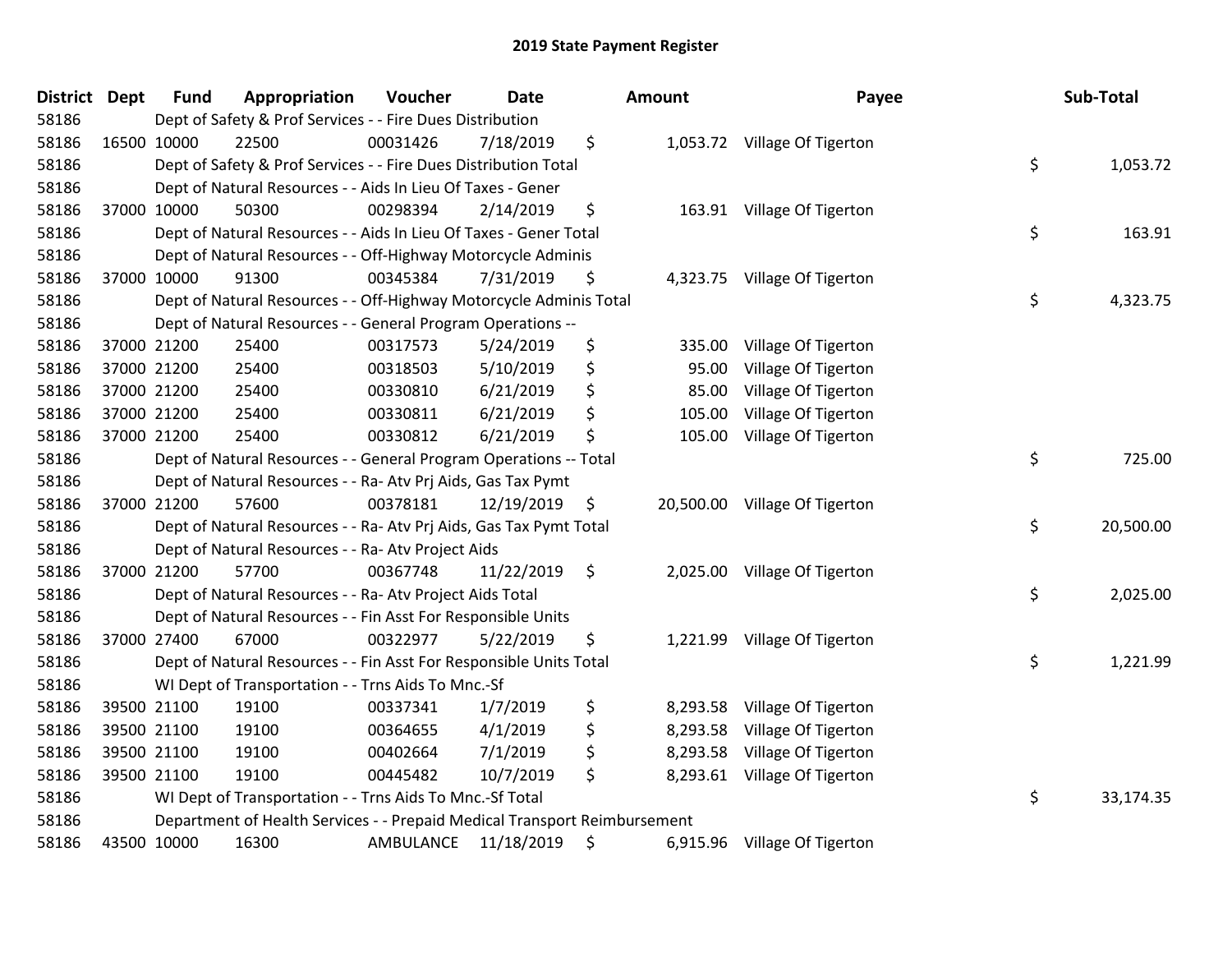| District           | <b>Dept</b> | <b>Fund</b> | Appropriation                                                                   | Voucher  | <b>Date</b> |      | <b>Amount</b> | Payee                        | Sub-Total        |
|--------------------|-------------|-------------|---------------------------------------------------------------------------------|----------|-------------|------|---------------|------------------------------|------------------|
| 58186              |             |             | Department of Health Services - - Prepaid Medical Transport Reimbursement Total |          |             |      |               |                              | \$<br>6,915.96   |
| 58186              |             |             | Department of Justice - - Law Enforcement Train, Local                          |          |             |      |               |                              |                  |
| 58186              |             | 45500 10000 | 23100                                                                           | 00074634 | 11/13/2019  | - \$ | 160.00        | Village Of Tigerton          |                  |
| 58186              |             |             | Department of Justice - - Law Enforcement Train, Local Total                    |          |             |      |               |                              | \$<br>160.00     |
| 58186              |             |             | Elections Commission - - 2018 Hava Election Security                            |          |             |      |               |                              |                  |
| 58186              |             | 51000 22000 | 18200                                                                           | 00002557 | 11/15/2019  | \$   |               | 1,200.00 Village Of Tigerton |                  |
| 58186              |             |             | Elections Commission - - 2018 Hava Election Security Total                      |          |             |      |               |                              | \$<br>1,200.00   |
| 58186              |             |             | Shared Revenue and Tax Relief - - Expenditure Restraint Program                 |          |             |      |               |                              |                  |
| 58186              |             | 83500 10000 | 10100                                                                           | 00049790 | 7/22/2019   | \$   | 564.95        | Village Of Tigerton          |                  |
| 58186              |             |             | Shared Revenue and Tax Relief - - Expenditure Restraint Program Total           |          |             |      |               |                              | \$<br>564.95     |
| 58186              |             |             | Shared Revenue and Tax Relief - - County And Municipal Aid                      |          |             |      |               |                              |                  |
| 58186              |             | 83500 10000 | 10500                                                                           | 00049790 | 7/22/2019   | \$   | 55,698.38     | Village Of Tigerton          |                  |
| 58186              |             | 83500 10000 | 10500                                                                           | 00054088 | 11/18/2019  | \$   | 308,708.18    | Village Of Tigerton          |                  |
| 58186              |             |             | Shared Revenue and Tax Relief - - County And Municipal Aid Total                |          |             |      |               |                              | \$<br>364,406.56 |
| 58186              |             |             | Shared Revenue and Tax Relief - - Exempt Computer Aid                           |          |             |      |               |                              |                  |
| 58186              |             | 83500 10000 | 10900                                                                           | 00046837 | 7/22/2019   | \$   | 270.20        | Village Of Tigerton          |                  |
| 58186              |             | 83500 10000 | 10900                                                                           | 00048007 | 7/22/2019   | \$   | 175.76        | Village Of Tigerton          |                  |
| 58186              |             |             | Shared Revenue and Tax Relief - - Exempt Computer Aid Total                     |          |             |      |               |                              | \$<br>445.96     |
| 58186              |             |             | Shared Revenue and Tax Relief - - Utility Aid                                   |          |             |      |               |                              |                  |
| 58186              |             | 83500 10000 | 11000                                                                           | 00049790 | 7/22/2019   | \$   | 27.97         | Village Of Tigerton          |                  |
| 58186              |             | 83500 10000 | 11000                                                                           | 00054088 | 11/18/2019  | \$   | 160.74        | Village Of Tigerton          |                  |
| 58186              |             |             | Shared Revenue and Tax Relief - - Utility Aid Total                             |          |             |      |               |                              | \$<br>188.71     |
| 58186              |             |             | Shared Revenue and Tax Relief - - Personal Property Aid                         |          |             |      |               |                              |                  |
| 58186              |             | 83500 10000 | 11100                                                                           | 00041419 | 5/6/2019    | \$   | 604.18        | Village Of Tigerton          |                  |
| 58186              |             | 83500 10000 | 11100                                                                           | 00042763 | 5/6/2019    | \$   | 374.94        | Village Of Tigerton          |                  |
| 58186              |             |             | Shared Revenue and Tax Relief - - Personal Property Aid Total                   |          |             |      |               |                              | \$<br>979.12     |
| 58186              |             |             | Shared Revenue and Tax Relief - - Lottery & Gaming Credit                       |          |             |      |               |                              |                  |
| 58186              |             | 83500 52100 | 36300                                                                           | 00038507 | 3/25/2019   | \$   | 326.93        | Village Of Tigerton          |                  |
| 58186              |             |             | Shared Revenue and Tax Relief - - Lottery & Gaming Credit Total                 |          |             |      |               |                              | \$<br>326.93     |
| <b>58186 Total</b> |             |             |                                                                                 |          |             |      |               |                              | \$<br>438,375.91 |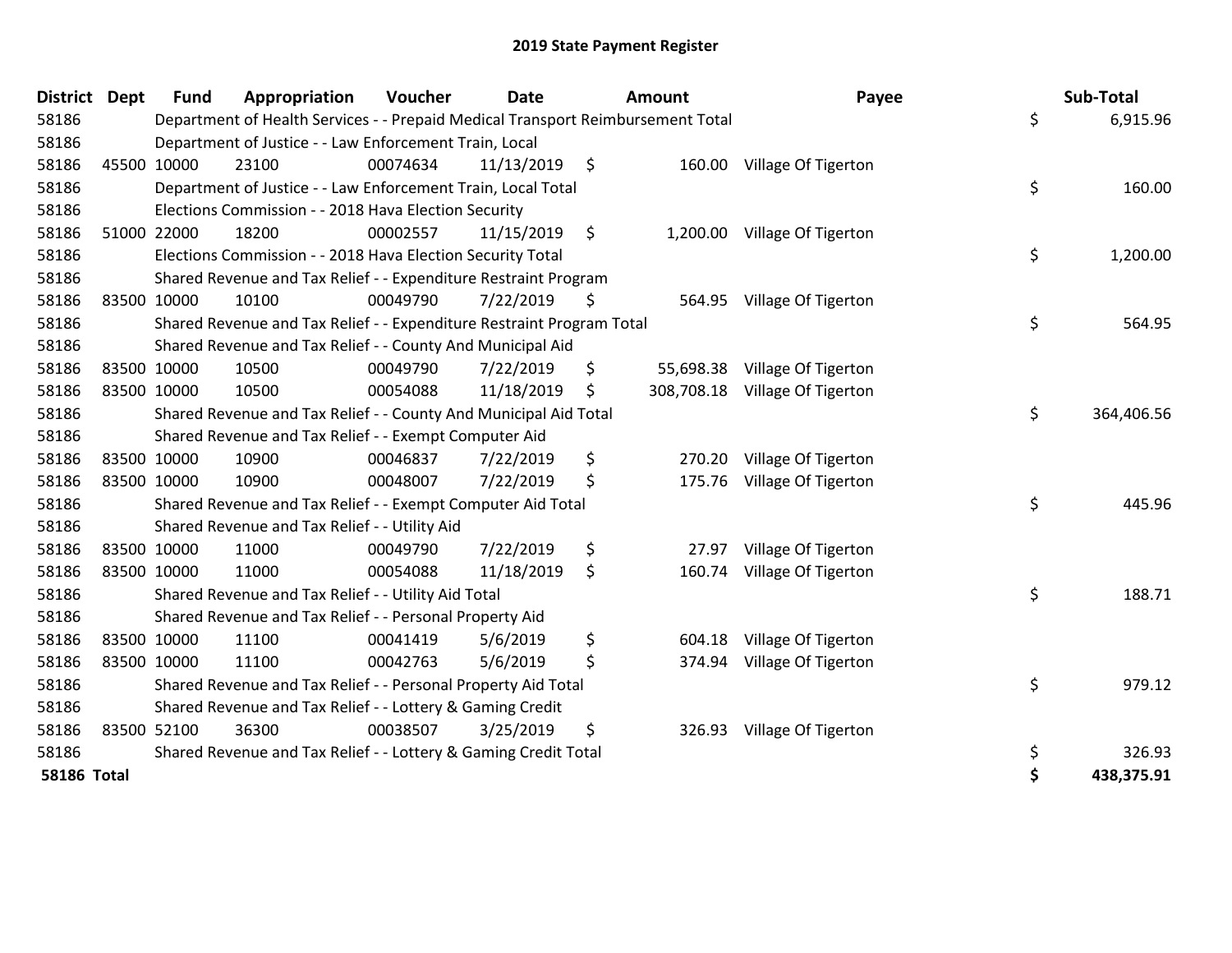| District Dept | <b>Fund</b> | Appropriation                                                         | Voucher  | <b>Date</b> | <b>Amount</b>    | Payee                           | Sub-Total        |
|---------------|-------------|-----------------------------------------------------------------------|----------|-------------|------------------|---------------------------------|------------------|
| 58191         |             | Dept of Safety & Prof Services - - Fire Dues Distribution             |          |             |                  |                                 |                  |
| 58191         | 16500 10000 | 22500                                                                 | 00030923 | 7/16/2019   | \$               | 2,647.72 Village Of Wittenberg  |                  |
| 58191         |             | Dept of Safety & Prof Services - - Fire Dues Distribution Total       |          |             |                  |                                 | \$<br>2,647.72   |
| 58191         |             | Dept of Natural Resources - - Aids In Lieu Of Taxes - Gener           |          |             |                  |                                 |                  |
| 58191         | 37000 10000 | 50300                                                                 | 00298391 | 2/13/2019   | \$<br>146.12     | Village Of Wittenberg           |                  |
| 58191         |             | Dept of Natural Resources - - Aids In Lieu Of Taxes - Gener Total     |          |             |                  |                                 | \$<br>146.12     |
| 58191         |             | Dept of Natural Resources - - Fin Asst For Responsible Units          |          |             |                  |                                 |                  |
| 58191         | 37000 27400 | 67000                                                                 | 00322814 | 5/22/2019   | \$<br>705.30     | Village Of Wittenberg           |                  |
| 58191         |             | Dept of Natural Resources - - Fin Asst For Responsible Units Total    |          |             |                  |                                 | \$<br>705.30     |
| 58191         |             | WI Dept of Transportation - - Trns Aids To Mnc.-Sf                    |          |             |                  |                                 |                  |
| 58191         | 39500 21100 | 19100                                                                 | 00337342 | 1/7/2019    | \$               | 11,124.61 Village Of Wittenberg |                  |
| 58191         | 39500 21100 | 19100                                                                 | 00364656 | 4/1/2019    | \$<br>11,124.61  | Village Of Wittenberg           |                  |
| 58191         | 39500 21100 | 19100                                                                 | 00402665 | 7/1/2019    | \$               | 11,124.61 Village Of Wittenberg |                  |
| 58191         | 39500 21100 | 19100                                                                 | 00445483 | 10/7/2019   | \$               | 11,124.63 Village Of Wittenberg |                  |
| 58191         |             | WI Dept of Transportation - - Trns Aids To Mnc.-Sf Total              |          |             |                  |                                 | \$<br>44,498.46  |
| 58191         |             | Shared Revenue and Tax Relief - - Expenditure Restraint Program       |          |             |                  |                                 |                  |
| 58191         | 83500 10000 | 10100                                                                 | 00049791 | 7/22/2019   | \$<br>2,623.16   | Village Of Wittenberg           |                  |
| 58191         |             | Shared Revenue and Tax Relief - - Expenditure Restraint Program Total |          |             |                  |                                 | \$<br>2,623.16   |
| 58191         |             | Shared Revenue and Tax Relief - - County And Municipal Aid            |          |             |                  |                                 |                  |
| 58191         | 83500 10000 | 10500                                                                 | 00049791 | 7/22/2019   | \$<br>47,541.14  | Village Of Wittenberg           |                  |
| 58191         | 83500 10000 | 10500                                                                 | 00054089 | 11/18/2019  | \$<br>269,399.77 | Village Of Wittenberg           |                  |
| 58191         |             | Shared Revenue and Tax Relief - - County And Municipal Aid Total      |          |             |                  |                                 | \$<br>316,940.91 |
| 58191         |             | Shared Revenue and Tax Relief - - Exempt Computer Aid                 |          |             |                  |                                 |                  |
| 58191         | 83500 10000 | 10900                                                                 | 00046838 | 7/22/2019   | \$<br>658.89     | Village Of Wittenberg           |                  |
| 58191         | 83500 10000 | 10900                                                                 | 00048008 | 7/22/2019   | \$<br>2,121.81   | Village Of Wittenberg           |                  |
| 58191         |             | Shared Revenue and Tax Relief - - Exempt Computer Aid Total           |          |             |                  |                                 | \$<br>2,780.70   |
| 58191         |             | Shared Revenue and Tax Relief - - Personal Property Aid               |          |             |                  |                                 |                  |
| 58191         | 83500 10000 | 11100                                                                 | 00041420 | 5/6/2019    | \$               | 5,431.55 Village Of Wittenberg  |                  |
| 58191         | 83500 10000 | 11100                                                                 | 00042764 | 5/6/2019    | \$<br>4,058.82   | Village Of Wittenberg           |                  |
| 58191         |             | Shared Revenue and Tax Relief - - Personal Property Aid Total         |          |             |                  |                                 | \$<br>9,490.37   |
| 58191         |             | Shared Revenue and Tax Relief - - Lottery & Gaming Credit             |          |             |                  |                                 |                  |
| 58191         | 83500 52100 | 36300                                                                 | 00038508 | 3/25/2019   | \$<br>771.36     | Village Of Wittenberg           |                  |
| 58191         |             | Shared Revenue and Tax Relief - - Lottery & Gaming Credit Total       |          |             |                  |                                 | \$<br>771.36     |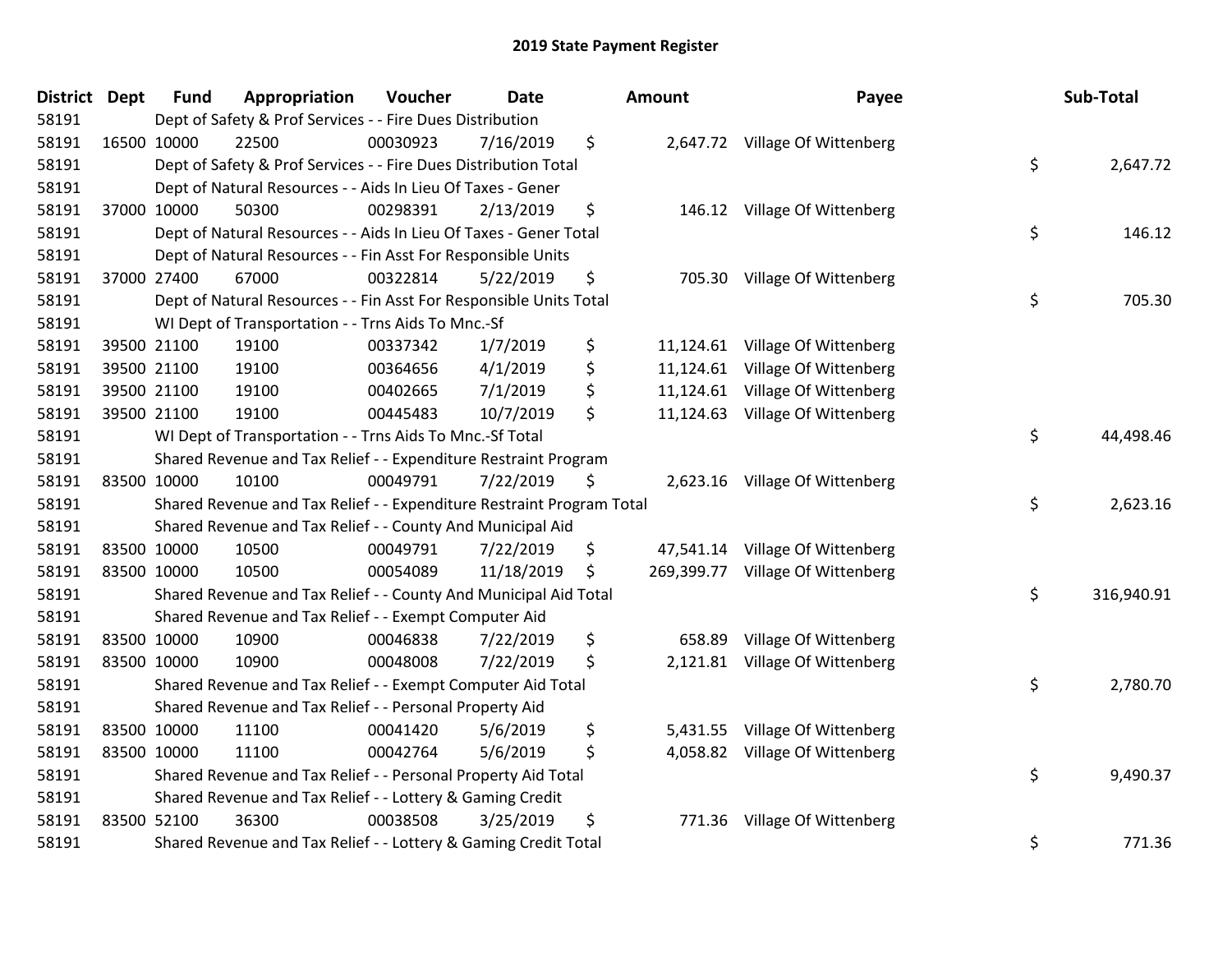| District Dept Fund | Appropriation | Voucher | Date | Amount | Payee | Sub-Total  |
|--------------------|---------------|---------|------|--------|-------|------------|
| 58191 Total        |               |         |      |        |       | 380,604.10 |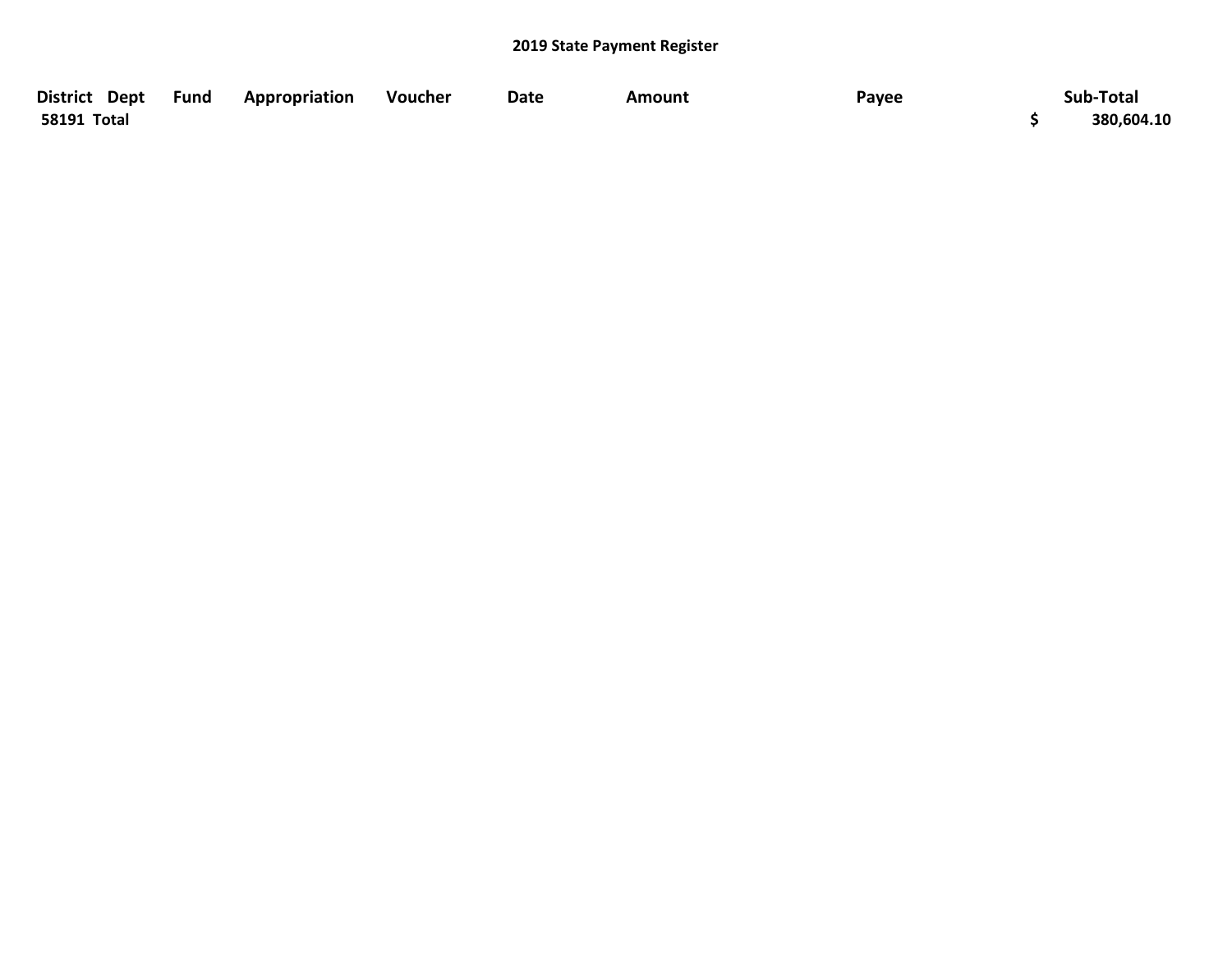| <b>District</b>    | Dept | <b>Fund</b>                                                          | Appropriation                                                 | Voucher  | <b>Date</b> |         | <b>Amount</b> |                | Payee | Sub-Total |  |
|--------------------|------|----------------------------------------------------------------------|---------------------------------------------------------------|----------|-------------|---------|---------------|----------------|-------|-----------|--|
| 58252              |      | WI Dept of Transportation - - Routine Maint Sf                       |                                                               |          |             |         |               |                |       |           |  |
| 58252              |      | 39500 21100                                                          | 36800                                                         | 00366202 | 3/28/2019   | \$      | 149.44        | City of Marion |       |           |  |
| 58252              |      | 39500 21100                                                          | 36800                                                         | 00397707 | 6/25/2019   | \$      | 153.92        | City of Marion |       |           |  |
| 58252              |      | 39500 21100                                                          | 36800                                                         | 00438724 | 9/26/2019   | \$      | 144.96        | City of Marion |       |           |  |
| 58252              |      | WI Dept of Transportation - - Routine Maint Sf Total                 |                                                               |          |             |         |               |                |       | 448.32    |  |
| 58252              |      | WI Dept of Transportation - - Transpor Safety Ff                     |                                                               |          |             |         |               |                |       |           |  |
| 58252              |      | 39500 21100                                                          | 58200                                                         | 00383391 | 5/17/2019   | \$      | 97.50         | City of Marion |       |           |  |
| 58252              |      | WI Dept of Transportation - - Transpor Safety Ff Total               |                                                               |          |             |         |               |                | \$    | 97.50     |  |
| 58252              |      | Department of Justice - - Law Enforcement Train, Local               |                                                               |          |             |         |               |                |       |           |  |
| 58252              |      | 45500 10000                                                          | 23100                                                         | 00073643 | 10/28/2019  | $\zeta$ | 640.00        | City of Marion |       |           |  |
| 58252              |      | Department of Justice - - Law Enforcement Train, Local Total         |                                                               |          |             |         |               |                |       | 640.00    |  |
| 58252              |      | Department of Administration - - Federal Aid, Local Assistance       |                                                               |          |             |         |               |                |       |           |  |
| 58252              |      | 50500 10000                                                          | 74300                                                         | 00096594 | 2/11/2019   | \$      | 10,815.07     | City of Marion |       |           |  |
| 58252              |      | Department of Administration - - Federal Aid, Local Assistance Total |                                                               |          |             |         |               |                | \$    | 10,815.07 |  |
| 58252              |      | Shared Revenue and Tax Relief - - Exempt Computer Aid                |                                                               |          |             |         |               |                |       |           |  |
| 58252              |      | 83500 10000                                                          | 10900                                                         | 00046839 | 7/22/2019   | \$      | 106.00        | City of Marion |       |           |  |
| 58252              |      | Shared Revenue and Tax Relief - - Exempt Computer Aid Total          |                                                               |          |             |         |               |                |       | 106.00    |  |
| 58252              |      | Shared Revenue and Tax Relief - - Personal Property Aid              |                                                               |          |             |         |               |                |       |           |  |
| 58252              |      | 83500 10000                                                          | 11100                                                         | 00041421 | 5/6/2019    | \$      | 200.79        | City of Marion |       |           |  |
| 58252              |      | 83500 10000                                                          | 11100                                                         | 00042765 | 5/6/2019    | \$      | 1,389.54      | City of Marion |       |           |  |
| 58252              |      |                                                                      | Shared Revenue and Tax Relief - - Personal Property Aid Total |          |             |         |               |                | \$    | 1,590.33  |  |
| <b>58252 Total</b> |      |                                                                      |                                                               |          |             |         |               |                | \$    | 13,697.22 |  |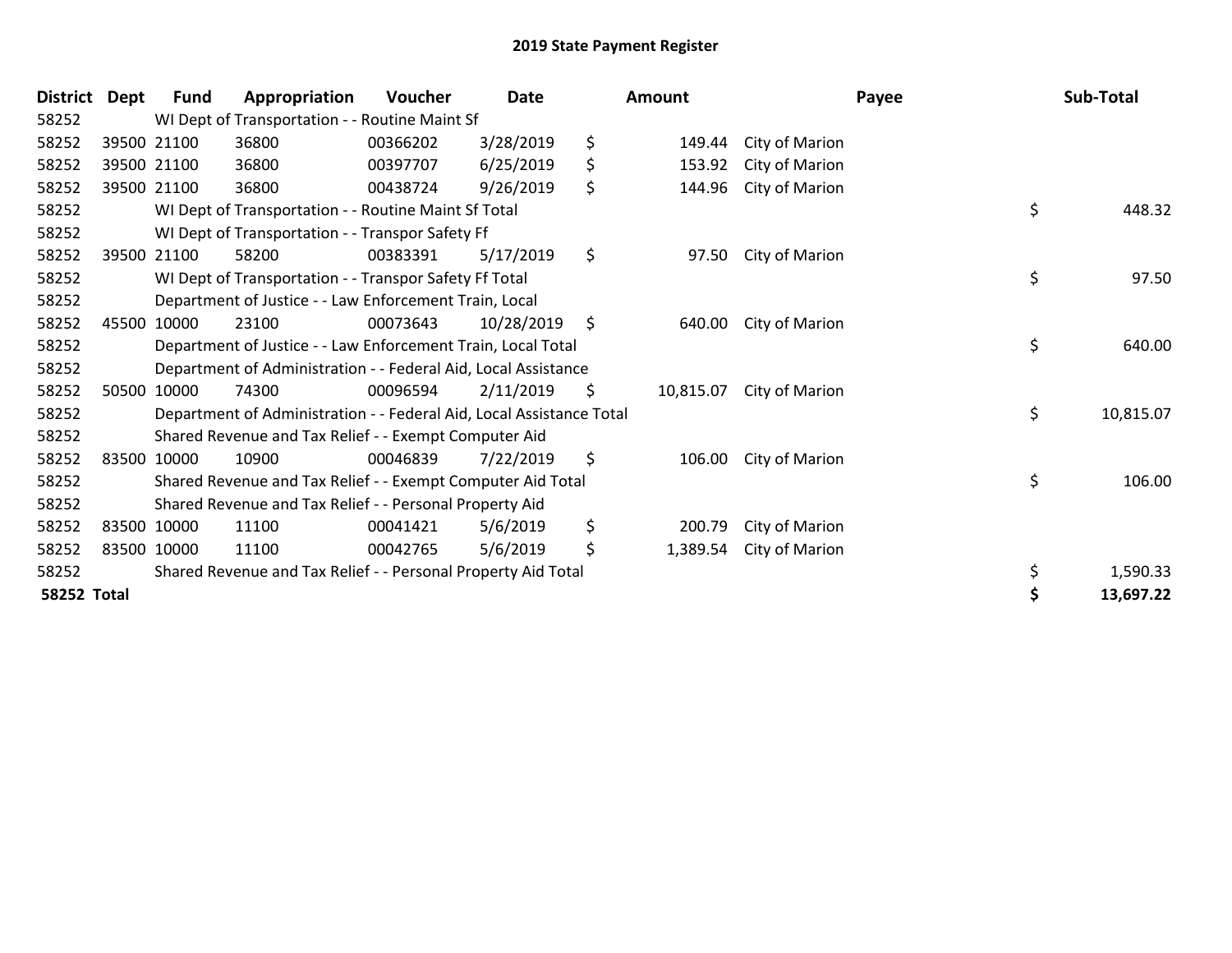| District Dept |             | <b>Fund</b>                                                                           | Appropriation                                                | Voucher   | <b>Date</b> | <b>Amount</b>        |           | Payee                     |  | Sub-Total |  |  |
|---------------|-------------|---------------------------------------------------------------------------------------|--------------------------------------------------------------|-----------|-------------|----------------------|-----------|---------------------------|--|-----------|--|--|
| 58281         |             | Dept of Safety & Prof Services - - Fire Dues Distribution                             |                                                              |           |             |                      |           |                           |  |           |  |  |
| 58281         | 16500 10000 |                                                                                       | 22500                                                        | 00029974  | 7/12/2019   | \$                   |           | 24,502.45 City Of Shawano |  |           |  |  |
| 58281         |             | \$<br>Dept of Safety & Prof Services - - Fire Dues Distribution Total                 |                                                              |           |             |                      |           |                           |  |           |  |  |
| 58281         |             | Dept of Natural Resources - - Aids In Lieu Of Taxes - Gener                           |                                                              |           |             |                      |           |                           |  |           |  |  |
| 58281         | 37000 10000 |                                                                                       | 50300                                                        | 00298334  | 2/13/2019   | \$                   | 9,241.99  | City Of Shawano           |  |           |  |  |
| 58281         |             | \$<br>Dept of Natural Resources - - Aids In Lieu Of Taxes - Gener Total               |                                                              |           |             |                      |           |                           |  |           |  |  |
| 58281         |             | Dept of Natural Resources - - Gen Program Ops-State Funds                             |                                                              |           |             |                      |           |                           |  |           |  |  |
| 58281         | 37000 21200 |                                                                                       | 16100                                                        | 00378312  | 12/18/2019  | $\ddot{\phantom{1}}$ | 46.44     | City Of Shawano           |  |           |  |  |
| 58281         |             | \$<br>Dept of Natural Resources - - Gen Program Ops-State Funds Total<br>46.44        |                                                              |           |             |                      |           |                           |  |           |  |  |
| 58281         |             | Dept of Natural Resources - - Rec & Resource Aids, Fed                                |                                                              |           |             |                      |           |                           |  |           |  |  |
| 58281         |             | 37000 21200                                                                           | 58300                                                        | 00311130  | 4/12/2019   | \$                   |           | 1,398.60 City Of Shawano  |  |           |  |  |
| 58281         |             | \$<br>Dept of Natural Resources - - Rec & Resource Aids, Fed Total<br>1,398.60        |                                                              |           |             |                      |           |                           |  |           |  |  |
| 58281         |             |                                                                                       | Dept of Natural Resources - - Fin Asst For Responsible Units |           |             |                      |           |                           |  |           |  |  |
| 58281         | 37000 27400 |                                                                                       | 67000                                                        | 00323396  | 5/22/2019   | \$                   |           | 28,410.92 City Of Shawano |  |           |  |  |
| 58281         |             | \$<br>28,410.92<br>Dept of Natural Resources - - Fin Asst For Responsible Units Total |                                                              |           |             |                      |           |                           |  |           |  |  |
| 58281         |             |                                                                                       | Dept of Natural Resources - - Land Acquisition               |           |             |                      |           |                           |  |           |  |  |
| 58281         | 37000 36300 |                                                                                       | <b>TA100</b>                                                 | 00363893  | 10/10/2019  | \$                   | 6,000.00  | City Of Shawano           |  |           |  |  |
| 58281         |             | \$<br>Dept of Natural Resources - - Land Acquisition Total                            |                                                              |           |             |                      |           |                           |  |           |  |  |
| 58281         |             |                                                                                       | WI Dept of Transportation - - Conn Hwy Aids St Fds           |           |             |                      |           |                           |  |           |  |  |
| 58281         | 39500 21100 |                                                                                       | 16200                                                        | 00337790  | 1/7/2019    | \$                   | 20,448.02 | City Of Shawano           |  |           |  |  |
| 58281         |             | 39500 21100                                                                           | 16200                                                        | 00365104  | 4/1/2019    | \$                   | 20,448.02 | City Of Shawano           |  |           |  |  |
| 58281         |             | 39500 21100                                                                           | 16200                                                        | 00403113  | 7/1/2019    | \$                   | 20,448.02 | City Of Shawano           |  |           |  |  |
| 58281         | 39500 21100 |                                                                                       | 16200                                                        | 00445931  | 10/7/2019   | \$                   | 20,448.02 | City Of Shawano           |  |           |  |  |
| 58281         |             | WI Dept of Transportation - - Conn Hwy Aids St Fds Total                              | \$                                                           | 81,792.08 |             |                      |           |                           |  |           |  |  |
| 58281         |             | WI Dept of Transportation - - Tc, Trns Oper Aid Sf                                    |                                                              |           |             |                      |           |                           |  |           |  |  |
| 58281         | 39500 21100 |                                                                                       | 17700                                                        | 00392797  | 6/12/2019   | \$                   | 7,968.00  | City Of Shawano           |  |           |  |  |
| 58281         |             | 39500 21100                                                                           | 17700                                                        | 00417081  | 7/30/2019   | \$                   | 23,903.00 | City Of Shawano           |  |           |  |  |
| 58281         |             | WI Dept of Transportation - - Tc, Trns Oper Aid Sf Total                              |                                                              |           |             |                      |           |                           |  |           |  |  |
| 58281         |             | WI Dept of Transportation - - Trnst/Trns-Rel Aid F                                    |                                                              |           |             |                      |           |                           |  |           |  |  |
| 58281         | 39500 21100 |                                                                                       | 18200                                                        | 00335471  | 1/18/2019   | \$                   | 17,616.90 | City Of Shawano           |  |           |  |  |
| 58281         | 39500 21100 |                                                                                       | 18200                                                        | 00342894  | 1/17/2019   | \$                   | 25,321.10 | City Of Shawano           |  |           |  |  |
| 58281         |             | 39500 21100                                                                           | 18200                                                        | 00397153  | 7/19/2019   | \$                   | 7,114.15  | City Of Shawano           |  |           |  |  |
| 58281         | 39500 21100 |                                                                                       | 18200                                                        | 00428238  | 8/27/2019   | \$                   | 28,344.32 | City Of Shawano           |  |           |  |  |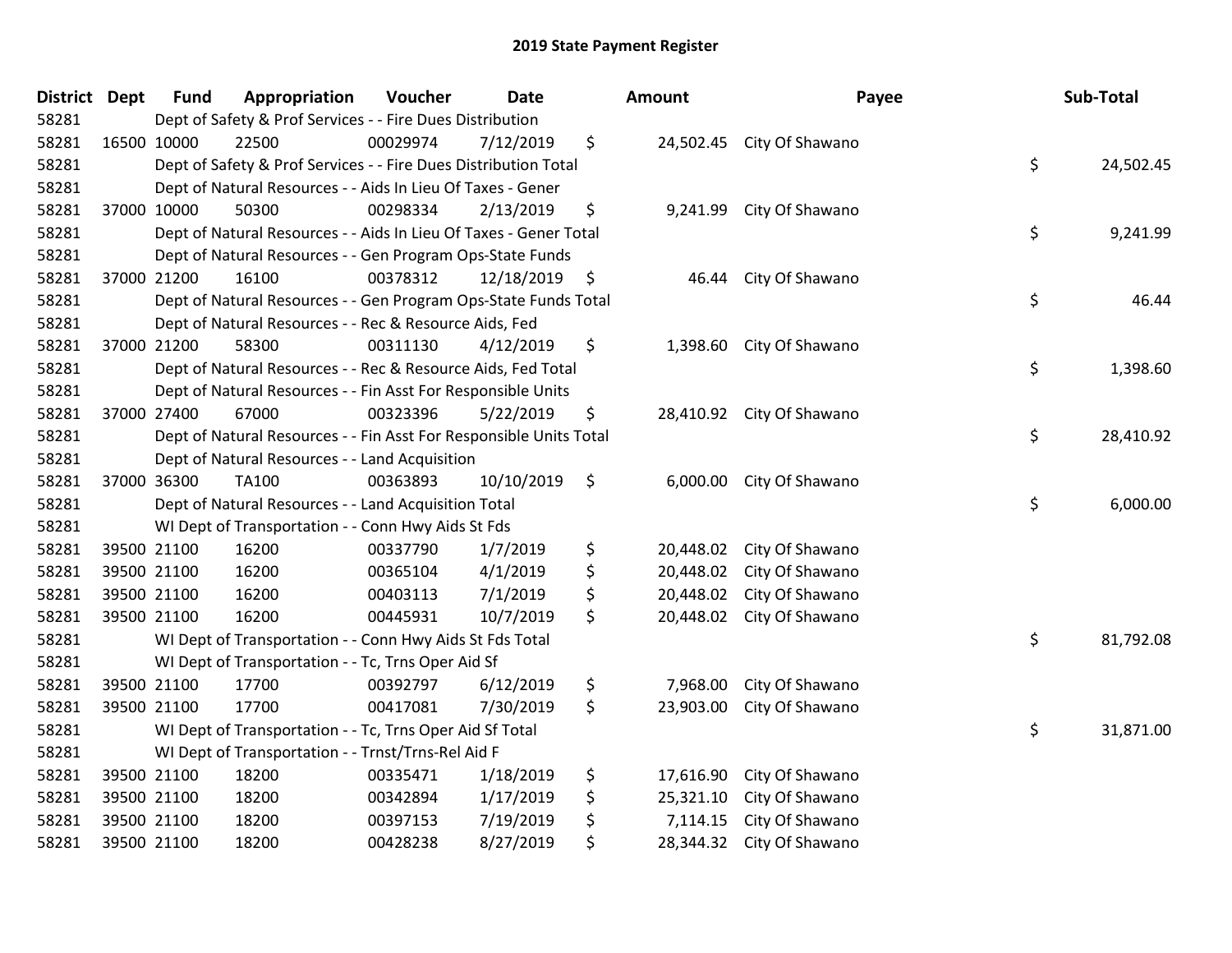| <b>District</b> | <b>Dept</b> | <b>Fund</b>                                              | Appropriation                                            | Voucher  | Date       |    | Amount     | Payee           |    | Sub-Total  |
|-----------------|-------------|----------------------------------------------------------|----------------------------------------------------------|----------|------------|----|------------|-----------------|----|------------|
| 58281           |             | 39500 21100                                              | 18200                                                    | 00428239 | 8/27/2019  | \$ | 35,887.29  | City Of Shawano |    |            |
| 58281           |             | 39500 21100                                              | 18200                                                    | 00470494 | 12/12/2019 | \$ | 31,308.31  | City Of Shawano |    |            |
| 58281           |             |                                                          | WI Dept of Transportation - - Trnst/Trns-Rel Aid F Total |          |            |    |            |                 | \$ | 145,592.07 |
| 58281           |             | WI Dept of Transportation - - Hwy Sfty Loc Aid Ffd       |                                                          |          |            |    |            |                 |    |            |
| 58281           |             | 39500 21100                                              | 18500                                                    | 00368856 | 4/5/2019   | \$ | 860.80     | City Of Shawano |    |            |
| 58281           |             | 39500 21100                                              | 18500                                                    | 00368857 | 4/5/2019   | \$ | 2,599.40   | City Of Shawano |    |            |
| 58281           |             | 39500 21100                                              | 18500                                                    | 00371569 | 4/19/2019  | \$ | 5,581.96   | City Of Shawano |    |            |
| 58281           |             | 39500 21100                                              | 18500                                                    | 00379341 | 5/7/2019   | \$ | 7,258.88   | City Of Shawano |    |            |
| 58281           |             | 39500 21100                                              | 18500                                                    | 00383870 | 5/29/2019  | \$ | 9,629.20   | City Of Shawano |    |            |
| 58281           |             | 39500 21100                                              | 18500                                                    | 00396323 | 7/3/2019   | \$ | 2,893.50   | City Of Shawano |    |            |
| 58281           |             | 39500 21100                                              | 18500                                                    | 00396324 | 7/3/2019   | \$ | 2,851.90   | City Of Shawano |    |            |
| 58281           |             | 39500 21100                                              | 18500                                                    | 00397152 | 7/3/2019   | \$ | 6,079.89   | City Of Shawano |    |            |
| 58281           |             | 39500 21100                                              | 18500                                                    | 00415398 | 7/24/2019  | \$ | 1,956.99   | City Of Shawano |    |            |
| 58281           |             | 39500 21100                                              | 18500                                                    | 00421178 | 8/14/2019  | \$ | 4,042.90   | City Of Shawano |    |            |
| 58281           |             | 39500 21100                                              | 18500                                                    | 00421186 | 8/12/2019  | \$ | 8,997.26   | City Of Shawano |    |            |
| 58281           |             | 39500 21100                                              | 18500                                                    | 00425541 | 8/20/2019  | \$ | 4,374.57   | City Of Shawano |    |            |
| 58281           |             | 39500 21100                                              | 18500                                                    | 00425542 | 8/22/2019  | \$ | 2,506.15   | City Of Shawano |    |            |
| 58281           |             | 39500 21100                                              | 18500                                                    | 00425557 | 8/20/2019  | \$ | 9,295.22   | City Of Shawano |    |            |
| 58281           |             | 39500 21100                                              | 18500                                                    | 00435003 | 9/17/2019  | \$ | 3,857.74   | City Of Shawano |    |            |
| 58281           |             | 39500 21100                                              | 18500                                                    | 00435014 | 9/17/2019  | \$ | 3,995.89   | City Of Shawano |    |            |
| 58281           |             | 39500 21100                                              | 18500                                                    | 00435019 | 9/19/2019  | \$ | 1,067.64   | City Of Shawano |    |            |
| 58281           |             | 39500 21100                                              | 18500                                                    | 00435033 | 9/17/2019  | \$ | 8,675.75   | City Of Shawano |    |            |
| 58281           |             | 39500 21100                                              | 18500                                                    | 00435597 | 9/19/2019  | \$ | 2,589.31   | City Of Shawano |    |            |
| 58281           |             | 39500 21100                                              | 18500                                                    | 00462338 | 11/15/2019 | \$ | 3,365.71   | City Of Shawano |    |            |
| 58281           |             | 39500 21100                                              | 18500                                                    | 00462341 | 11/29/2019 | \$ | 2,158.25   | City Of Shawano |    |            |
| 58281           |             | WI Dept of Transportation - - Hwy Sfty Loc Aid Ffd Total |                                                          |          |            |    |            |                 | \$ | 94,638.91  |
| 58281           |             | WI Dept of Transportation - - Trns Aids To Mnc.-Sf       |                                                          |          |            |    |            |                 |    |            |
| 58281           |             | 39500 21100                                              | 19100                                                    | 00337343 | 1/7/2019   | \$ | 140,196.16 | City Of Shawano |    |            |
| 58281           |             | 39500 21100                                              | 19100                                                    | 00364657 | 4/1/2019   | \$ | 140,196.16 | City Of Shawano |    |            |
| 58281           |             | 39500 21100                                              | 19100                                                    | 00402666 | 7/1/2019   | \$ | 140,196.16 | City Of Shawano |    |            |
| 58281           |             | 39500 21100                                              | 19100                                                    | 00445484 | 10/7/2019  | \$ | 140,196.18 | City Of Shawano |    |            |
| 58281           |             | WI Dept of Transportation - - Trns Aids To Mnc.-Sf Total |                                                          |          |            |    |            |                 | \$ | 560,784.66 |
| 58281           |             | WI Dept of Transportation - - Loc Rd Imp Prg St Fd       |                                                          |          |            |    |            |                 |    |            |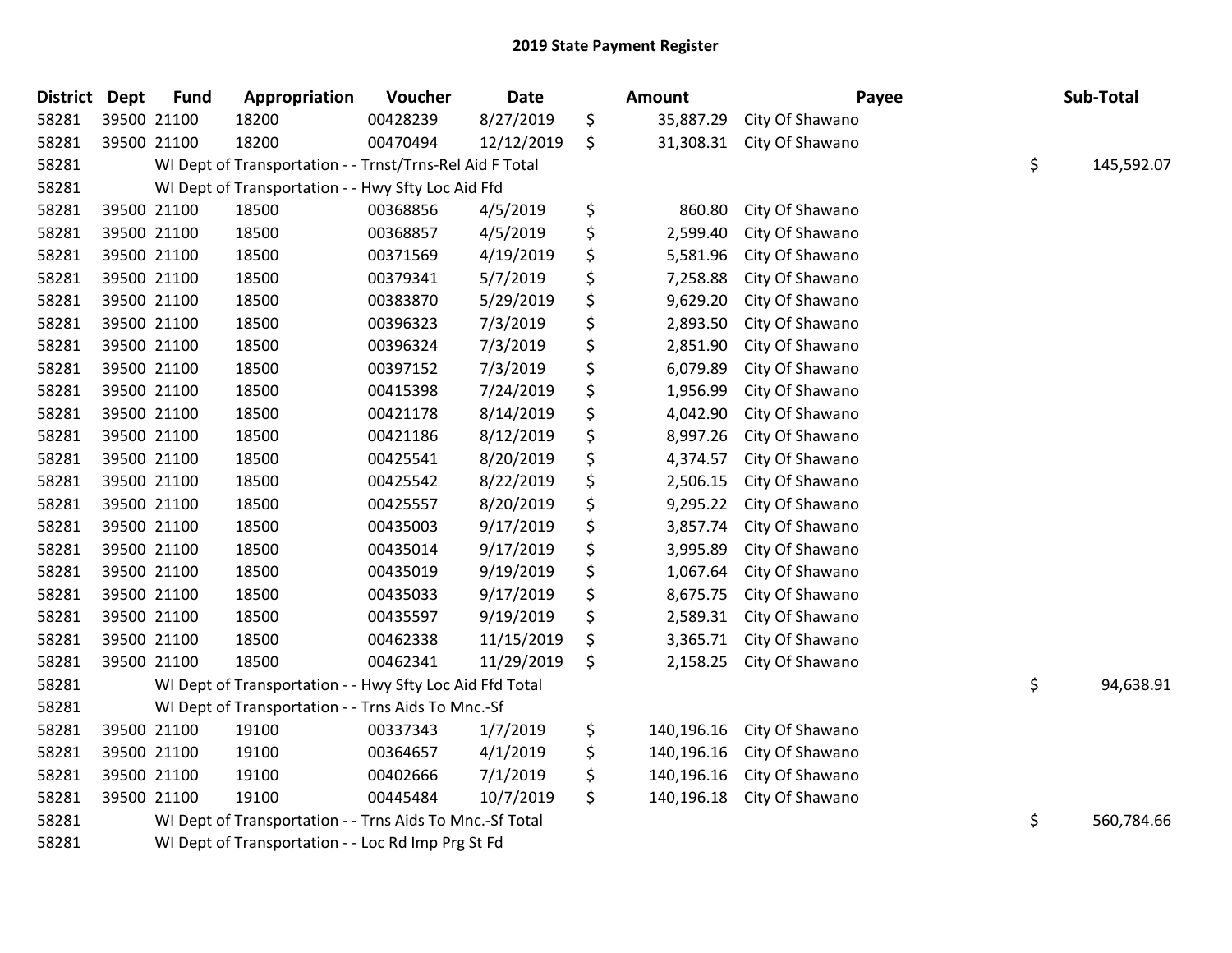## 2019 State Payment Register

| <b>District</b> | <b>Dept</b> | <b>Fund</b>                                                         | Appropriation                                                         | Voucher  | <b>Date</b> |               | Amount     | Payee                      |    | Sub-Total    |
|-----------------|-------------|---------------------------------------------------------------------|-----------------------------------------------------------------------|----------|-------------|---------------|------------|----------------------------|----|--------------|
| 58281           |             | 39500 21100                                                         | 27800                                                                 | 00371076 | 4/15/2019   | \$            | 9,603.45   | City Of Shawano            |    |              |
| 58281           |             |                                                                     | WI Dept of Transportation - - Loc Rd Imp Prg St Fd Total              |          |             |               |            |                            | \$ | 9,603.45     |
| 58281           |             | Department of Justice - - Law Enforcement Train, Local              |                                                                       |          |             |               |            |                            |    |              |
| 58281           |             | 45500 10000                                                         | 23100                                                                 | 00074564 | 11/12/2019  | $\ddot{\phi}$ | 3,360.00   | City Of Shawano            |    |              |
| 58281           |             |                                                                     | Department of Justice - - Law Enforcement Train, Local Total          |          |             |               |            |                            | \$ | 3,360.00     |
| 58281           |             |                                                                     | Shared Revenue and Tax Relief - - Expenditure Restraint Program       |          |             |               |            |                            |    |              |
| 58281           |             | 83500 10000                                                         | 10100                                                                 | 00049792 | 7/22/2019   | \$            | 163,257.67 | City Of Shawano            |    |              |
| 58281           |             |                                                                     | Shared Revenue and Tax Relief - - Expenditure Restraint Program Total |          |             |               |            |                            | \$ | 163,257.67   |
| 58281           |             |                                                                     | Shared Revenue and Tax Relief - - County And Municipal Aid            |          |             |               |            |                            |    |              |
| 58281           |             | 83500 10000                                                         | 10500                                                                 | 00049792 | 7/22/2019   | \$            | 169,428.96 | City Of Shawano            |    |              |
| 58281           |             | 83500 10000                                                         | 10500                                                                 | 00054090 | 11/18/2019  | \$            | 960,097.45 | City Of Shawano            |    |              |
| 58281           |             |                                                                     | Shared Revenue and Tax Relief - - County And Municipal Aid Total      |          |             |               |            |                            | \$ | 1,129,526.41 |
| 58281           |             |                                                                     | Shared Revenue and Tax Relief - - Exempt Computer Aid                 |          |             |               |            |                            |    |              |
| 58281           | 83500 10000 |                                                                     | 10900                                                                 | 00046840 | 7/22/2019   | \$            | 16,970.01  | City Of Shawano            |    |              |
| 58281           |             | 83500 10000                                                         | 10900                                                                 | 00048009 | 7/22/2019   | \$            | 13,431.34  | City Of Shawano            |    |              |
| 58281           |             |                                                                     | Shared Revenue and Tax Relief - - Exempt Computer Aid Total           |          |             |               |            |                            | \$ | 30,401.35    |
| 58281           |             |                                                                     | Shared Revenue and Tax Relief - - Utility Aid                         |          |             |               |            |                            |    |              |
| 58281           |             | 83500 10000                                                         | 11000                                                                 | 00049792 | 7/22/2019   | \$            | 1,145.65   | City Of Shawano            |    |              |
| 58281           |             | 83500 10000                                                         | 11000                                                                 | 00054090 | 11/18/2019  | \$            |            | 6,421.21 City Of Shawano   |    |              |
| 58281           |             | Shared Revenue and Tax Relief - - Utility Aid Total                 |                                                                       |          |             |               |            |                            |    | 7,566.86     |
| 58281           |             | Shared Revenue and Tax Relief - - Personal Property Aid             |                                                                       |          |             |               |            |                            |    |              |
| 58281           |             | 83500 10000                                                         | 11100                                                                 | 00041422 | 5/6/2019    | \$            | 48,552.93  | City Of Shawano            |    |              |
| 58281           |             | 83500 10000                                                         | 11100                                                                 | 00042766 | 5/6/2019    | \$            |            | 9,513.61 City Of Shawano   |    |              |
| 58281           |             | Shared Revenue and Tax Relief - - Personal Property Aid Total       |                                                                       |          |             |               |            |                            | \$ | 58,066.54    |
| 58281           |             | Shared Revenue and Tax Relief - - School Lvy Tx/First Dollar Cr     |                                                                       |          |             |               |            |                            |    |              |
| 58281           |             | 83500 10000                                                         | 30200                                                                 | 00045334 | 7/22/2019   | \$            | 917,093.76 | City Of Shawano            |    |              |
| 58281           |             | 83500 10000                                                         | 30200                                                                 | 00048217 | 7/22/2019   | \$            | 224,299.50 | City Of Shawano            |    |              |
| 58281           |             |                                                                     | Shared Revenue and Tax Relief - - School Lvy Tx/First Dollar Cr Total |          |             |               |            |                            | \$ | 1,141,393.26 |
| 58281           |             | Shared Revenue and Tax Relief - - Payments For Municipal Svcs       |                                                                       |          |             |               |            |                            |    |              |
| 58281           |             | 83500 10000                                                         | 50100                                                                 | 00037854 | 1/31/2019   | \$            | 375.86     | City Of Shawano            |    |              |
| 58281           |             | Shared Revenue and Tax Relief - - Payments For Municipal Svcs Total |                                                                       |          |             |               |            |                            | \$ | 375.86       |
| 58281           |             | Shared Revenue and Tax Relief - - Lottery & Gaming Credit           |                                                                       |          |             |               |            |                            |    |              |
| 58281           |             | 83500 52100                                                         | 36300                                                                 | 00038703 | 3/25/2019   | \$            |            | 338,272.81 City Of Shawano |    |              |